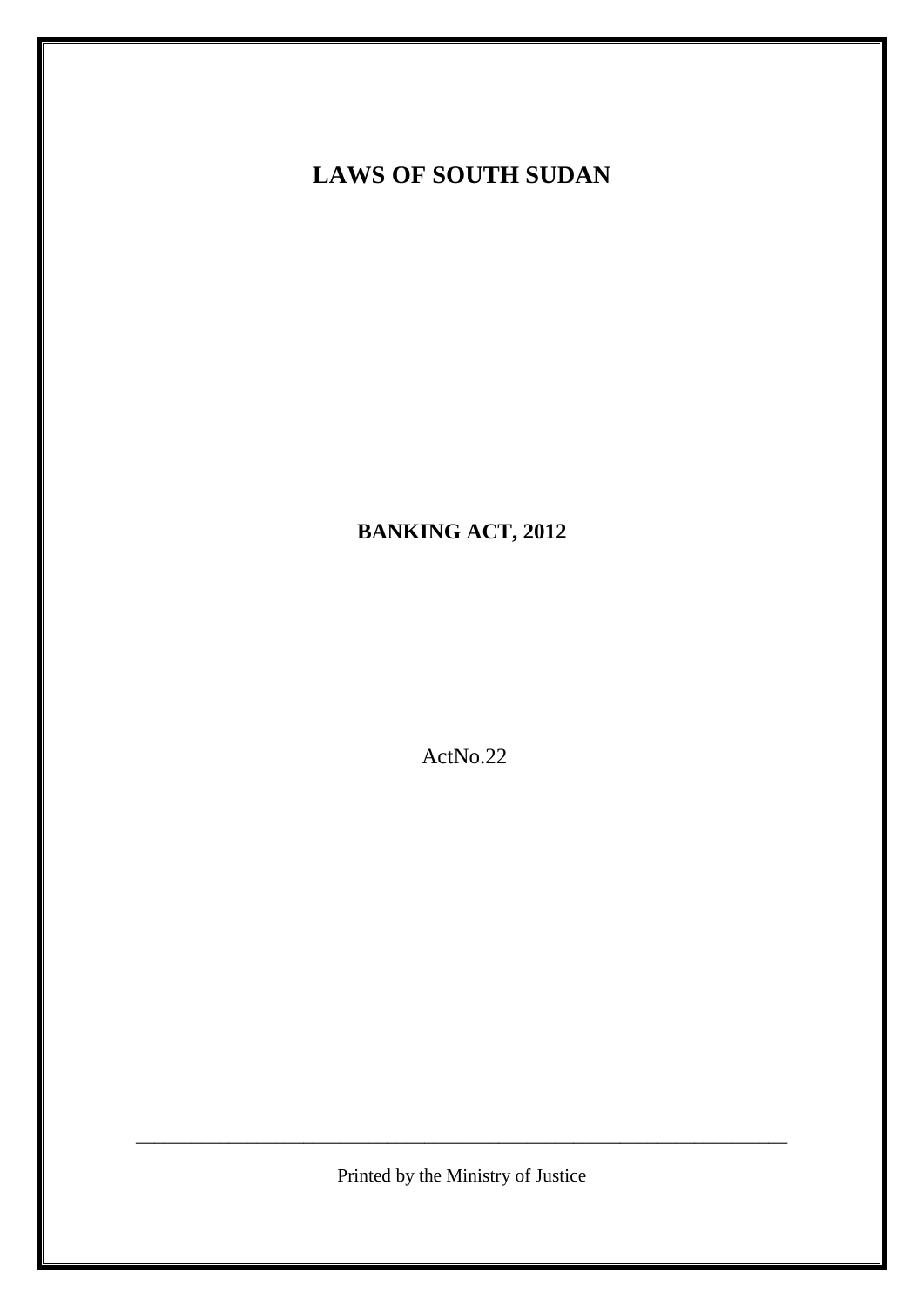# **BANKING ACT, 2012**

# **Arrangement of Sections**

| 1.  |  |
|-----|--|
| 2.  |  |
| 3.  |  |
| 4.  |  |
| 5.  |  |
| 6.  |  |
| 7.  |  |
| 8.  |  |
| 9.  |  |
| 10. |  |
| 11. |  |
|     |  |
|     |  |
| 12. |  |
| 13. |  |
| 14. |  |
| 15. |  |
| 16. |  |
| 17. |  |
| 18. |  |
| 19. |  |
| 20. |  |
| 21. |  |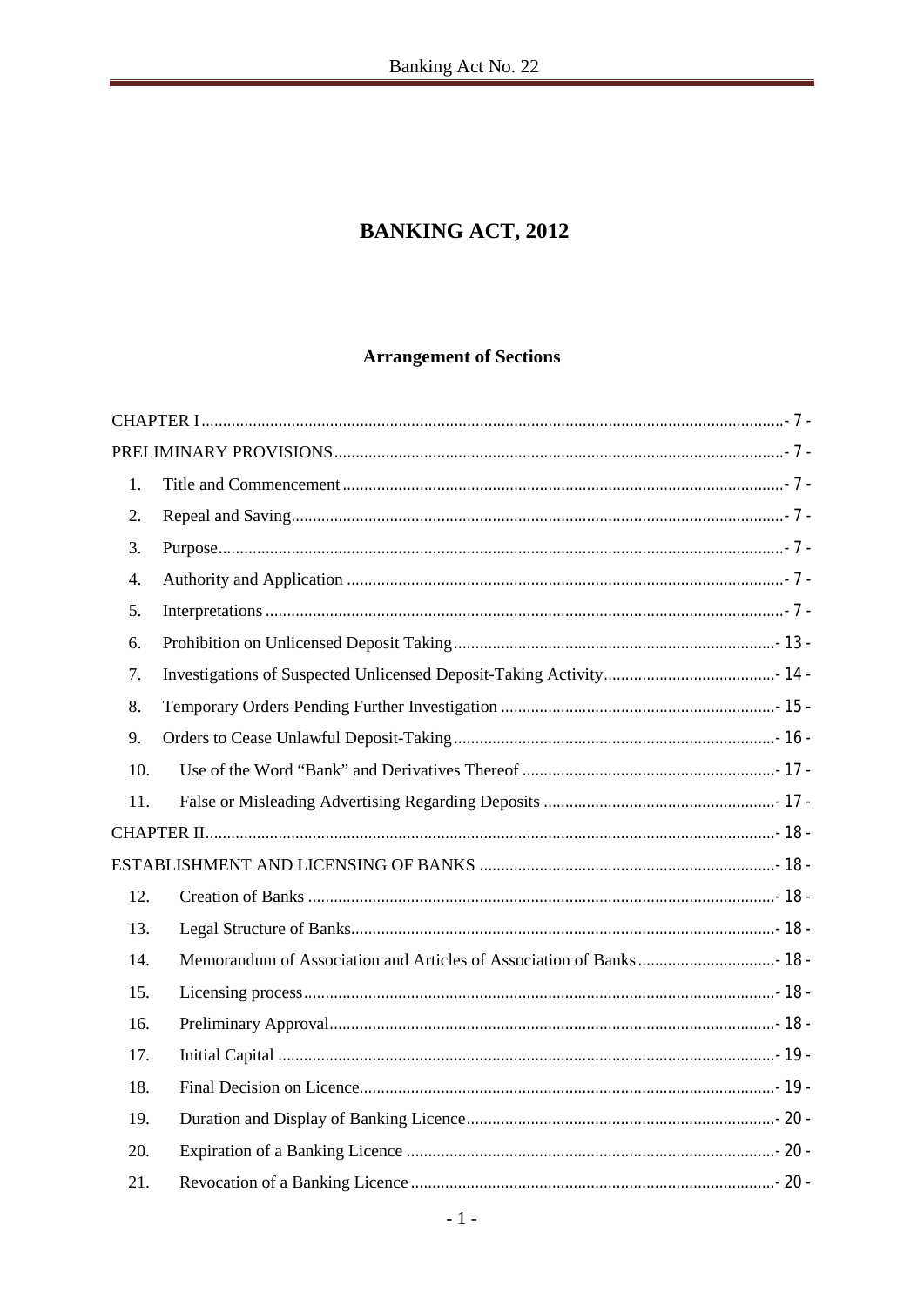| 22. |                                                                                             |  |
|-----|---------------------------------------------------------------------------------------------|--|
| 23. |                                                                                             |  |
|     |                                                                                             |  |
|     | SHAREHOLDINGS, SIGNIFICANT PARTICIPATION, AND CONTROL OF BANKS- 23 -                        |  |
| 24. |                                                                                             |  |
| 25. |                                                                                             |  |
| 26. |                                                                                             |  |
| 27. |                                                                                             |  |
| 28. |                                                                                             |  |
| 29. |                                                                                             |  |
| 30. |                                                                                             |  |
| 31. |                                                                                             |  |
| 32. | Restrictions on Voting and Capital Distributions Received in Contravention of this Act-27 - |  |
|     |                                                                                             |  |
|     | BANK SUBSIDIARIES, ASSOCIATED ENTERPRISES, BRANCHES AND REPRESENTATIVE                      |  |
| 33. |                                                                                             |  |
| 34. |                                                                                             |  |
| 35. | Responsibilities of Banks Regarding their Subsidiaries and Associated Enterprises  - 29 -   |  |
| 36. |                                                                                             |  |
| 37. |                                                                                             |  |
| 38. |                                                                                             |  |
| 39. |                                                                                             |  |
| 40. |                                                                                             |  |
| 41. |                                                                                             |  |
| 42. |                                                                                             |  |
| 43. |                                                                                             |  |
| 44. |                                                                                             |  |
| 45. |                                                                                             |  |
|     |                                                                                             |  |
|     |                                                                                             |  |
| 46. |                                                                                             |  |
| 47. |                                                                                             |  |
| 48. |                                                                                             |  |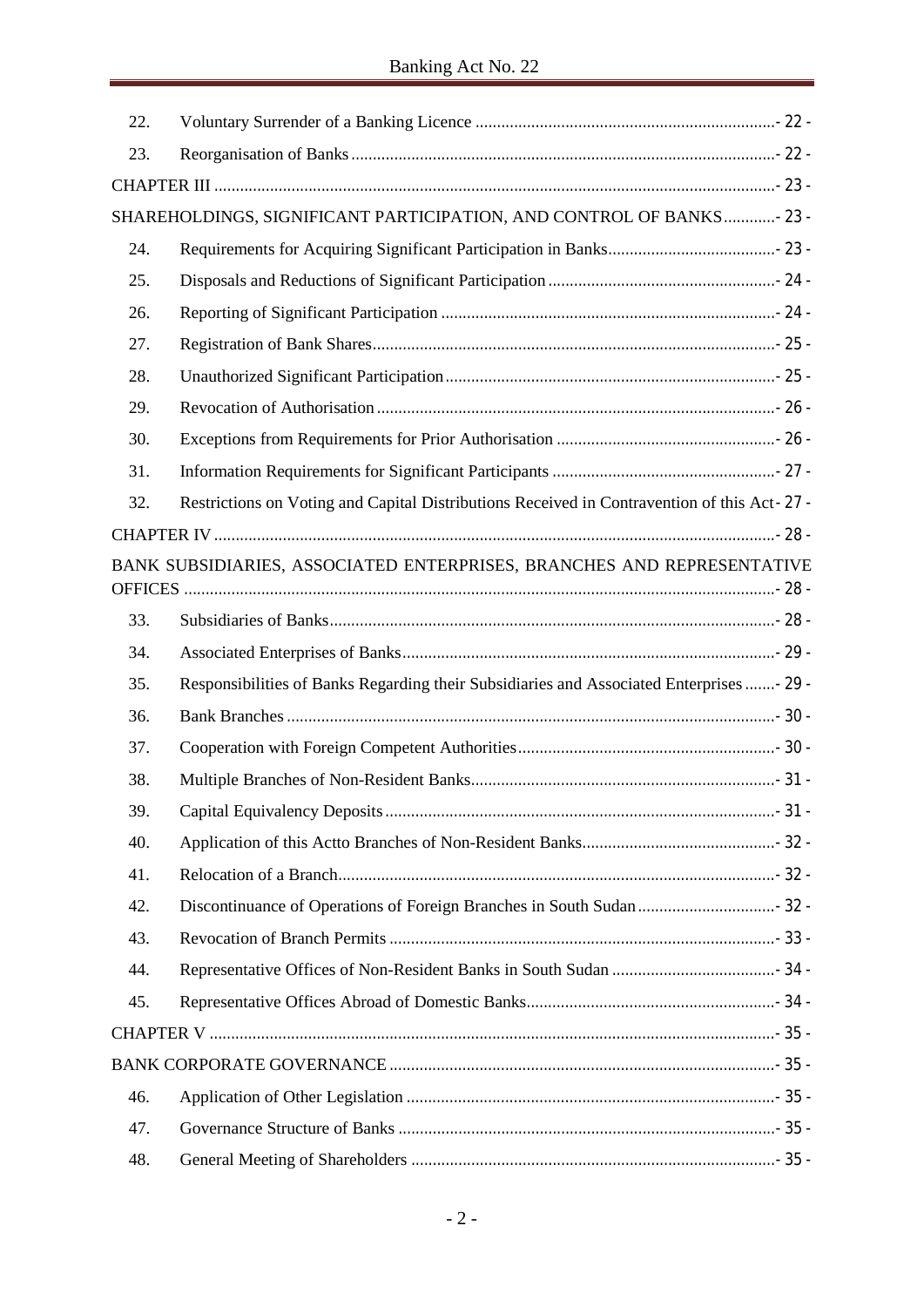| 49. |                                                                                  |  |
|-----|----------------------------------------------------------------------------------|--|
| 50. |                                                                                  |  |
| 51. |                                                                                  |  |
| 52. |                                                                                  |  |
| 53. |                                                                                  |  |
| 54. |                                                                                  |  |
| 55. |                                                                                  |  |
| 56. |                                                                                  |  |
| 57. | Qualifications for Members of the Board of Directors and Senior Management  38 - |  |
| 58. |                                                                                  |  |
| 59. |                                                                                  |  |
| 60. |                                                                                  |  |
| 61. |                                                                                  |  |
| 62. |                                                                                  |  |
|     |                                                                                  |  |
|     |                                                                                  |  |
| 63. |                                                                                  |  |
| 64. |                                                                                  |  |
| 65. |                                                                                  |  |
| 66. |                                                                                  |  |
| 67. |                                                                                  |  |
| 68. |                                                                                  |  |
| 69. |                                                                                  |  |
| 70. |                                                                                  |  |
| 71. |                                                                                  |  |
| 72. |                                                                                  |  |
| 73. |                                                                                  |  |
| 74. |                                                                                  |  |
| 75. | Prohibition on Credit to Purchase Bank or Bank Holding Company Shares 47 -       |  |
| 76. |                                                                                  |  |
| 77. |                                                                                  |  |
| 78. |                                                                                  |  |
| 79. |                                                                                  |  |
| 80. |                                                                                  |  |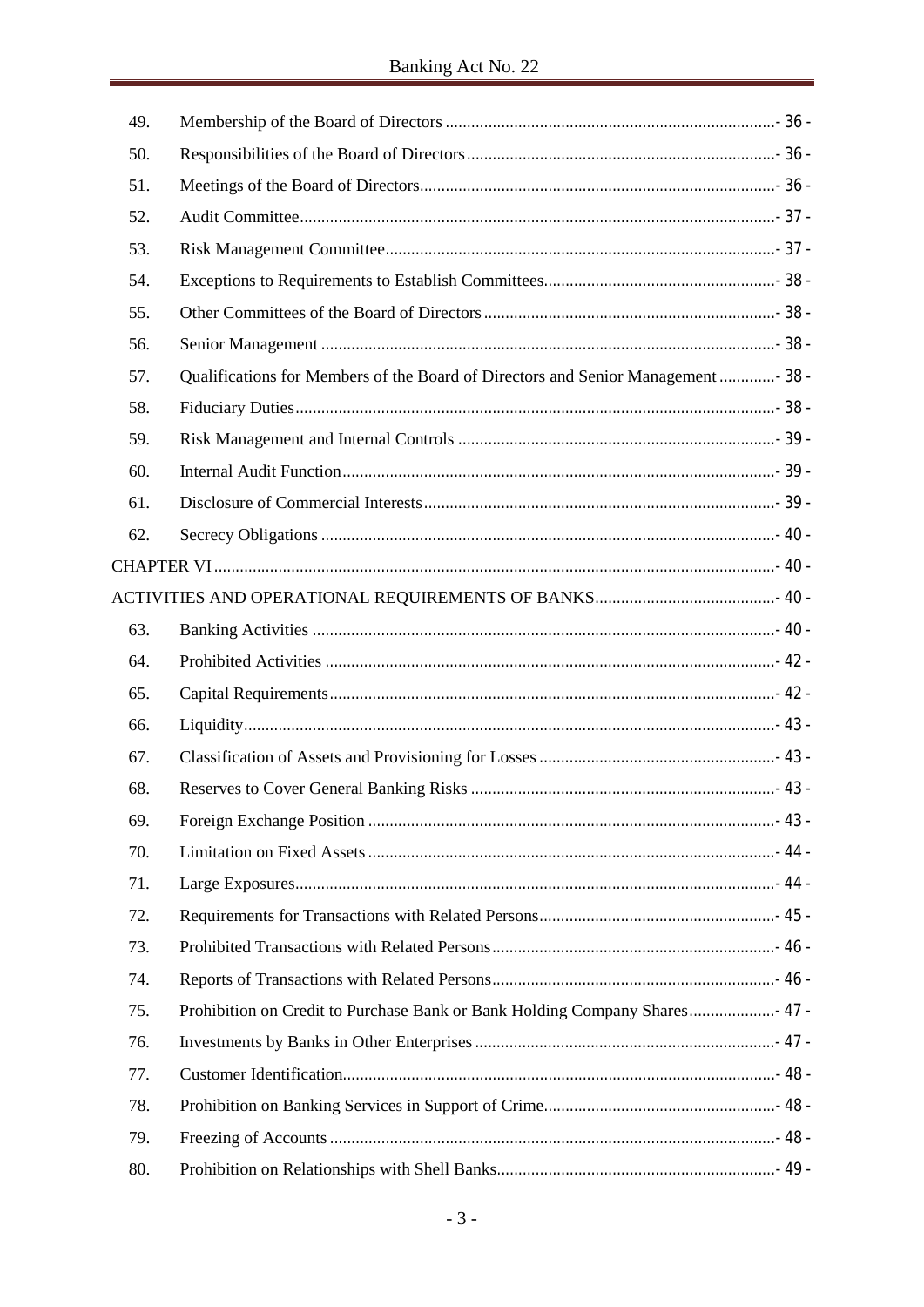| 81.  |                                                                                |  |
|------|--------------------------------------------------------------------------------|--|
| 82.  |                                                                                |  |
|      |                                                                                |  |
|      |                                                                                |  |
| 83.  |                                                                                |  |
| 84.  |                                                                                |  |
| 85.  |                                                                                |  |
| 86.  |                                                                                |  |
| 87.  |                                                                                |  |
| 88.  |                                                                                |  |
| 89.  |                                                                                |  |
| 90.  |                                                                                |  |
| 91.  |                                                                                |  |
| 92.  |                                                                                |  |
| 93.  |                                                                                |  |
| 94.  |                                                                                |  |
|      |                                                                                |  |
|      |                                                                                |  |
| 95.  |                                                                                |  |
| 96.  |                                                                                |  |
| 97.  |                                                                                |  |
|      |                                                                                |  |
|      |                                                                                |  |
| 98.  |                                                                                |  |
| 99.  | Applicability of Prudential Requirements to Groups Containing Banks  58 -      |  |
| 100. |                                                                                |  |
| 101. |                                                                                |  |
| 102. |                                                                                |  |
| 103. |                                                                                |  |
| 104. |                                                                                |  |
| 105. | Subsidiaries and Associated Enterprises of Bank Holding Companies  60 -        |  |
| 106. | Foreign Subsidiaries and Associated Enterprises of Bank Holding Companies 61 - |  |
| 107. |                                                                                |  |
| 108. |                                                                                |  |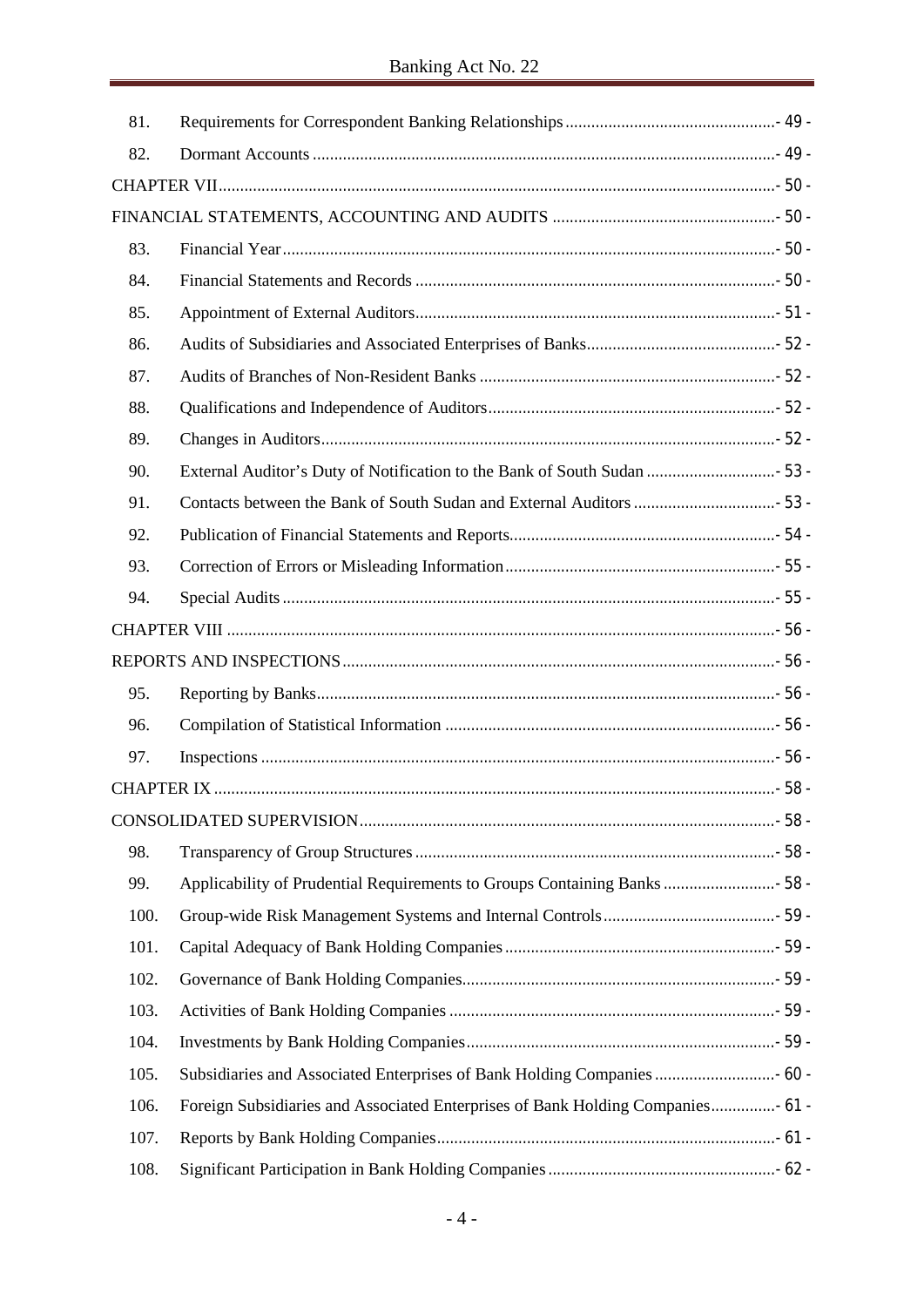| 109. |                                                                                 |  |
|------|---------------------------------------------------------------------------------|--|
| 110. |                                                                                 |  |
| 111. | Enforcement Measures Regarding Enterprises in Banks' Groups, and Persons with   |  |
| 112. |                                                                                 |  |
|      |                                                                                 |  |
|      |                                                                                 |  |
| 113. |                                                                                 |  |
| 114. |                                                                                 |  |
| 115. |                                                                                 |  |
| 116. |                                                                                 |  |
| 117. |                                                                                 |  |
| 118. |                                                                                 |  |
| 119. |                                                                                 |  |
| 120. |                                                                                 |  |
| 121. |                                                                                 |  |
| 122. |                                                                                 |  |
| 123. |                                                                                 |  |
| 124. |                                                                                 |  |
| 125. |                                                                                 |  |
| 126. |                                                                                 |  |
|      |                                                                                 |  |
|      |                                                                                 |  |
| 127. | Inapplicability of Insolvency Act and Other Winding-up Provisions to Banks 71 - |  |
| 128. |                                                                                 |  |
| 129. |                                                                                 |  |
| 130. |                                                                                 |  |
| 131. | Judicial Review of Licence Revocation and Receivership Appointment  73 -        |  |
| 132. |                                                                                 |  |
| 133. |                                                                                 |  |
| 134. |                                                                                 |  |
| 135. |                                                                                 |  |
| 136. |                                                                                 |  |
| 137. |                                                                                 |  |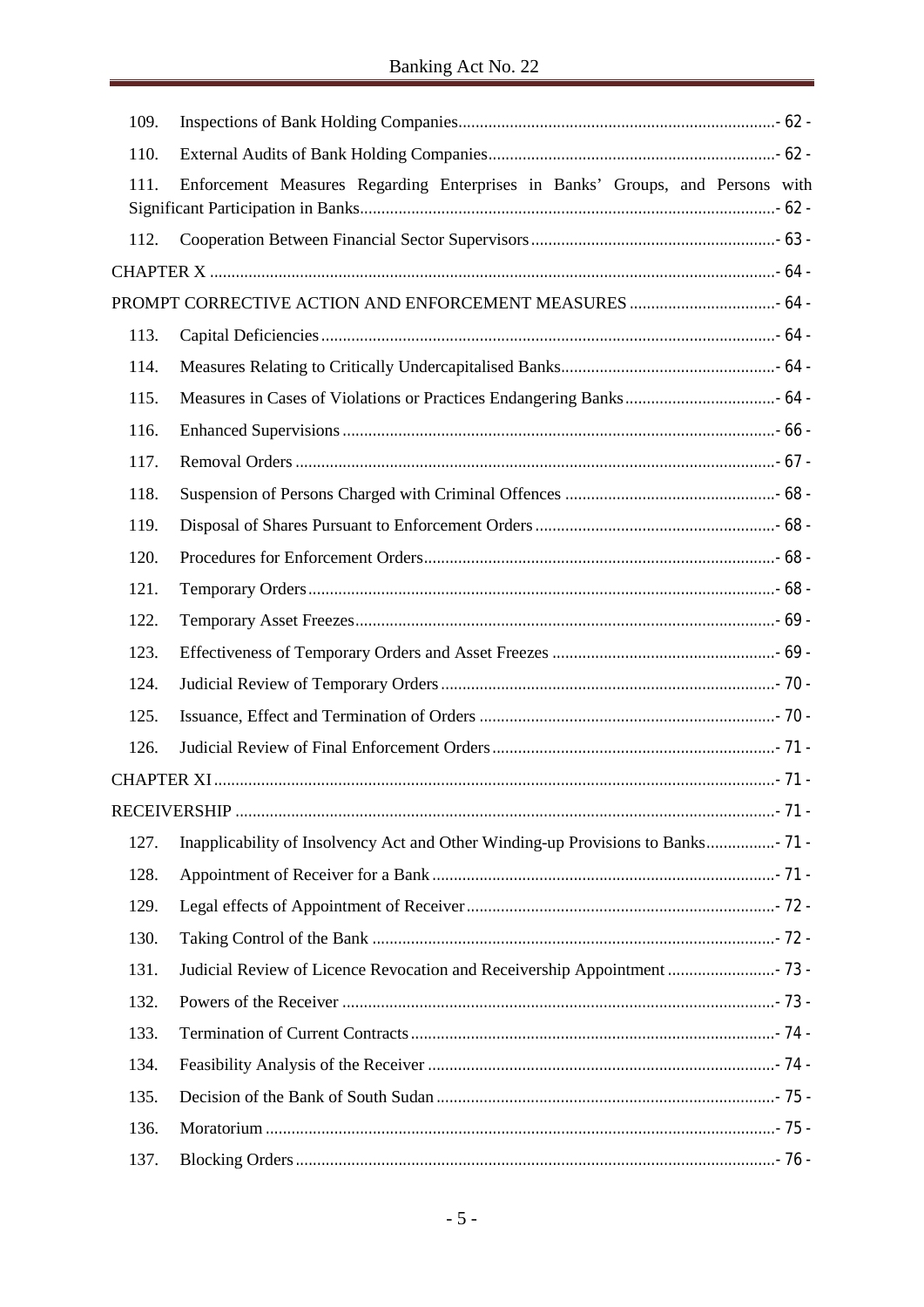| 138. |                                                                                             |  |
|------|---------------------------------------------------------------------------------------------|--|
| 139. |                                                                                             |  |
| 140. |                                                                                             |  |
| 141. |                                                                                             |  |
| 142. |                                                                                             |  |
| 143. |                                                                                             |  |
| 144. |                                                                                             |  |
| 145. |                                                                                             |  |
| 146. |                                                                                             |  |
| 147. |                                                                                             |  |
| 148. | Authority to Pursue Claims against Persons Responsible for Causing Losses to a Bank. - 83 - |  |
| 149. |                                                                                             |  |
| 150. |                                                                                             |  |
| 151. |                                                                                             |  |
| 152. |                                                                                             |  |
| 153. |                                                                                             |  |
|      |                                                                                             |  |
|      |                                                                                             |  |
| 154. |                                                                                             |  |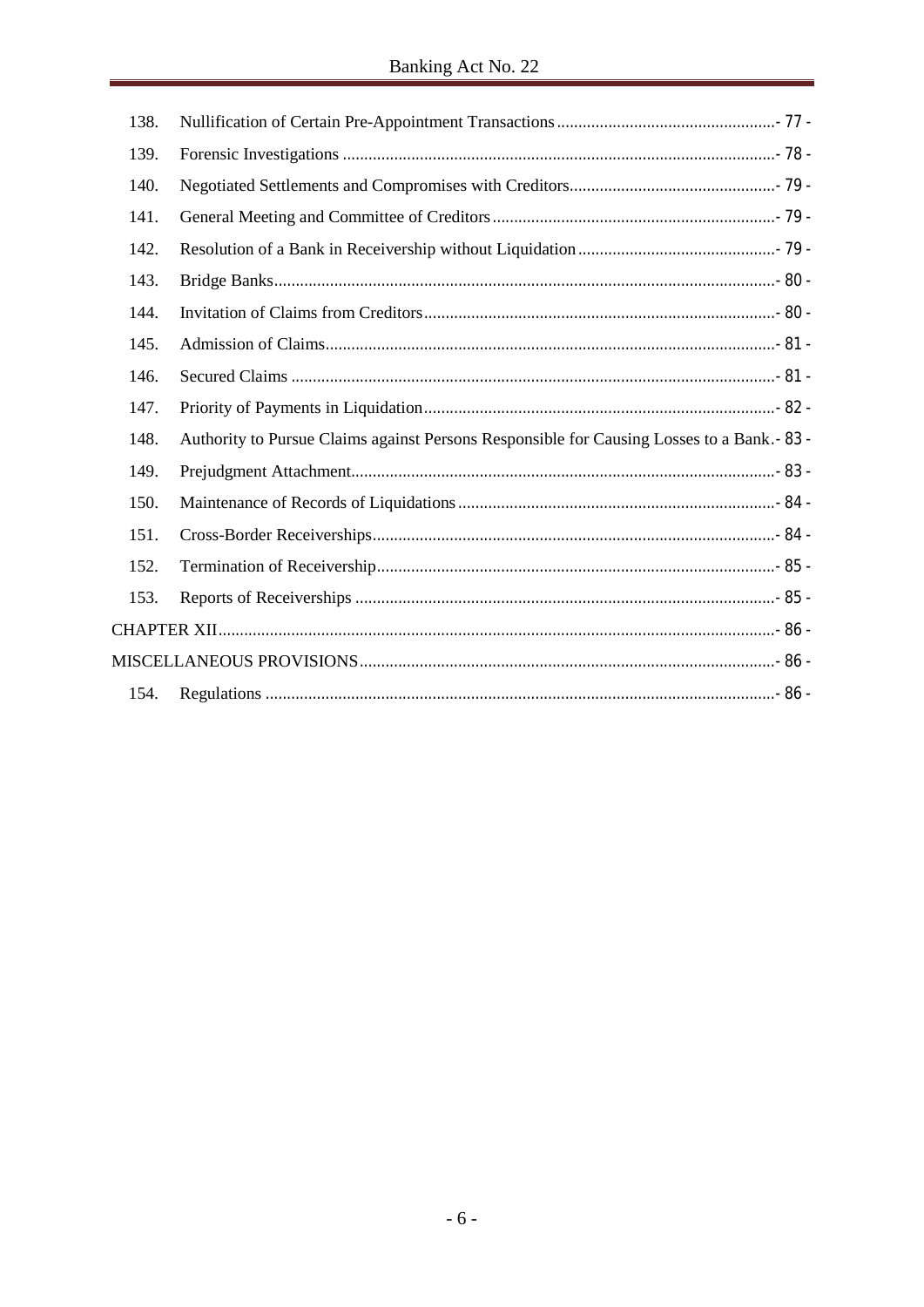# **BANKING ACT, 2012**

**In accordance with the provisions of Article 86 (2) (3) read together with Article 55 (2) (3) (b) of the Transitional Constitution of the Republic of South Sudan, 2011, the National Legislative Assembly, ratifies and promulgate the following into law-**

# **CHAPTER I**

#### **PRELIMINARY PROVISIONS**

#### **1. Title and Commencement.**

This Act shall be cited as "Banking Act, 2012" and shall come into force on the date of its signature by the President.

#### **2. Repeal and Saving.**

Any existing legislation governing the subject of this Act is hereby repealed; provided that any orders issued or regulations made thereunder, except to the extent they are cancelled by or are otherwise inconsistent with provisions of this Act shall continue in force and effect until repealed or amended by this Act.

#### **3. Purpose.**

The purpose of this Act is to provide for the establishment, regulation, and supervision of banks and other financial institutions in South Sudan, and any matters or issues related thereto.

#### **4. Authority and Application.**

This Act is drafted in accordance with the provisions of Article 182 of the Transitional Constitution of the Republic of South Sudan, 2011, which grants the Government the exclusive legislative and executive competence to enact legislation relating to regulatory mechanisms for banking and money supply at all levels of government of South Sudan.

#### **5. Interpretations.**

In this Act, unless the context otherwise requires:

**"acceptance facility"** means a promised future payment, which is accepted and guaranteed by a bank and drawn on a deposit at the bank, specifying the amount of money, the date, and the person to which the payment is due, and, after acceptance, becoming an unconditional liability of the bank;

**"associated enterprise"** means an enterprise in which another enterprise holds a twenty percent participation;

**"Bank"** means the Bank of South Sudan;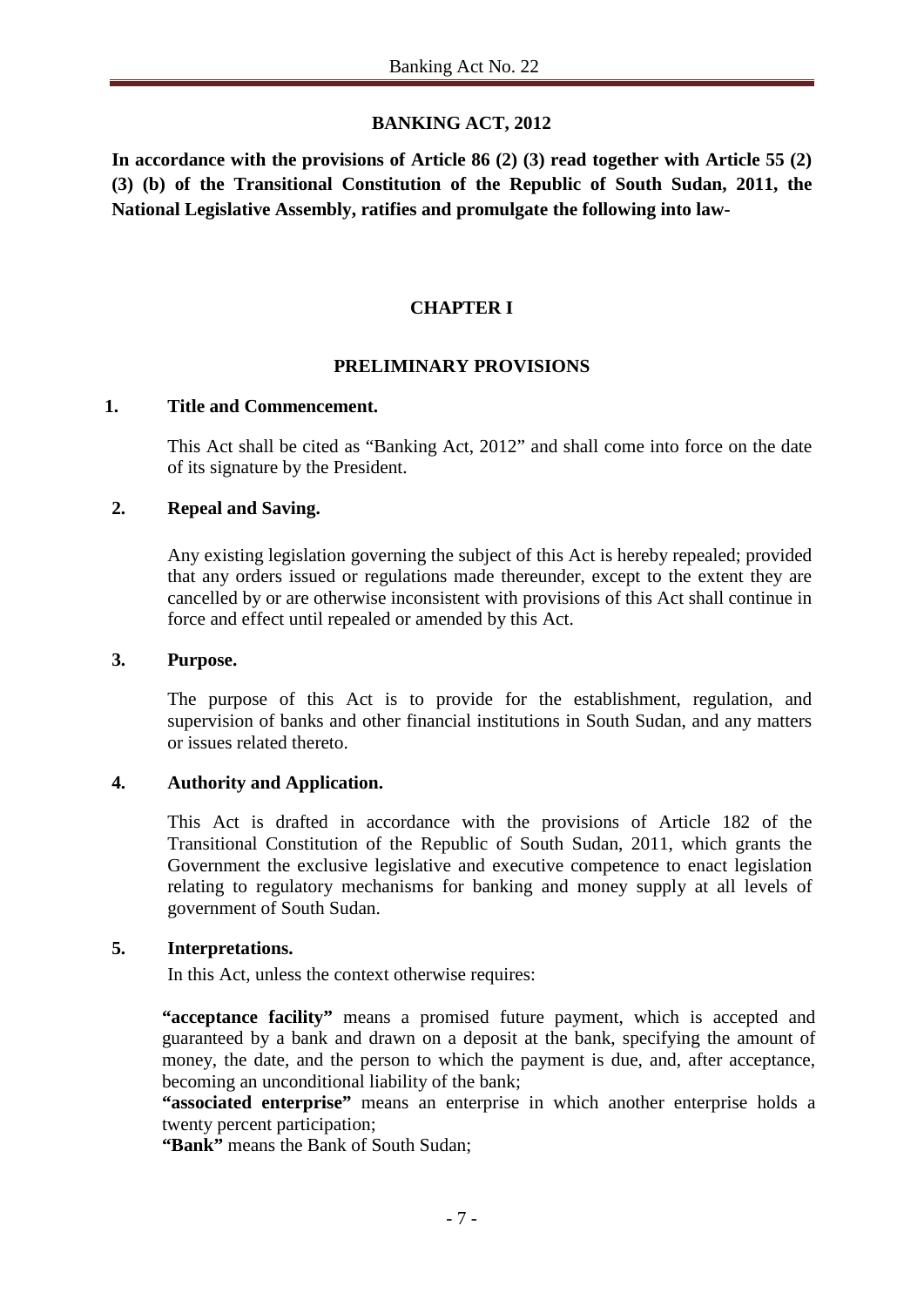**"bank"** means a legal person engaging in the business of receiving money deposits or other repayable funds from the public and making credits for its own account, and may be:

- (a) a commercial bank;
- (b) a savings bank;
- (c) a mortgage bank; or
- (d) a merchant bank, and any other specialized banks;
- but does not include a depository microfinance institution;

**"bank holding company"** means an enterprise that controls a bank;

**"banking activities"** mean the activities that are listed in Section 63 of this Act;

**"banking group"** means a group of companies engaged exclusively or mainly in banking activities or activities closely related to banking, as determined by the Bank; **"banking licence"** means an authorisation issued by the Bank to a legal person granting the right to operate as a bank in South Sudan;

#### **"beneficial ownership"** means:

- (a) direct ownership;
- (b) indirect ownership, through one or more controlled enterprises; or
- (c) the ability in fact to realise the benefits of share ownership in an enterprise, through any contract, arrangement, agreement or understanding with another person, whether written or unwritten, formal or informal, with or without formal legal ownership of such shares, (including where shares are held by one or more trustees, legal representatives, agents, nominees, or other intermediaries;

**"branch"** or "**branch office**" means a place of business forming a legally dependent part of a bank where all or some banking activities are conducted; for the purposes of this Act, all domestic branch offices of a non-resident bank shall be treated as a single branch office;

**"capital distribution"** means any payment of a dividend or any other distribution of money or other property by an enterprise to its owners made on account of that ownership. The term does not include a stock dividend or rights to purchase shares in an enterprise;

**"close links"** means a situation in which two or more natural persons or enterprises are linked by a twenty percent participation or control relationship;

**"close relative"** of a person means any person who is related to that person by marriage, descent, blood or kinship up to the second degree, or who is the adopted child or foster child of that person;

**"commercial bank"** means a bank that has a banking licence to engage in the financial activities referenced in Section 63 (1) of this Act;

**"competent court"** means any court of competent jurisdiction designated by the Chief Justice;

**"control"** means, alone or acting in concert with one or more other persons:

- (a) beneficial ownership of at least fifty percent of any category of voting shares or capital of an enterprise;
- (b) the ability to elect a majority of the board of directors, or any similar body, of an enterprise; or
- (c) any situation in which: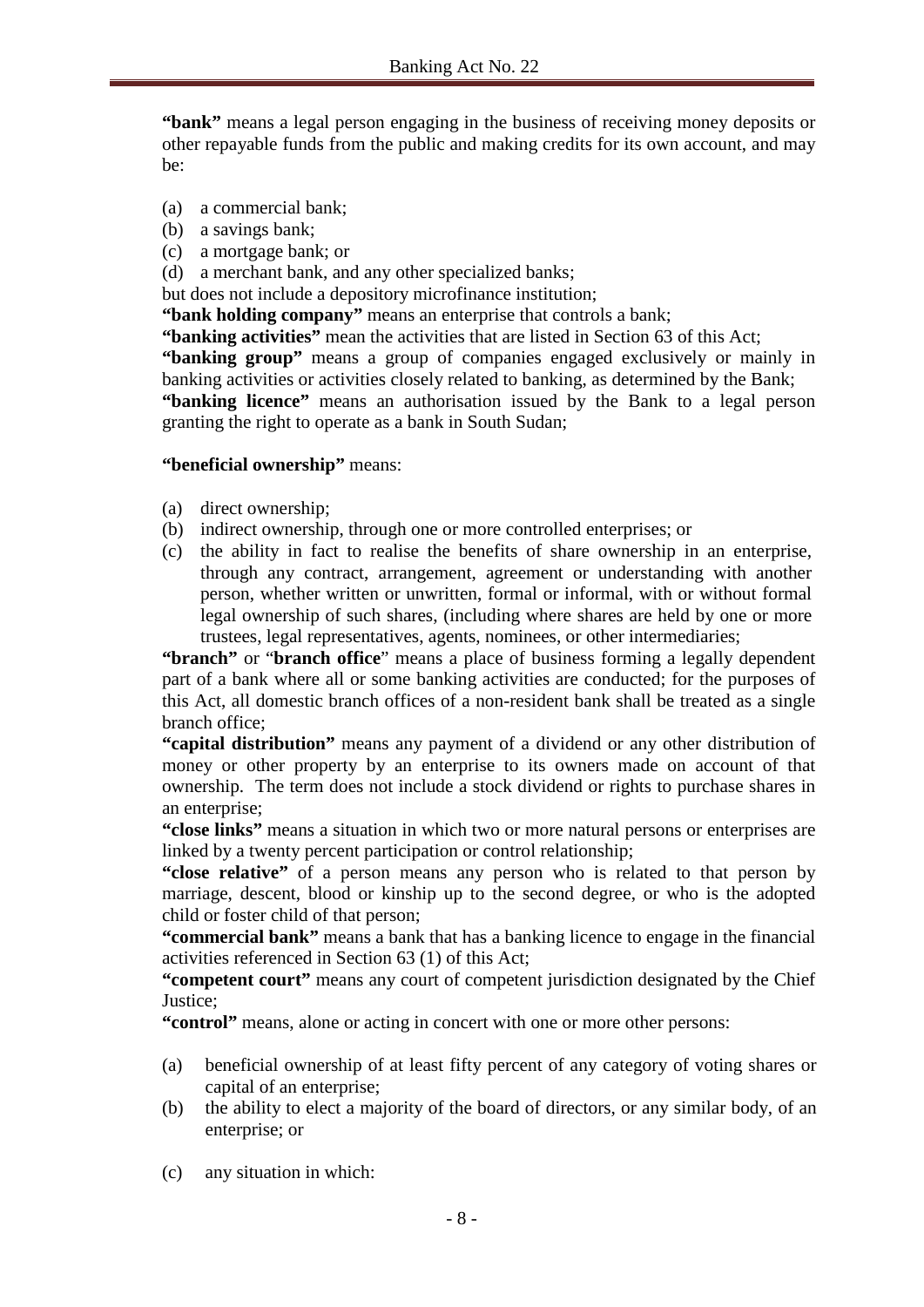- (i) a person has the ability in fact to exert a dominant influence over the management or policies of the enterprise; or
- (ii) a majority of the members of the board of directors of an enterprise, or shareholders with beneficial ownership at least fifty percent of any category of voting shares or capital of the enterprise, are accustomed or under an obligation, whether formal or informal, to act in accordance with a given person's directions, instructions or wishes in conducting the affairs of the enterprise;

**"controller"** means any person having control of an enterprise;

**"core capital"** means the value of a bank's common stock and retained earnings, plus other financial instruments eligible for inclusion in core capital, less goodwill or any other intangible assets, as determined by the Bank;

**"credit"** means any disbursement or commitment to make a disbursement of a sum of money in exchange for a promise to repay the amount disbursed and to pay interest; other secured or unsecured charges on such amount; any extension of the due date of a debt; any guarantee issued; any receipt of post-paid goods or services; and any purchase of a debt security or other promise to pay a sum of money and to pay interest either directly or by a discounted purchase price;

**"critically undercapitalised"** means, in relation to a bank, having a capital level, in any category, of less than one-third of the level required by this Actor regulations of the Bank;

**"debt security"** means any bond, debenture, or functionally equivalent instrument of indebtedness, and any instrument that gives the right to receive another debt security through subscription or exchange. Debt securities may also be in book-entry form. The term "debt security" does not include promissory notes, bills of exchange, and cheques as defined in applicable legislation;

**"demand deposit"** means a deposit that can be withdrawn at any time on demand of the person placing the deposit;

**"deposit"** means a sum of money that is:

- (a) placed with a person by another person;
- (b) repayable to the person placing the funds, with or without interest or premium of any kind, under mutually agreed terms and conditions;
- (c) if agreed between the parties and permitted by law, transferable to other persons upon the instruction of the person placing the funds;
- (d) an unconditional liability of the person receiving the deposit; and
- (e) not dependent on any transactions between the person placing the funds and the person receiving the funds concerning the provision of goods, property, or services, or any type of collateral or security;

**"depository microfinance institution"** means a legal entity licensed to carry on, conduct, engage in or transact in microfinance business in South Sudan according to applicable legislation;

**"domestic"** refers to a legal person whose head office is located in South Sudan, or whose principal place of business is located in South Sudan;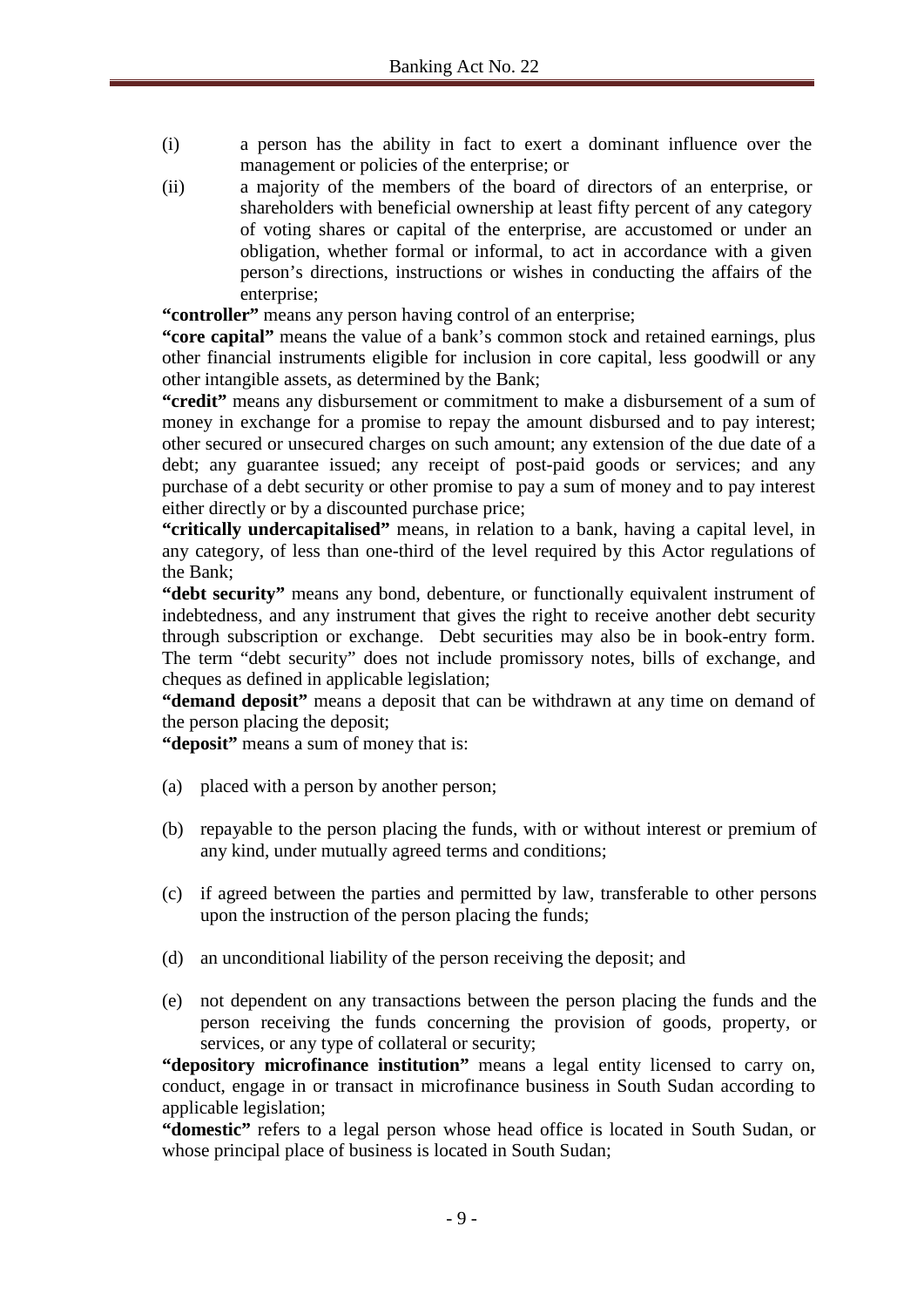**"dormant account"** means a deposit account, the holder of which has not evidenced any interest in the amounts on deposit by recorded transaction or written correspondence with the bank holding that account for at least five years;

**"electronic money"** means electronically (including magnetically) stored monetary value as represented by a claim on the issuer that is issued on receipt of funds for the purpose of making payment transactions as defined in this Act, and accepted by a natural or legal person other than the electronic money issuer;

**"enterprise"** means any corporation, limited liability company, partnership, or other legal person that is engaged in commercial activity;

**"equity capital"** means the excess of the value of a person's assets over its liabilities to third parties, calculated in accordance with international accounting standards or international financial reporting standards;

**"exposure"** to a person or group of interconnected persons includes:

- (a) all loans, factoring, financial leasing, accrued interest receivable, correspondent accounts, debt securities, term deposits, and accounts receivable issued to such person or group;
- (b) investments in equity or debt securities of such person or group;
- (c) the sum of off-balance sheet liabilities (guarantees, letters of credit, and commitments to lend) issued to this person or group;
- (d) any exposure to a third party that has been unconditionally guaranteed by this person or group.

**"external auditor"** means, as appropriate, an audit firm or a member or employee of an audit firm;

**"financial institution"** means a bank; pension fund; pension asset management company; investment fund; securities underwriter, broker, or dealer; insurance company; financial leasing company; and any other enterprise engaging primarily in financial sector activities in South Sudan or abroad;

**"fit and proper person"** means a person who, in the judgment of the Bank, has an impeccable record for honesty, trustworthiness, fairness, integrity, competence, and soundness of judgment in personal and business activities, and, where appropriate, professional experience and qualifications suitable for the position to be held;

A legal person is considered to be a fit and proper person if all members of its board of directors and senior management, or equivalent governing bodies, and significant participants have such qualities;

No person shall be regarded as a fit and proper person if such person:

- (a) has been convicted by a competent court of an offence for which such person was or could have been sentenced to imprisonment, unless such conviction was motivated by religious or political views or activities;
- (b) or any enterprise of which such person has been a member of the board of directors or senior management, or has had any significant policy-making authority, has been declared bankrupt or subject to receivership, conservatorship, forced liquidation or similar legal proceedings, unless, in the judgment of the Bank, such declaration or legal proceedings did not arise due to such person's negligence, unsound business practices, or improper conduct;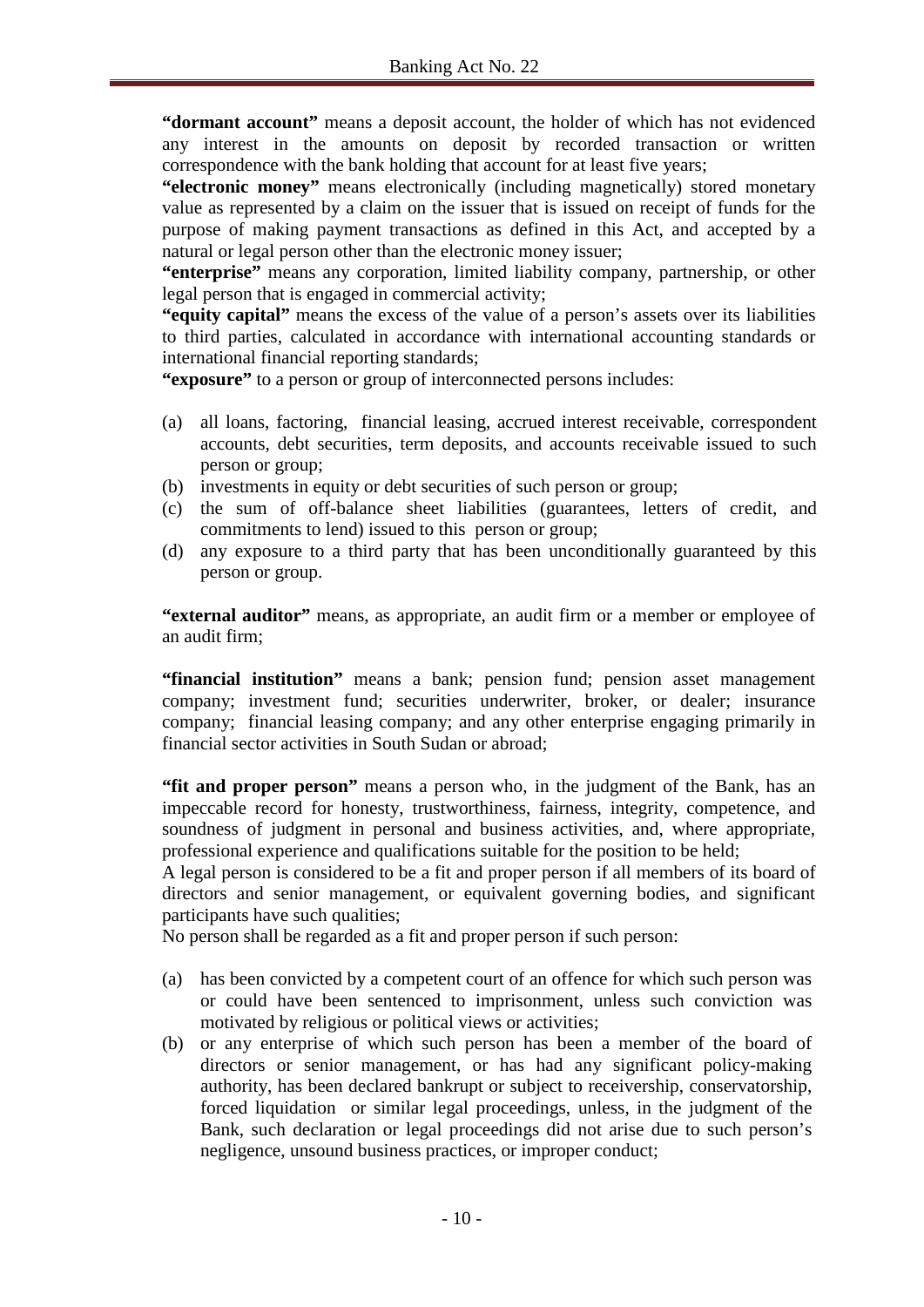(c) on grounds of personal misconduct or professional incompetence, has been disqualified or suspended by a competent authority from practicing a profession;

**"Government"** means the National Government of the Republic of South Sudan;

**"group"** of enterprises or persons means a parent company, its subsidiaries, and all associated enterprises of the parent company and its subsidiaries;

**"independent member"** of the board of directors means a member who:

- (a) is not a member of the senior management or an employee of the bank or of any enterprise in the same group as the bank;
- (b) is not a significant participant of the bank or of any enterprise in the same group as the bank;
- (c) is not a significant borrower from the bank, or a member of the board of directors, senior management, or any equivalent body, or employee of a significant borrower from the bank as defined by regulations of the Bank;
- (d) does not have a business relationship with the bank, or with any enterprise in the same group as the bank, that could impair such member's independence, as defined by regulations of the Bank;

(e) is not a close relative of a person described in any of paragraphs (a) to (d);

**"large exposure"** means exposure to a single person or group of related persons amounting to more than the equivalent of ten percent of a bank's core capital;

**"leverage ratio"** means the ratio of core capital to total assets without regard to riskweighting;

**"merchant bank"** means a bank whose business consists mainly of facilitating commercial activities by enterprises and whose activities are limited to those referenced in Section 63 (2) of this Act;

**"mortgage bank"** means a bank whose business consists mainly of granting loans for the acquisition, construction, enlargement, repair, improvement and maintenance of urban or rural real estate and for the substitution of mortgages taken out for that same purpose, and whose activities are limited to those referenced in Section 63 (3) of this Act;

**"non-resident"** refers to any non-domestic person;

**"parallel banking structure**" means an ownership or control structure in which a bank is under common control with another bank, where the banks are not part of a group that is subject to consolidated supervision in South Sudan or abroad;

**"parent"** or **"parent company"** means any enterprise that controls another enterprise; **"person"** means a natural person or a legal person, or both;

**"purchase-and-assumption transaction"** means a transaction in which a financially sound bank purchases assets and assumes liabilities from a bank in receivership;

**"regulatory capital"** means the sum of core and supplemental capital, plus subordinated debt under certain conditions, minus certain deductions. The components of core and supplemental capital, the conditions under which subordinated debt may be included in the calculation of regulatory capital, and items that must be deducted in determining regulatory capital, are determined by the Bank;

"related persons" of a bank are:

- (a) enterprises that are members of the same group of enterprises as the bank;
- (b) members of the board of directors and management of the bank, and of any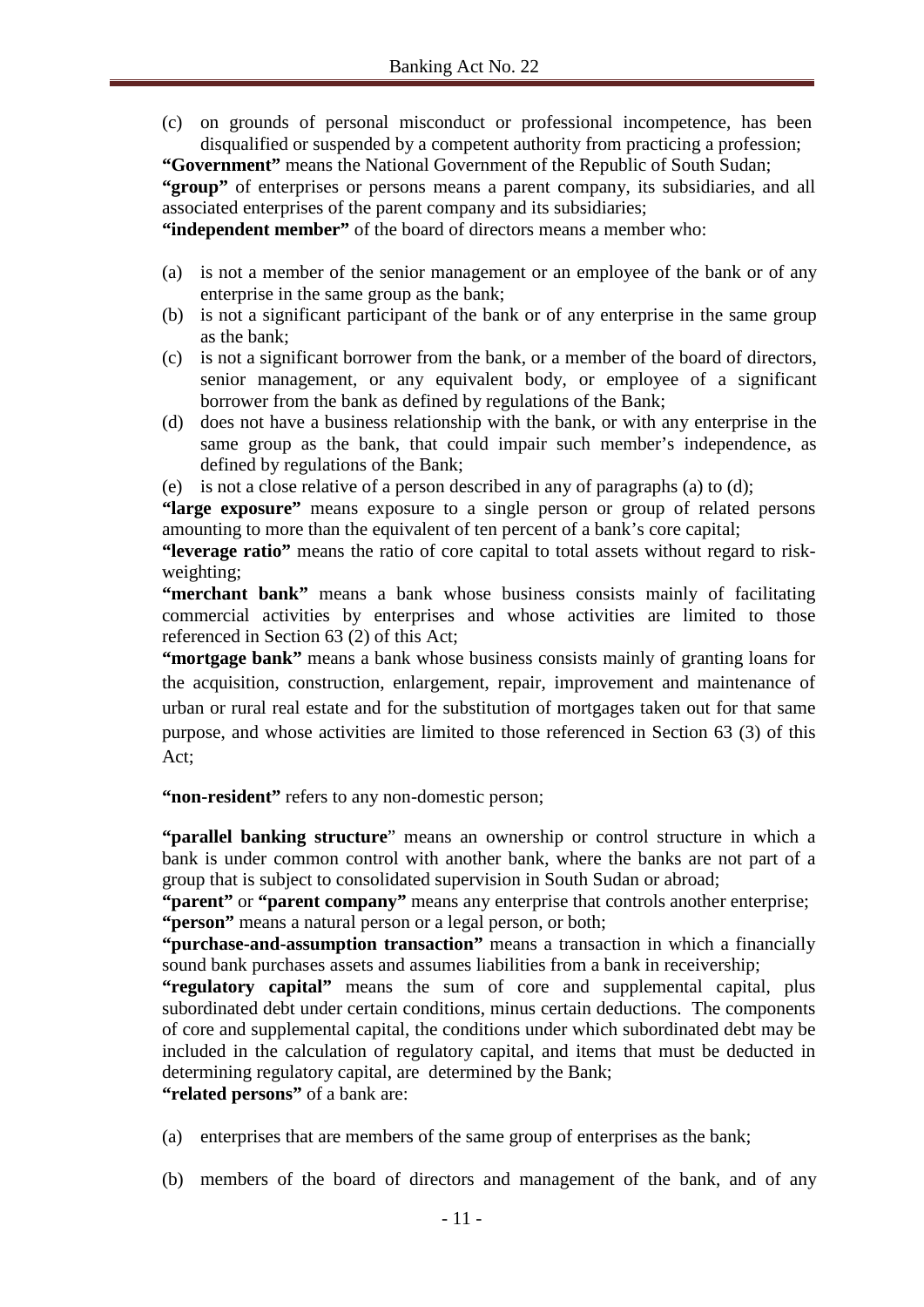enterprise that is a member of the same group of enterprises as the bank (or equivalent bodies), and close relatives of these persons;

- (c) any person having a significant participation in the bank, or in any enterprise in the same group of enterprises as the bank, and close relatives of these persons;
- (d) enterprises controlled by persons referenced in paragraphs (b) and (c);

**"representative office"** means a place of business forming a dependent part of a bank, that is located separate from the head office of the bank, does not conduct banking business, and the principal activities of which are to conduct market research, represent the bank, and protect its interests in a foreign jurisdiction;

**"savings bank"** means a bank whose activities are limited to acceptance of savings and time deposits and investments in Government or Bank securities;

**"savings deposit"** means a deposit that can be withdrawn at any time on demand of the person placing the deposit, but cannot be transferred to another person;

**"shell bank"** means a bank, or an enterprise engaged in similar activities, incorporated in a jurisdiction in which it has no substantial physical presence, and which is not part of any group that is subject to supervision on a consolidated basis;

**"significant participation**" means, alone or acting in concert with one or more other persons:

- (a) beneficial ownership of at least five percent of any category of voting shares or capital of an enterprise; or
- (b) the ability in fact to exert a significant influence over the management or policies of an enterprise;

**"significant participant"** means a person having a significant participation in an enterprise:

**"significantly undercapitalised"** means, in relation to a bank, having a capital level, in any category, of less than two-thirds of the level required by this Actor Bank regulations, but not "critically undercapitalised;"

**"subsidiary"** means any legal person that is controlled by another legal person;

**"supervised financial institution"** means:

- (a) a financial institution that is subject to prudential supervision in South Sudan or in its home country; or
- (b) the parent company of an institution mentioned in paragraph (a), the subsidiaries that are mainly or exclusively financial institutions, and that is subject to prudential supervision in South Sudan or in its home country.

**"thirty percent participation"** means beneficial ownership, alone or acting in concert with one or more persons, of thirty percent or more of any category of voting shares or capital of an enterprise;

**"thirty percent participant"** means any person having a thirty percent participation in an enterprise;

**"time deposit"** means a deposit that cannot be withdrawn without a penalty before a specified time, as agreed by the person placing the deposit and the person receiving the deposit;

**"twenty percent participation"** means beneficial ownership, alone or acting in concert with one or more other persons, of twenty percent or more of any category of voting shares or capital of an enterprise;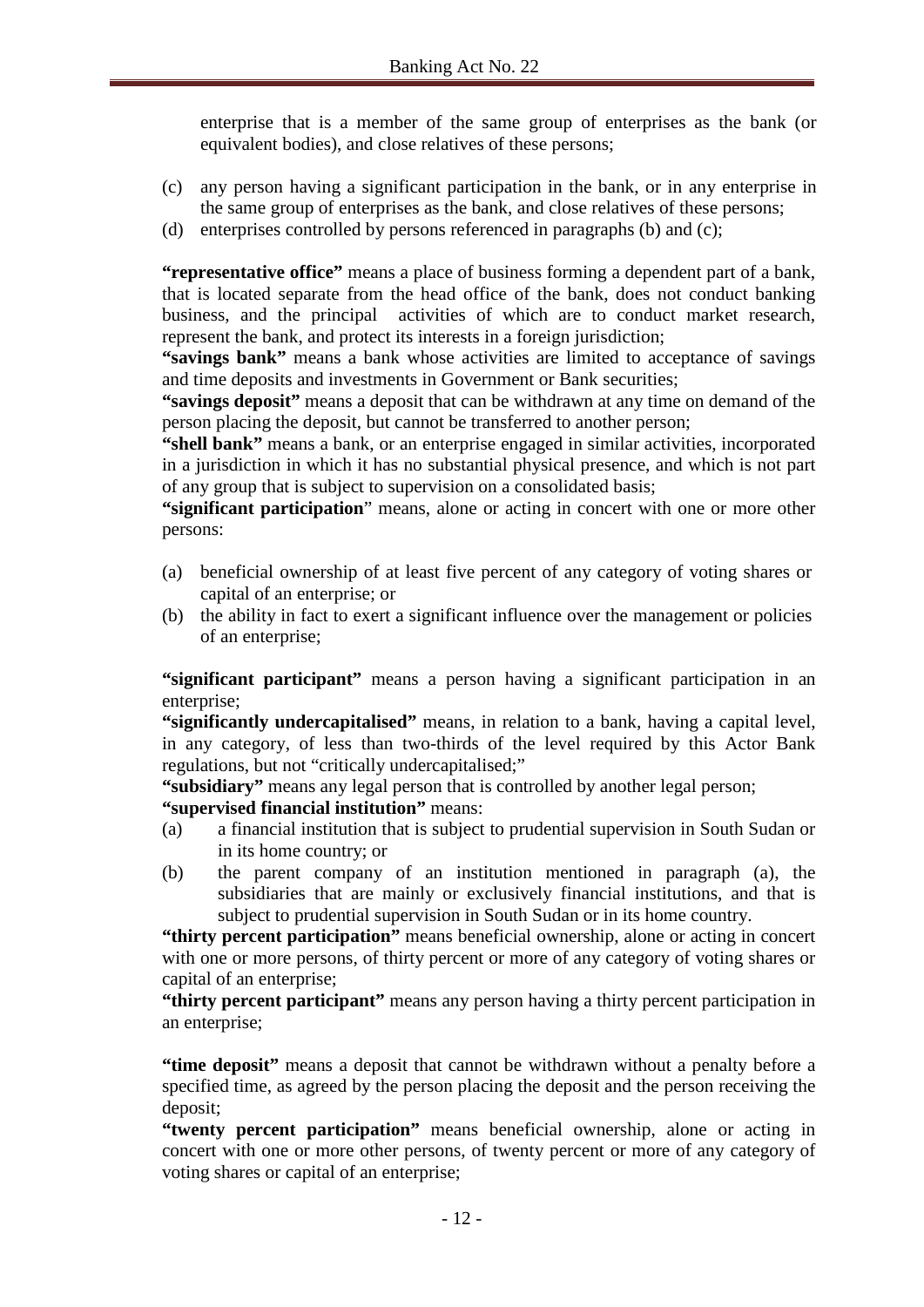**"twenty percent participant"** means any person having a twenty percent participation in an enterprise;

**"ultimate parent company"** of a group means the enterprise in that group that is not a subsidiary of any other enterprise. If, in the opinion of the Bank, there is any doubt as to which enterprise in a group is the ultimate parent company, the Bank shall make this determination;

**"undercapitalised"** means, in relation to a bank, failure to meet any required minimum capital level, in any category, pursuant to this Actor Bank regulations;

For purposes of the definitions of significant participant, twenty percent participant, thirty percent participant, and controller:

- (a) a person is not considered to be significant participant or controller of an enterprise solely due to such person's status as a member of the board of directors or management of such enterprise, or solely because members of the enterprise's board of directors or senior management are accustomed to act upon advice given by such person in such person's professional capacity; and
- (b) a bank is not considered to be a significant participant, twenty percent participant, thirty percent participant, or controller in an enterprise solely through the good faith acquisition of shares reaching or exceeding the relevant benchmarks through foreclosure on collateral, in order to partially or fully satisfy a doubtful claim, or to avoid a loss in connection with a debt previously contracted. However, a bank is considered to be a significant participant, twenty percent participant, thirty percent participant, or controller in the enterprise if shares acquired in this manner are not disposed of within one year from the date of acquisition.

## **6. Prohibition on Unlicensed Deposit Taking.**

No person shall engage in the business of receiving money deposits or similar repayable funds from the public in South Sudan without a banking licence issued by the Bank, other than the following persons:

- (a) persons licensed pursuant to legislation of South Sudan to receive deposits or other repayable funds from the public;
- (b) persons who fund the credits they make from non-repayable capital subscriptions and the proceeds of credits received from financial institutions or debt securities issued in the capital markets; and
- (c) persons who, by virtue of the nature or size of their business or the origin of their resources, are exempt by the Bank from the requirements of this Act; exemptions so granted by the Bank may be conditional or limited in time, or they may be partial and specify and list certain provisions of this Act that shall apply to the person receiving the exemption.

Persons referred to in subsection (a) shall otherwise be subject to the provisions of this Act.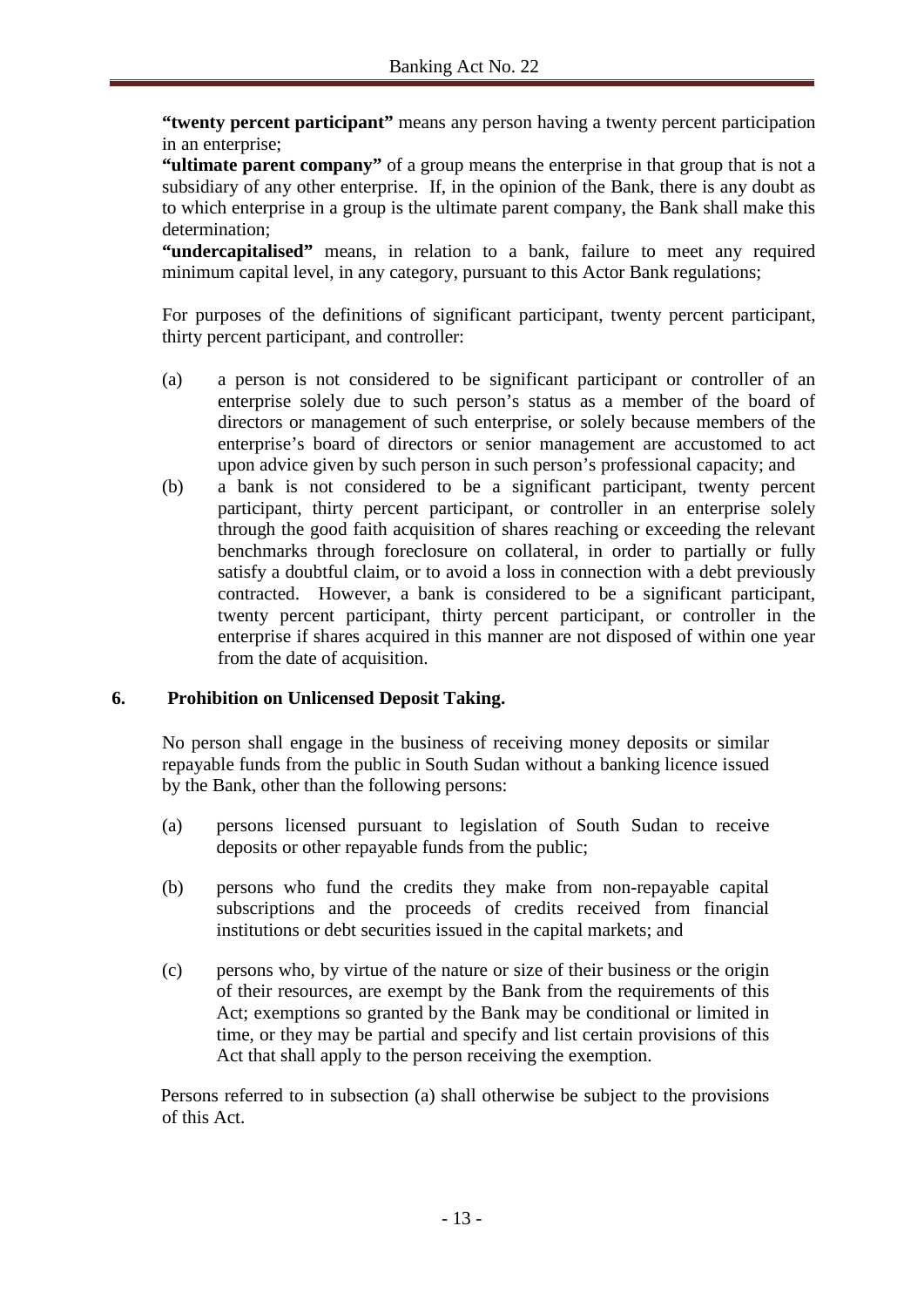# **7. Investigations of Suspected Unlicensed Deposit-Taking Activity.**

- (1) If the Bank has reason to suspect that any person is transacting or carrying on business as a bank or taking deposits or similar repayable funds from the public in contravention of Section 6 of this Act, it may, by written authorisation, designate one or more representatives of the Bank, at any time and without prior notice, to:
	- (a) enter any premises that the Bank has reason to suspect are occupied or used by any person for the purpose of or in connection with such contravention;
	- (b) search for any book, record, statement, document or other item used, or is suspected of being used, in connection with the such contravention;
	- (c) seize or make a copy of any book, record, statement, documents or other item referred to in paragraph (b), or seize any money found on the premises;
	- (d) question any person who is present on the premises referred to in paragraph (a), or the auditors, directors, members or partners of any person conducting business on the premises, in connection with the conduct of such business;
	- (e) direct that the premises referred to in paragraph (a), or any part thereof, or anything on the premises, should be left undisturbed for as long as it is necessary to search the premises for any book, record, statement, document or item under paragraph (b);
	- (f) by notice in writing addressed and delivered to any person who has control over or custody of any book, record, statement, document or other item referred to in paragraph (b), require the person to produce the book, record, statement, document or other item to any designated representative of the Bank issuing the notice, at the place, on the date and at the time specified in the notice; and
	- (g) examine any book, record, statement, document or other item referred to in paragraph (b) and require from any person referred to in paragraph (d) an explanation regarding any entry in the book, record, statement, document or other item.
- (2) If a designated representative of the Bank performs a function under this section in the presence of any person affected by the performance of that function, the designated representative shall, at the request of the person affected, exhibit to that person the written authorisation referred to in that subsection.
- (3) No person shall:
	- (a) hinder or obstruct any designated representative of the Bank under subsection (1) in the performance of the representative's functions;
	- (b) refuse or fail to comply with any request made by any such designated representative in the performance of such representative's functions;
	- (c) refuse or fail to answer any question that any such designated representative directs to that person in the performance of such representative's functions;
	- (d) wilfully furnish false or misleading information to any such designated representative; or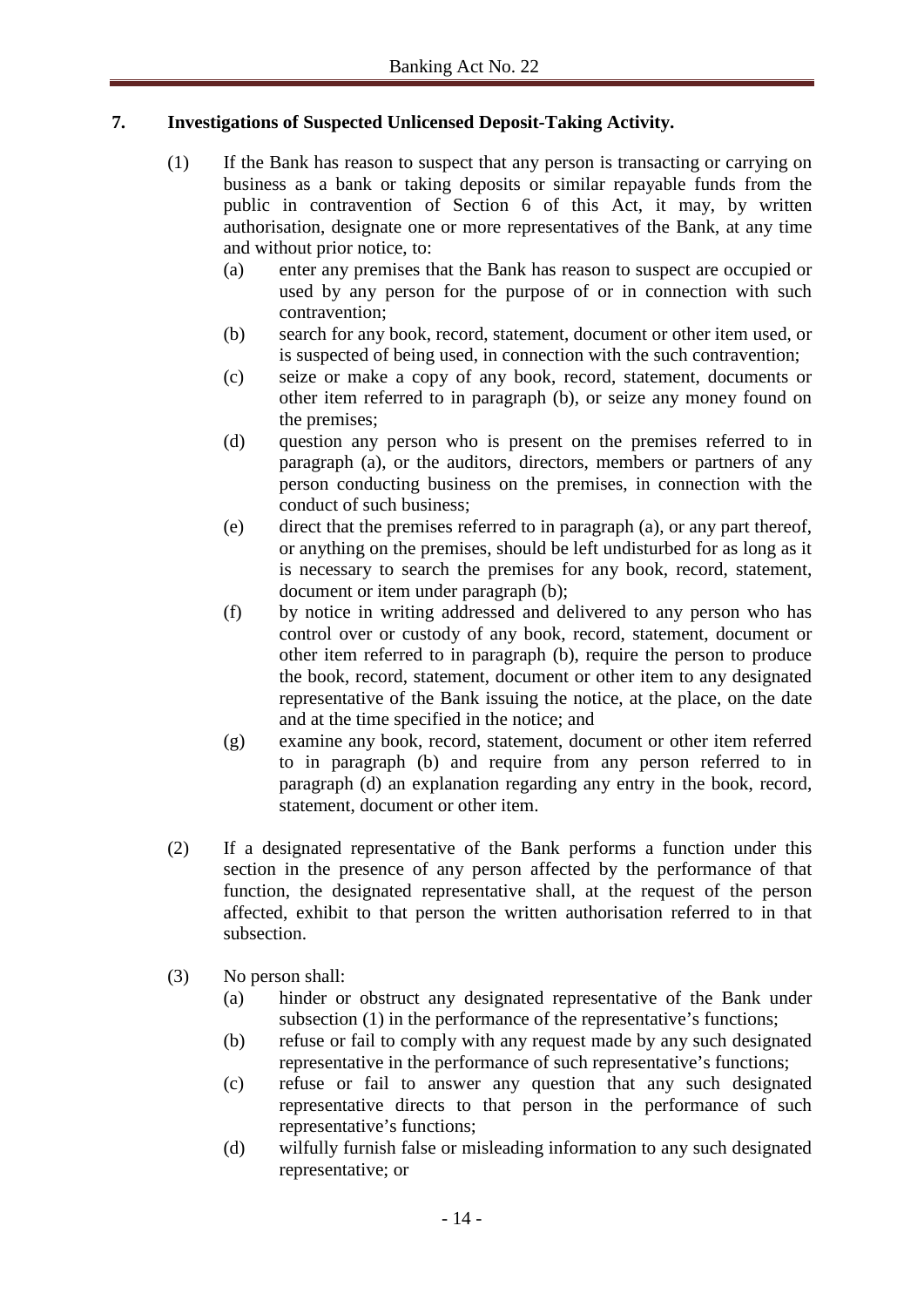- (e) falsely hold himself or herself out as such a designated representative.
- (4) In case of delay or refusal by any person to cooperate in any investigation undertaken by the Bank pursuant to subsection (1), upon the request of the Bank, law enforcement officials shall, if necessary by use of force, assist the Bank to that end.
- (5) Any person who contravenes any of the provisions of this section commits an offence and is liable on conviction to a fine not exceeding fifteen thousand South Sudanese Pounds, or imprisonment not exceeding one year, or both.
- (6) For the purposes of this section, "premises" includes any building or structure, or part of a building or structure, whether above or below the surface of the land or water, or any vehicle, vessel or aircraft.

## **8. Temporary Orders Pending Further Investigation.**

- (1) At any time during any investigation undertaken in accordance with Section 7 of this Act, the Bank may:
	- (a) issue a temporary order;
		- (i) summarily suspending the business of any person suspected of conducting unauthorised deposit-taking activity, pending further investigation by the Bank;
		- (ii) prohibiting any such person, or any enterprise controlled by any such person, from taking any action to withdraw, transfer, remove, dissipate, or dispose of any funds, assets or other property pending further investigation by the Bank; and
		- (iii) appointing one or more representatives of the Bank to administer such temporary order;
	- (b) in connection with an order issued under paragraph (a), issue a written instruction to any bank or other financial institution to freeze summarily any account or accounts at such bank or financial institution that are maintained by, or under the control of, any person suspected of conducting unauthorised deposit-taking activity, or any enterprise controlled by that person, and to retain all moneys in any such account, pending the further instructions of the Bank;
- (2) Any person that is the subject of an order under subsection (1) may, within ten calendar days, file a petition for review of such order before an appropriate court. The filing of a petition for review has no postponing effect on the order. The court may dissolve, limit or suspend the order, or any instruction issued in connection with such order, only if it determines that:
	- (a) it is unlikely that the relevant person has directly or indirectly contravened the prohibition in Section 6 of this Act;
	- (b) such person will suffer irreparable injury if the order or instruction is not dissolved, limited or suspended;
	- (c) dissolving, limiting or suspending the order or instruction will not result in serious prejudice to any other person; and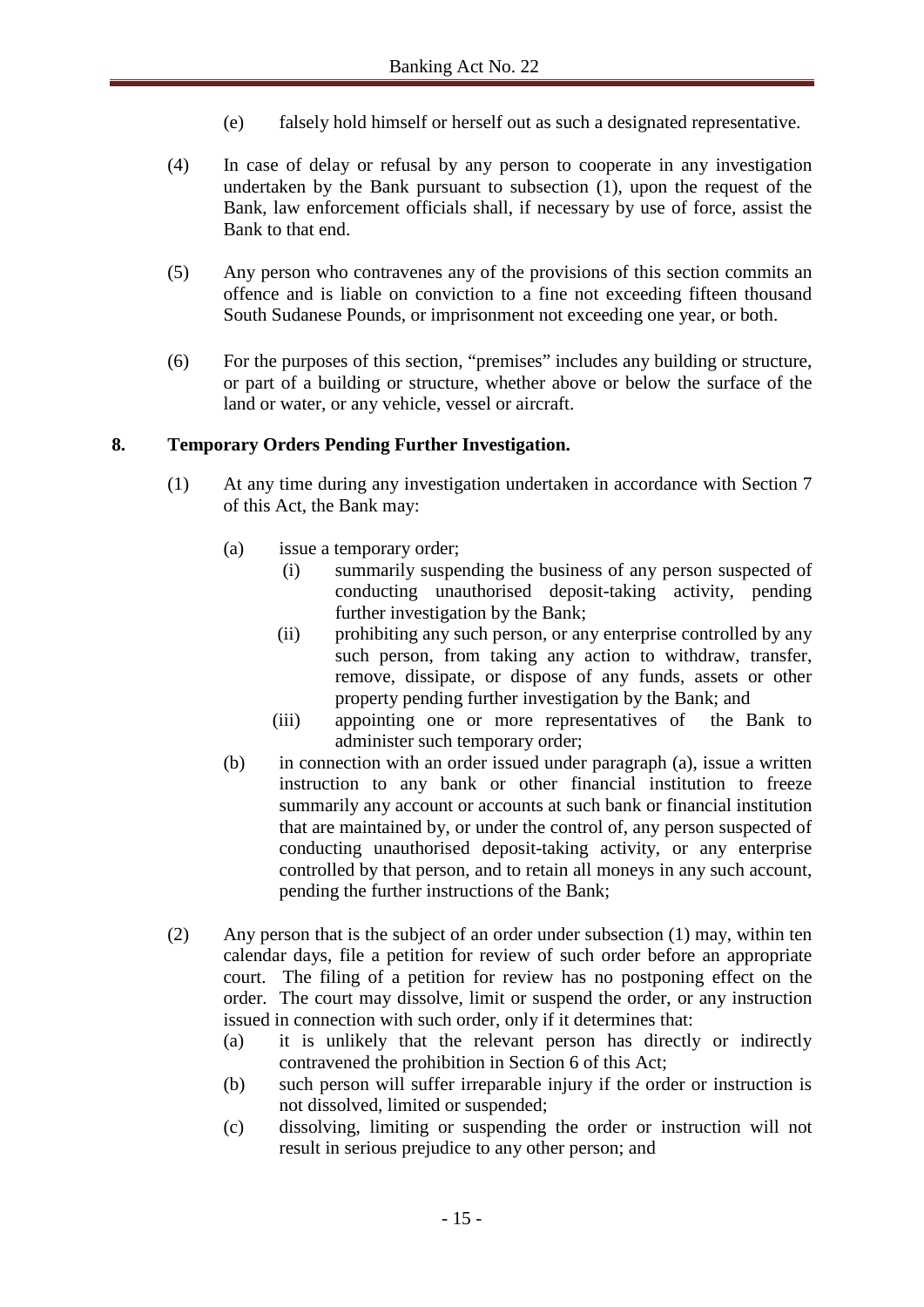- (d) the public interest favours dissolving, limiting or suspending the order or instruction.
- (3) An order or instruction issued under subsection (1) shall remain in effect:
	- (a) pending the conclusion of any proceedings undertaken in accordance with Section 9 of this Act, including, if applicable, the return of any unlawfully received money or deposits in accordance with an order issued by the Bank under that section;
	- (b) subject to subsection (4), until the order is dissolved, limited or suspended by a competent court in accordance with subsection (2); or
	- (c) until the Bank determines that it is no longer necessary.
- (4) If the Bank appeals against a decision of the competent court dissolving, limiting or suspending an order or instruction pursuant to subsection (2), the order or instruction shall remain in effect pending decision on such appeal.

# **9. Orders to Cease Unlawful Deposit-Taking.**

- (1) If the Bank is satisfied that a person has obtained any moneys in contravention of the prohibition of Section 6 of this Act, the Bank shall, in writing:
	- (a) order the immediate cessation of the deposit-taking activities of that person; and
	- (b) order that person to repay all the moneys so obtained, along with all profits accruing to that person as a result of such illegally obtained monies or deposits, including any interest or other amounts that may be owing by that person in respect of those moneys:
		- (i) to the respective persons from whom such person has obtained the moneys;
		- (ii) in the manner and in accordance with the order; and
		- (iii) within the period of time imposed by the Bank and specified in the order.
- (2) Before the Bank issues an order pursuant to subsection (1), it shall provide the affected person with at least fifteen days written notice of the proposed action and an opportunity to make written representations before the Bank. The procedure for submission of such representations shall be determined by the Bank.
- (3) Any person that is the subject of an order under subsection (1) may, within ten calendar days, seek judicial review of such order before the appropriate court. The court shall fix a hearing date on the application within one month. Based upon the evidence adduced at the hearing, the court shall either affirm or dissolve the order of the Bank. The court shall affirm the order unless it determines that:
	- (a) there was no factual basis for the order; or
	- (b) the Bank manifestly misapplied the applicable legal provisions in issuing the order.
- (4) Any person referred to in subsection (1) who refuses or fails to comply with an order under that subsection, where such order is not dissolved by a court and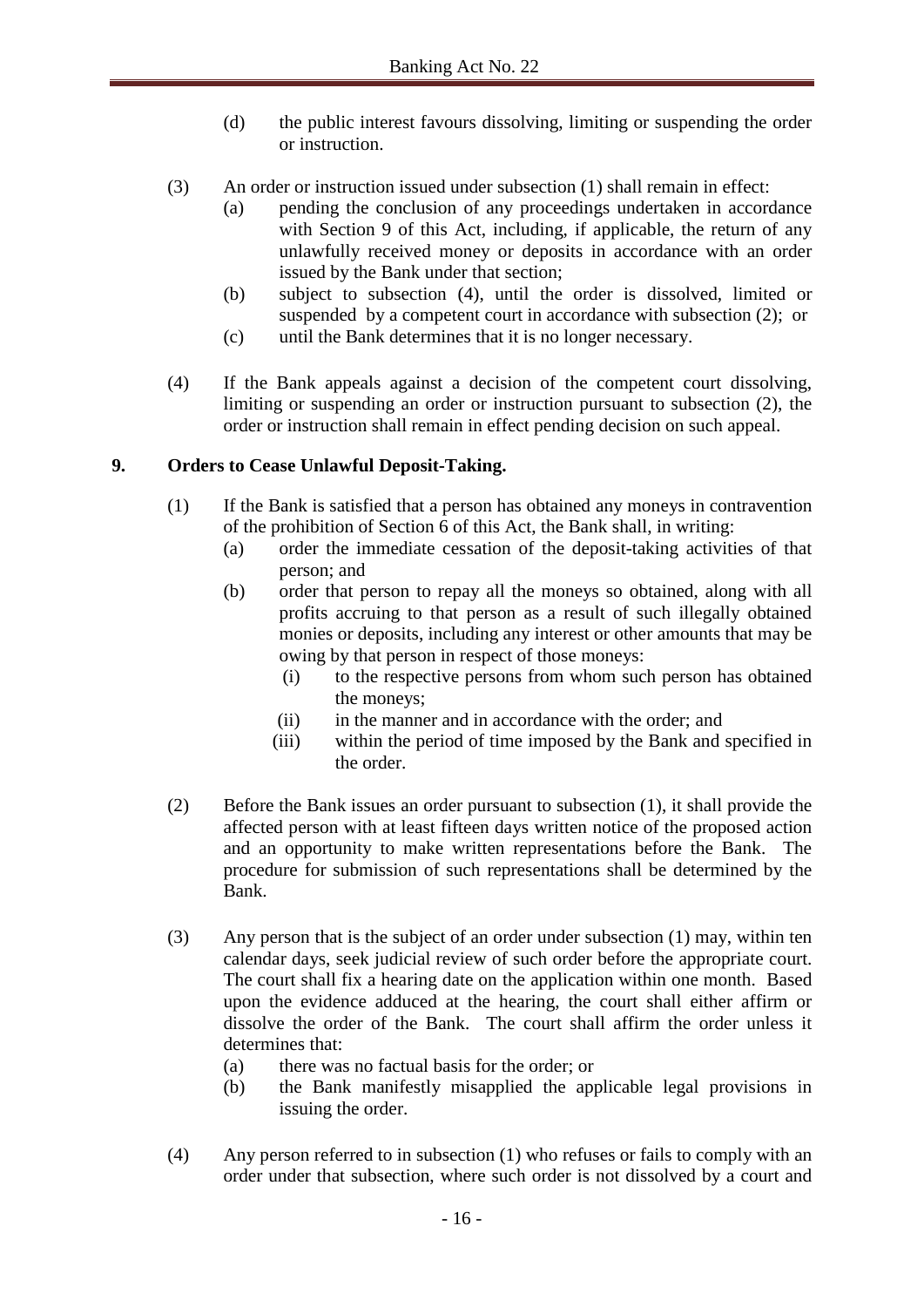no appeals are pending, shall be treated as unable to pay its debts, or for the purposes of the Insolvency Act, 2012, be deemed to have committed an act of bankruptcy, as the case may be. The Bank may apply to the appropriate court for the winding-up, or commencement of bankruptcy proceedings with regard to that person, as the case may be.

## **10. Use of the Word "Bank" and Derivatives Thereof.**

- (1) No person shall carry on business as a bank unless it uses as part of its name the word "bank" or one of its derivatives.
- (2) No person shall claim the status of bank or banker, or use the word "bank" or derivatives of the word "bank" in respect of a business, product or service without a banking licence, unless:
	- (a) such usage is established or recognised by law or international agreement; or
	- (b) it is clear from the context of the person's activities that the word "bank" does not entail banking activities as defined in this Act.
- (3) Representative offices shall not use the word "bank" in their names, except in cases where the word "bank" forms an integral part of the name of the bank to which they belong.
- (4) An enterprise that has been granted preliminary approval for a banking licence pursuant to Section 16 of this Act shall carry in its name the words "bank in organisation" pending a final decision by the Bank on the licence application.
- (5) A bank whose banking licence has been revoked shall carry in its name the words "bank in receivership."

#### **11. False or Misleading Advertising Regarding Deposits.**

- (1) A person shall be guilty of an offence if such person issues any advertisement, brochure, circular or other document inviting any person to make a deposit that:
	- (a) falsely represents that such person is authorised to accept deposits or is otherwise licensed under the provisions of this Act; or
	- (b) is issued contrary to any order given by the Bank under the provisions of subsection (2).
- (2) The Bank may at any time direct any person to withdraw, amend or refrain from issuing any advertisement, brochure, circular or other document relating to deposits that, in its sole discretion, it considers to be misleading.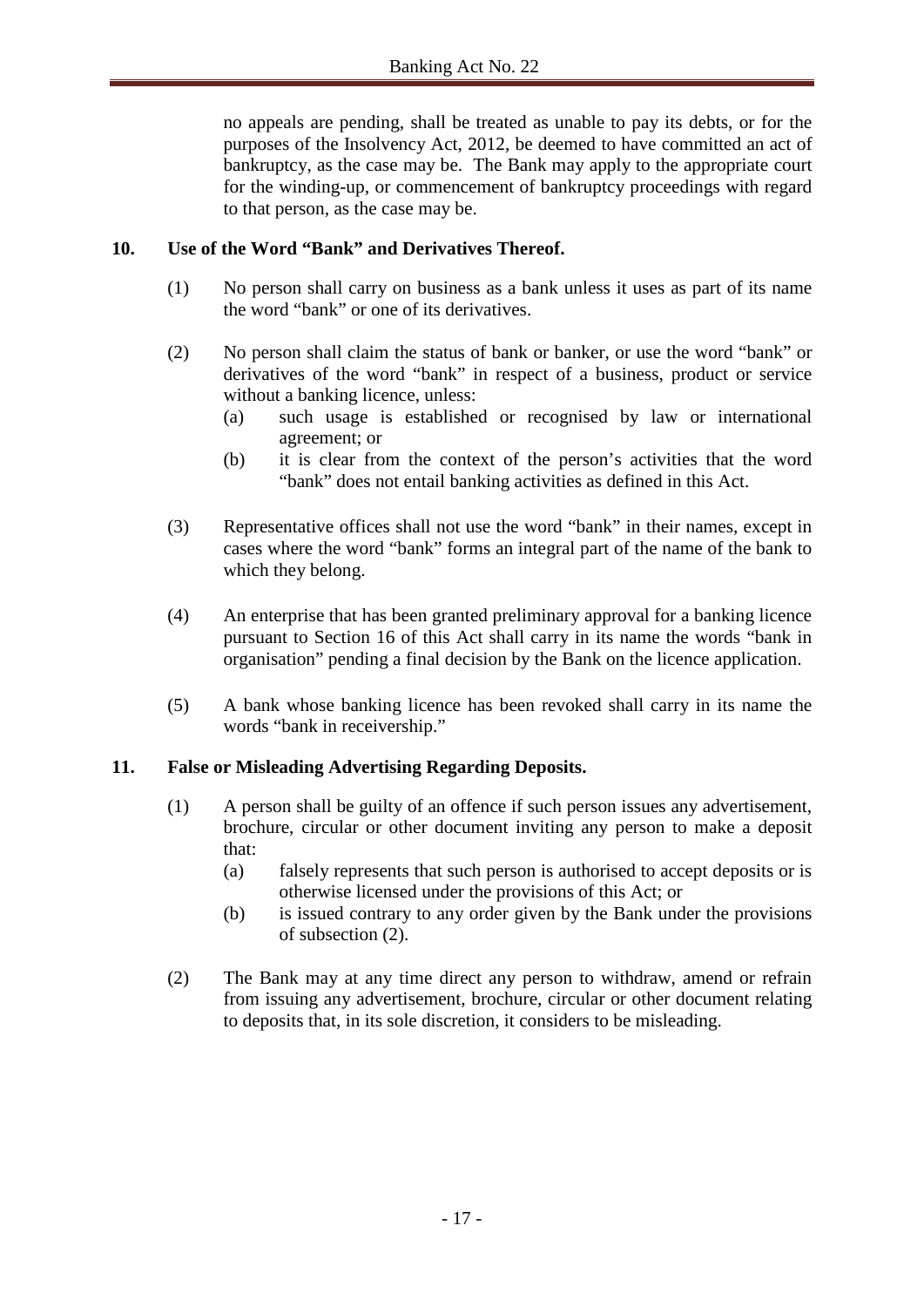# **CHAPTER II**

## **ESTABLISHMENT AND LICENSING OF BANKS**

## **12. Creation of Banks.**

Banks may be established by one or more legal or natural persons as founders and shareholders.

## **13. Legal Structure of Banks.**

Banks shall be registered as public companies under the legislation of South Sudan. The legal type shall be specified by regulation of the Bank. Banks shall not change their legal structure without the prior written authorisation of the Bank.

#### **14. Memorandum of Association and Articles of Association of Banks.**

- (1) The Bank shall approve each bank's memorandum of association and articles of association, which shall contain information prescribed by the Bank, taking into account the requirements of this Act and applicable legislation concerning companies
- (2) Any amendment of the memorandum of association or articles of association of a bank shall require the prior written authorisation of the Bank. The procedure for submission and consideration of such amendments shall be determined by the Bank.
- (3) The Bank shall maintain a copy of the memorandum and articles of association of each bank.

## **15. Licensing Process.**

A company proposing to transact or carry on business as a bank shall apply in writing to the Bank for a banking licence under this Act. The licensing process consists of two stages, preliminary approval and final approval.

## **16. Preliminary Approval.**

- (1) An application for preliminary approval shall contain information prescribed by the Bank, and shall address the criteria referenced in subsection (3).
- (2) The application for preliminary approval must be accompanied by an application fee. The amount of the fee shall be determined by the Bank.
- (3) Within six months from the date of receipt of the complete application for preliminary approval, the Bank shall either issue preliminary approval or refuse to do so, and shall not grant preliminary approval unless it is satisfied as to the following factors:
	- (a) the compliance of the founding documents to legal requirements;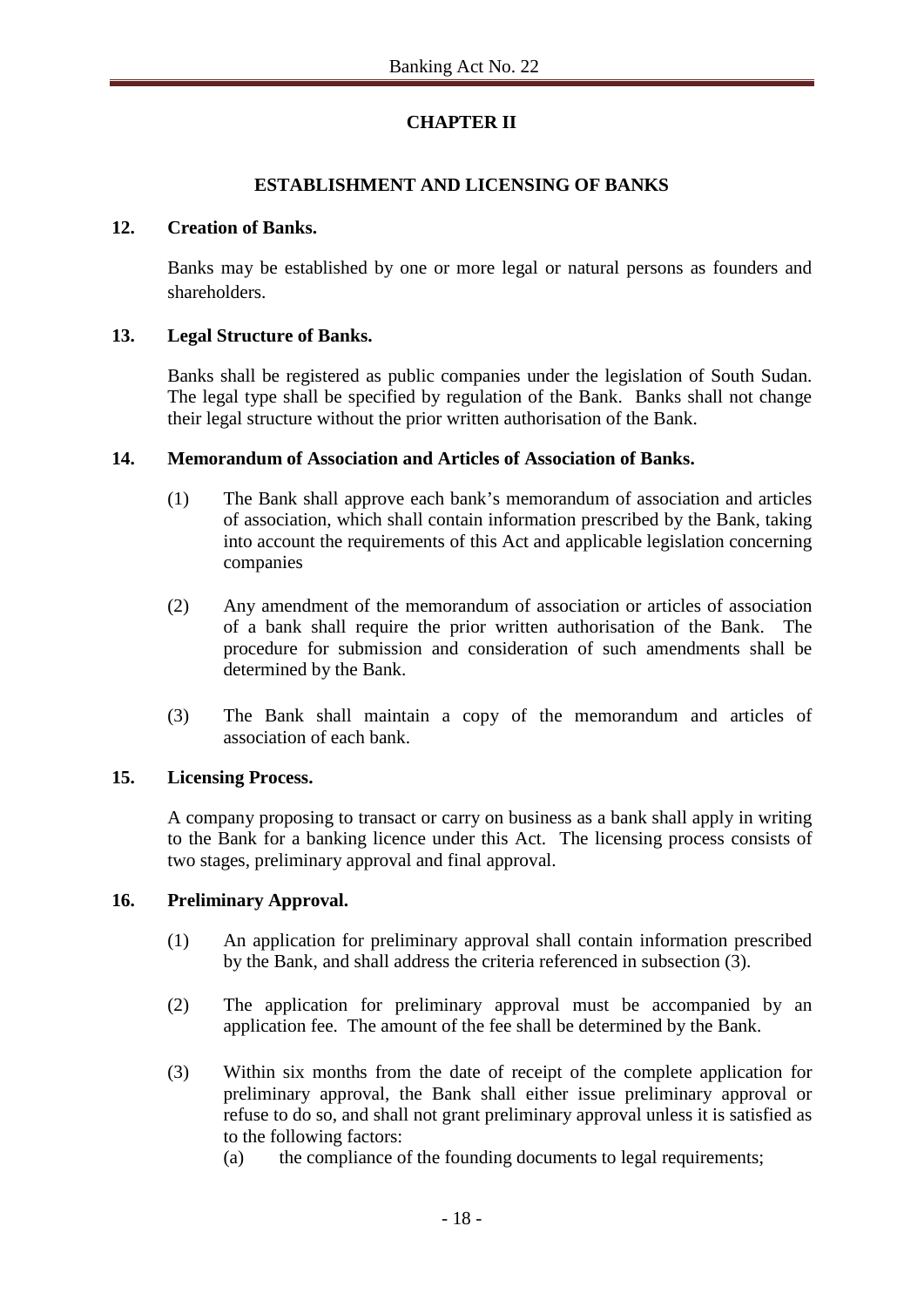- (b) that each proposed director and manager of the bank is a fit and proper person;
- (c) that if any person proposes to hold a significant participation in the bank, no grounds exist for refusal under Section 24 of this Act;
- (d) the business plan and other materials submitted by the applicant demonstrate that the bank will be profitable after three years of operations;
- (e) the bank will have adequate policies and procedures for risk management and internal controls;
- (f) if the bank will be a subsidiary of a non-resident supervised financial enterprise, proof that the competent authority of the founder's home country has granted approval for the establishment of a bank in South Sudan;
- (g) if the bank will be part of a group, the requirements of Section 98 of this Act will be satisfied; and
- (h) the source of funds to be used for the bank's initial capitalisation does not raise any suspicion that the influence of any person supplying such funds may be detrimental to the bank.
- (4) In the event of refusal, the Bank shall provide the applicant with a written statement of the reasons.
- (5) Following preliminary approval, but before the final decision of the Bank granting a banking licence, a bank in organisation may only conclude transactions which are directed at the creation of the organisational structure of the bank, engagement of the external auditor, and acquisition or arrangement for use of necessary premises, technical equipment, security systems and assets necessary to conduct business for which preliminary approval has been given.
- (6) Any significant change in the applicant's circumstances following the granting of preliminary approval must be promptly reported to the Bank. The Bank may reconsider its grant of preliminary approval, including revocation of such preliminary approval, based on any such new information.

## **17. Initial Capital.**

The required initial capital for a bank shall be determined by regulation of the Bank. Such initial capital must be paid in cash or cash equivalents in South Sudanese Pounds, and be free of any lien or encumbrance.

## **18. Final Decision on Licence.**

- (1) A banking licence is issued by the Bank following a grant of preliminary approval, and under the following additional conditions:
	- (a) proof that the required initial capital has been paid in full;
	- (b) the premises and equipment of the bank correspond to the requirements set by the Bank for the safe holding of depositors' funds;
	- (c) proof that the founders have selected an independent external auditor for the bank, acceptable to the Bank;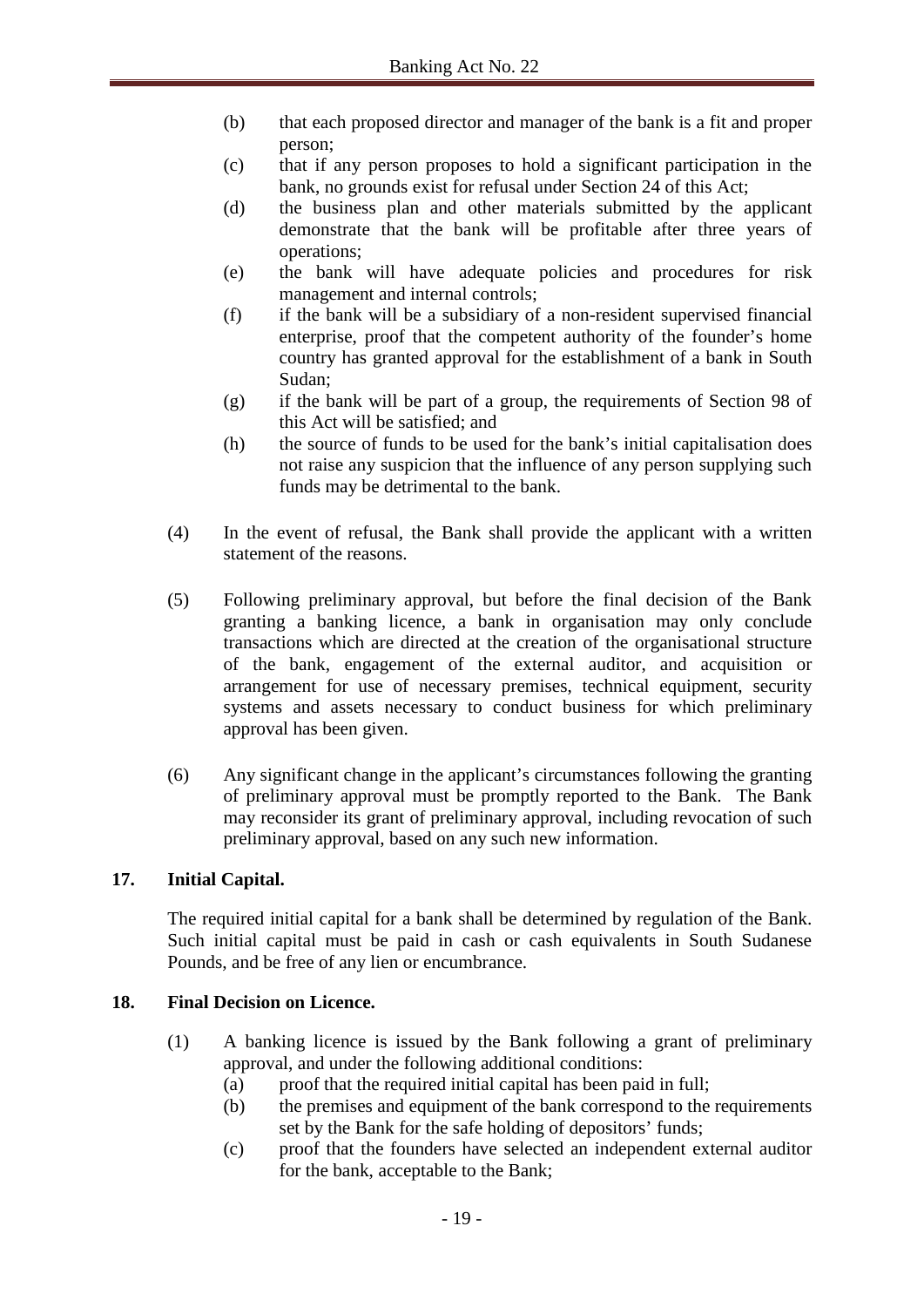- (d) the bank has sufficiently trained staff and management information systems to handle its expected activities.
- (2) The Bank shall issue a banking licence within thirty days of the satisfaction of the conditions specified in subsection (1).
- (3) The Bank may refuse to issue a banking licence if the conditions listed in subsection (1) are not fulfilled within six months following the grant of preliminary approval.
- (4) The Bank may attach any conditions to the granting of a banking licence that it deems appropriate to protect the interests of depositors of the bank.
- (5) The Bank may issue a banking licence limiting or restricting the activities in which a bank may engage, notwithstanding Section 64 of this Act. Such a limited or restricted banking licence may be issued at the request of the applicant or at the discretion of the Bank as it deems appropriate to protect the interests of depositors of the bank.
- (6) The Bank shall maintain a registry of all banks licensed under this Act.

## **19. Duration and Display of Banking Licence.**

- (1) A banking licence shall remain in force until it expires in accordance with this Act.
- (2) Each bank shall keep its banking licence displayed in its original form in a conspicuous place in the premises in which the bank carries on its lawful business. Complete and legible copies of the banking licence shall be similarly displayed in each branch office of the bank.

#### **20. Expiration of a Banking Licence.**

A bank's banking licence shall expire:

- (a) in the event of the merger or amalgamation of the bank on the basis of Section 23 of this Act, upon the entry of the new bank in the register of banks;
- (b) in the event of a reorganisation of the bank in accordance with a transaction approved by the Bank on the basis of Section 22 of this Act, upon the consummation of that transaction;
- (c) upon the voluntary surrender of the bank's banking licence in accordance with Section 22 of this Act; or
- (d) upon revocation of the banking licence in accordance with Section 21 of this Act.

#### **21. Revocation of a Banking Licence.**

- (1) The Bank shall revoke a bank's banking licence if:
	- (a) the bank is critically undercapitalised;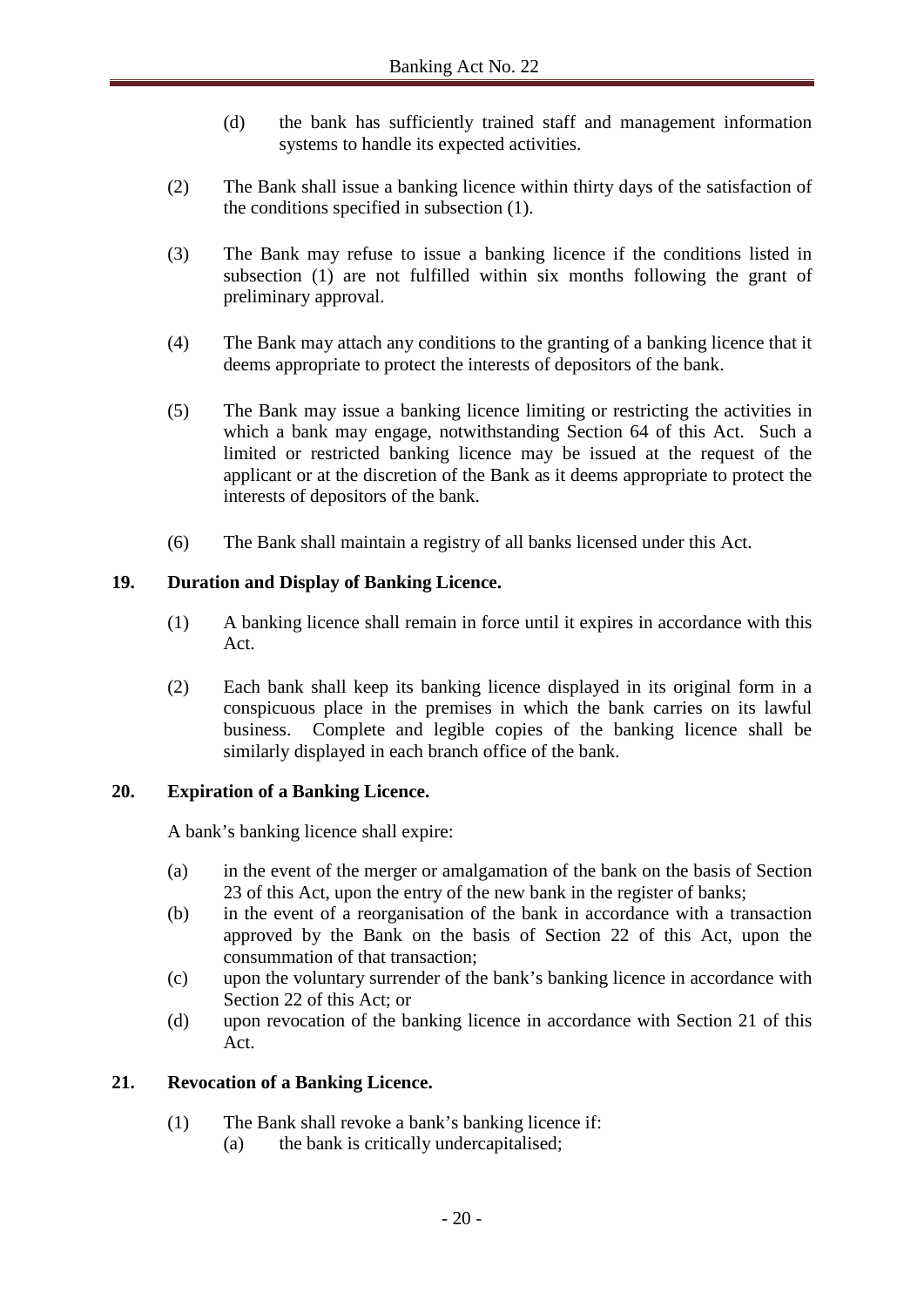- (b) the bank cannot fulfil its obligations to its depositors or other creditors, or otherwise no longer can provide security for the assets entrusted to it;
- (c) the bank is significantly undercapitalised and the Bank determines that receivership is necessary or appropriate in order to protect the interests of the bank's depositors or other creditors; or
- (d) the bank is undercapitalised and:
	- (i) fails to submit a capital restoration plan within the time period required by the Bank in accordance with this Act;
	- (ii) fails to implement or achieve the results of such a plan that has been approved by the Bank; or
	- (iii) the Bank determines that there is no reasonable prospect of its becoming adequately capitalised.
- (2) The Bank may revoke a bank's banking licence if:
	- (a) the Bank determines that false or fraudulent statements or other irregularities occurred in connection with the bank's licence application;
	- (b) the bank, or any member of the board of directors, senior management, employee, auditor or agent of the bank, refuses to provide information or documents to any inspector of the Bank in connection with an inspection pursuant to this Act;
	- (c) the bank has ceased to engage in the business of receiving money deposits or other repayable funds from the public or making credits;
	- (d) the Bank determines that the bank has conducted its administration or banking operations in an unsound or imprudent manner or otherwise has violated a law, or a regulation or order of the Bank, or any condition or restriction attached to a banking licence or permit issued by the Bank;
	- (e) the bank, or any enterprise in the same group as the bank, has engaged in criminal activities, money laundering, or terrorist financing;
	- (f) the circumstances or conditions under which the banking licence was granted are no longer fulfilled;
	- (g) a person has acquired a significant participation in the bank without the prior written authorisation of the Bank as required by Section 24 of this Act;
	- (h) the bank or bank holding company of which the bank is a subsidiary has lost its banking licence or is the subject of bankruptcy, liquidation, conservatorship, receivership or equivalent proceedings in South Sudan or abroad;
	- (i) a reorganisation, amalgamation, merger or division of the bank has occurred without the written authorisation of the Bank;
	- (j) the bank has moved all or part of its administration, operations, books or records outside South Sudan without the prior written consent of the Bank; or
	- (k) the bank has become member of a group of enterprises that, in the opinion of the Bank, does not conform to the requirements of Section 98 of this Act.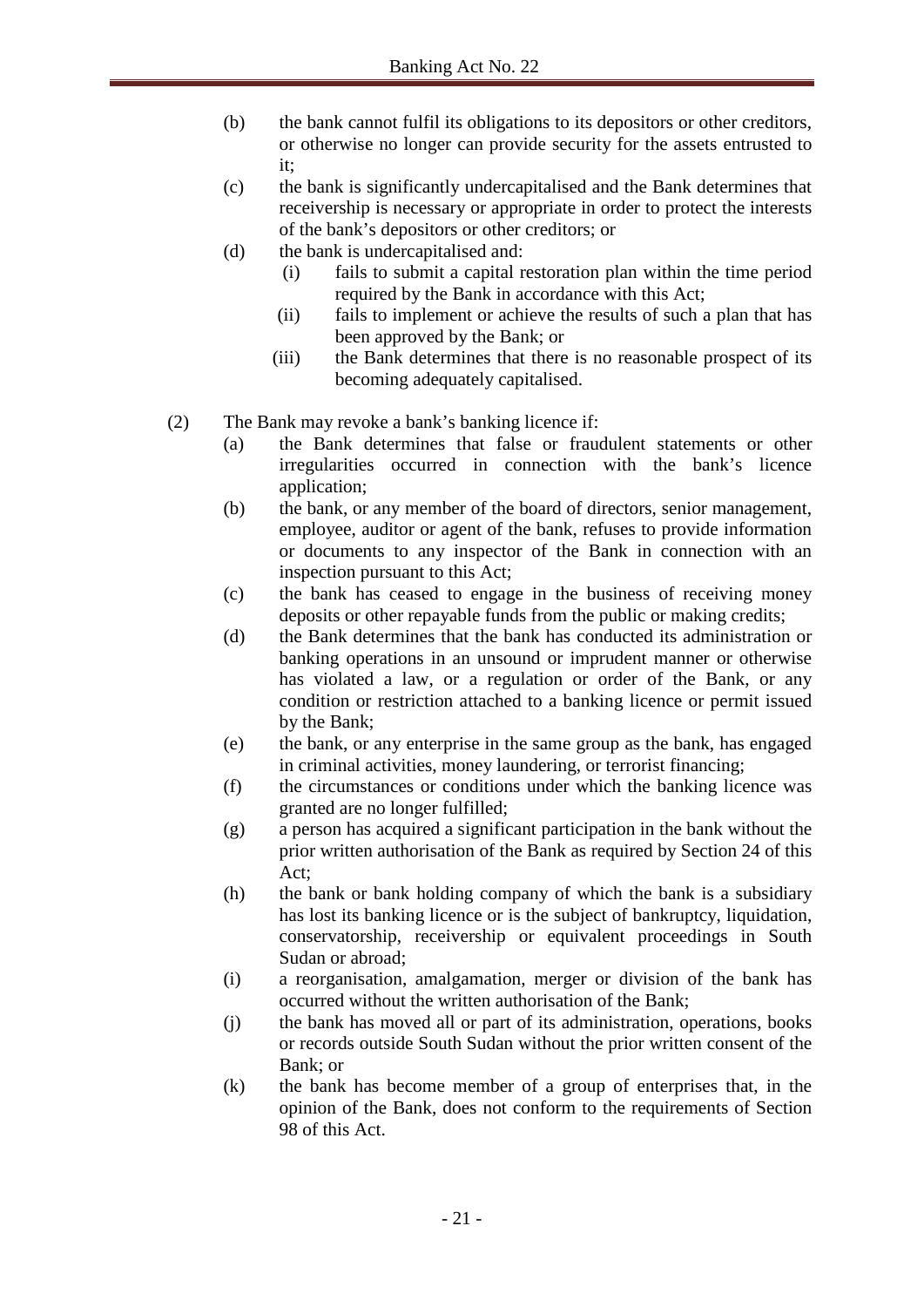- (3) If the Bank revokes a banking licence, it shall serve on the bank a written statement of the grounds therefore. The revocation shall take effect at the time of such service.
- (4) A decision to revoke a banking licence shall include the appointment of a receiver for the bank in accordance with Section 128 of this Act.
- (5) Within five days from the date of its decision to revoke a banking licence, the Bank shall publish the decision in two official newspapers of general circulation in South Sudan.

#### **22. Voluntary Surrender of a Banking Licence.**

- (1) A bank may apply to the Bank in writing to surrender its banking licence. The application shall be accompanied by a liquidation plan and by the financial statements, together with a report of an independent external auditor acceptable to the Bank. Within three months the Bank shall decide on the request.
- (2) The request provided in subsection (1) may be approved by the Bank upon approval of the liquidation plan, and satisfaction that the bank is solvent and will have adequate liquid funds to pay its liabilities to its depositors and other creditors upon surrender of the banking licence.
- (3) The decision of the Bank on the application shall be communicated in writing to the bank. In case of refusal, the Bank shall provide a written statement of the reasons. Decisions to approve such a request shall have immediate effect and shall be published in a newspaper of general circulation in the country.
- (4) During the voluntary liquidation process, the former bank shall continue to be subject to the provisions of this Act, as deemed necessary by the Bank, as if it were still licensed.
- (5) The Bank shall monitor the progress of voluntary liquidation of a bank. The bank and persons carrying out the liquidation shall furnish the Bank with any information that the Bank may request in order to accomplish this task.
- (6) If, in the opinion of the Bank, any of the conditions stipulated in Section 21 of this Act is present, or it otherwise becomes impractical to complete the voluntary liquidation of a bank in a manner that protects the bank's depositors, the Bank may appoint a receiver for the bank in accordance with Chapter XI of this Act.

#### **23. Reorganisation of Banks.**

(1) The reorganisation through merger, amalgamation, or division of a bank, including a bank in receivership, shall be permitted only with the written approval of the Bank. Such authorisation shall be granted only if the resulting bank or banks have or meet the criteria for receiving a banking licence, or if the reorganisation is approved in connection with the receivership of a bank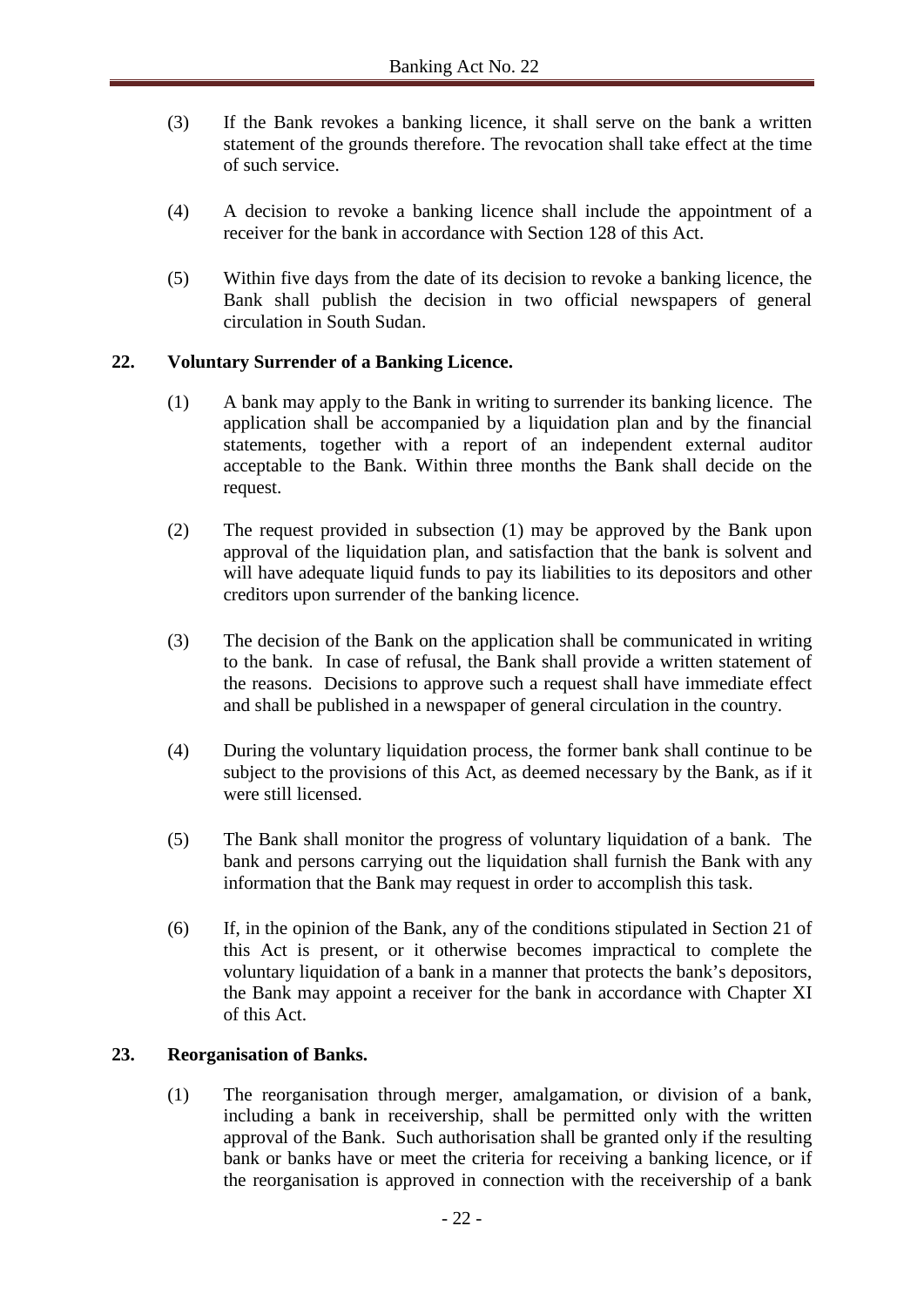and is determined by the Bank to be in the best interests of the bank's depositors.

(1) In the event that a bank's banking licence expires in connection with a reorganisation, the Bank shall publish notice of this fact in a newspaper of general circulation in the country within five days of such expiration.

#### **CHAPTER III**

#### **SHAREHOLDINGS, SIGNIFICANT PARTICIPATION, AND CONTROL OF BANKS**

#### **24. Requirements for Acquiring Significant Participation in Banks.**

- (1) No person may acquire significant participation in, or control of, a bank, without the prior authorisation of the Bank.
- (1) Legal persons having significant participation in banks must be financial institutions.
- (2) The authorisation of the Bank shall be requested by submitting to the Bank a written application accompanied by supporting documents showing that the conditions specified by subsection (4) are met in accordance with regulations issued by the Bank.
- (3) The Bank shall not issue an authorisation under subsection (1) unless it is satisfied that:
	- (a) the applicant is a fit and proper person;
	- (b) the applicant is financially sound;
	- (c) the Bank can satisfactorily identify the source of the funds to be used for the proposed acquisition, and that if any of the funds will be supplied by another person, there is no reason to suspect that any influence exercised by that person would be detrimental to the bank;
	- (d) there is no reason to suspect that the influence that would be exercised on the bank as a result of the acquisition would threaten the sound and prudent management of the bank;
	- (e) the conditions of Section 98 of this Act will be satisfied, if, as a result of the acquisition, the bank would become part of a group;
	- (f) if, as a result of the acquisition, the bank would become a subsidiary of a non-resident supervised financial institution:
		- (i) the competent authority of the country where the head office of that institution is located has given its authorisation to the acquisition:
		- (ii) the Bank is satisfied, following consultations with the foreign competent authority, that the applicant is effectively supervised on a consolidated basis in its home country; and
		- (iii) an agreement of cooperation has been concluded between the Bank and the competent foreign supervising authority, specifying the allocation of powers and responsibilities and the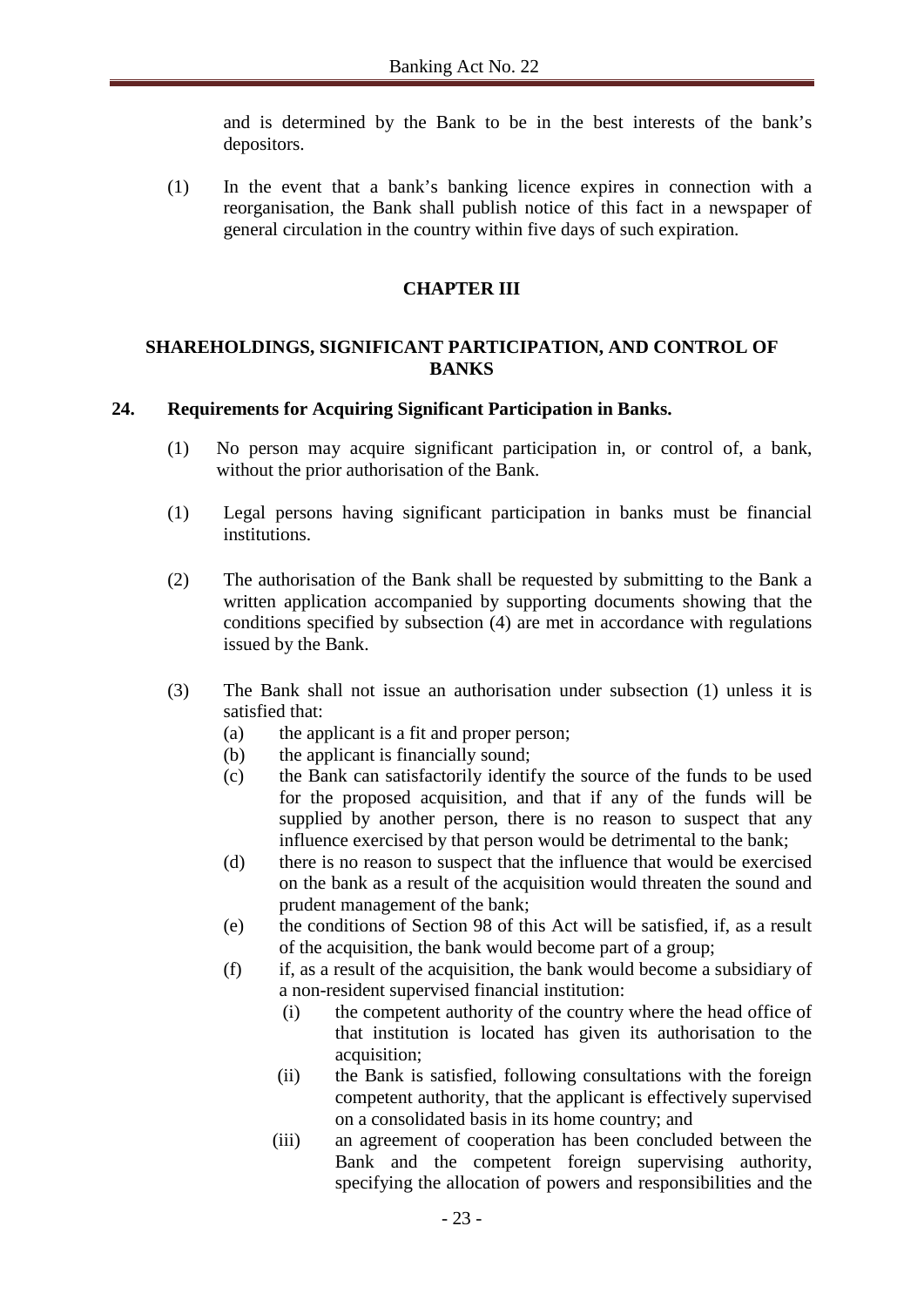rules and procedures governing exchanges of information between the Bank and the foreign competent authority;

- (g) the acquisition would not hinder the Bank in the discharge of its supervisory responsibilities because of close links between the bank and any person;
- (h) there are no reasonable grounds to suspect that the acquisition would result in, or increase the risk of, the bank's involvement in money laundering or terrorist financing;
- (i) there are no reasonable grounds to suspect that the bank would become part of a parallel banking structure as a result of the acquisition;
- (j) any other conditions as the Bank may specify by regulation in order to fulfil its functions under this Act would be met.
- (4) The Bank shall approve or reject the application within three months from the date that a complete application is submitted, and shall notify the applicant of its decision in writing. For applications submitted by a non-resident applicant, this period shall be six months. Decisions rejecting an application must explain the grounds on which the application is rejected.
- (5) If the Bank issues the authorisation, it may fix a maximum period for completing the acquisition. The applicant shall notify the Bank of the completion of the acquisition within ten days of such completion.

# **25. Disposals and Reductions of Significant Participation.**

A person who proposes to relinquish a significant participation in a bank, or control of a bank, or to reduce such person's beneficial ownership of the bank below the thresholds specified in Section 24 of this Act, must give written notification to the Bank of the size, if any, of the beneficial ownership in the bank that such person would retain.

## **26. Reporting of Significant Participation.**

Each bank must notify the Bank in writing:

- (a) annually, at a time prescribed by the Bank, of all persons having a significant participation in such bank and the amount of each such person's beneficial ownership in the bank;
- (b) within ten days after acquiring such knowledge, of any person who has acquired a significant participation in, or control of, the bank or has acquired beneficial ownership in the bank reaching or exceeding any of the thresholds specified in Section 24 of this Act;
- (c) within ten days after acquiring such knowledge, of any person who has ceased to have a significant participation in, or control of, the bank, or has disposed of beneficial ownership in the bank below any of the thresholds specified in Section 24 of this Act; or
- (d) without delay, of any facts or circumstances that raise the suspicion that any person may have acquired a significant participation in, or control of, the bank, or may have acquired beneficial ownership of the bank at a level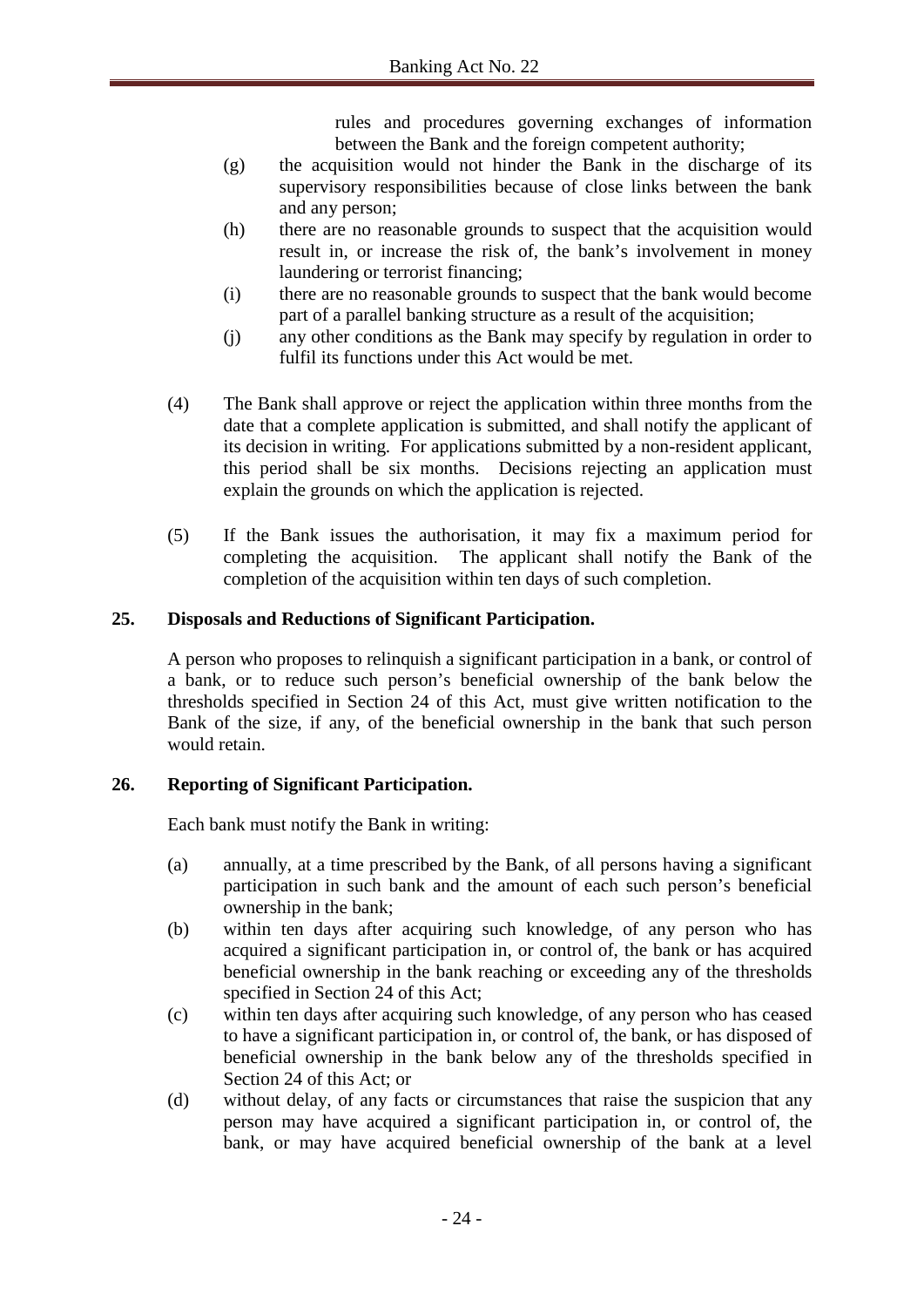reaching or exceeding the thresholds specified in Section 24 of the Act without the prior written authorisation of the Bank.

#### **27. Registration of Bank Shares.**

- (1) Each bank shall maintain a register of the current beneficial holders of all shares in the bank as required by applicable legislation concerning companies.
- (2) No bank shall allot, issue, or register a transfer of shares that equals or exceeds the thresholds specified in Section 24 of this Act to any person, unless that person has obtained the prior written authorisation of the Bank.
- (3) The registrar of companies shall not register any transfer of shares of a financial institution referred to in subsection (4), unless it has received a notice of no objection from the Bank.
- (4) Notwithstanding any contrary provisions of applicable legislation concerning companies, no bank shall, without the written approval of the Bank:
	- (a) allot or issue any of its shares to, or register any of its shares in the name of, any person other than the intended beneficial shareholder;
	- (b) transfer any of its shares in the name of a person other than the beneficial shareholder; or
	- (c) allow any of its shares to remain registered in the name of a person other than the beneficial shareholder.
- (5) Any person who contravenes subsection (4) commits an offence and is liable, on conviction, to a fine equal to twice the nominal value of such shares registered or transferred in contravention of subsection (4) for each day on which the shares remain so registered.

#### **28. Unauthorised Significant Participation.**

- (1) If the Bank has reason to suspect that any person may have contravened the requirements of Section 24 of this Act, it may, by written authorisation, designate one or more representatives of the Bank, at any time and without prior notice, to exercise any of the functions described in Section 7(1) of this Act relative to such suspected contravention. The provisions of Sections 7(4) through 7(7) of this Act shall apply to any such investigation.
- (2) If the Bank determines that a person has violated the requirements of Section 24 of this Act, it shall issue an order requiring that person to dispose of the significant participation in the bank, or such part of the significant participation as the Bank deems appropriate. The procedural requirements of Section 120 of this Act shall apply to the issuance of such orders.
- (3) Pending the issuance of a final order in accordance with subsection (2), the Bank may issue a temporary order prohibiting the relevant person from participating in any manner in the conduct of the affairs of the bank, including the direct or indirect exercise of any voting rights in the bank.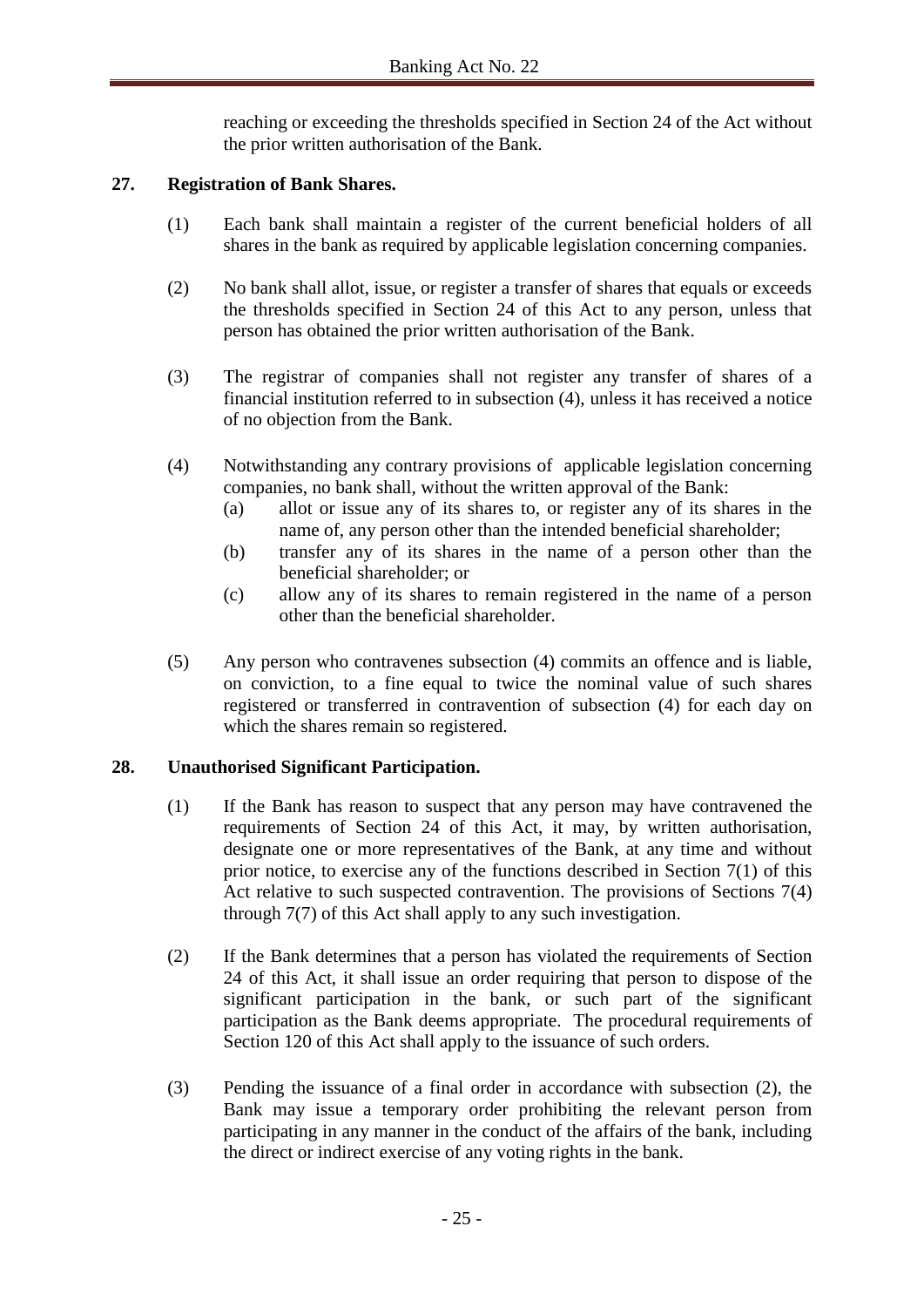#### **29. Revocation of Authorisation.**

- (1) If, at any time, the Bank determines that one or more of the conditions specified or referred to in Section 24 of this Act are no longer applicable to a person having a significant participation in a bank, the Bank may, by order, revoke its authorisation given under that section.
- (2) Before the Bank issues an order in accordance with subsection (1), it shall provide the affected person with prior written notice and an opportunity to make written representations, unless that person consents to the issuance of the order. Such notice shall be given at least fifteen days prior to the proposed date for issuance of the order.
- (3) The procedures for submission and consideration of representations in accordance with subsection (1) shall be determined by regulations of the Bank.
- (4) A person who is the subject of an order under subsection (1):
	- (a) shall not participate in any manner in the conduct of the affairs of the bank without the prior written permission of the Bank; and
	- (b) shall sell or otherwise dispose of all or any part of such person's beneficial ownership in the bank as may be specified in the order.
- (5) Any voting rights of that person in the bank shall not be taken into account for the purpose of determining the quorum for any session, including any extraordinary session, of the general meeting of shareholders.
- (6) Upon the request of the Bank, a court may appoint a special and autonomous administrator who shall be authorised to exercise the voting rights referred to in subsection (5).
- (7) Any person who contravenes an order issued under subsection (1) commits an offence and is liable on conviction to a fine not exceeding ten thousand South Sudanese Pounds, or imprisonment not exceeding one year, or both.

#### **30. Exceptions from Requirements for Prior Authorisation.**

- (1) Section 24(1) of this Act does not apply if a person acquires a significant participation in, or control of, a bank:
	- (a) as a result of foreclosure in connection with a debt previously contracted in good faith and for which the shares served as collateral; or
	- (b) through inheritance or other circumstances over which the person has no control.
- (2) In the situations described in subsection (1), the person in question must:
	- (a) inform the Bank within thirty days of the acquisition; and
	- (b) not take any action directed at influencing the management or policies of the bank, or vote any shares so acquired, unless and until such person has received the written authorisation of the Bank in accordance with this Act.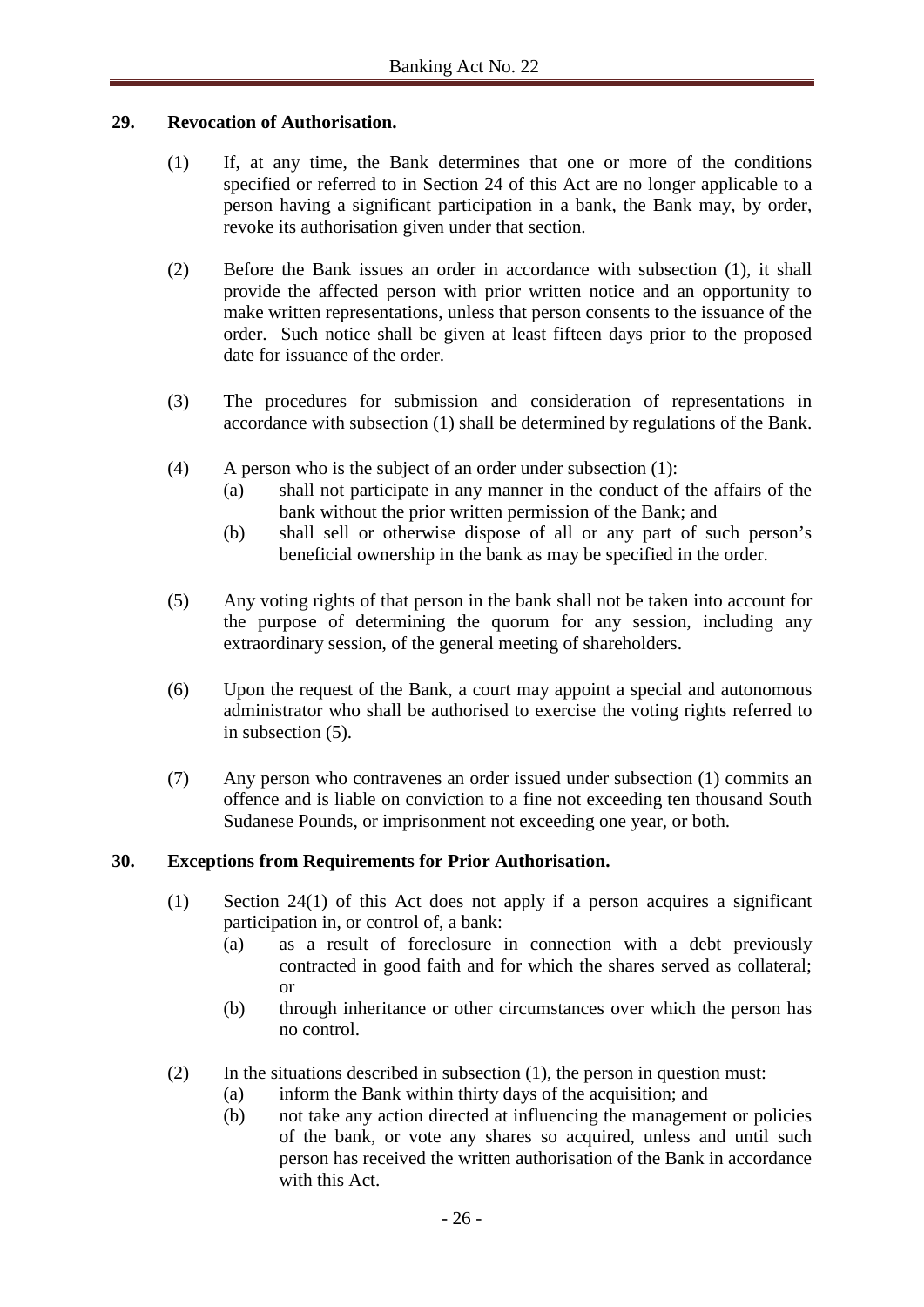- (3) A request for authorisation under subsection (2) must be submitted within sixty days of acquisition, unless the person intends to dispose of any shares associated therewith within a given period of time, in which case such person must notify the Bank without delay.
- (4) If the Bank does not approve an application under subsection (3), the applicant must reduce such applicant's beneficial ownership in the bank to a level below significant participation, or such other level as the Bank may direct, within a time period set by the Bank.

## **31. Information Requirements for Significant Participants.**

- (1) Each significant participant of a bank shall submit to the Bank:
	- (a) an annual financial statement and a list of enterprises that person controls;
	- (b) if the significant participant is an enterprise, the name of each newly appointed member of the board of directors and management, or persons holding equivalent positions, with information confirming that each such person is a fit and proper person, within ten business days after such appointment.
- (2) The Bank may, at any time, require that significant participants in banks, and enterprises that these persons control, submit information for the purpose of:
	- (a) clarifying, expanding upon, or following up on information submitted under subsection (1); or
	- (b) determining whether or not the circumstances under which the Bank's authorisation under Section 24 of this Act was given are still applicable.

## **32. Restrictions on Voting and Capital Distributions Received in Contravention of this Act.**

- (1) No person shall, either personally or by proxy granted to any other person, cast a vote attached to, or receive a capital distribution payable on, any share in a bank allotted or issued to such person or registered in such person's name in contravention of this Act.
- (2) The validity of any resolution adopted by a bank shall not be affected by a vote being cast in contravention of subsection (1), if that resolution was adopted by the requisite majority of votes validly cast.
- (3) Any dividend referred to in subsection (1) shall accrue to the bank concerned.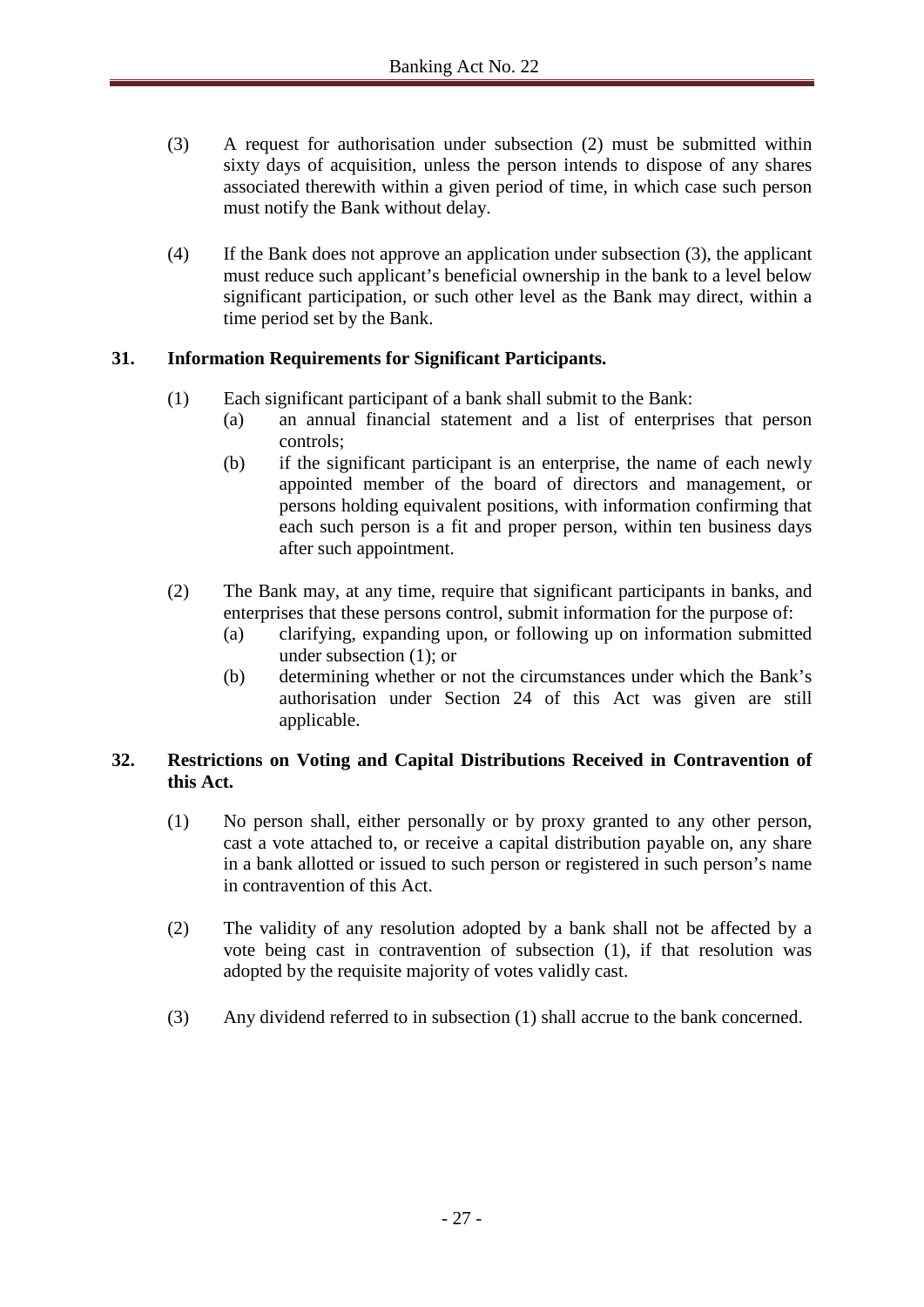# **CHAPTER IV**

# **BANK SUBSIDIARIES, ASSOCIATED ENTERPRISES, BRANCHES AND REPRESENTATIVE OFFICES**

## **33. Subsidiaries of Banks.**

- (1) A bank may establish or acquire a subsidiary, in South Sudan or abroad, only with the prior written approval of the Bank. The procedures and specifics of obtaining such approval shall be established by regulations of the Bank.
- (2) A bank may have only financial institutions as subsidiaries.
- (3) To obtain approval under subsection (1), a bank must submit to the Bank an application containing information prescribed by regulation of the Bank, addressing the criteria referenced in subsection (4).
- (4) The Bank shall approve or deny the application for permission within sixty days of receiving a complete application, and shall approve the application only if it is satisfied that such approval will not be detrimental to the financial system of South Sudan, or to depositors or potential depositors of the bank. In case of denial, the Bank must notify the applicant in writing of the reasons for its refusal.
- (5) The Bank may:
	- (a) attach any conditions to an approval under this section that it deems appropriate to protect the interests of depositors of the bank; and
	- (b) fix a maximum period for completing the acquisition.
- (6) Should a bank establish or acquire a subsidiary without obtaining the authorisation of the Bank, it must terminate its control of the subsidiary within a time period and in a manner prescribed by the Bank. Any sale or other transfer of beneficial ownership of the subsidiary's shares must be to persons who are not related persons of the bank as defined in this Act, unless the Bank permits otherwise.
- (7) The Bank may, by order, revoke its approval for a bank to establish or acquire a subsidiary if it determines that:
	- (a) the circumstances under which such approval was given are no longer applicable; or
	- (b) the subsidiary has engaged in criminal activities, money laundering or terrorist financing.
- (8) Before the Bank issues an order pursuant to subsection (7), it shall provide the affected bank with at least fifteen days written notice of the proposed action and an opportunity to make representations before the Bank. The procedure for submission of such representations shall be determined by the Bank.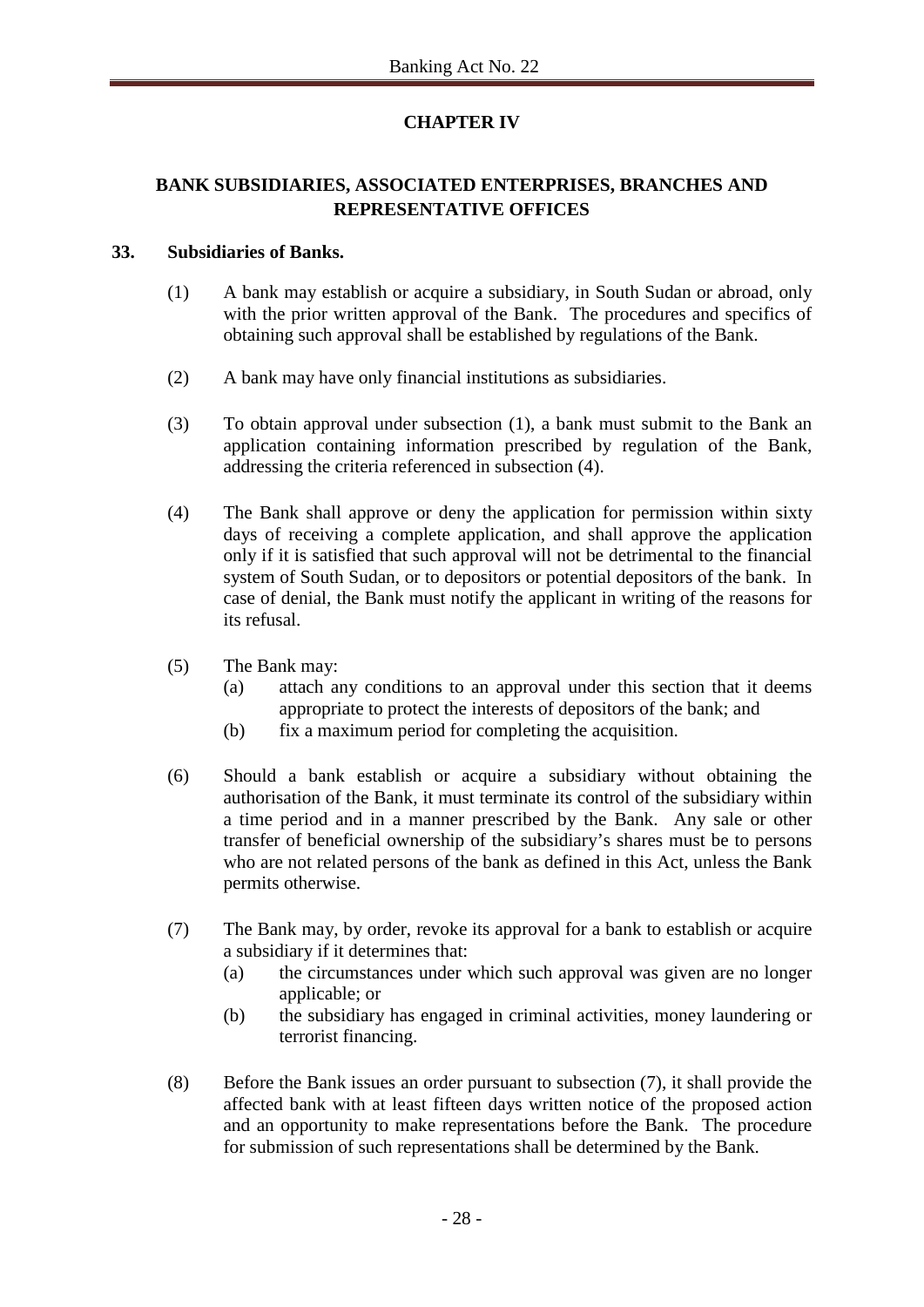(9) In case the Bank issues an order under subsection (7), the bank must take the actions specified in subsection (6).

## **34. Associated Enterprises of Banks.**

- (1) A bank may have only financial institutions as associated enterprises.
- (2) A bank must notify the Bank at least sixty days in advance of its intention to establish or acquire an associated enterprise in South Sudan, and must obtain the prior written approval of the Bank to establish or acquire a foreign associated enterprise.
- (3) The notification or application under subsection (2) of this must include the information and documents prescribed by the regulations of the Bank.
- (4) The Bank may prohibit the intended acquisition or establishment of an associated enterprise by a bank if, in the judgment of the Bank, it would be detrimental to the financial system of South Sudan, or to depositors or potential depositors of the bank. In this event, the Bank must notify the bank in writing of the reasons.
- (5) If no objection is received from the Bank within the sixty-day time period referred to in subsection (2), the bank may proceed with the intended acquisition or establishment of the domestic associated enterprise.
- (6) The Bank may, by order, require a bank to terminate its investment in an associated enterprise on the same grounds that are specified in Section 33(1) of this Act as applied to the associated enterprise. Section 33(8) shall apply to the procedures for issuance of such orders.

## **35. Responsibilities of Banks Regarding their Subsidiaries and Associated Enterprises.**

- (1) A bank that establishes or acquires a subsidiary or associated enterprise, in South Sudan or abroad, must ensure that:
	- (a) the subsidiary or associated enterprise will:
		- (i) furnish the bank with all of the information necessary to allow it to meet its obligations under this Act;
		- (ii) permit the Bank to perform onsite inspections and obtain any information from the subsidiary or associated enterprise as may be necessary for the Bank to perform its functions under this Act; and
	- (b) the establishment or acquisition of the subsidiary or associated enterprise will not result in close links with other persons that would impair the ability of the Bank to perform its functions under this Act.
- (2) The Bank may refuse to allow a bank to establish or acquire a subsidiary or associated enterprise, and may, by order, require the termination of that relationship, if, in the opinion of the Bank, the conditions set forth in subsection (1) are not satisfied.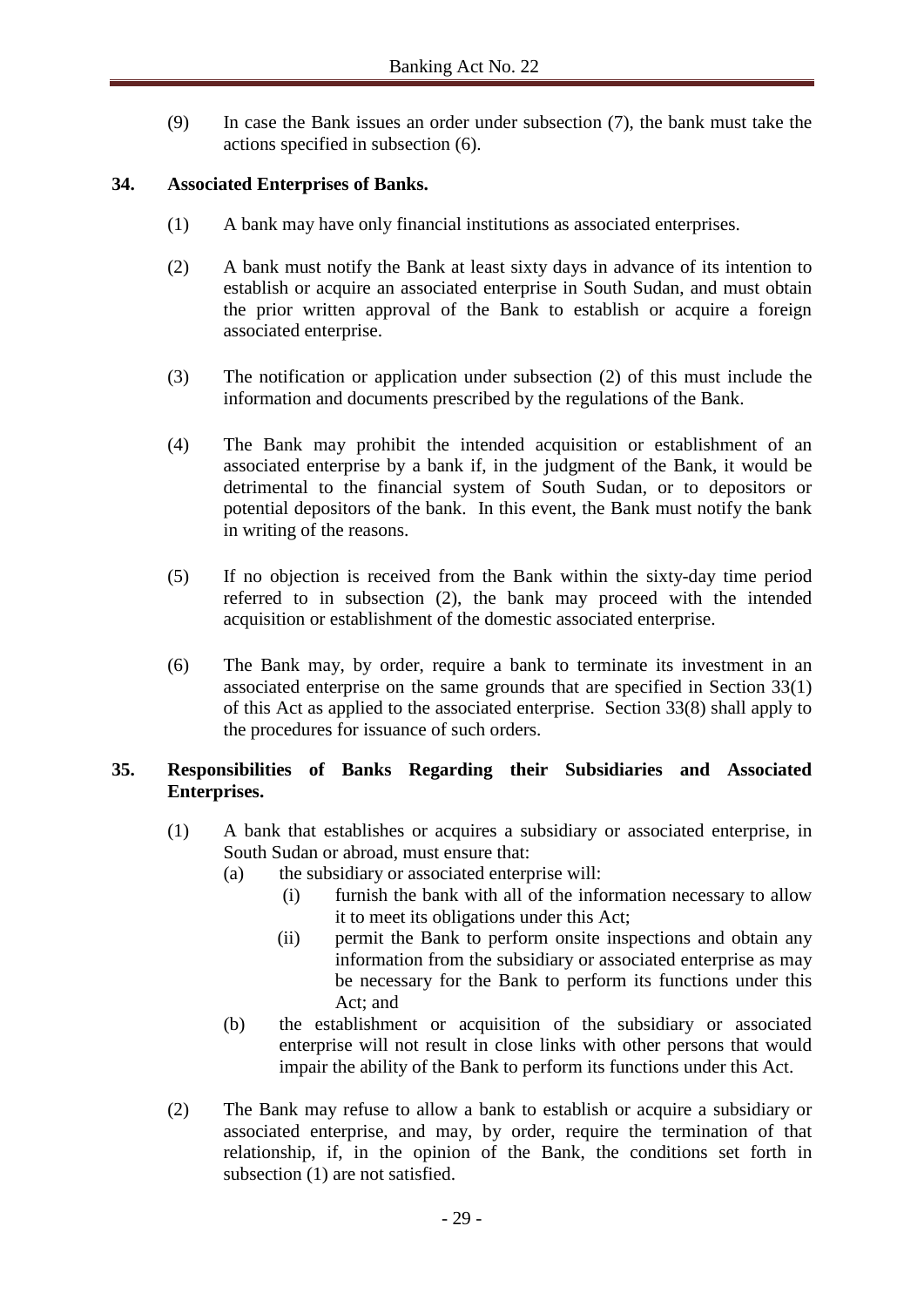- (3) Each bank shall keep at its head office a copy of the current financial statements of each of its subsidiaries and associated enterprises. Such financial statements shall be available for inspection by any representative of the Bank during any onsite inspection of the bank.
- (4) Each bank must notify the Bank in writing:
	- (a) of the acquisition or establishment of a subsidiary or associated enterprise, within ten days of such acquisition or establishment;
	- (b) of its intent to dispose of a subsidiary or associated enterprise, or reduce its investment in an enterprise such that it would no longer be a subsidiary or associated enterprise of the bank, at least thirty days prior to the intended disposal or reduction;
	- (c) any actual disposal or reduction referenced in paragraph (b), within ten days following such disposal or reduction; and
	- (d) all amendments and additions to the memorandum of association and articles of association of any of its subsidiaries, within ten days following the adoption of any such amendments or additions.

#### **36. Bank Branches.**

- (1) A written permit from the Bank shall be required for:
	- (a) a domestic bank that wishes to establish a branch in South Sudan or abroad; and
	- (b) a non-resident bank that wishes to establish a branch in South Sudan.
- (2) An application under subsection (1) shall include information prescribed by the Bank.
- (3) The Bank shall make a decision on an application referenced in subsection (1) within sixty days of submission of a complete application, and shall approve the application only if it is satisfied that such approval would not be detrimental to the financial system of South Sudan, or to depositors or potential depositors of the bank. In case of denial, the Bank shall notify the applicant bank in writing of the reasons.
- (4) The Bank may grant a permit under this section subject to any conditions it deems appropriate to fulfil its obligations under this Act.

## **37. Cooperation with Foreign Competent Authorities.**

- (1) The Bank shall consult with the appropriate foreign competent authority before approving an application:
	- (a) by a domestic bank to establish or acquire a foreign supervised financial institution as a subsidiary or associated enterprise, or to establish a foreign branch;
	- (b) by a non-resident bank to establish a branch in South Sudan.
- (2) The Bank shall approve an application referred to in subsection (1) only if: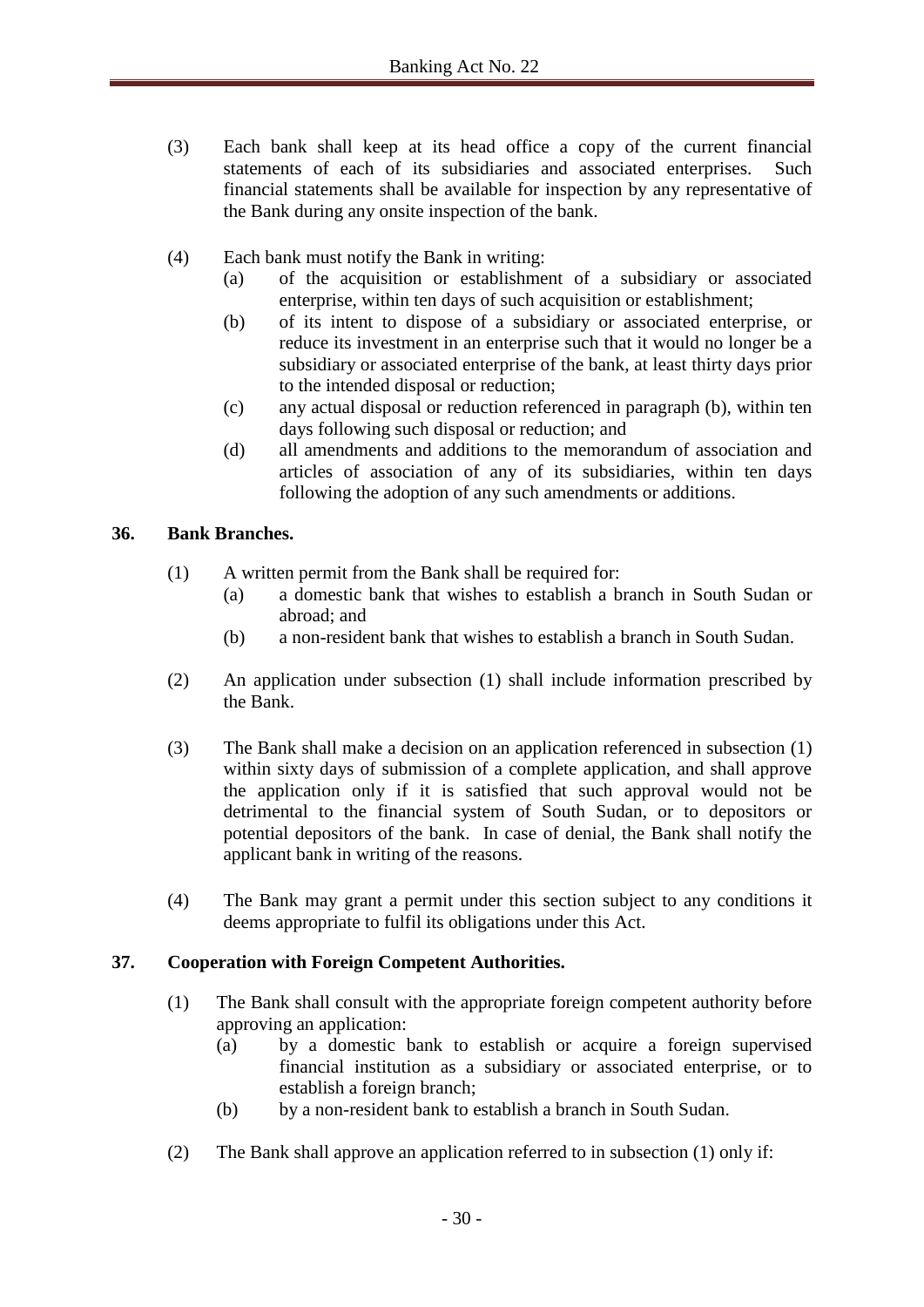- (a) the Bank is satisfied that the legislation and regulations of the foreign jurisdiction require, and the foreign competent authority effectively exercises, supervision on a consolidated basis; and
- (b) an agreement of cooperation has been concluded between the Bank and the foreign competent authority, specifying the allocation of powers and responsibilities and the rules and procedures governing exchanges of information between the Bank and the foreign competent authority regarding the supervision of the subsidiary, associated enterprise or branch.
- (3) The Bank shall promptly inform the appropriate foreign competent authority of any approval under this section, and shall coordinate supervision of the subsidiary or branch with such competent authority.
- (4) If the Bank revokes its permit referred to in subsection (1), it shall immediately notify the appropriate foreign competent authority.

## **38. Multiple Branches of Non-Resident Banks.**

- (1) A non-resident bank that has an operating branch in South Sudan is obliged to submit an application to the Bank, in accordance with Section 36 of this Act, prior to opening any subsequent branch in South Sudan.
- (2) At the sole discretion of the Bank, the Bank may waive the requirements of subsection (1) and Section 36 of this Act with respect to any information required in the application for a subsequent branch if, in the opinion of the Bank, it would be duplicative of information that the Bank already possesses, or if the Bank can make a decision on the application based on the information it already possesses.
- (3) A non-resident bank that has more than one branch operating in South Sudan must submit to the Bank a declaration naming one of its branches as the responsible administrative centre authorised to represent all of its other branches. All communications from the Bank relating to branch offices of such non-resident bank in South Sudan may be made to the branch office named in such declaration.

## **39. Capital Equivalency Deposits.**

- (1) A non-resident bank maintaining a branch in South Sudan must maintain a deposit with the Bank, or a commercial bank approved by the Bank, in an amount the Bank deems appropriate based on the information contained in the non-resident bank's application to establish the branch in South Sudan.
- (2) Any limitations or restrictions based upon capital that apply to domestic banks shall be deemed to refer, as applied to the branch of a non-resident bank operating in South Sudan, to the capital equivalency deposit of the non-resident bank.
- (3) The capital equivalency deposit must: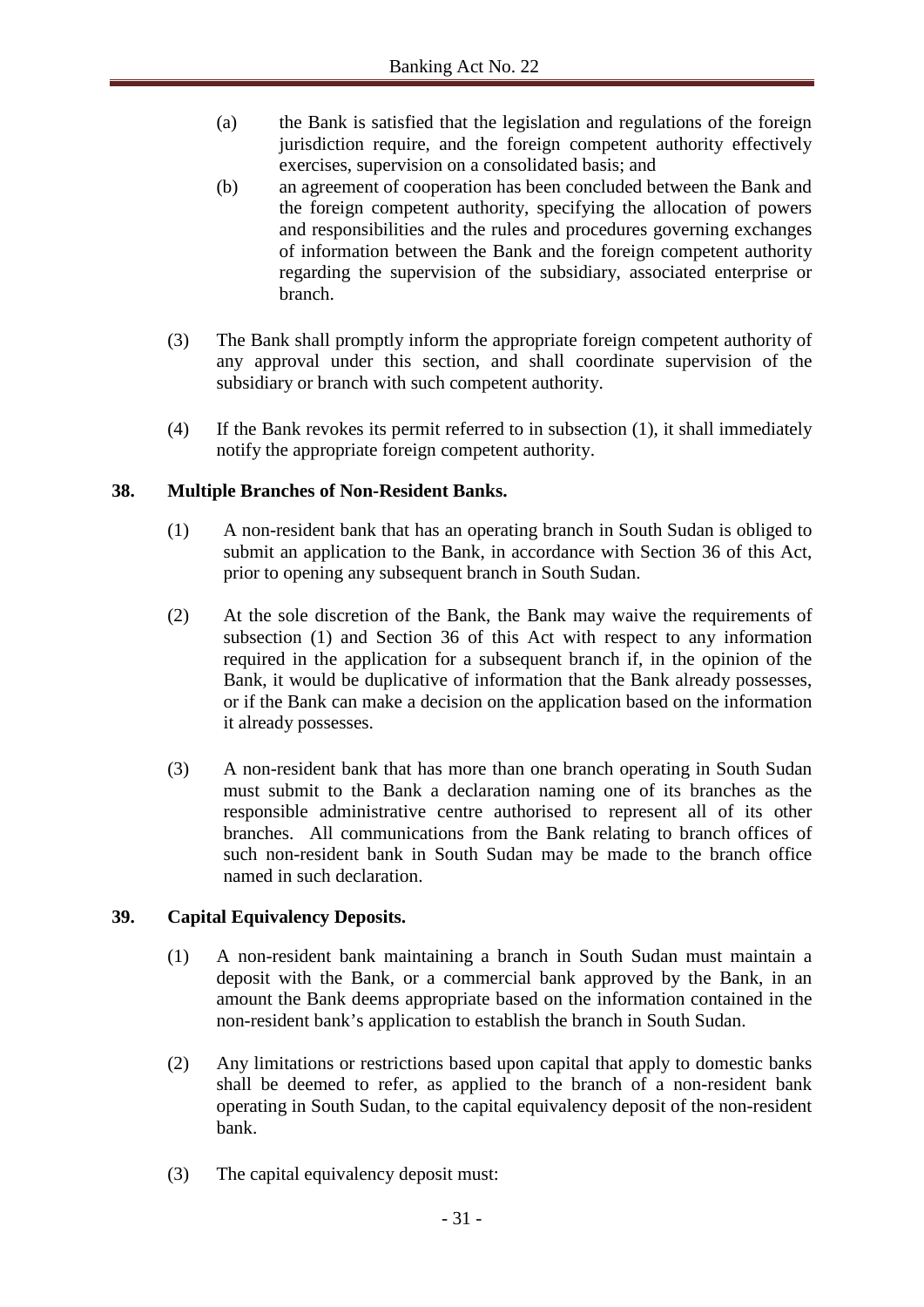- (a) be in South Sudanese Pounds or in a foreign currency approved by the Bank; and
- (b) be free from any lien, charge, right of setoff, credit, or preference in connection with any claim against the non-resident bank.
- (4) The capital equivalency deposit may not be withdrawn without the prior written approval of the Bank.
- (5) If a non-resident bank maintains more than one branch in South Sudan, one capital equivalency deposit shall apply to all such branches on an aggregate basis. The non-resident bank shall aggregate business transacted by all such branches in determining its compliance with capital-based limitations or restrictions. The branch described in Section 38(3) of this Act shall maintain consolidated information so that the Bank can monitor compliance with such limitations and restrictions.
- (6) Each branch of a non-resident bank operating in South Sudan shall maintain a capital equivalency account and keep records of the amount of liabilities requiring capital equivalency coverage in a manner and form prescribed by the Bank.

## **40. Application of this Act to Branches of Non-Resident Banks.**

Branches of non-resident banks operating in South Sudan are subject to the provisions of this Act, and regulations of the Bank, as determined to be appropriate by the Bank.

## **41. Relocation of a Branch.**

- (1) A domestic bank shall notify the Bank at least thirty days in advance of its intent to relocate a domestic or foreign branch.
- (2) A non-resident bank shall notify the Bank at least thirty days in advance of its intent to relocate a branch within South Sudan.
- (3) During the process of relocating a branch in accordance with subsections (1) or (2), a bank shall provide the Bank with any information that the Bank deems necessary to fulfil its obligations under this Act.
- (4) A bank shall notify the Bank no more than ten days after the relocation of a branch referred to in subsections (1) or (2).

## **42. Discontinuance of Operations of Foreign Branches in South Sudan.**

(1) If a non-resident bank decides to close its branch in South Sudan, it shall submit to the Bank for its approval a liquidation plan guaranteeing the satisfaction of all obligations of the branch to its clients in South Sudan. The Bank shall approve or disapprove the plan within one month, and shall monitor the progress of such plan during its implementation.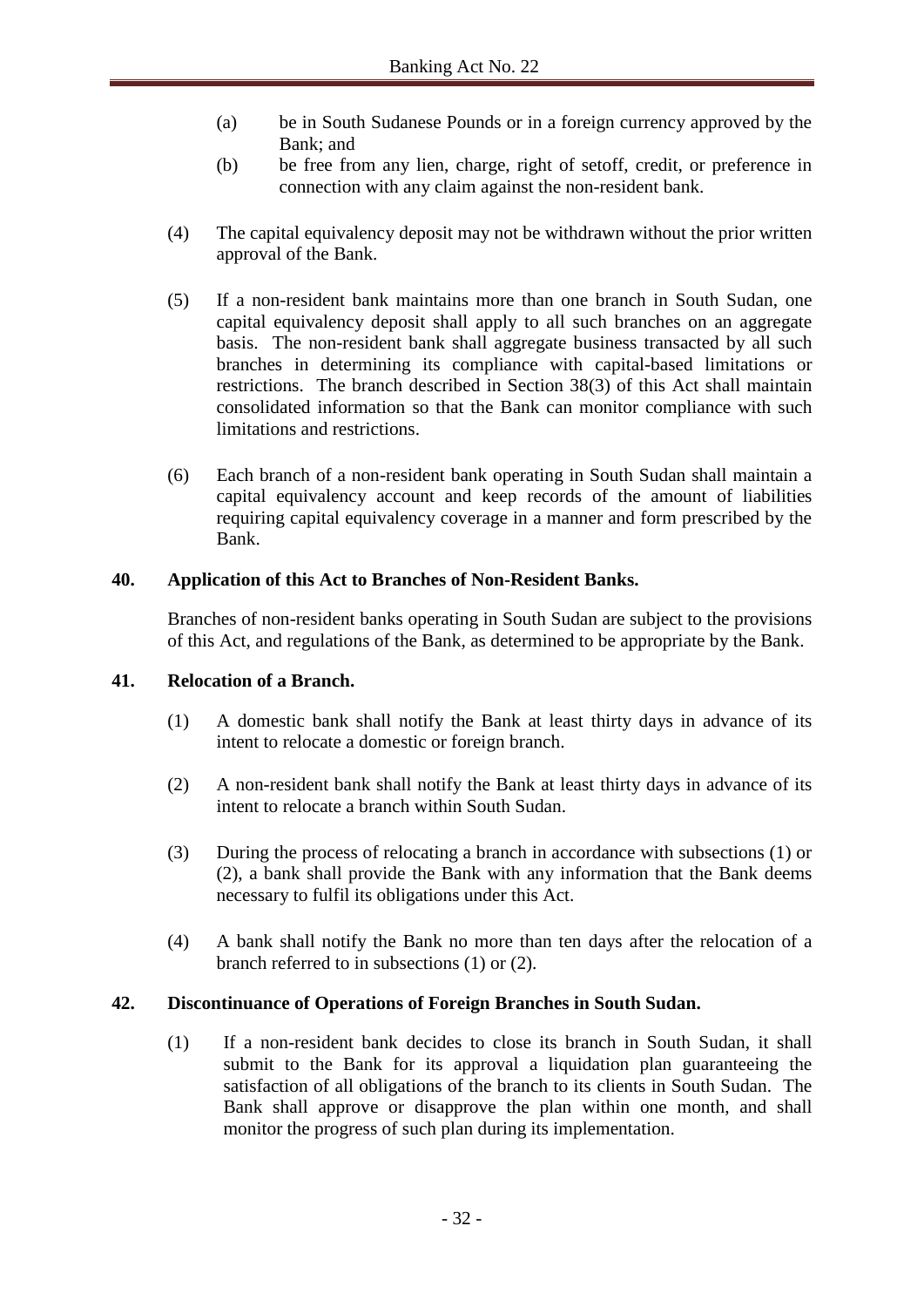- (2) The non-resident bank and branch are required to provide the Bank with information and access to the branch premises as necessary to accomplish the liquidation process.
- (3) The Bank may revoke its approval of the liquidation plan and carry out the forcible liquidation of the branch if it determines that the conditions under which it gave its approval are no longer satisfied, and in particular that the satisfaction of the branch's obligations to its clients in South Sudan is not assured. For this purpose, the provisions of Chapter XI of this Act shall apply as appropriate as determined by the Bank.

## **43. Revocation of Branch Permits.**

- (1) The Bank may revoke a permit to establish a branch if:
	- (a) the branch does not commence operations within six months after the permit is approved;
	- (b) operations of the branch are discontinued for more than six months;
	- (c) in the judgment of the Bank, the circumstances under which the permit was granted are no longer applicable;
	- (d) it is discovered that the permit was based on false, misleading or incomplete information;
	- (e) the bank fails to submit information concerning the activities of the branch as required by the Bank; or
	- (f) the Bank determines that the activities or financial situation of the branch (or the non-resident bank maintaining a branch in South Sudan) pose a serious danger to the interests of the bank's depositors in South Sudan or the financial system of South Sudan.
- (2) The Bank shall revoke a permit for a non-resident bank to establish a branch in South Sudan if:
	- (a) the competent authority of the home country of the non-resident bank has revoked the bank's licence or equivalent authorisation in that country; or
	- (b) the Bank determines that the branch is, or is likely to become, incapable of meeting its obligations to its depositors.
- (3) If the Bank revokes a permit for a non-resident bank to establish a branch in South Sudan, it may:
	- (a) require the non-resident bank to adopt and adhere to a liquidation plan for the branch, acceptable to the Bank; or
	- (b) appoint a receiver to carry out the liquidation of the branch in accordance with the provisions of this Act and procedures established by the Bank.
- (4) Within five days from the date of its decision to revoke a permit to establish a branch, the Bank shall publish the decision in an official newspaper of general circulation of the country.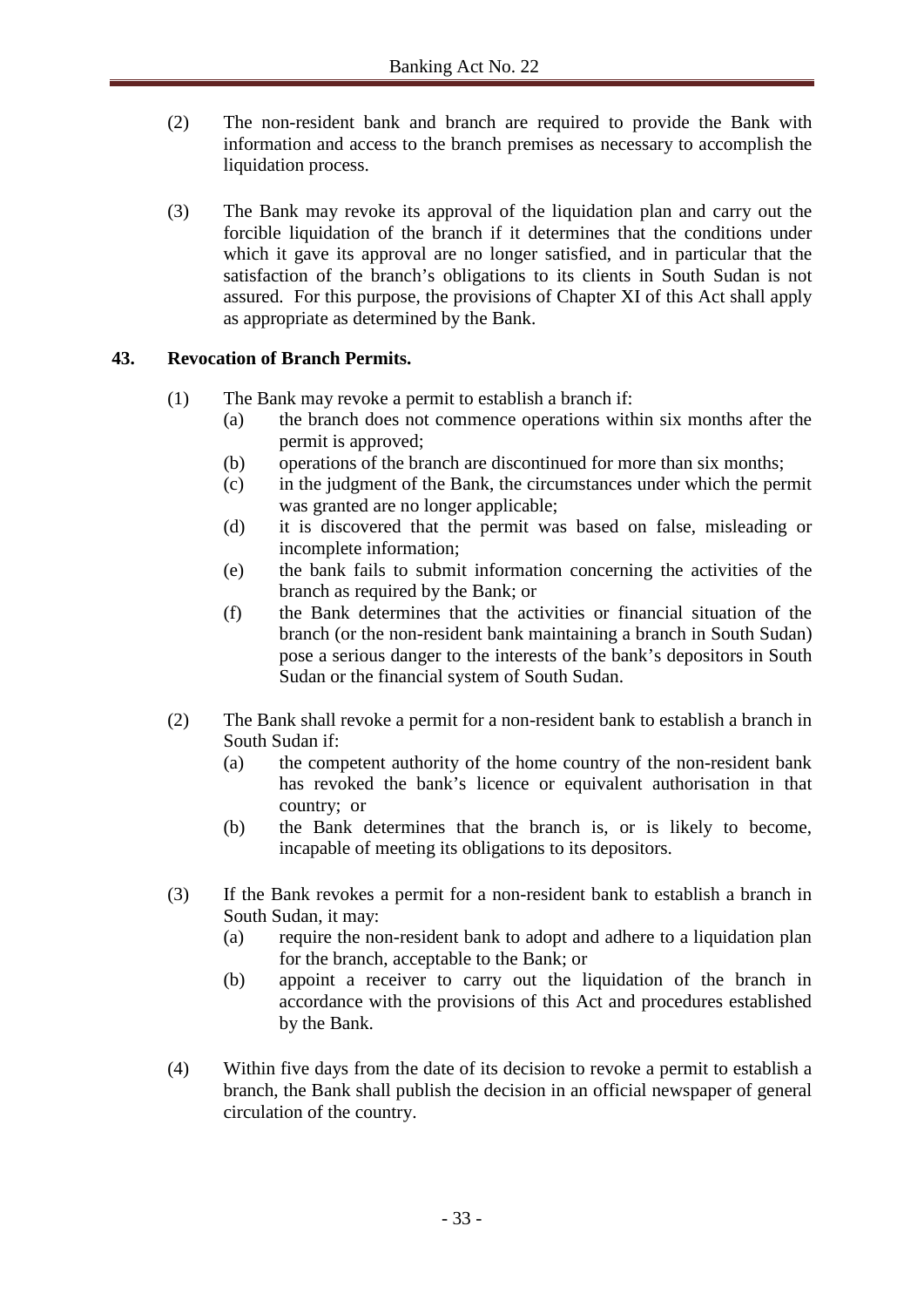#### **44. Representative Offices of Non-Resident Banks in South Sudan.**

- (1) A non-resident bank that wishes to open a representative office in South Sudan shall notify the Bank in writing at least thirty days prior to the proposed establishment of the representative office. The notification shall contain information prescribed by the Bank.
- (2) The Bank shall confirm to the bank the receipt of such a notification. The representative office may commence its activities only after the bank has received the confirmation from the Bank.
- (3) A non-resident bank shall notify the Bank in writing:
	- (a) of its opening of a representative office in South Sudan, within ten days of such opening;
	- (b) of its intent to close a representative office in South Sudan, at least thirty days prior to the intended date of such closure; and
	- (c) of the closure of a representative office in South Sudan, within ten days of such closure.
- (4) In order to ensure compliance with this Act and regulations of the Bank, the Bank may:
	- (a) require representative offices of non-resident banks in South Sudan, or the non-resident banks maintaining such representative offices, to furnish such information as the Bank may require at such time and in such manner as the Bank may determine; and
	- (b) conduct inspections of such representative offices, in accordance with Section 97 of this Act.
- (5) If it appears to the Bank that a representative office is engaged in banking or financial business or that the affairs of a representative office are being conducted in a manner detrimental to banking or financial business in South Sudan, the Bank may, at any time, issue a written order to the representative office to take such corrective action as the Bank considers to be necessary within such period as may be specified in the order. If the representative office fails to comply with such order, the Bank may order that the affairs of the representative office in South Sudan be wound up and the office closed within such time as the Bank may direct.
- (6) The Bank shall require a non-resident bank to close its representative office in South Sudan if:
	- (a) the non-resident bank loses its licence to conduct banking operations in its home country; or
	- (b) the representative office engages in activities not permitted for representative offices of banks.

#### **45. Representative Offices Abroad of Domestic Banks.**

- (1) Domestic banks shall notify the Bank in writing:
	- (a) of the opening of a representative office outside South Sudan, at least ten days prior to opening such representative office;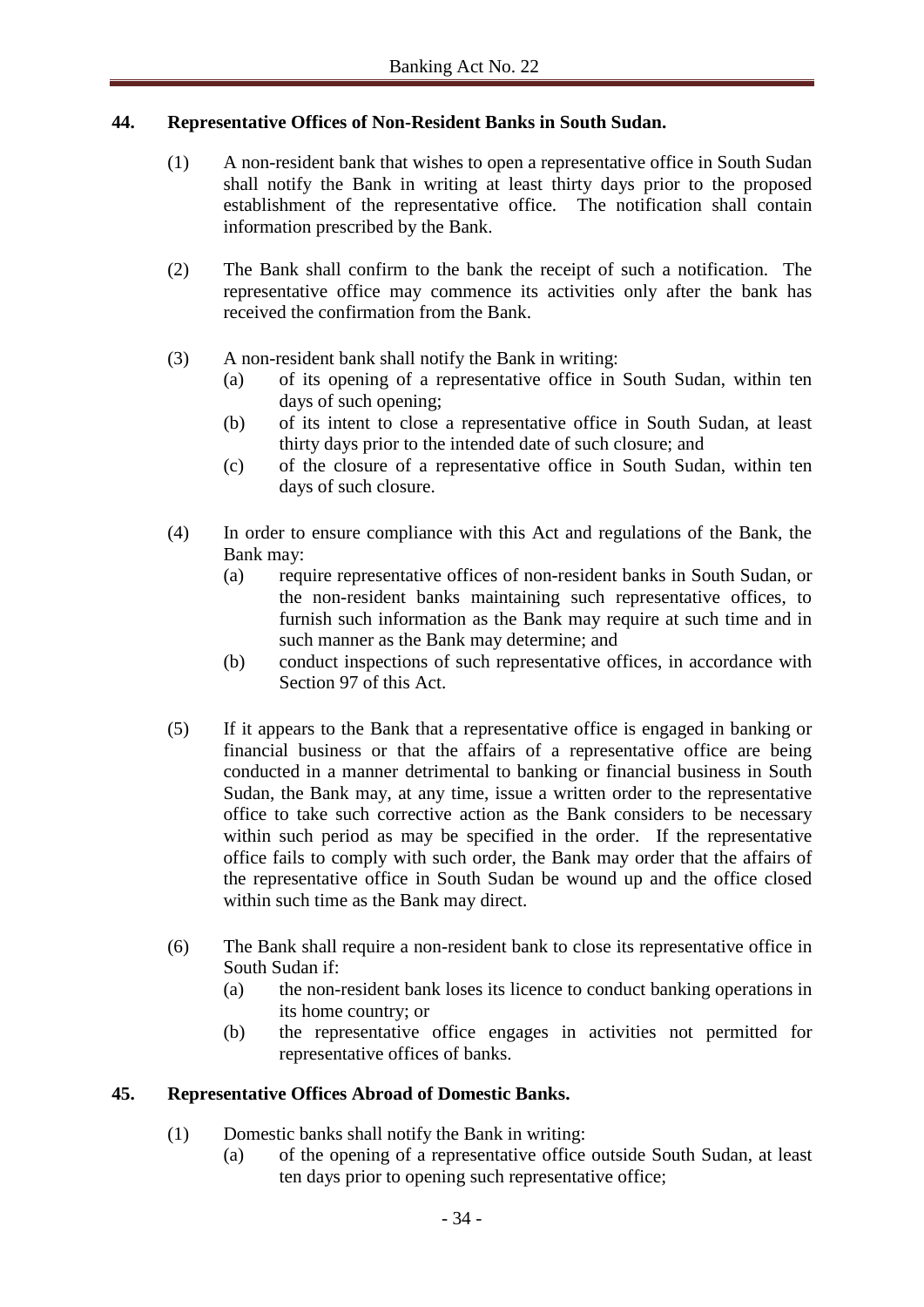- (b) of its intent to close a representative office outside of South Sudan, at least thirty days prior to the intended date of such closure;
- (c) of the closure of a representative office outside South Sudan, within ten days of such closure.
- (2) The Bank shall, by order, require a domestic bank to close its representative office abroad if the representative office engages in activities not permitted for representative offices of banks.
- (3) Before the Bank issues an order in accordance with subsection (3), it shall provide the bank concerned with at least fifteen days written notice of the proposed order and the opportunity to submit written representations to the Bank. The procedures for submission and consideration of such representations shall be determined by the Bank.
- (4) The Bank may conduct inspections of representative offices abroad of domestic banks to ensure compliance with this Act and regulations of the Bank.

# **CHAPTER V**

# **BANK CORPORATE GOVERNANCE**

#### **46. Application of Other Legislation.**

The provisions of the other applicable legislation related to corporate governance of companies shall apply to banks, except to the extent those provisions conflict with, or are amended or supplemented by, the provisions in this Act, in which case the provisions of the Act shall apply.

#### **47. Governance Structure of Banks.**

Each bank shall have the following governance structure:

- (a) a general meeting of shareholders;
- (b) a board of directors;
- (c) senior management.

#### **48. General Meeting of Shareholders.**

- (1) The Bank, in addition to the rights of shareholders and the board of directors provided under applicable legislation, may call an extraordinary meeting of shareholders of a bank.
- (2) One or more representatives of the Bank may attend, and address, any session of the general meeting of shareholders of a bank without a right to vote.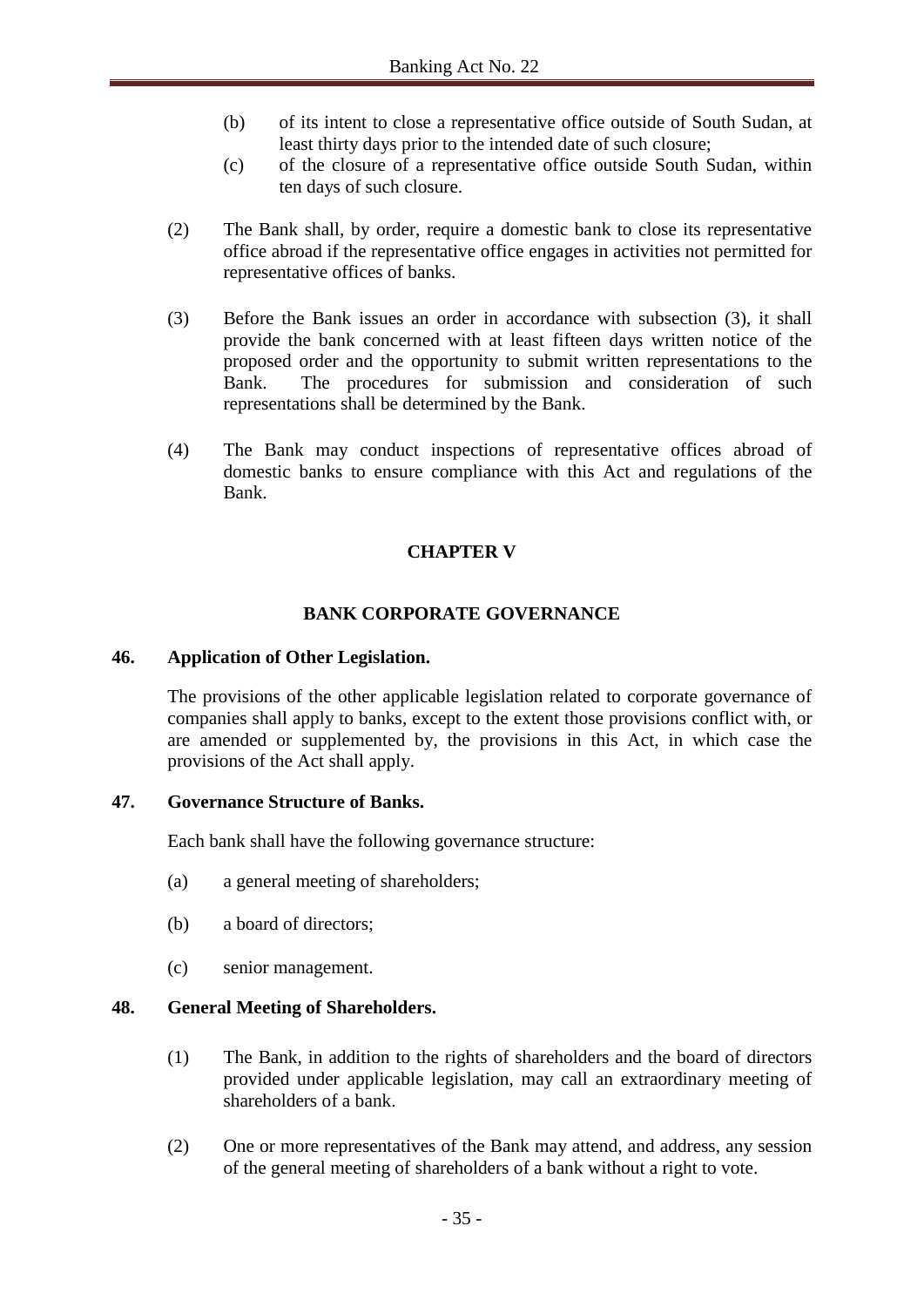### **49. Membership of the Board of Directors.**

- (1) The board of directors of a bank shall have not less than five and not more than fifteen members.
- (2) A majority of the directors of a domestic bank shall, during the tenure of their office, be resident in South Sudan.
- (3) A majority of the members of the board of directors shall be independent members.
- (4) The board of directors shall designate one of its members to be chairman of the board of directors. The chairman shall not be a member of senior management of the bank.
- (5) Each member of the board of directors of a bank shall own shares of the bank, or the bank's parent bank holding company, in such member's individual name, in an amount determined by the bank. Members of the board of directors who own such shares may be permitted to receive all or a portion of their remuneration in the form of bank or bank holding company shares in accordance with policies approved by the board of directors.

## **50. Responsibilities of the Board of Directors.**

The board of directors of a bank shall have overall responsibility for the safe and sound management of the bank, in accordance with requirements established by the Bank.

### **51. Meetings of the Board of Directors.**

- (1) The board of directors shall meet regularly, at least once a month. Special meetings may be held as necessary. A special meeting shall be called if:
	- (a) the bank becomes undercapitalised;
	- (b) it is requested by the audit committee or external auditor of the bank; or
	- (c) it is requested by the Bank.
- (2) Except as provided by subsection (7), a majority of the sitting members of the board of directors shall constitute a quorum for any meeting of the board.
- (3) A representative of the Bank may attend, and address, any meeting of the board of directors.
- (4) The board of directors may take valid decisions by a simple majority of the votes of its members who are present and voting, unless the bank's memorandum of association or articles of association provides for greater majorities in particular cases. Members may not abstain from voting except as permitted or required by this Act. In case of a tie vote, the chairman shall cast the deciding vote.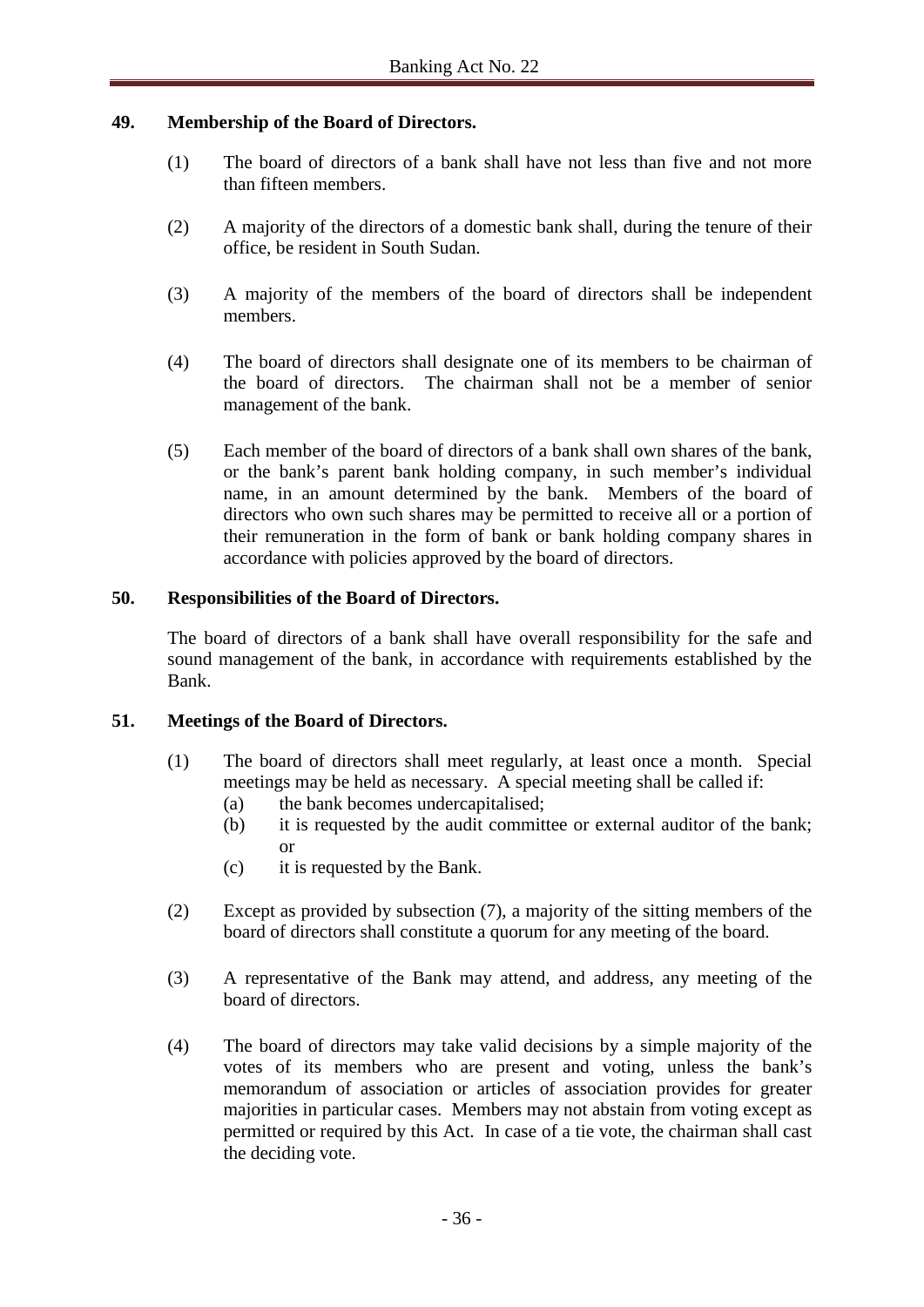- (5) The board of directors shall designate an employee of the bank who is not a member of the board of directors as secretary to the board. Minutes of each meeting of the board of directors shall be kept and shall be signed by each member attending the meeting, and by the secretary.
- (6) The Bank may, by written notice, require a bank to hold a special meeting of its board of directors, at a time and place specified by the Bank, if the Bank deems it necessary, and to consider any matters set forth in such written notice.
- (7) Where a meeting of the board of directors is convened by the Bank under subsection (6):
	- (a) the quorum for the meeting shall be three directors or one third of the total number of directors whichever is greater;
	- (b) decisions shall be taken by a simple majority of those directors present at the meeting;
	- (c) any such decision shall be binding on the bank; and
	- (d) if not enough directors attend the meeting to constitute a quorum under paragraph (a), the Bank shall take appropriate action as it deems fit.

## **52. Audit Committee.**

- (1) The board of directors of each bank shall establish an audit committee, which shall consist of at least three independent members of the board of directors.
- (2) None of the members of the audit committee may be members of the senior management or employees of the bank or an enterprise in the same group as the bank.
- (3) At least one member of the audit committee shall have expertise in banking, accounting, or financial management.
- (4) The duties and responsibilities of the audit committee shall be established by the articles of association of the bank, in accordance with regulations or guidelines of the Bank.

### **53. Risk Management Committee.**

- (1) The board of directors of each bank shall establish a risk management committee consisting of at least three members of the board of directors. The duties and responsibilities of the risk management committee shall be determined by the bank's articles of association, in accordance with regulations or guidelines of the Bank.
- (2) The board of directors of a bank may assign some or all of the functions of the risk management committee to the audit committee.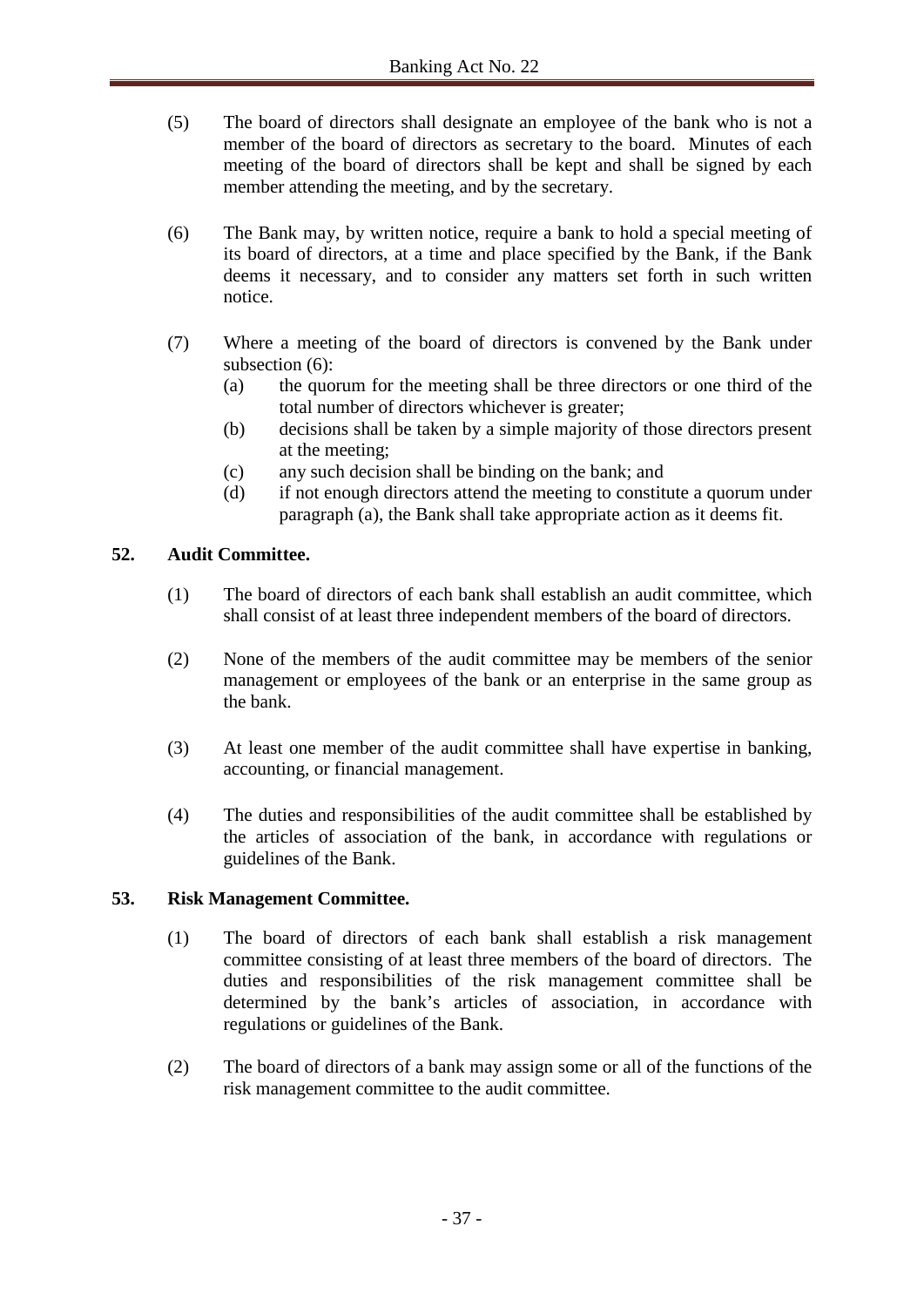## **54. Exceptions to Requirements to Establish Committees.**

The Bank may, by regulation or guideline, exempt banks with boards of directors consisting of five members from the requirements of Sections 52 or 53 of this Act, under conditions deemed fit by the Bank.

## **55. Other Committees of the Board of Directors.**

- (1) The board of directors may establish other committees as it deems appropriate.
- (2) Minutes of each meeting of each committee of the board of directors shall be kept and shall be signed by the person chairing the meeting.

### **56. Senior Management.**

- (1) The senior management of a bank shall be appointed and dismissed by the bank's board of directors and shall be responsible for the management and execution of the bank's activities, in accordance with policies approved by the board of directors.
- (2) The senior management of a bank shall consist of at least three members, as provided for in the articles of association of the bank in accordance with guidelines established by the Bank.

## **57. Qualifications for Members of the Board of Directors and Senior Management.**

A member of the board of directors or senior management of a bank must:

- (a) be a fit and proper person; and
- (b) not be an employee of a public authority other than in a teaching capacity.

# **58. Fiduciary Duties.**

- (1) In addition to the fiduciary duties provided in applicable legislation concerning companies, members of the board of directors and senior management must:
	- (a) perform their duties honestly and in good faith with a view to the best interests of the bank;
	- (b) exercise such care, diligence and skill that a reasonably prudent person would exercise in comparable circumstances; and
	- (c) act independently, free from undue influence of any other person, and avoid conflicts of interest between the bank's interests and their own personal or business interests.
- (2) Members of the board of directors and senior management are personally liable for damage caused to the bank for violations of the duties referred to in subsection  $(1)$ .
- (3) In the event of violations of the duties referred to in subsection (1) by members of the board of directors and senior management resulting in losses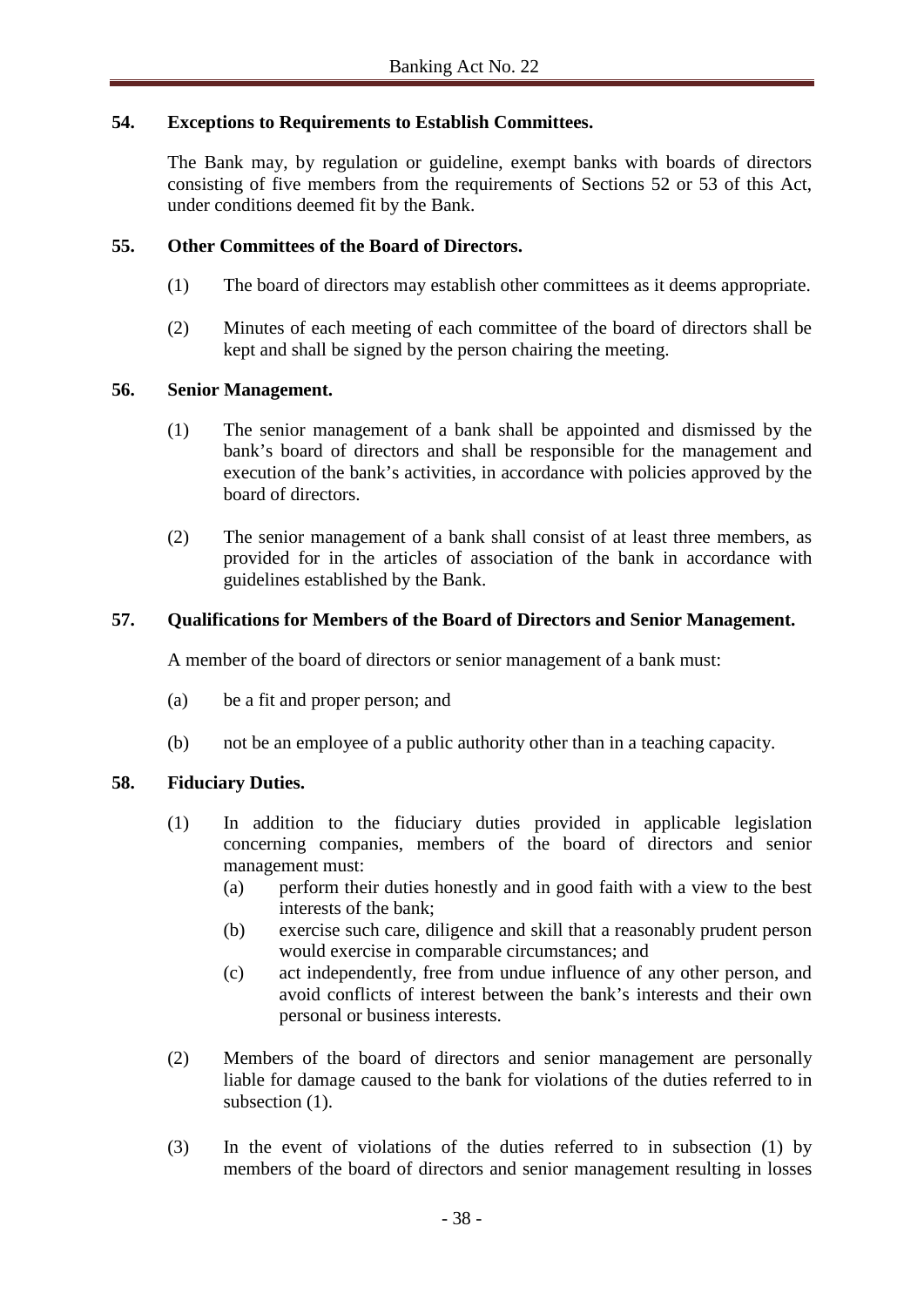to a bank, the shareholders of the bank shall have right to bring a derivative action on behalf of the bank against such persons seeking compensation for such losses to the bank, in accordance with the procedures set forth in applicable legislation. In addition, the Bank may require such persons to compensate the bank through the issuance of an order under Section 115 of this Act.

## **59. Risk Management and Internal Controls.**

- (1) Each bank must have a comprehensive system for identification, measurement, monitoring and control of all risks to which the bank is exposed. The system shall be approved by the board of directors.
- (2) Each bank shall have internal controls and information systems that are appropriate for the size of the bank and the nature, scope, and risk of its activities.
- (3) The bank's system of internal controls shall be approved by the board of directors, and shall be subject to periodic assessment by the bank's internal audit function.

## **60. Internal Audit Function.**

- (1) Each bank shall establish an independent internal audit function, the duties and responsibilities of which shall be specified in the bank's articles of association in accordance with regulations or guidelines of the Bank.
- (2) The internal audit function shall report to the audit committee, or if there is no such committee, to the full board of directors. It shall operate pursuant to policies approved by the board of directors.
- (3) The director of the internal audit function shall be appointed to and removed from office by the board of directors of the bank.
- (4) The director and employees of the internal audit function must be fit and proper persons.

### **61. Disclosure of Commercial Interests.**

- (1) In addition to the disclosure requirements of directors provided in applicable legislation concerning companies, each member of the board of directors and the senior management shall disclose in full to the board of directors, or a committee designated by the board of directors, the significant commercial interests that such person, or members of such person's household have, directly or indirectly. Such disclosures shall be made annually in accordance with guidelines adopted by the board of directors.
- (2) Whenever any matter related to business interests of a member of the board of directors or the senior management, or any committee with decision making authority, comes up for discussion, the member concerned shall provide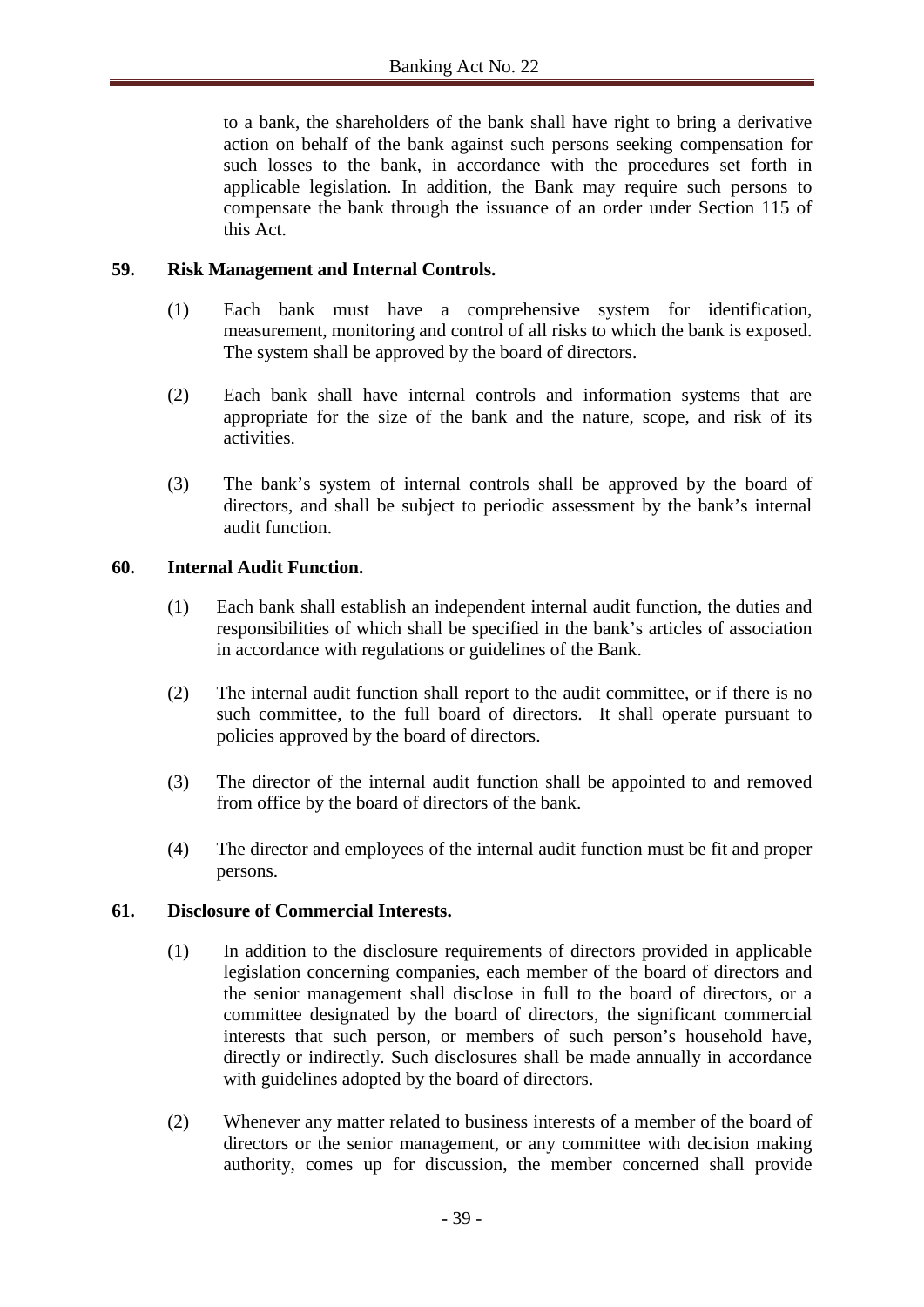complete information at the beginning of the discussion, shall not participate in the discussion and such member's presence shall not be counted as necessary for the purpose of constituting a quorum.

### **62. Secrecy Obligations.**

Present and past members of the board of directors and senior management and employees of a bank shall be required to keep secret, not to use for personal gain and not to permit to be examined by others unless required by law, any information that they obtained in the course of their services to the bank. Such information may be disclosed to:

- (a) the officers, staff and agents of the Bank, including the inspectors, auditors, conservators and experts appointed by the Bank in accordance with this Act;
- (b) other state authorities, and to judicial and justice departments assigned in accordance with the law or by a competent court; and
- (c) a private credit bureau or public credit registry, if such bureau or registry has been duly authorised by the Bank to receive such information.

# **CHAPTER VI**

# **ACTIVITIES AND OPERATIONAL REQUIREMENTS OF BANKS**

### **63. Banking Activities.**

- (1) Commercial banks may engage in the following activities:
	- (a) acceptance of any type of deposits from enterprises and physical persons;
	- (b) extending credits, including:
		- (i) consumer and mortgage credit;
		- (ii) financing of commercial transactions;
		- (iii) factoring, with or without recourse; and
		- (iv) financial leasing services;
	- (c) provision of foreign exchange facilities;
	- (d) acceptance and discounting of bills of exchange;
	- (e) provision of financial and investment advice, including portfolio management, investment advisory services and nominee services;
	- (f) participation in inter-bank clearing systems;
	- (g) issuing guarantees, bonds or letters of credit;
	- (h) issuing electronic money;
	- (i) safekeeping and custody operations; and
	- (j) acceptance and placement of third party drafts and promissory notes connected with operations in which they take part.
- (2) Merchant banks may engage in:
	- (a) acceptance of demand and time deposits from enterprises;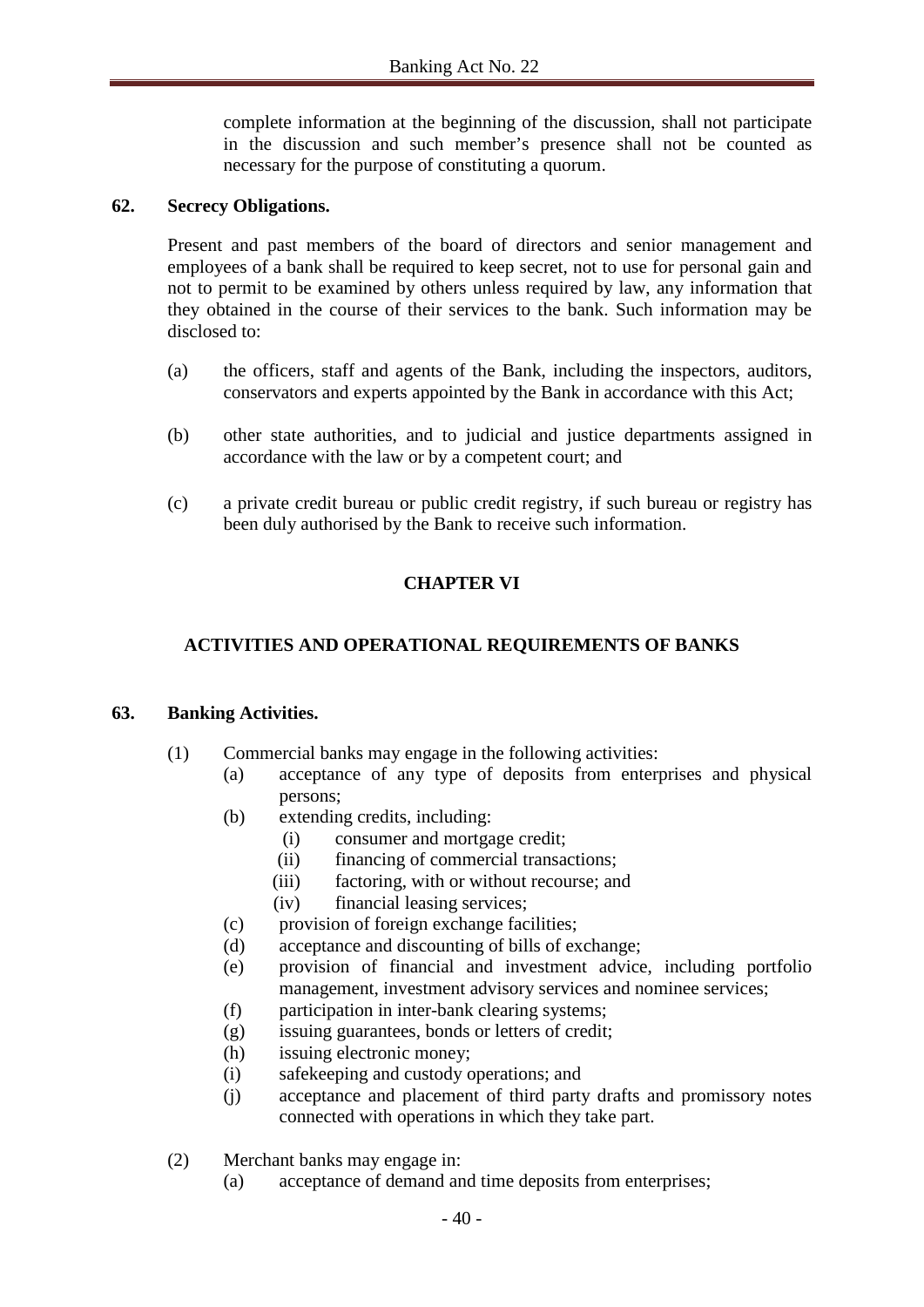- (b) extending credits referenced in paragraphs (ii) through (iv) of subsection (1);
- (c) provision of foreign exchange facilities;
- (d) facilitation of domestic and international trade through the granting of acceptance facilities;
- (e) provision of corporate financial advisory services through:
	- (i) shares issues;
	- (ii) rights issues;
	- (iii) mergers and acquisitions and corporate reconstruction; and
	- (iv) private placements;
	- but excluding underwriting of equity securities;
- (f) issuance of bonds, debt obligations, guarantees, or letters of credit and certificates in such loans as they may grant or similar instruments traded in the domestic or international markets, according to regulations of the Bank;
- (g) provision of financial and investment advice, including portfolio management, investment advisory services and nominee services;
- (h) participation in inter-bank clearing systems; and
- (i) issuing electronic money.
- (3) Mortgage banks may engage in:
	- (a) acceptance of any type of deposits from enterprises and physical persons;
	- (b) extending credits, provided that no mortgage bank shall advance or have outstanding at any time more than twenty-five percent of all its loans for a purpose other than the acquisition, construction, enlargement, repair, improvement and maintenance of urban or rural real estate and for the substitution of mortgages taken out for that purpose; and
	- (c) provision of guarantees, bonds or other forms of collateral connected with the operations in which they may take part and acting as an intermediary in loans extended in local and foreign currency.
- (4) Savings banks may engage in:
	- (a) acceptance of savings and time deposits from physical persons; and
	- (b) investments in Government and Bank securities.
- (5) The activities referenced in subsections (1) through (4) must be conducted in a sound and prudent manner and in accordance with the requirements of the law, any conditions or restrictions attached to a bank's banking licence, approvals issued by the Bank, and regulations, guidelines and orders issued by the Bank.
- (6) Domestic banks must conduct their operations in South Sudan, except as permitted by provisions of this Act pertaining to branch offices, representative offices and subsidiaries abroad. No bank shall move all or any part of its administration, operations, books or records outside of South Sudan without the prior written consent of the Bank.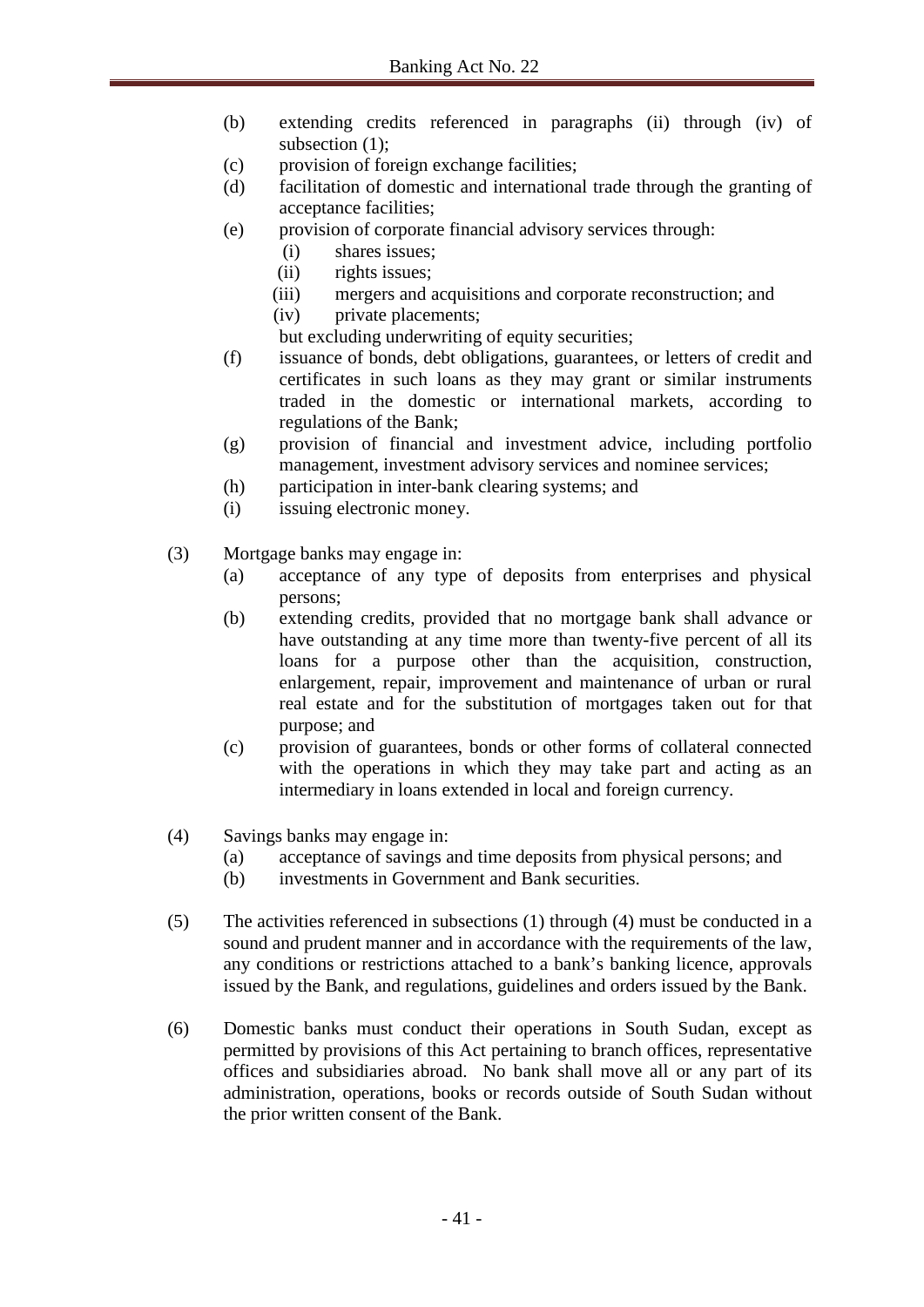## **64. Prohibited Activities.**

- (1) Except as permitted by this section, no bank shall engage, directly or indirectly through one or more subsidiaries or associated enterprises, or as an agent or general partner, in wholesale or retail trade, manufacturing, transportation, agriculture or fisheries, mining, building, or other business activities, except for activities that are authorised by Section 63 of this Act.
- (2) With the prior written authorisation of the Bank, a bank may carry on or participate in the carrying on of activities referenced in subsection (1) for a period of not more than five years, to the extent necessary to obtain satisfaction of claims. The Bank may require the bank to cease such activities by a date specified.
- (3) Not more than two extensions of the initial five-year period referenced in subsection (2) may be granted by the Bank, for not longer than one year apiece.

# **65. Capital Requirements.**

- (1) Every person proposing to transact financial institution business in the capacity of a bank shall have a minimum paid-up cash capital as determined by regulation, which shall be invested initially in such liquid assets in South Sudan as the Bank may approve.
- (2) Each bank shall ensure that the value of its regulatory capital is equivalent to not less than twelve percent of the total value of its assets determined on a risk-adjusted basis, or such higher percentage as specified by regulations issued by the Bank, whereby not less than one-half of regulatory capital shall consist of core capital.
- (3) The Bank may, by regulation, require that banks maintain a specified leverage ratio. The leverage ratio shall be determined by the Bank, but shall not be lower than four percent.
- (4) The Bank may, if it considers it appropriate in the particular circumstances of a bank, and having regard to the risks arising from the activities of the bank and such other factors as the Bank considers relevant, increase the riskadjusted regulatory capital or leverage ratio requirements applicable to that bank.
- (5) No bank shall repurchase any of its own shares or engage in a capital distribution without the prior written authorisation from the Bank.
- (6) No bank may increase its capital by issuing shares in exchange for assets other than cash or cash equivalents.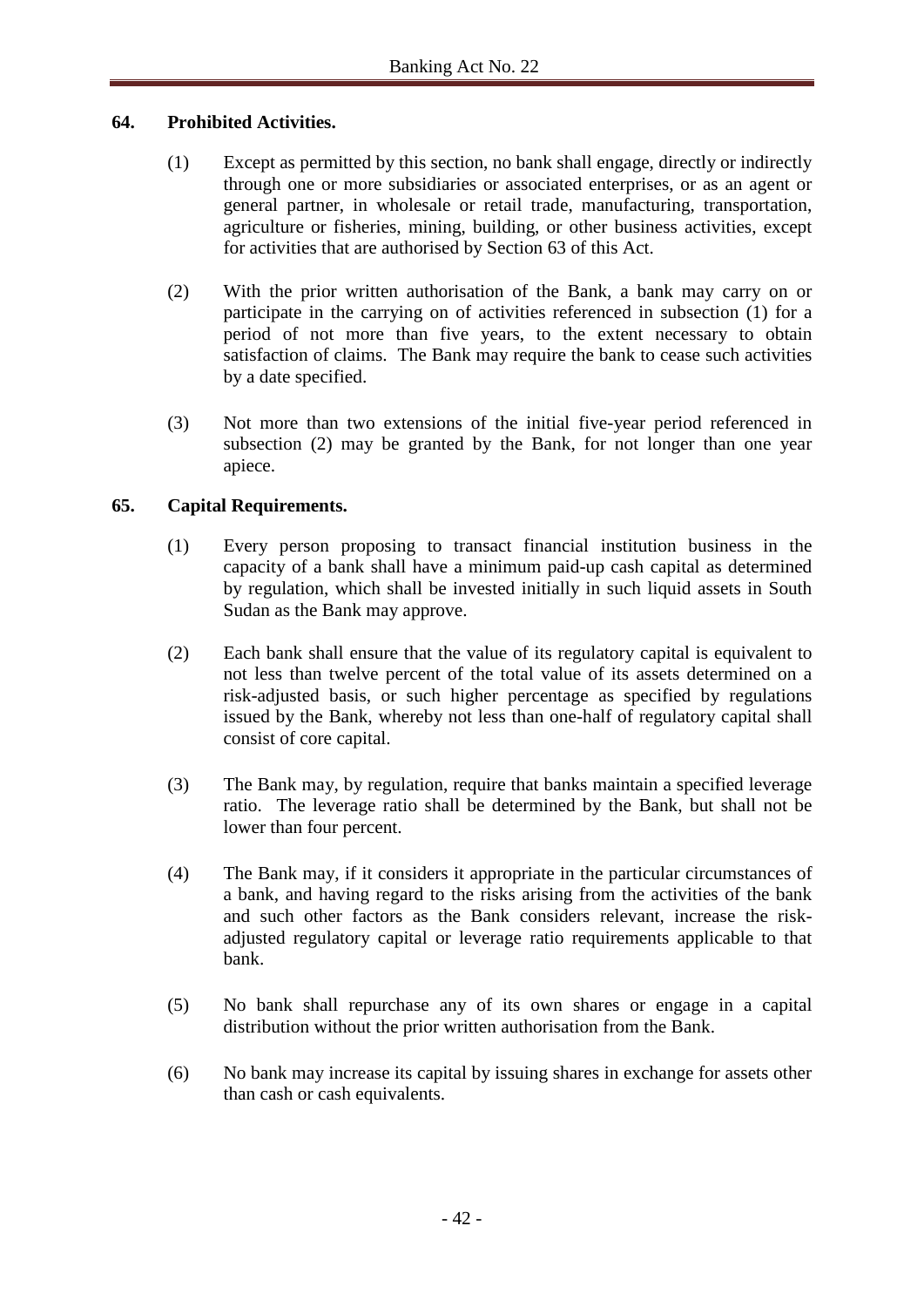## **66. Liquidity.**

- (1) Each bank shall maintain a minimum amount of liquid assets as may be prescribed by regulation of the Bank from time to time, having regard to the risks arising from the activities of the bank and such other factors as the Bank considers relevant.
- (2) The Bank may, if it considers it appropriate in the particular circumstances of a bank, and having regard to the risks arising from the activities of the bank and such other factors as the Bank considers relevant, increase the liquidity ratio applicable to that bank.

## **67. Classification of Assets and Provisioning for Losses.**

- (1) Each bank shall value its assets on a regular basis and use all measures in compliance with the principles of sound banking management and law to collect claims.
- (2) Banks are required to value all claims on the basis of the likelihood of payment thereof. Claims on which the full or partial payment is unlikely shall be written off to the extent it is unlikely to be paid.
- (3) Each bank shall periodically form reserves for the coverage of losses arising from loans and similar claims and other assets, as well as from assumed offbalance sheet contingent liabilities.
- (4) The procedures for the valuation, assessment of the quality, and classification of loans, similar claims, other assets and off-balance sheet contingent liabilities, and the method of calculating reserves based on such classifications, shall be established by regulations of the Bank.

### **68. Reserves to Cover General Banking Risks.**

- (1) Each bank shall form reserves in order to cover possible losses arising from general risks involved in conducting its activities.
- (2) The size of the reserves referred to in this section and the procedure for the formation, maintenance and use of the reserves shall be established by regulation of the Bank. The Bank may stipulate higher obligatory reserves for general banking risks for banks that, in the opinion of the Bank, conduct risky business operations or that show an unusually high increase in their exposure to various types of risks.

### **69. Foreign Exchange Position.**

(1) The overall net foreign exchange position of a bank shall not exceed a percentage of the core capital of the bank as determined by regulations of the Bank.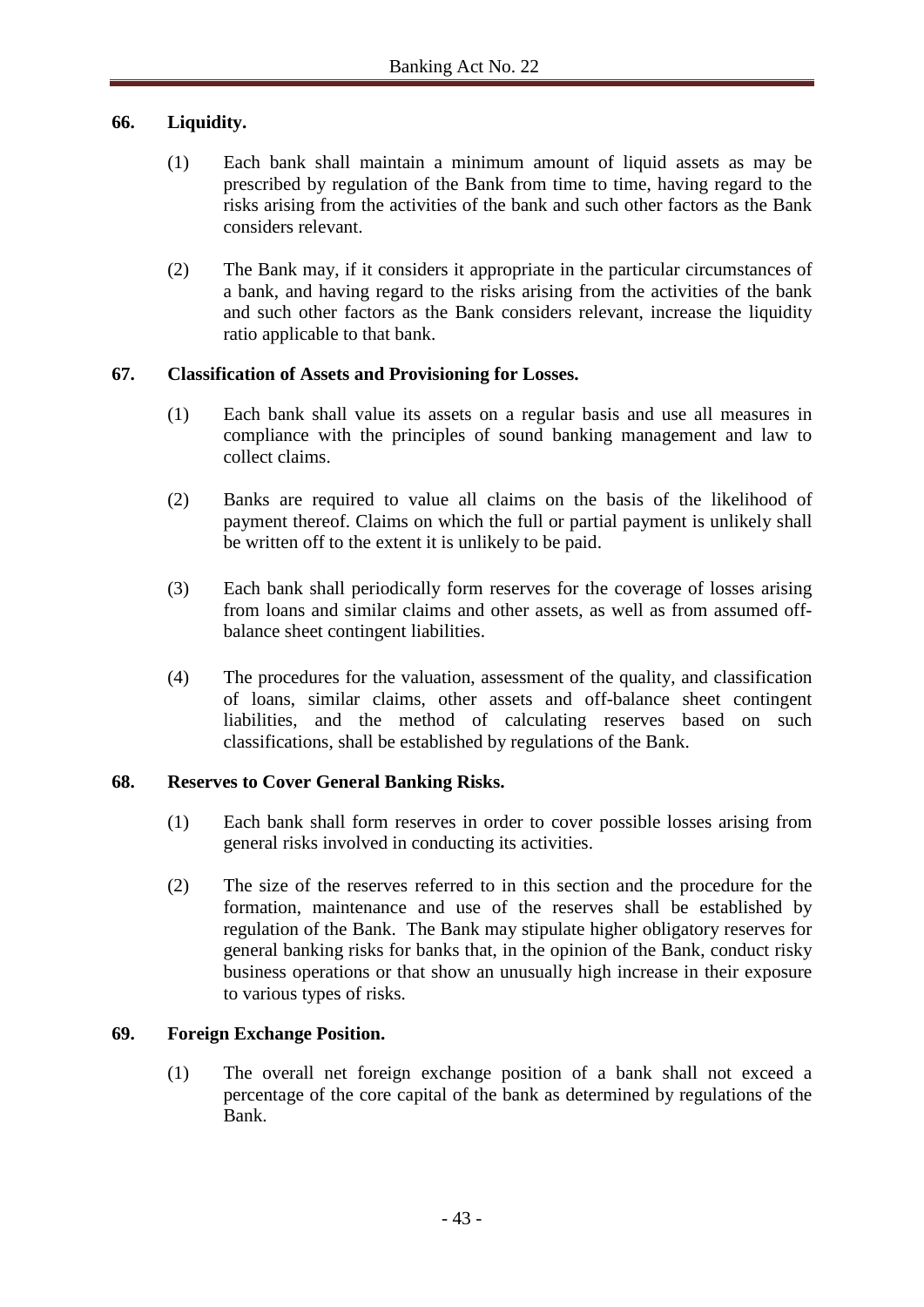(2) The methods for calculating net open currency positions, the overall net foreign exchange position and the limitations on net open currency positions shall be established by regulations of the Bank.

## **70. Limitation on Fixed Assets.**

- (1) Except as provided by subsection (2), no bank shall purchase or acquire any fixed assets, or any right therein, except as may be reasonably necessary for the purpose of conducting its business or of housing or providing amenities for its staff, in which case the cost of the property, in aggregate, shall not exceed one hundred percent of the bank's core capital.
- (2) A bank may secure a debt on any immovable property and, in case of default of payment of the debt, may foreclose and take possession of the immovable property in accordance with law. Any such immovable property so acquired must be disposed of within a time period prescribed by the Bank.

## **71. Large Exposures.**

- (1) Subject to subsection (2), no bank may incur or have outstanding any exposure to a single person, or to a group of related persons, amounting to more than twenty-five percent of its core capital. In the case of exposures to related persons of a bank, the limitations of Section 72 (6) of this Act are applicable.
- (2) The Bank may, by regulation, create exceptions from the limitation of subsection (1), subject to any conditions or limitations that the Bank may prescribe for certain low-risk assets or counterparties.
- (3) For purposes of this section, a group of related persons shall mean two or more persons that are:
	- (a) related through a control relationship; or
	- (b) so interconnected that if one of them experiences financial difficulties, another one or all of them are likely to experience financial difficulties as well.
- (4) The Bank shall prescribe in its regulations the circumstances in which the conditions specified in subsection (3) are considered to exist.
- (5) No bank shall have large exposures exceeding, in the aggregate, eight hundred percent of its core capital.
- (6) All large exposures of a bank shall be reported to the Bank on a quarterly basis.
- (7) A bank must notify the Bank in writing within five business days if the limitations of this section are exceeded.
- (8) All banks must maintain internal controls and a central exposure ledger to ensure compliance with the requirements of this section.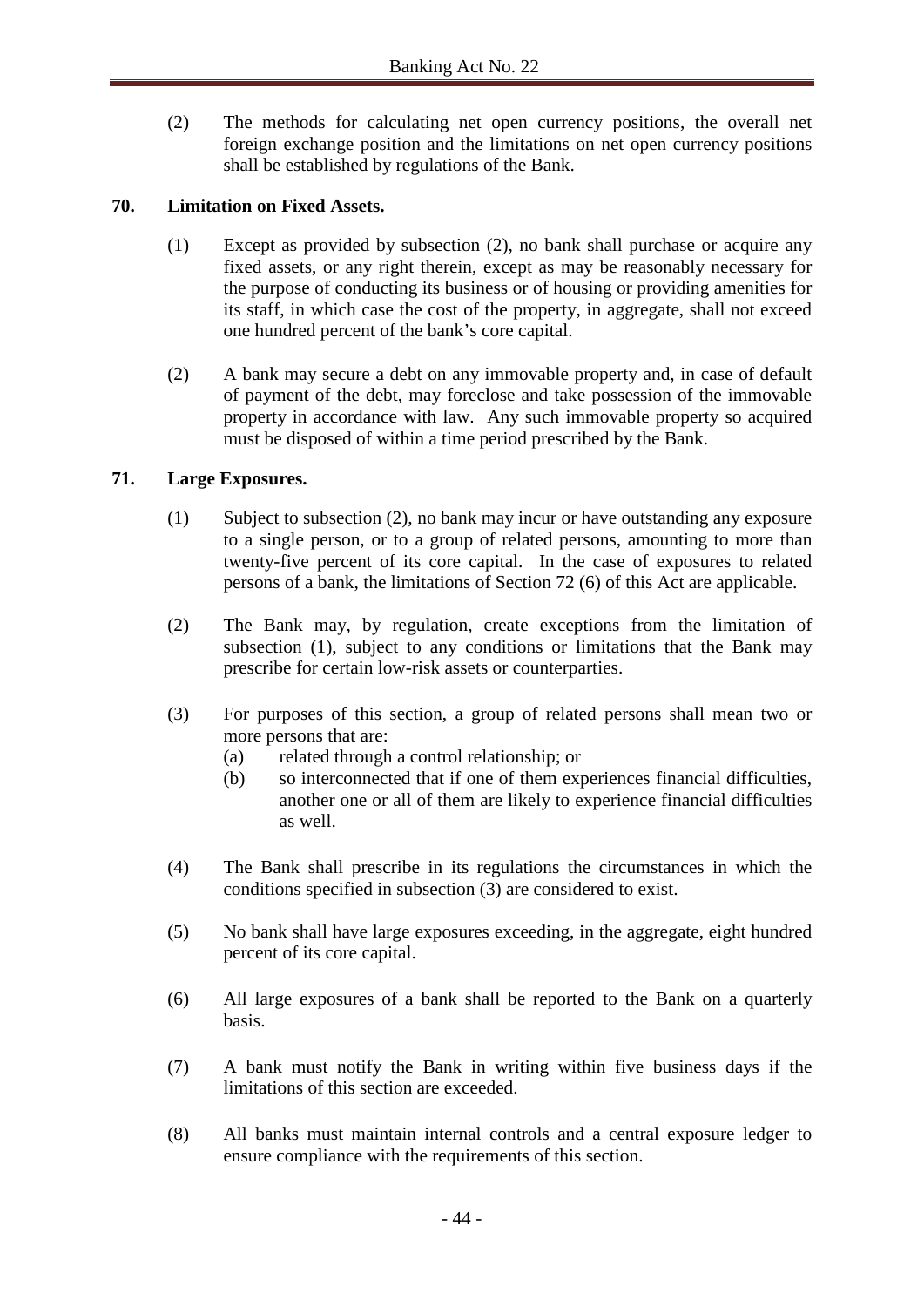# **72. Requirements for Transactions with Related Persons.**

- (1) A bank may not undertake any transaction with any of its related persons unless it has the prior written approval of a majority of the bank's board of directors. The board's decision must be based on full disclosure of all material terms and conditions of the transaction. The minutes of the board's decision must contain a determination by the board of directors that the transaction is fair to, and in the best interest of, the bank. The bank must maintain a written record of such approval, including the names of those members of the board of directors approving the transaction.
- (2) A member of a bank's board of directors shall not participate in the consideration or approval of any transaction between the bank and:
	- (a) such member;
	- (b) any close relatives of such member; or
	- (c) any enterprise in which such member or any close relatives of such member has a significant participation, or serves as a member of the board of directors, member of senior management, or in any equivalent position.
- (3) The requirements of subsection (1) do not apply to:
	- (a) deposits in the bank made by its related persons in the normal course of business;
	- (b) making deposits in a bank that is a member of the same group, in the ordinary course of correspondent business, subject to any restrictions that the Bank may prescribe by regulation or order;
	- (c) granting credit fully secured by a deposit account in the bank granting the credit and meeting conditions prescribed by the Bank;
	- (d) granting credit fully secured by obligations of, or guaranteed as to principal and interest by, a central government or central bank whose long-term rating is not lower than "A," or an equivalent level by an internationally-recognised rating agency whose ratings are approved for use by the Bank; and
	- (e) selling a loan to a related person of the bank without recourse.
- (4) Credit by a bank to members of its board of directors or senior management may only be granted in accordance with regulations or guidelines prescribed by the Bank.
- (5) Outstanding credit to related persons of a bank must not exceed the following aggregate limits:
	- (a) five percent of the core capital of the bank, in the case of credits to any related person of the bank, close relatives of that person, and enterprises in which that person or any of that person's close relatives has a twenty percent participation;
	- (b) twenty-five percent of the core capital of the bank to all related persons of that bank combined.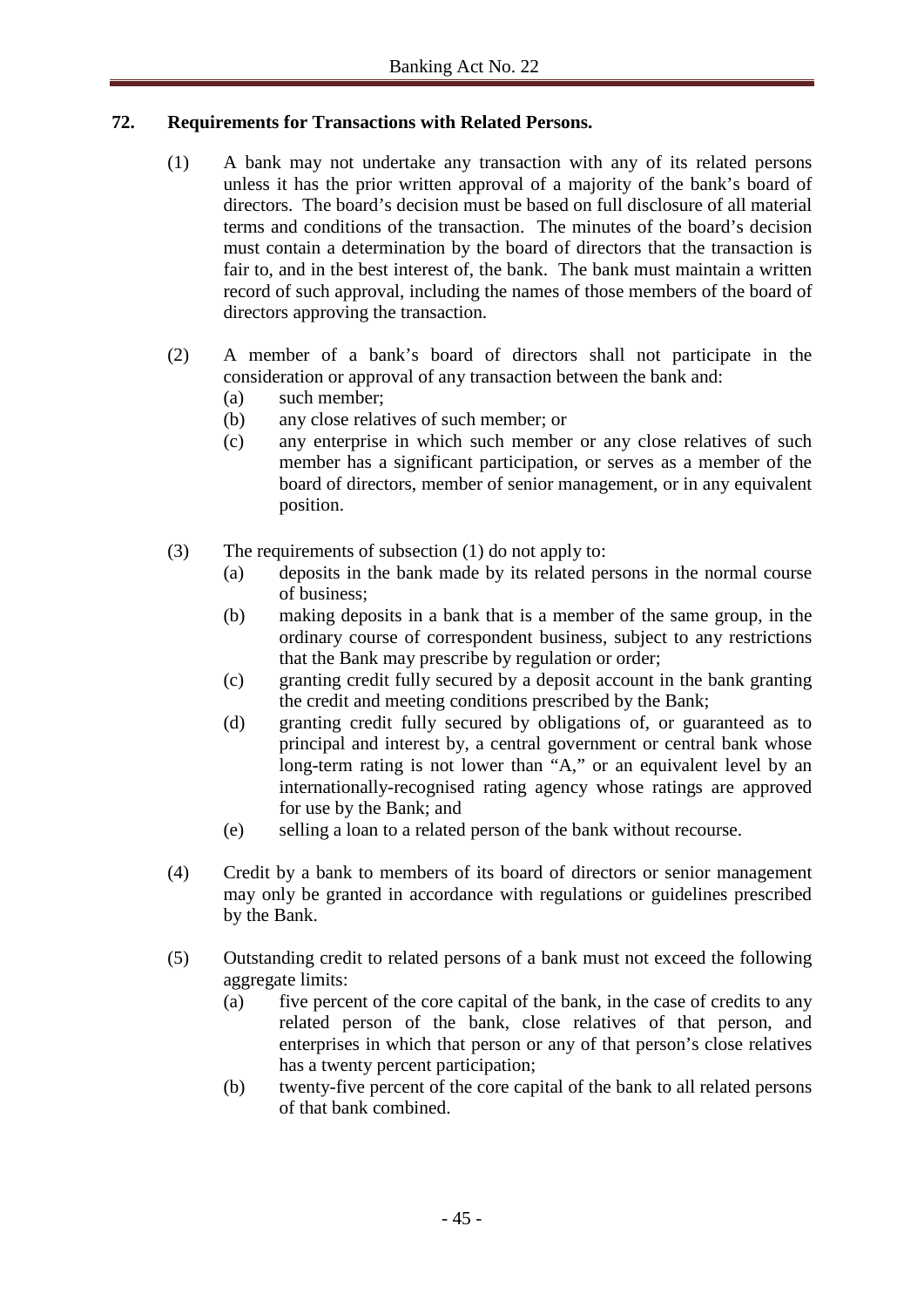- (6) Every transaction by a bank with a related person of that bank shall be promptly reported to the board of directors of the bank or a designated committee thereof, except for transactions described in subsection (3).
- (7) If credit has been provided by the bank to the related person in violation of the provisions of this section or Section 73 of this Act, such credit must be immediately repaid. Members of the board of directors and senior management shall be personally liable, jointly and severally, for payment of principal of, and interest and other charges on, any such credit granted with their knowledge and without their objection.
- (8) For purposes of this section and Section 73 of this Act, a transaction will be deemed to be a transaction with a related person to the extent that proceeds of the transaction are transferred to, or used for the benefit of, that related person.

## **73. Prohibited Transactions with Related Persons.**

- (1) A bank may not engage in any transaction with a related person on more favourable terms or conditions than to persons who are not related to the bank.
- (2) A bank may not purchase a low quality asset, as defined by the Bank, from a related person, or accept a low quality asset as collateral for a loan to a related person.
- (3) A bank shall not grant credit to any person where the proceeds are to be used to:
	- (a) pay an obligation to a related person of the bank;
	- (b) purchase an asset from a related person of the bank; or
	- (c) invest in the business of a related person of the bank.
- (4) If a bank enters into a transaction in violation of the requirements of this section or Section 72 of this Act, it must deduct the outstanding amount of any outstanding exposure to, or for the benefit of, the related person when computing the on-going capital requirements of the bank.

### **74. Reports of Transactions with Related Persons.**

- (1) Each bank must submit a quarterly report to the Bank on all outstanding transactions with its related persons, except for those transactions specified in Section 72(3) of this Act, including those undertaken or completed since its previous report. Such reports must include, at a minimum, the name of the related person in question, the amount of the transaction, and a summary of its terms and conditions.
- (2) The Bank may require more frequent reporting of transactions by banks with their related persons, and may require the reporting of information beyond that specified in subsection (1) pertaining to such transactions. Such reporting may be required from individual banks on a case-by-case basis via written notification to the bank or banks in question, or from all banks, or certain categories of banks, via regulation.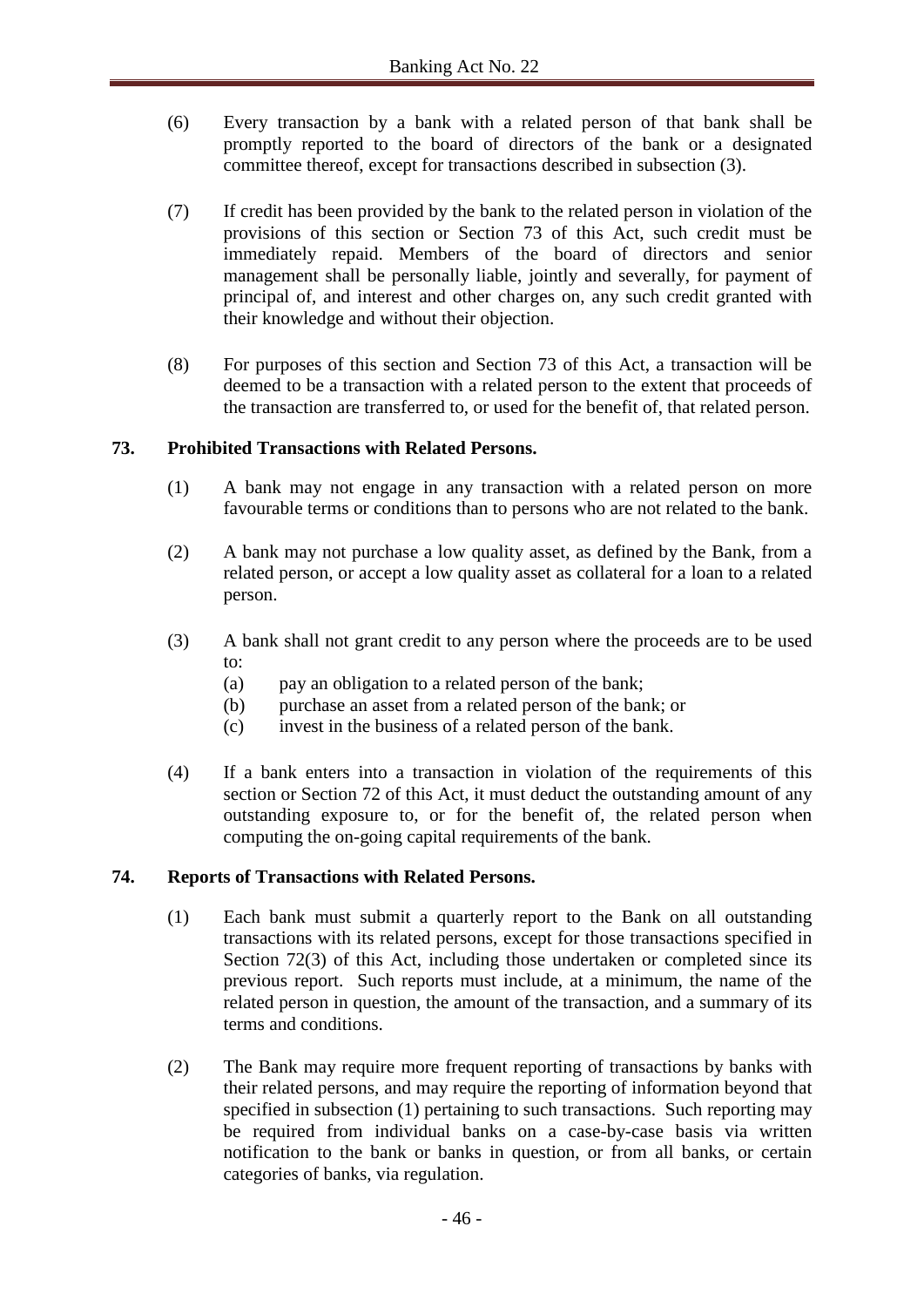(3) Each bank must maintain internal controls and records to ensure compliance with the requirements of this section and Sections 72 and 73 of this Act.

## **75. Prohibition on Credit to Purchase Bank or Bank Holding Company Shares.**

No bank shall grant credit to any person for the purpose of purchasing shares in that bank or its parent bank holding company, or knowing that the proceeds of such credit will be used directly or indirectly for such purpose.

### **76. Investments by Banks in Other Enterprises.**

- (1) All banks must ensure that they have in place the necessary policies and procedures, as well as the financial and managerial capability, to undertake and monitor investments in other enterprises.
- (2) A bank must obtain the prior written authorisation of the Bank before making any equity investment that would exceed:
	- (a) fifteen percent of the core capital of the bank in any single enterprise; or
	- (b) sixty percent of the core capital of the bank in all enterprises in the aggregate.
- (3) The procedures and criteria for applying for the authorisation referenced in subsection (2) shall be established by the Bank. The Bank shall make a decision on an application for such authorisation within sixty days of receipt of a complete application, and may give its authorisation subject to any conditions it deems appropriate or necessary to fulfil its obligations under this Act.
- (4) The limitations in subsection (2) or (3) do not apply to:
	- (a) securities purchased by a bank subsidiary acting as a securities underwriter;
	- (b) securities held temporarily during a financial transaction or rescue operation;
	- (c) securities taken by a bank as a result of foreclosure on a debt; or
	- (d) securities held by a bank in its own name on behalf of others in trust.
- (5) Securities referred to in paragraphs (4) (a) through (4) (c) must be disposed of within one year of their acquisition, or such longer period as may be approved in writing by the Bank for good cause shown.
- (6) A bank may not have a significant participation in any enterprise that is not a financial institution.
- (7) If a bank acquires an investment without the prior written authorisation of the Bank as required by subsection (2), the bank shall be ordered by the Bank, in writing before a date stated in the order, to dispose of the investment or any part of the investment as determined by the Bank.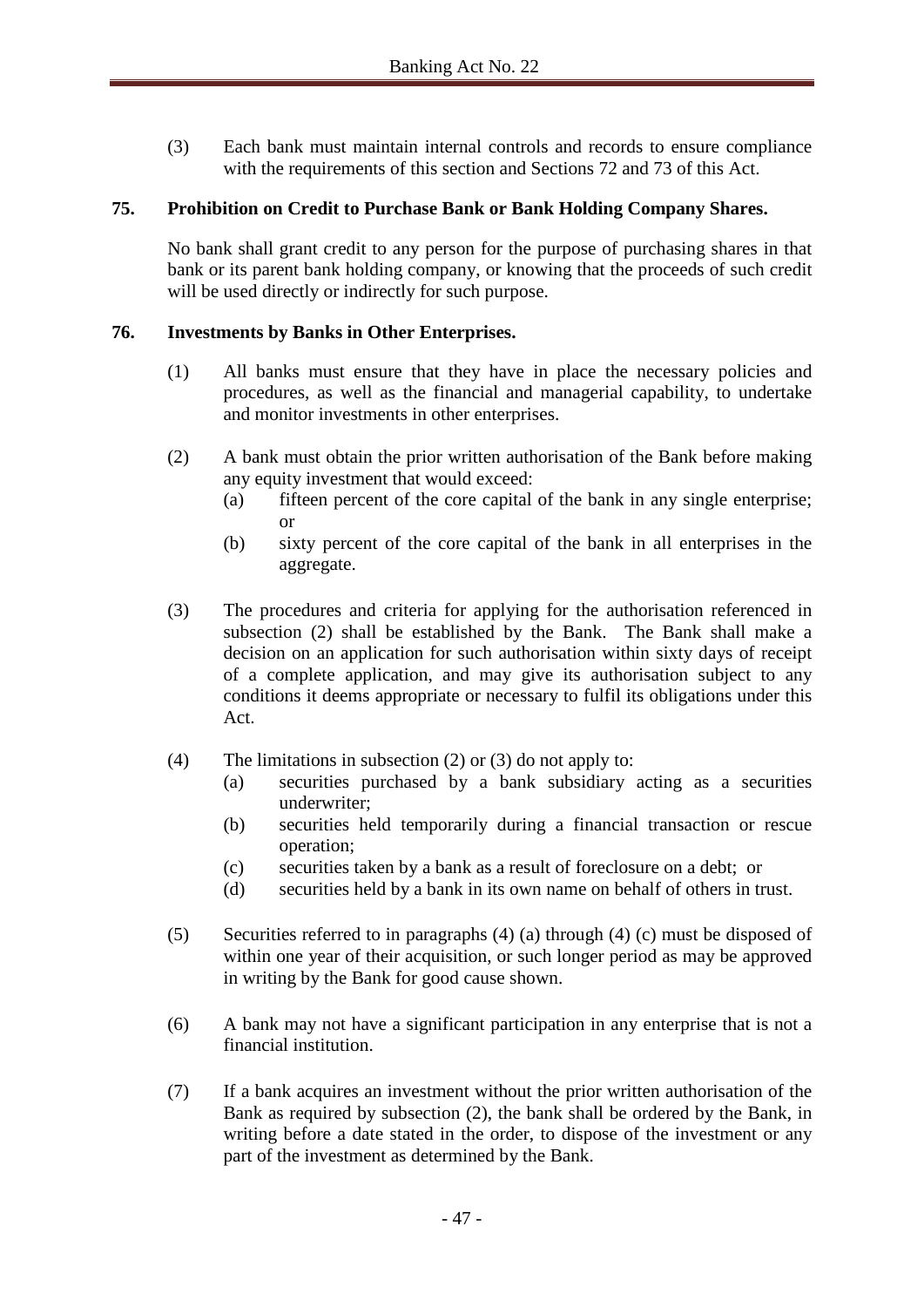- (8) The Bank may revoke an authorisation under subsection (2) and require a bank to dispose of all or any part of the relevant investment if it determines that:
	- (a) the circumstances under which the authorisation was given are no longer applicable; or
	- (b) the investment would threaten the financial stability of the bank or endanger the interests of the bank's depositors.
- (9) The procedures of Section 120 of this Act shall apply to orders issued by the Bank pursuant to subsection (7) and to decisions by the Bank to revoke an authorisation pursuant to subsection (8).

# **77. Customer Identification.**

- (1) No bank shall maintain accounts on its books or provide services to undisclosed persons.
- (2) Each bank shall:
	- (a) register the identity of each person who opens an account in the bank or otherwise uses the bank for activities, including transfers of funds or securities, securities transactions, or the negotiation of payment instruments, or such other activities as the Bank shall specify in its regulations;
	- (b) require each such person to provide adequate information to the bank about the identity of any other person who is a beneficiary of such account or for whose account such activities are conducted; and
	- (c) register the identity of each such beneficiary or other person and shall maintain proof of the identity of the persons so registered.

### **78. Prohibition on Banking Services in Support of Crime.**

- (1) No bank shall maintain an account on its books or provide services to or for the benefit of a person if the bank knows, or has reasonable grounds to suspect, that such account or services would support, or aid in the furtherance or perpetration of, any criminal activity, money laundering or terrorist financing.
- (2) Each bank shall report to the Bank and the applicable law enforcement agencies in South Sudan no later than the end of the next business day following any request or instruction to the bank by any person to maintain such account or to provide such services.

### **79. Freezing of Accounts.**

- (1) The Bank shall, if it has reason to believe that any account held in any bank has funds on the account that are the proceeds of crime, issue a written instruction to such bank to freeze the account, pending further instructions from the Bank.
- (2) A bank that acts in compliance with an instruction under subsection (1) shall incur no liability solely as a result of that action.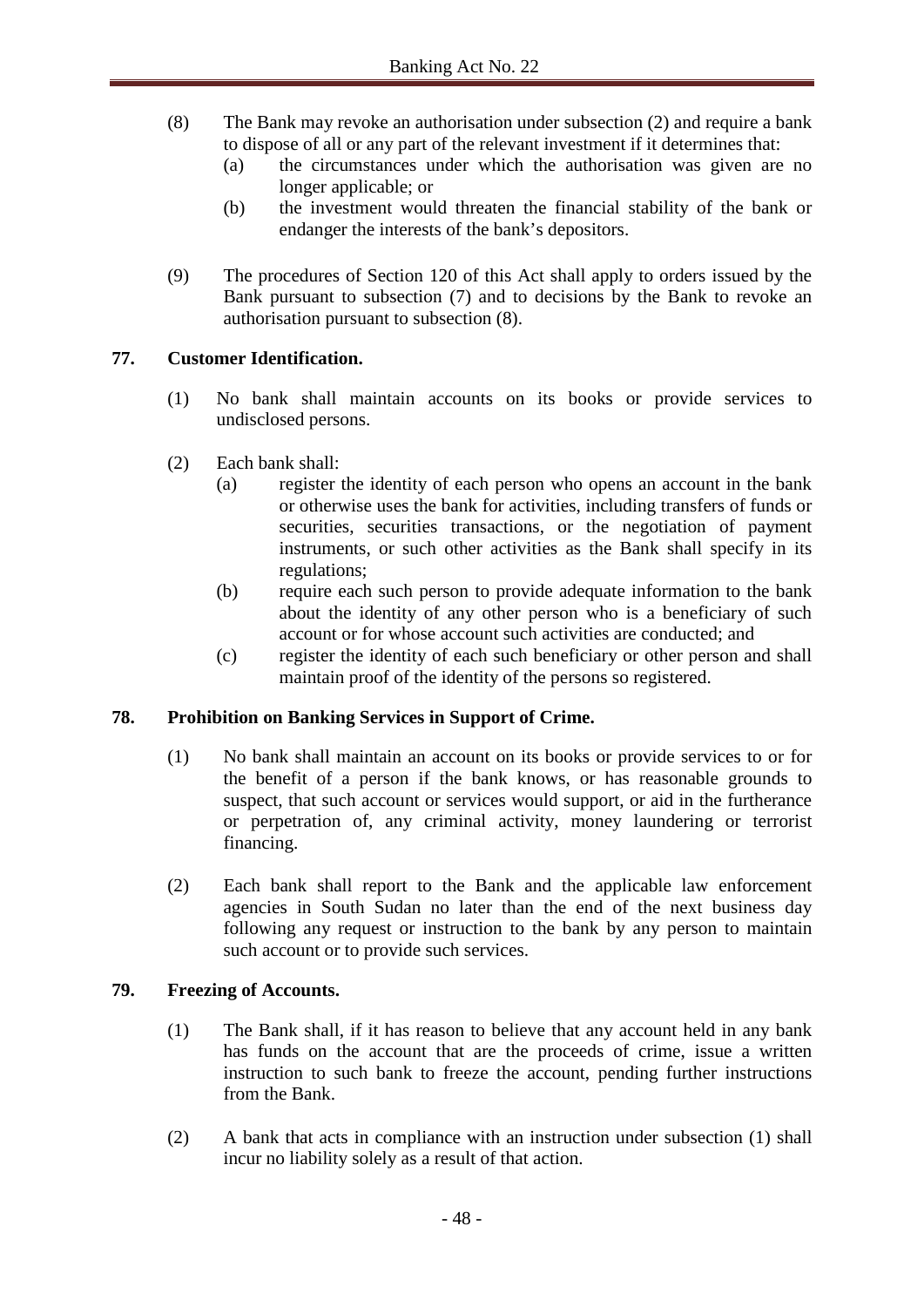## **80. Prohibition on Relationships with Shell Banks.**

No bank operating in South Sudan, whether a domestic bank or via a branch of a nonresident bank, shall:

- (a) enter into a correspondent relationship with a shell bank, or with any bank that it has reason to know allows its accounts to be used by a shell bank; or
- (b) continue any such relationship on or after the effective date of this Act.

## **81. Requirements for Correspondent Banking Relationships.**

Any domestic bank or branch of a non-resident bank operating in South Sudan that proposes to enter into, or continue, a correspondent relationship with a respondent non-resident bank must adhere to requirements established by the Bank relating to such relationships.

### **82. Dormant Accounts.**

- (1) During January of each year, each bank shall:
	- (a) provide written notification to the holder of each dormant account of particulars of the dormant account, and advise such person of the right to claim the funds in the account within a period of thirty days following the date of the notice, and of the procedure referenced in subsections (2) and (3) if no such claim is made; and
	- (b) publish in at least one local newspaper the name of the account holder and the particulars of the dormant account.
- (2) If, after the thirty day period referenced in subsection (1), the account holder has not claimed the funds in the dormant account or cannot be located, the bank shall notify the Bank in writing and shall turn over the amount on deposit in the dormant account to the Bank, to be held in a special account at the Bank. The Bank may use the funds in such special account for such purposes as it may deem fit.
- (3) For a period of ten years following the date of transfer by the bank of the amount referenced in subsection (2) to the Bank, any person who furnishes to the Bank satisfactory proof of ownership is entitled to the immediate repayment by the Bank of the amounts so transferred. After expiration of such period, any remaining unclaimed amounts shall be transferred to the Ministry of Finance and Economic Planning for inclusion in the revenues of the Government.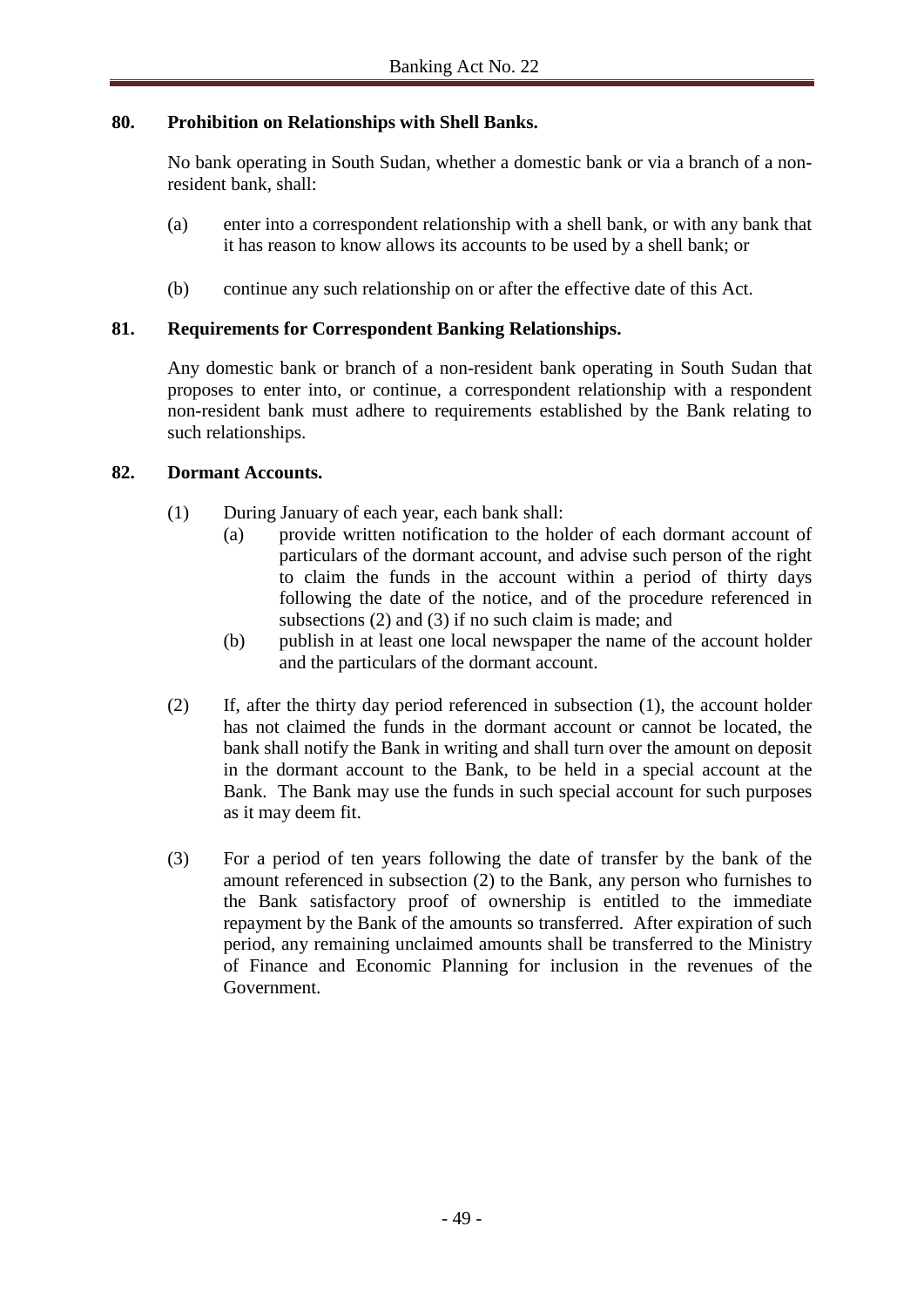# **CHAPTER VII**

## **FINANCIAL STATEMENTS, ACCOUNTING AND AUDITS**

### **83. Financial Year.**

The financial year of every bank shall be the period of twelve months ending on the 31<sup>st</sup> December in each calendar year.

## **84. Financial Statements and Records.**

- (1) Each bank shall, at all times, keep financial ledgers and other financial records that will:
	- (a) show a complete, true and fair state of its affairs; and
	- (b) explain its transactions and financial position to enable the Bank to determine whether the bank has complied, and continues to comply, with:
		- (i) this Act;
		- (ii) the Companies Act;
		- (iii) International Accounting Standards, including International Financial Reporting Standards; and
		- (iv) such other requirements as the Bank may prescribe.
- (2) The financial ledgers and other financial records to which this section applies shall be kept in South Sudan and shall comply with the requirements of:
- (3) All accounting entries in financial ledgers and all financial records to be kept by a bank shall be kept and recorded in the English language using the system of numerals employed in Government accounts.
- (4) A bank shall preserve the financial ledgers and other financial records referred to in this section for a period of not less than ten years.
- (5) For the purposes of this section, "financial records" include any book, computer record, report, statement or document relating to the business affairs, transactions, and property of a bank.
- (6) Every bank shall maintain within South Sudan such nonfinancial records as are necessary:
	- (a) to reveal clearly and correctly the state of its business affairs and financial condition; and
	- (b) to explain its transactions so as to enable the Bank to determine whether the bank has complied with this Act.
- (7) Each bank, its directors, senior management, employees and agents shall take reasonable precaution to:
	- (a) prevent loss or destruction of,
	- (b) prevent the falsification of the entries in,
	- (c) facilitate the detection and correction of inaccuracies in, and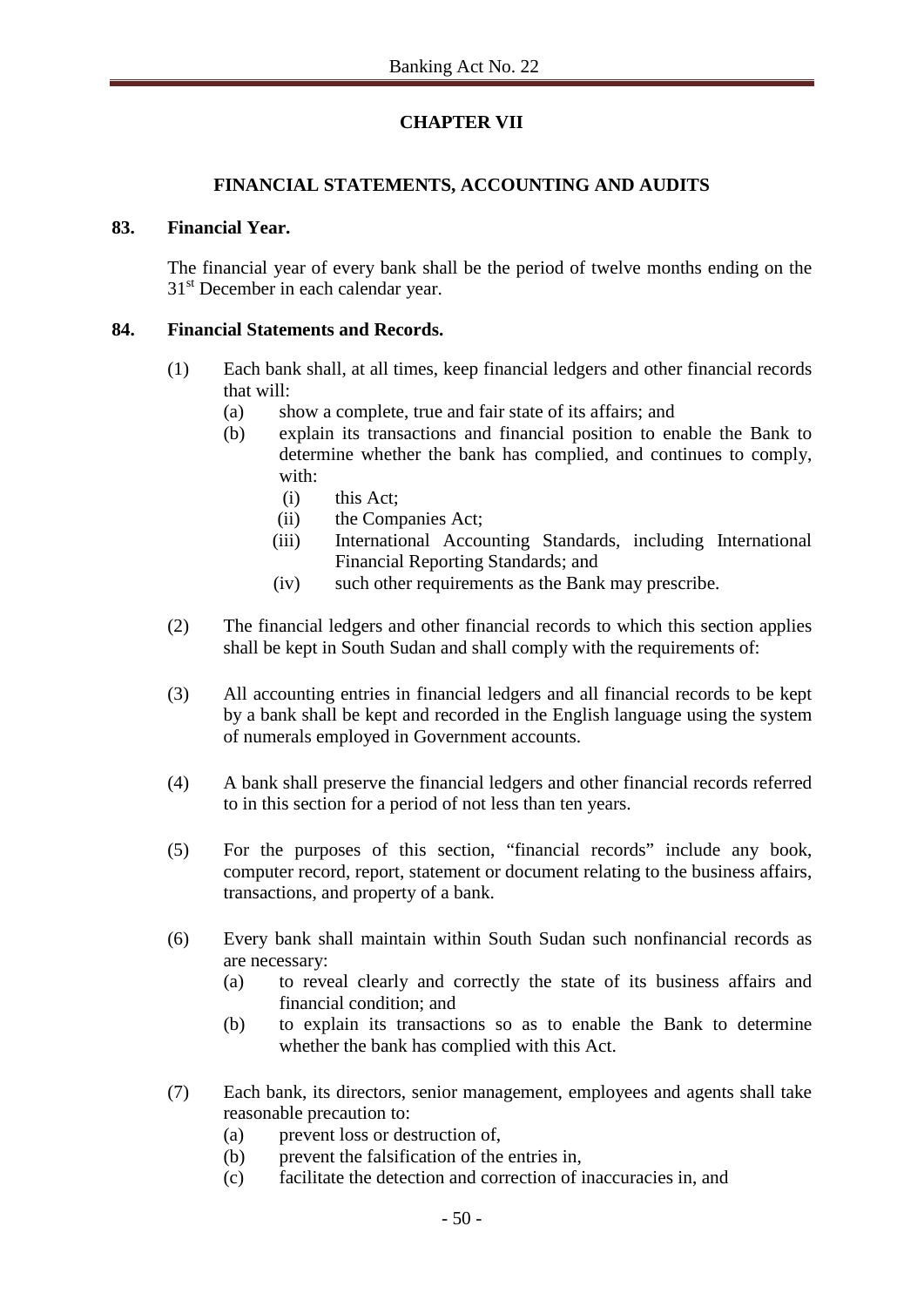(d) ensure that unauthorised persons do not have access to or use of information in,

the financial statements, registers and records required or authorised by this Act to be prepared and maintained.

- (8) No person shall, with intent to deceive or mislead in any financial ledger, record, report, statement or other document relating to the business affairs, transactions, property, assets, liabilities or accounts of a bank:
	- (a) make a false entry knowing the entry to be false, or cause such an entry to be made;
	- (b) omit an entry or cause an entry to be omitted; or
	- (c) alter, abstract, conceal, remove or destroy an entry, or cause an entry to be altered, abstracted, concealed, removed or destroyed.
- (9) Any person who contravenes the provisions of subsection (8) commits an offence and is liable on conviction to a fine not exceeding three thousand South Sudanese Pounds, or imprisonment not exceeding one year, or both.
- (10) A bank shall indicate in its profit and loss account any civil penalty levied against it under this Act.

# **85. Appointment of External Auditors.**

- (1) Each bank shall appoint annually an external auditor approved by the Bank, whose duty shall be to:
	- (a) prepare and present to the board of directors of the bank a report and audit opinion as to whether the financial statements present a full and fair view of the financial condition of the bank in accordance with the provisions of this Act;
	- (b) advise the bank on maintaining proper accounting systems and procedures; and
	- (c) advise the bank on the effectiveness of its internal controls and risk management systems and procedures.
- (2) If a bank fails to appoint an approved external auditor under subsection (1), or to fill any vacancy for an external auditor that may arise, the Bank may appoint an external auditor and fix the remuneration to be paid by the bank to that external auditor.
- (3) No bank shall appoint the same external auditor for more than three consecutive years without the written approval of the Bank.
- (4) The same audit firm may simultaneously audit two or more banks not part of the same group of enterprises, in accordance with guidelines prescribed by the Bank.
- (5) The Bank may require an external auditor to undertake any of the following duties, in addition to those referenced under subsection (1), with remuneration paid by the bank concerned: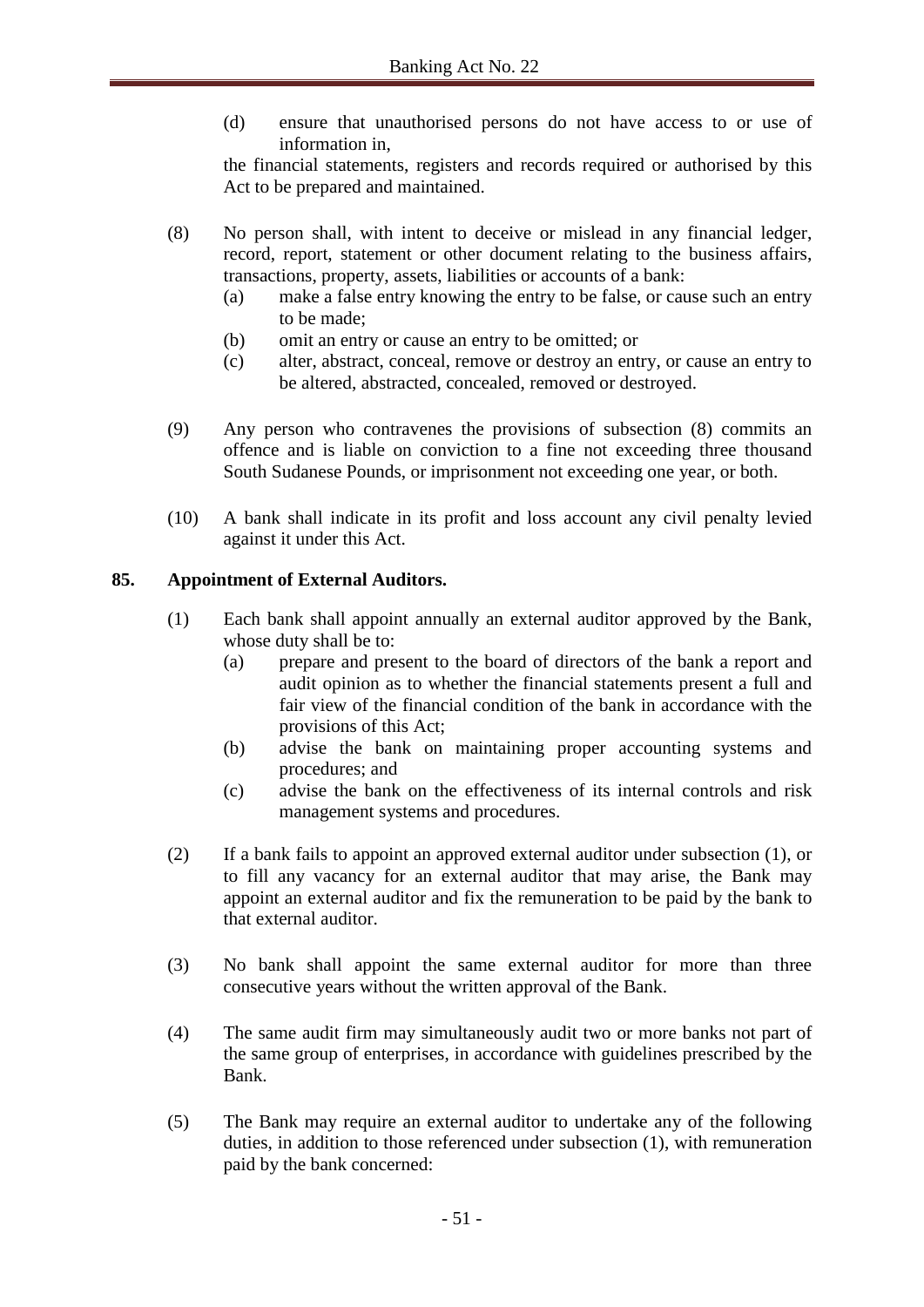- (a) to submit such additional information in relation to its audit as the Bank may consider necessary;
- (b) to carry out any other special investigation; and
- (c) to submit a report on any of the matters referred to in paragraphs (a) and (b).
- (6) The external auditor for a bank shall abide by such accounting standards and systems as the Bank may prescribe.

## **86. Audits of Subsidiaries and Associated Enterprises of Banks.**

- (1) If a bank has one or more subsidiaries or associated enterprises, the annual external audit of the bank must include those enterprises on a consolidated basis with the bank as prescribed by International Accounting Standards and International Financial Reporting Standards. Each such subsidiary or associated enterprise must also be audited on a stand-alone basis. The same external auditor must perform the audit of the bank and all of its subsidiaries and associated enterprises.
- (2) By way of an exception to subsection (1), with the written approval of the Bank, a subsidiary or associated enterprise need not be included in the external audit of a bank if:
	- (a) such subsidiary or associated enterprise generated less than five percent of the revenue of bank during the most recently completed financial year;
	- (b) such subsidiary or associated enterprise accounts for less than five percent of the consolidated assets of the bank; or
	- (c) in the opinion of the Bank, the inclusion of the subsidiary or associated enterprise in the audit would distort the actual financial and economic situation of the group.

# **87. Audits of Branches of Non-Resident Banks.**

Each non-resident bank with one or more branch offices in South Sudan shall observe the requirements of this Chapter and shall prepare separate accounts and records and pro forma financial statements for each such branch.

### **88. Qualifications and Independence of Auditors.**

An external auditor appointed to perform an audit of a bank under this Act must meet requirements prescribed by the Bank and legislation of South Sudan relative to qualifications and independence.

### **89. Changes in Auditors.**

- (1) No bank shall dismiss or change its external auditor except with the prior written approval of the Bank.
- (2) An external auditor for a bank shall give prompt written notice to the Bank if such auditor:
	- (a) resigns as auditor of a bank;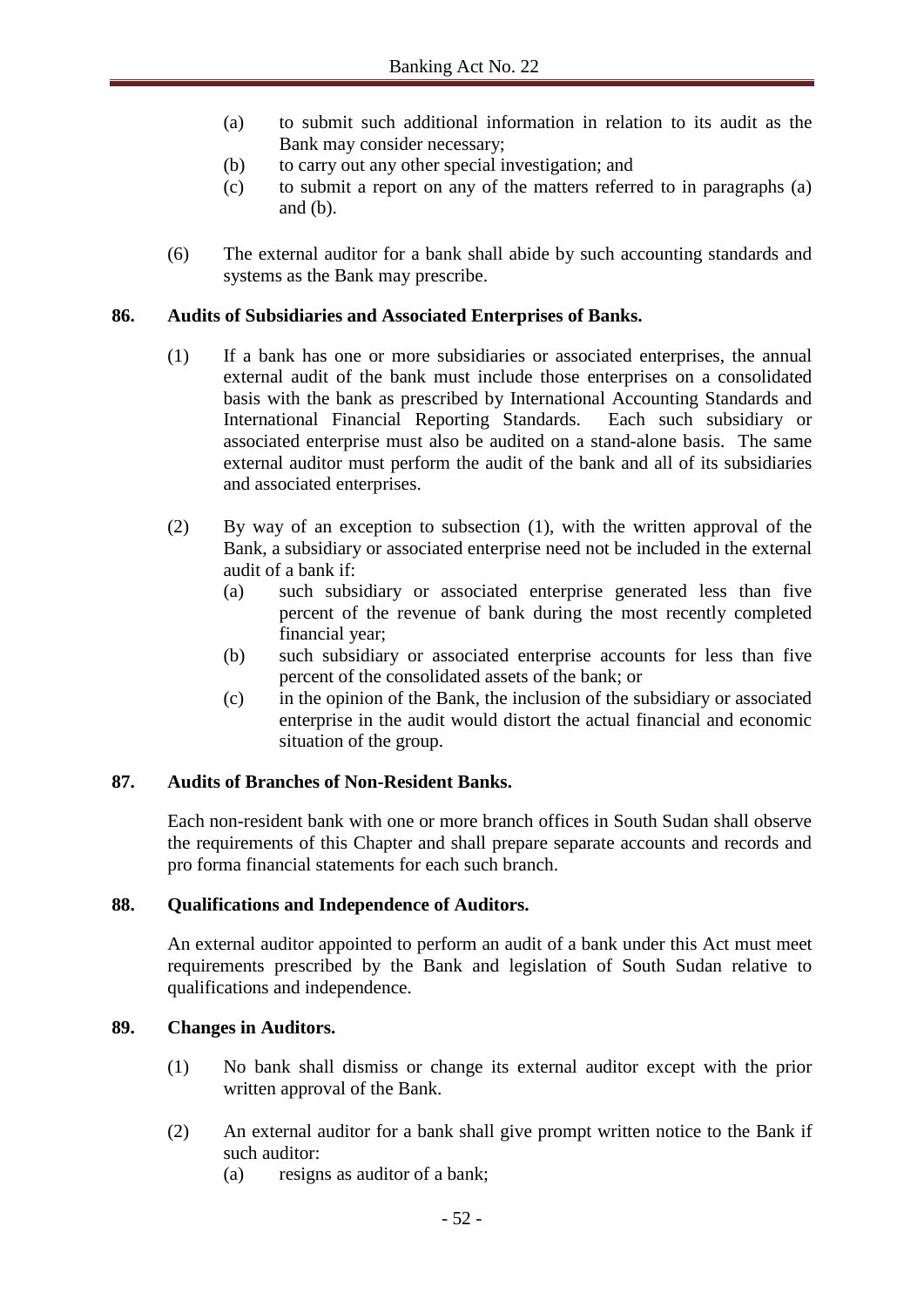- (b) does not seek to be re-appointed as external auditor of a bank; or
- (c) is notified by a bank of such bank's intent to dismiss the external auditor.
- (3) If an external auditor of a bank has resigned or been dismissed, no other external auditor shall accept an appointment as auditor of the bank, or consent to such appointment, until such external auditor has requested and received from the first external auditor a written statement of the circumstances and reasons as to why the first external auditor resigned or why, in the first external auditor's opinion, the dismissal occurred.
- (4) Subsection (3) does not apply if no reply from the first external auditor is received within fifteen days after a request under that subsection is made. In that event, the external auditor may accept the appointment after providing the Bank with written notification of the circumstances.
- (5) Unless subsection (4) applies, an appointment of a new external auditor for a bank is void if subsection (3) has not been complied with.

# **90. External Auditor's Duty of Notification to the Bank of South Sudan.**

- (1) An external auditor must notify the Bank without delay of:
	- (a) any act by any member of the board of directors or senior management, or any shareholder, significant participant, employee or agent of the bank that constitutes fraud, embezzlement, or a material violation of a provision of this Actor any regulation issued by the Bank;
	- (b) any situation that results in a material loss for the bank or could endanger its continued operation; or
	- (c) any matter that would, in the judgment of the external auditor, cause the external auditor's report to be qualified.
- (2) Disclosure to the Bank of any of the facts referred to in subsection (1) made by an external auditor shall not be considered a violation of any legal provisions regarding banking secrecy or confidentiality of information, and the external auditor shall not bear responsibility of any kind that would otherwise arise in such circumstances.

### **91. Contacts between the Bank of South Sudan and External Auditors.**

- (1) The Bank shall periodically, and at least once a year, arrange trilateral meetings with each bank, or branch of a non-resident bank operating in South Sudan, and its external auditor to discuss matters relevant to the Bank's supervisory responsibilities that arise in the course of the audit of the bank.
- (2) The Bank may, if it considers it desirable or necessary in the performance of its functions under this Act, arrange bilateral meetings with external auditors of banks or branches of non-resident banks operating in South Sudan.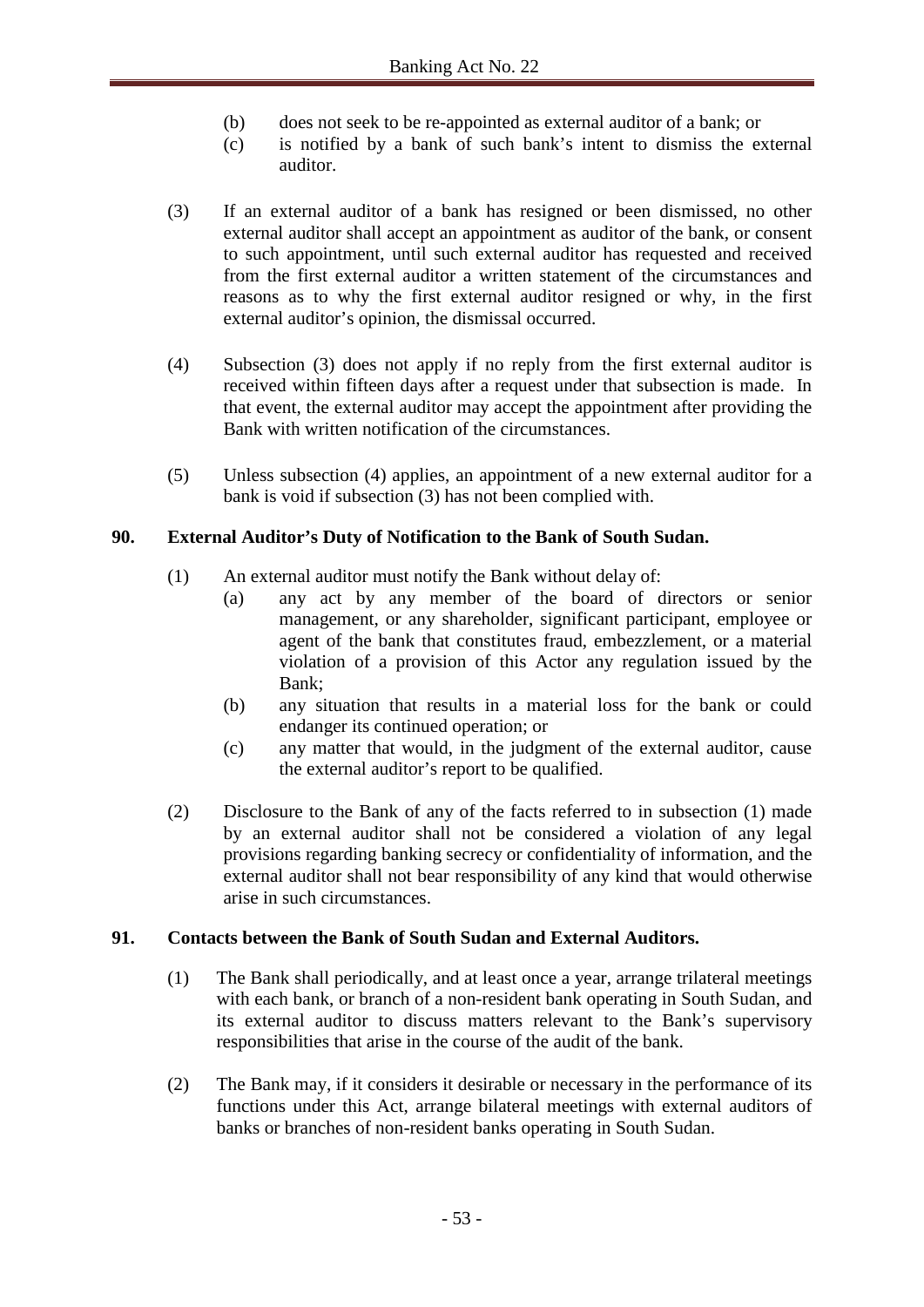(3) The Bank may review, and obtain copies of, the external auditor's related working papers in connection with any audit performed under this Act, and may require an external auditor to provide additional explanations concerning the conducted audit.

# **92. Publication of Financial Statements and Reports.**

- (1) The board of directors of each domestic bank shall, not later than three months after the end of each financial year, submit to its general meeting of shareholders:
	- (a) its audited consolidated financial statements, together with the report of its external auditors for that financial year;
	- (b) a report on the bank's corporate governance system for that financial year, which shall address any items relative thereto as shall be prescribed by the Bank; and
	- (c) a report disclosing, for the most recently concluded financial year:
		- (i) the name of every significant participant in the bank;
		- (ii) the number and the aggregate amount of large exposures incurred or outstanding by the bank;
		- (iii) any transactions with related persons of the bank; and
		- (iv) the range of interest rates and performance status of such related person transactions.
- (2) Each domestic bank shall, within fifteen days after the general meeting of the bank's shareholders approves the audited financial statements referred to in subsection (1):
	- (a) provide such financial statements, external auditor's report, and corporate governance report referred to in subsection (1) to the Bank; and
	- (b) publish such statements and reports in at least two official newspapers of general circulation in South Sudan and on its website.
- (3) Each domestic bank shall:
	- (a) exhibit the financial statements and reports referred to in subsection (1) in a conspicuous place in each of its offices and branches, in South Sudan or abroad, and keep them so exhibited and posted on its website throughout the following twelve months;
	- (b) provide copies of such financial statements and reports to any person requesting such copies. The bank may charge reasonable fees, not exceeding the administrative costs incurred in producing such copies.
- (4) Each non-resident bank with one or more domestic branch offices in South Sudan shall:
	- (a) submit to the Bank its audited financial statements prepared on a consolidated basis as well as pro forma financial statements for its branch offices in South Sudan, together with external audit reports, for the most recently completed financial year, no later than the date when such statements and reports for the non-resident bank as a whole are submitted to the non-resident bank's home country competent authority;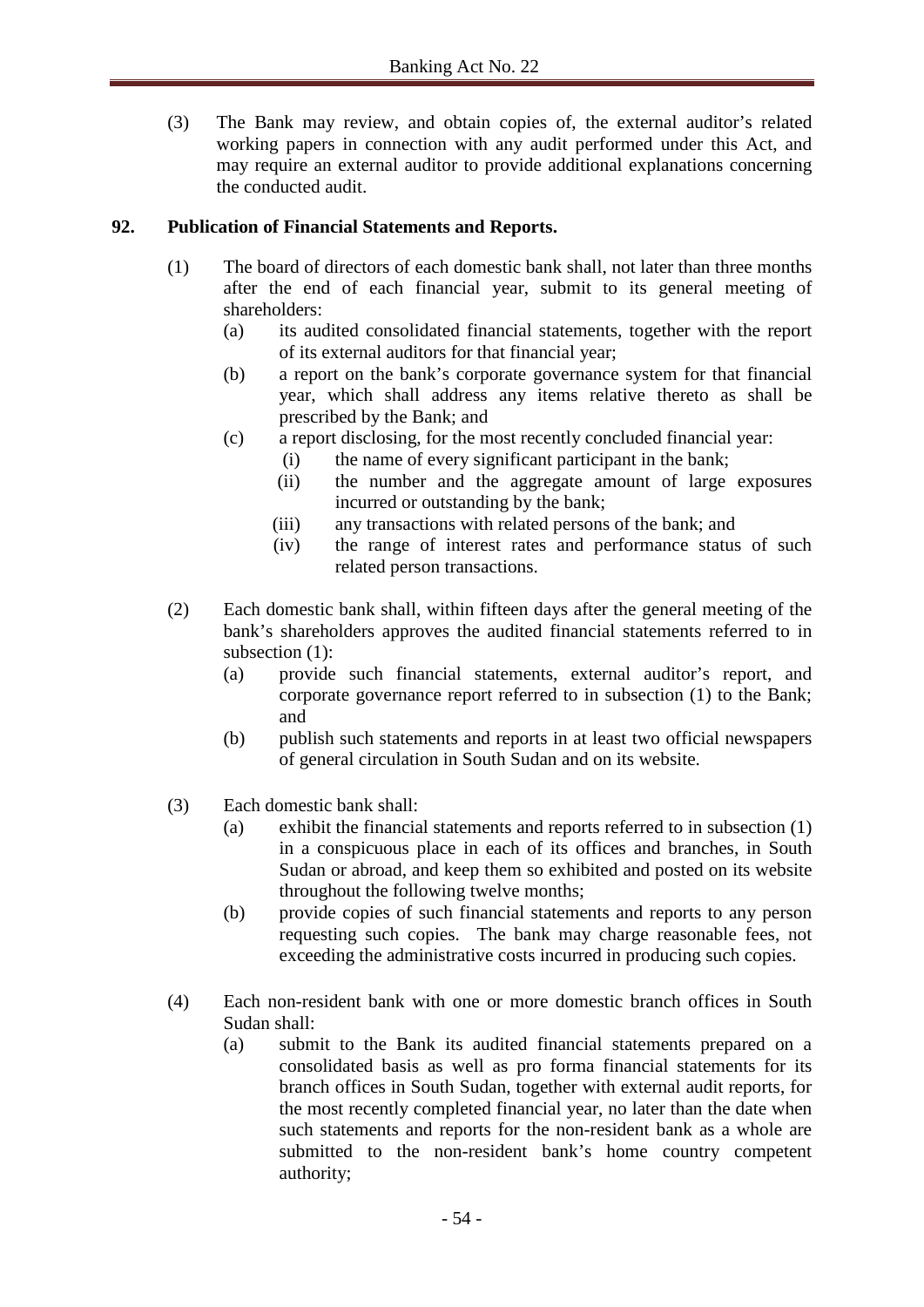- (b) publish such statements and reports in at least two official newspapers of general circulation in South Sudan, and on its website, within fifteen days of their submission to the Bank;
- (c) exhibit such statements and reports in a conspicuous place in each of its branch offices in South Sudan throughout the current financial year; and
- (d) make copies of such statements or reports available to any person in South Sudan requesting such copies. The bank may charge reasonable fees, not exceeding the administrative costs incurred in producing such copies.

# **93. Correction of Errors or Misleading Information.**

- (1) If a material error becomes evident in any financial statement or report that has been published under this section, the bank shall promptly notify the Bank of the error and a corrected report shall be issued and published.
- (2) If the Bank determines that any financial statement or report of a bank referenced in this Chapter does not comply with the requirements of this Actor contains information that may be misleading in any way, or is not published in the form and with the contents specified by this Act, the Bank may require the bank concerned to:
	- (a) amend or correct any such statement or report, or any misleading information in any such statement or report, to comply with this Actor any other additional requirements that the Bank may prescribe;
	- (b) re-publish the amended or corrected financial statement or report; or
	- (c) submit to the Bank any further documents or information or explanations relating to any such statement or report.

# **94. Special Audits.**

- (1) The Bank, in consideration of the public interest, or the interests of a bank, or its depositors, may appoint an external auditor to audit the accounts of the bank with respect to any specific operation or operations. The external auditor shall prepare a report based on the special audit for the Bank and provide a copy to the bank.
- (2) The bank concerned shall bear the costs of the audit referenced in subsection (1).
- (3) The external auditor appointed under subsection (1) shall have all of the powers pertaining to requiring documents and books, and be subject to the same obligations, in the same way as an external auditor appointed by the bank under this Act.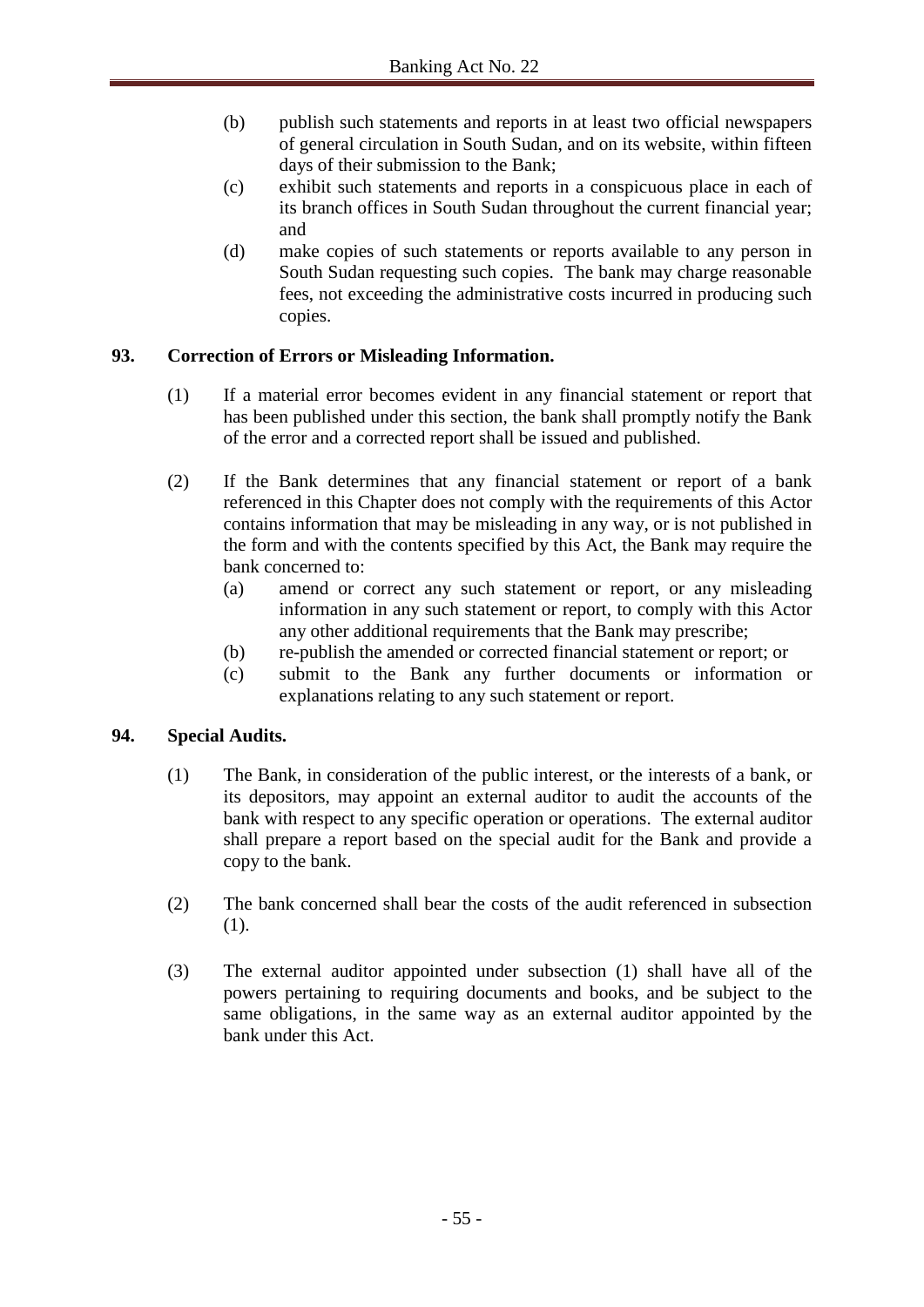# **CHAPTER VIII**

## **REPORTS AND INSPECTIONS**

### **95. Reporting by Banks.**

- (1) Each domestic bank, and each domestic branch and representative office of a non-resident bank operating in South Sudan, must prepare and provide to the Bank reports relating to its financial and administrative affairs in accordance with internationally accepted supervisory and statistical standards and practices.
- (2) The reports referenced in subsection (1) shall contain such information, be prepared in such form and detail, and be submitted at such times as shall be prescribed by the regulations of the Bank.

## **96. Compilation of Statistical Information.**

- (1) The Bank shall compile and aggregate statistical information received from banks as required to meet its policy needs for the public, and to fulfil obligations to international organisations. Banks and other financial institutions and agents, as well as any other firm or organisation that is involved in the granting of credit, shall be obligated to prepare and provide to the Bank, or another organisation authorised by the Bank, information on specific transactions, individuals, or firms that are needed, and compilation of statistics concerning its supervisory, policy, and statistical functions.
- (2) The Bank is prohibited from disseminating to the public statistical information and data that reveal the identity of individual persons or firms, unless already in the public domain or for carrying out the functions of a private credit bureau or public credit registry. Otherwise, the perpetrator shall be punished in accordance with law.
- (3) The Bank may provide information mentioned in subsection (2) to supervisors or other authorities for the execution of supervisory duties, if such supervisors and authorities are authorised in accordance with the laws or regulations on confidentiality of banking and financial records to receive such information.

### **97. Inspections.**

- (1) Each domestic bank and each of its subsidiaries and associated enterprises, as well as branch offices and representative offices of non-resident banks operating in South Sudan, shall be subject to inspections by inspectors of the Bank or by auditors appointed by the Bank, at such times as the Bank may deem appropriate.
- (2) In the case of foreign subsidiaries and associated enterprises of domestic banks, or branch offices and representative offices of non-resident banks operating in South Sudan, such inspectors or auditors referenced in subsection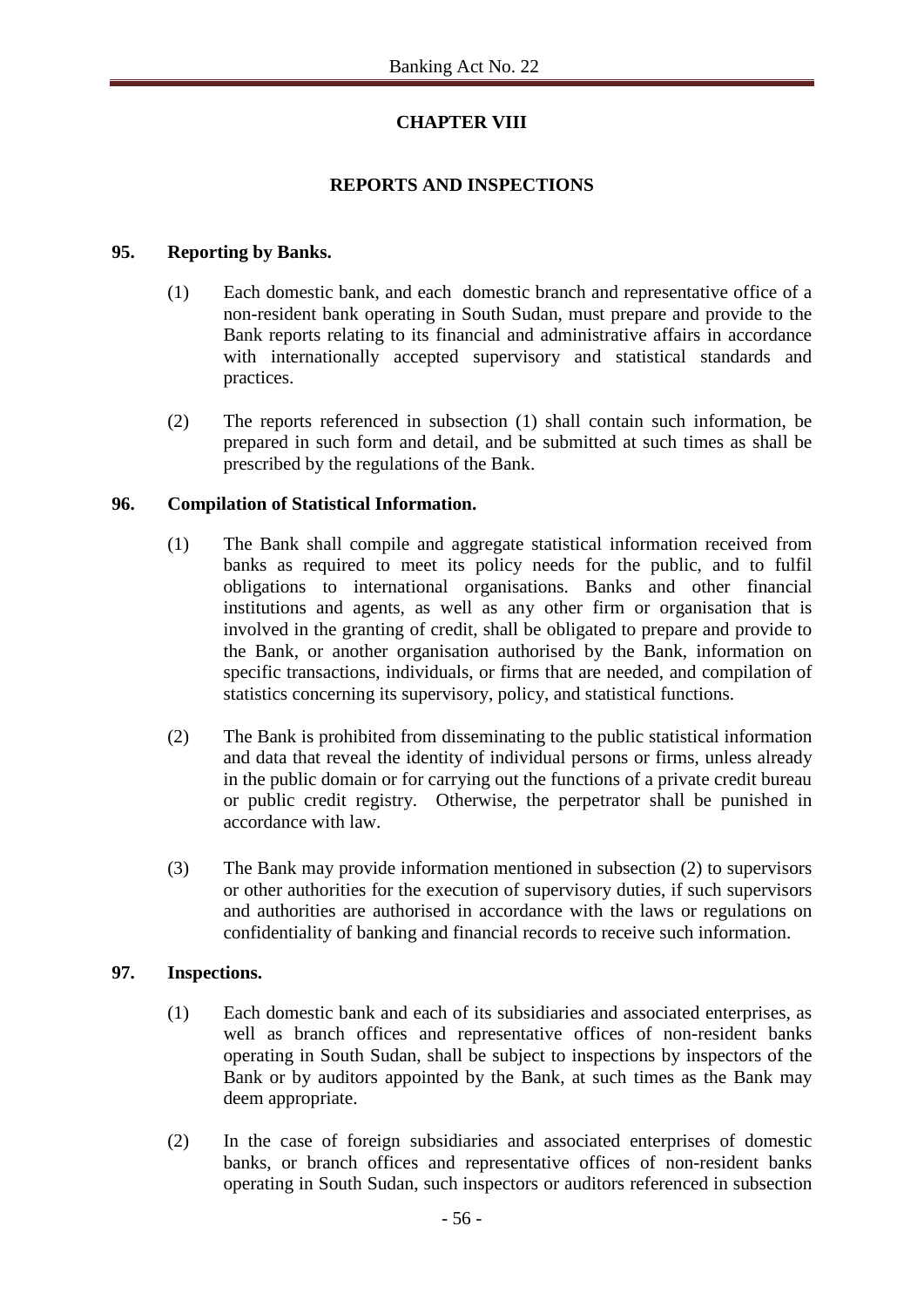(1) may include persons appointed by the relevant foreign competent authority, as agreed between the Bank and such foreign competent authority.

- (3) In their inspections pursuant to subsections (2) and (3), persons appointed by the Bank are authorised:
	- (a) to enter any office of the bank, subsidiary, associated enterprise, branch or representative office concerned, and to examine there the accounts, books, documents and other records of such bank, subsidiary, associated enterprise, branch or representative office; and
	- (b) to obtain from members of the board of directors and senior management, employees and agents of any such bank, subsidiary or associated enterprise, or from the management of any such branch or representative office, information on any matter relating to the administration and operations of the bank, subsidiary, associated enterprise, branch or representative office.
- (4) Each member of the board of directors and senior management, and all employees and agents of any bank, subsidiary, or associated enterprise, and all managers, employees and agents of any branch or representative office subject to inspection under this section, shall present for inspection all books, records, accounts and documents under their custody or control, and to furnish the person conducting the inspection with such data and information about the bank, subsidiary, associated enterprise, branch or representative office as the inspector may require, within such period may be specified.
- (5) A person authorised to conduct an inspection under this section may require from any person referenced in subsection (4) a signed, written declaration concerning any fact, financial position or document that pertains to such inspection.
- (6) The Bank may, if necessary, enlist the assistance of law enforcement officials, by the use of force if necessary, to gain access to the accounts, books and other records of such bank, subsidiary, associated enterprise, branch or representative office to examine them. Law enforcement officials shall cooperate with the Bank as needed in such efforts.
- (7) The Bank shall not be authorised to carry out inspections or to prepare reports or provide information at the request of other public bodies, except when requested by foreign bank regulators in connection with cooperation agreements referenced in this Act, or otherwise provided in this Actor ordered by a competent court.
- (8) The Bank shall send a report of the inspection to the concerned bank, subsidiary, associated enterprise, branch or representative office within three months following completion of the inspection.
- (9) Without prejudice to the application of any cooperation agreement that may exist with the supervisory authority of the country of origin, inspectors from the supervisory authority of a foreign country may exercise their functions in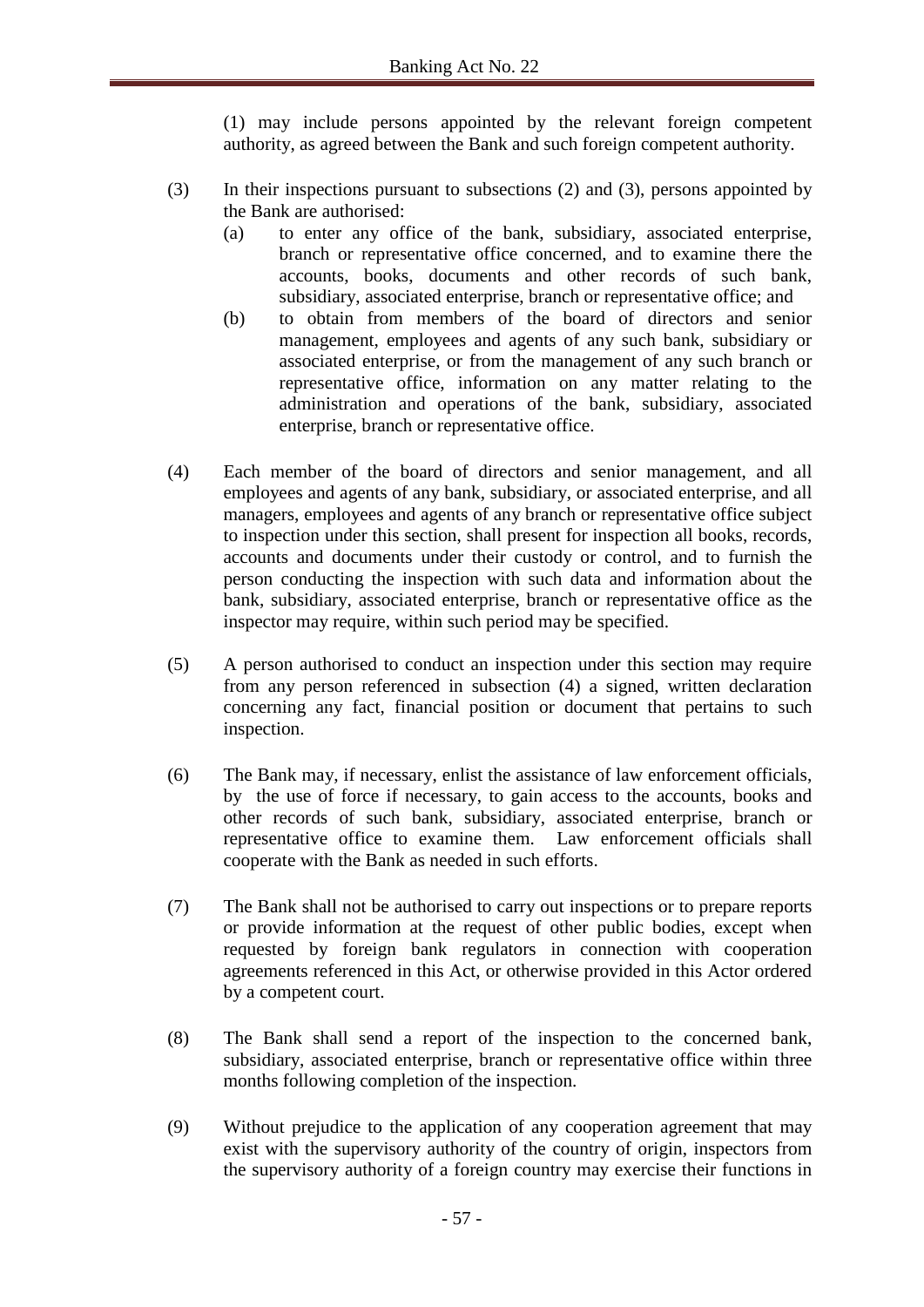South Sudan with regard to the branches, representative offices, subsidiaries and associated enterprises of their banks operating in South Sudan upon prior written notification to the Bank.

# **CHAPTER IX**

# **CONSOLIDATED SUPERVISION**

## **98. Transparency of Group Structures.**

- (1) Each group that contains a bank must be sufficiently transparent to allow the Bank to determine:
	- (a) the ultimate controllers of the group;
	- (b) the business activities of each enterprise in the group;
	- (c) the financial situation of the group and each of its individual enterprises;
	- (d) the risk profile of the group and each of its individual enterprises;
	- (e) the effectiveness of the group's policies, procedures and practices regarding risk management, internal controls and corporate governance at the group level; and
	- (f) the business, financial and other relationships between the members of the group.
- (2) The organisational structure of any group containing a bank must not impede the Bank's ability to perform its supervisory duties, or the internal or external audit functions.
- (3) A bank that is a member of a group must function as a separate legal entity from the rest of the group. In particular, the bank must be able at all times to identify its assets, liabilities, revenues, expenses, and risk profile, separate from the group.

# **99. Applicability of Prudential Requirements to Groups Containing Banks.**

- (1) The following provisions of this Act apply to banking groups on a consolidated basis as well as to each bank with the group:
	- (a) capital adequacy requirements (Section 65);
	- (b) large exposures (Section 71);
	- (c) investments in other enterprises (Section 76).
- (2) The Bank may by regulation apply other provisions of this Actto banking groups.
- (3) Each group that contains a bank must have policies and procedures regarding capital adequacy, investments, large exposures, and foreign exchange risk that are adequate for its business activities and that will protect the bank or banks in the group. The ultimate parent company of the group is responsible for ensuring compliance with this requirement.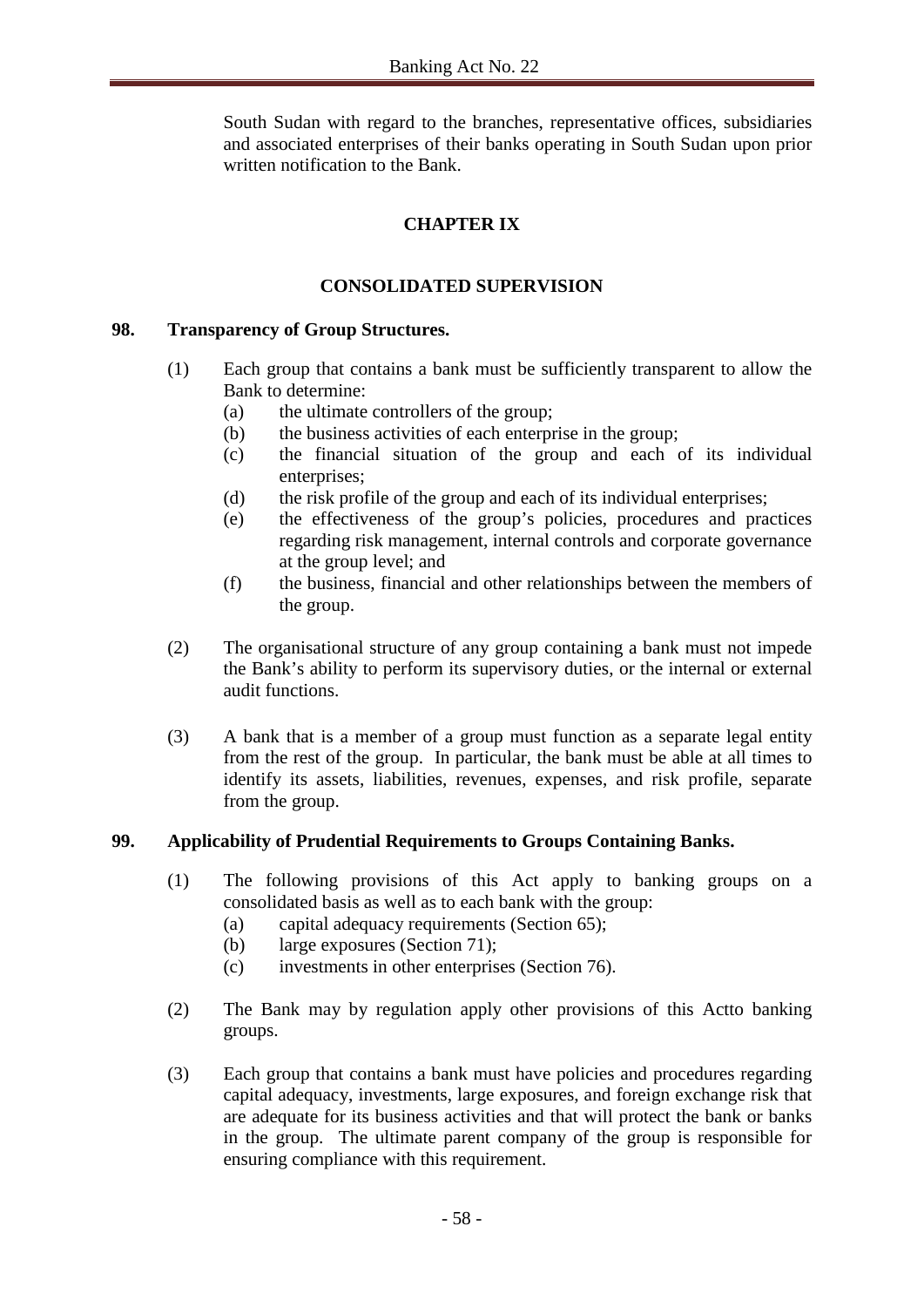- (4) The Bank shall review the policies and procedures specified in subsection (3) for each such group at least annually to ensure their suitability for these purposes, and to ensure that such policies and procedures are being complied with. The Bank may require any adjustments to such policies and procedures that, in its judgment, are necessary to protect the bank or banks in the group.
- (5) The Bank may, in particular, require a bank to hold additional capital, or to operate with a capital adequacy ratio above the ratio that would normally be applicable, if the Bank determines that the capital of the group is not sufficient to protect the bank.

## **100. Group-wide Risk Management Systems and Internal Controls.**

Each group that contains a bank must have risk management systems and internal controls that are appropriate for the group's activities. Such systems and internal controls must be subject to review and updating on a regular basis. The ultimate parent company of the group is responsible for ensuring that these requirements are met for the entire group.

## **101. Capital Adequacy of Bank Holding Companies.**

Each bank holding company shall maintain adequate capital, as determined by the Bank, for the conduct of its business and, in particular, to allow it to serve as a source of financial strength for each bank in its group.

### **102. Governance of Bank Holding Companies.**

- (1) All persons elected or appointed as members of the board of directors, or senior management, or equivalent bodies of a bank holding company, must be fit and proper persons.
- (2) The fiduciary duties that apply to members of the board of directors and senior management of banks also apply to members of the board of directors and senior management, or equivalent bodies, of bank holding companies.
- (3) The Bank is authorised to issue regulations pertaining to corporate governance standards for bank holding companies.

### **103. Activities of Bank Holding Companies.**

Bank holding companies may engage only in financial activities, management of financial institutions, and activities that are incidental to these activities.

### **104. Investments by Bank Holding Companies.**

- (1) All bank holding companies must ensure that they have in place the necessary policies and procedures, as well as the financial and managerial capability, to undertake and monitor investments in other enterprises.
- (2) A bank holding company may not have a significant participation in any enterprise that is not a financial institution.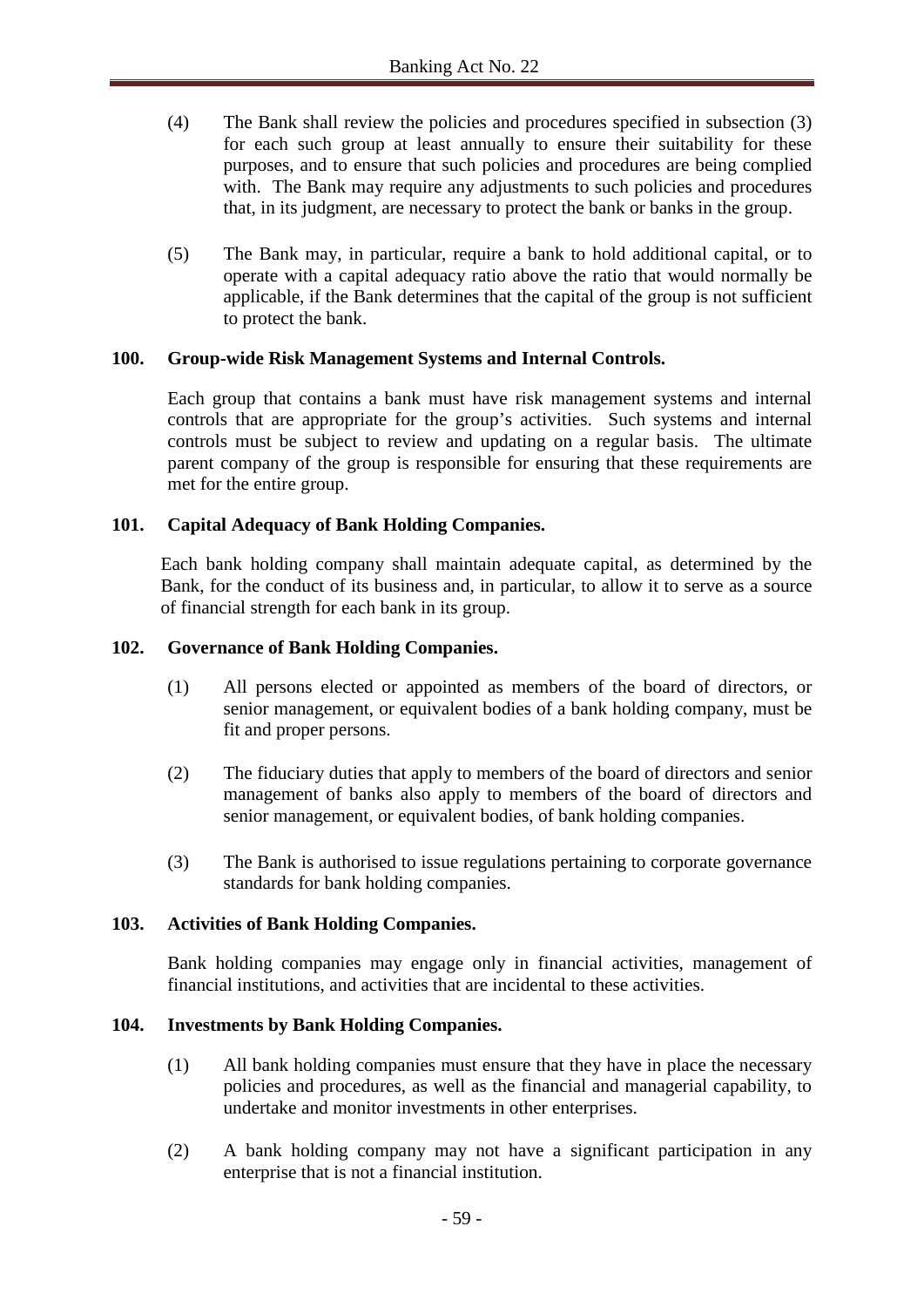(3) Subsection (2) does not apply in case a bank holding company acquires a significant participation in an enterprise in satisfaction of a debt previously contracted in good faith, provided that the bank holding company's beneficial ownership is reduced to a level below that of a significant participation within one year.

## **105. Subsidiaries and Associated Enterprises of Bank Holding Companies.**

- (1) A bank holding company may have only financial institutions as subsidiaries and associated enterprises.
- (2) Before establishing or acquiring a domestic subsidiary or associated enterprise, a bank holding company must provide at least sixty days' prior written notification to the Bank. The notification must contain information prescribed by the Bank.
- (3) The Bank may prohibit the establishment or acquisition of a subsidiary or associated enterprise by a bank holding company if, in its opinion:
	- (a) it would be detrimental to the bank holding company's subsidiary bank or the interests of its depositors; or
	- (b) the requirements of Section 98 (1) of this Act would not be satisfied.
- (4) If no objection is received from the Bank within sixty days following the submission of a notification under subsection (1), the bank holding company may proceed with the intended establishment or acquisition.
- (5) A bank holding company that establishes or acquires a subsidiary or associated enterprise, in South Sudan or abroad, must ensure that:
	- (a) the subsidiary or associated enterprise will:
		- (i) furnish the bank holding company with all of the information necessary to allow it to meet its obligations under this Act;
		- (ii) permit the Bank to perform onsite inspections and obtain any information from the subsidiary or associated enterprise as may be necessary for the Bank to perform its functions under this Act; and
	- (b) the establishment or acquisition of the subsidiary or associated enterprise will not result in close links with other persons that would impair the ability of the Bank to perform its functions under this Act.
- (6) The Bank has the right not to allow a bank holding company to establish or acquire a subsidiary or associated enterprise, or, by order, to require the termination of that relationship, if, in the opinion of the Bank, the conditions set forth in subsections (3) or (5) are not satisfied.
- (7) Each bank holding company shall keep at its head office a copy of the current financial statements of each of its subsidiaries and associated enterprises.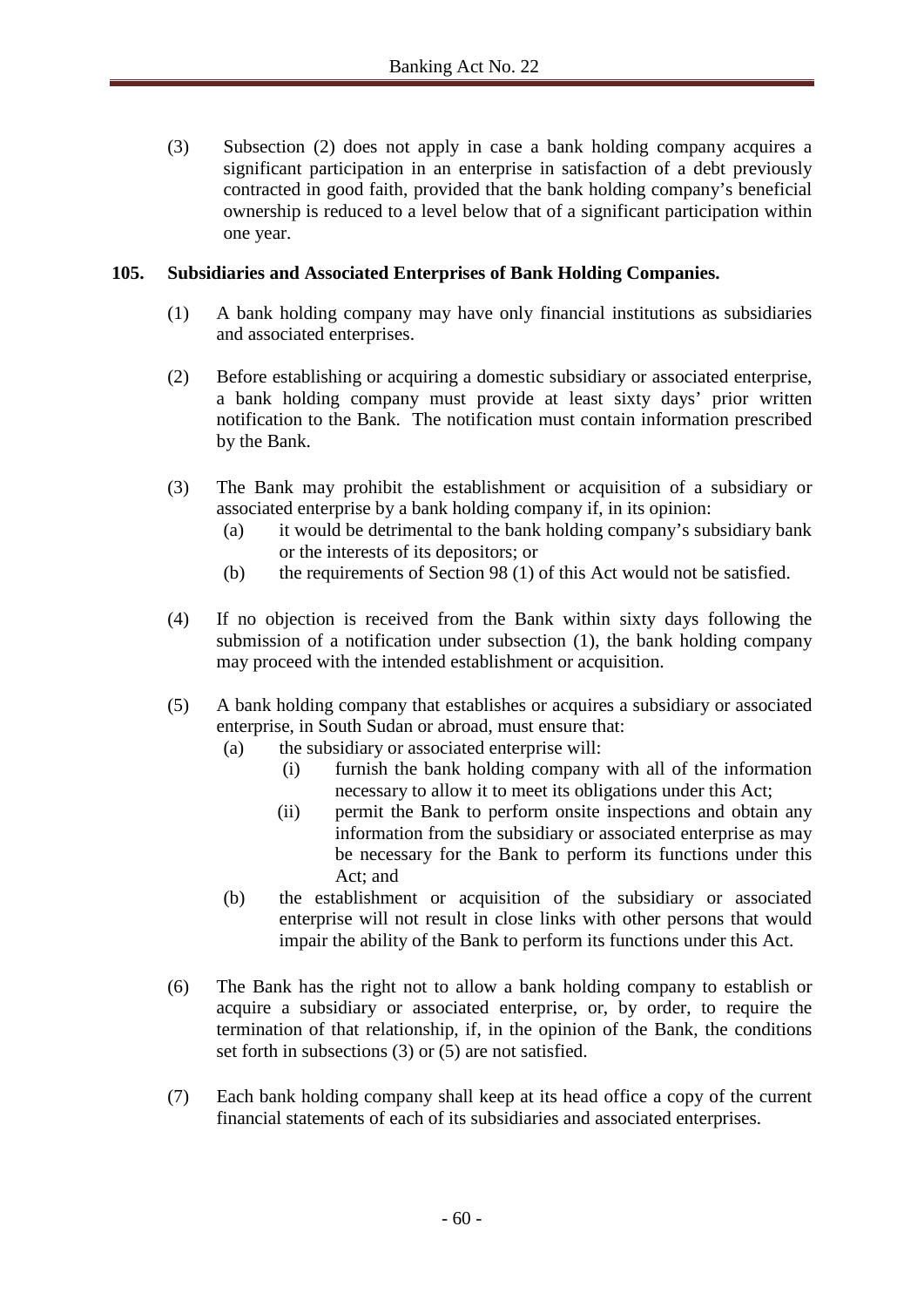(8) The procedures for issuing orders under Section 120 of this Act shall apply to orders issued under this section.

# **106. Foreign Subsidiaries and Associated Enterprises of Bank Holding Companies.**

- (1) A bank holding company must obtain the prior written approval of the Bank before establishing or acquiring a foreign subsidiary or associated enterprise. An application for approval must include the information prescribed by the Bank as referenced in Section 105 of this Act and, in addition, if the proposed foreign subsidiary or associated enterprise is a supervised financial institution, information concerning the financial supervisory regime in the relevant foreign jurisdiction in question.
- (2) If the proposed foreign subsidiary or associated enterprise is, or will be, a supervised financial institution, the Bank shall consult with the relevant foreign competent authority promptly following receipt of the application.
- (3) The Bank may deny an application under subsection (1) for the same reasons specified in Section 105 of this Act, or if, in the opinion of the Bank:
	- (a) the legislation of the home state of such enterprise does not require, or the relevant competent authority does not exercise, effective supervision on a consolidated basis; or
	- (b) effective cooperation with the relevant foreign competent authority is not feasible.
- (4) The Bank may attach any conditions to an approval under subsection (1) that it deems appropriate to fulfil its obligations under this Act.
- (5) The Bank shall coordinate responsibility and the principles of supervision of such subsidiary or other associated enterprise with the relevant foreign competent authority.

# **107. Reports by Bank Holding Companies.**

- (1) In addition to the reports required by Section 31 of this Act, each bank holding company shall submit an annual report to the Bank containing:
	- (a) the structure of the group of which the bank holding company is a member, including the name and principal business activity of each member of the group and the amount of the bank holding company's beneficial ownership;
	- (b) the bank holding company's assessment of the effectiveness of its group's risk management, internal controls and corporate governance practices for the previous year; and
	- (c) such other information as the Bank deems necessary to fulfil its obligations under this Act.
- (2) A bank holding company must notify the Bank, without delay, of:
	- (a) any facts or circumstances that may materially affect the financial situation of the bank holding company or any of its subsidiaries or associated enterprises;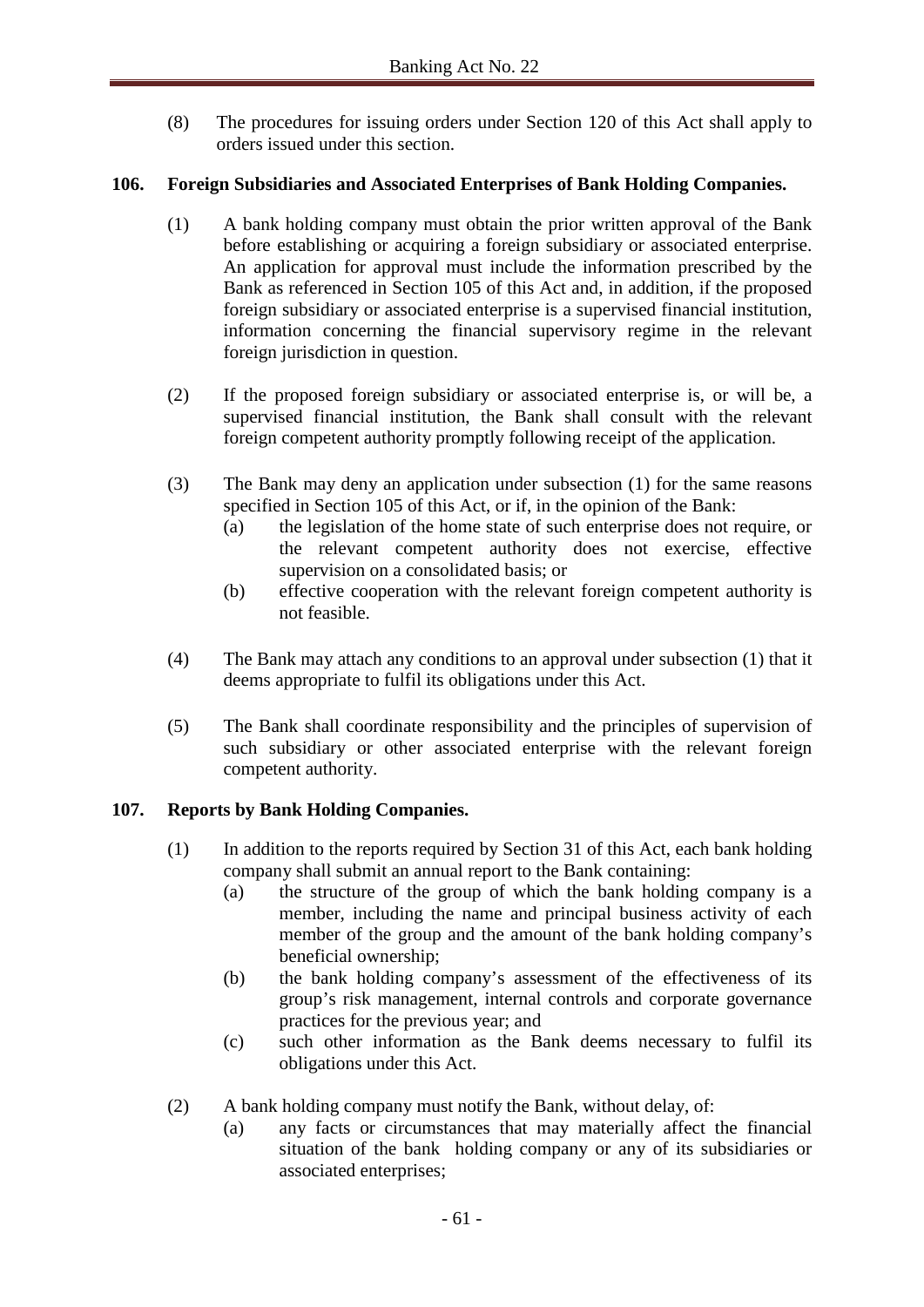- (b) any significant changes in the structure of the group of which it is the ultimate parent company; and
- (c) any information that the Bank may require regarding significant participants in the bank holding company.
- (3) The Bank may require the submission of other reports or information from bank holding companies and other enterprises in bank holding companies' groups, as it deems necessary to fulfil its obligations under this Act.
- (4) If a group contains more than one bank holding company, the reporting requirements of this section may be satisfied by the submission of data by the bank holding company that is the ultimate parent company of the group. All enterprises of the group are responsible for providing the ultimate parent company with information sufficient to ensure that this requirement can be satisfied.

## **108. Significant Participation in Bank Holding Companies.**

The provisions of Chapter III of this Act shall apply with regard to bank holding companies in the same manner as to banks, as deemed appropriate by the Bank in order to carry out its functions under this Act.

### **109. Inspections of Bank Holding Companies.**

The provisions of Section 97 of this Act shall apply to bank holding companies, their subsidiaries and associated enterprises in the same manner as they apply to banks, their subsidiaries and associated enterprises.

### **110. External Audits of Bank Holding Companies.**

- (1) The provisions of Sections 85 through 94 of this Act apply to bank holding companies in the same manner as they apply to banks.
- (2) In the case of a group that contains more than one bank holding company, the provisions of subsection (1) may be satisfied by the ultimate parent bank holding company of the group, to the extent deemed appropriate by the Bank.

## **111. Enforcement Measures Regarding Enterprises in Banks' Groups, and Persons with Significant Participation in Banks.**

- (1) The provisions of Sections 115, 117 and 118 of this Act apply, in the same manner as to banks, to:
	- (a) subsidiaries and associated enterprises of banks;
	- (b) bank holding companies, their subsidiaries and associated enterprises;
	- (c) other persons having significant participation in banks and bank holding companies, and enterprises that these persons control; and
	- (d) other persons participating in the conduct of the affairs of banks and bank holding companies, and enterprises that these persons control.
- (2) In taking action under subsection (1), the Bank must consider whether the violation, practice, transaction or condition in question has had, or is likely to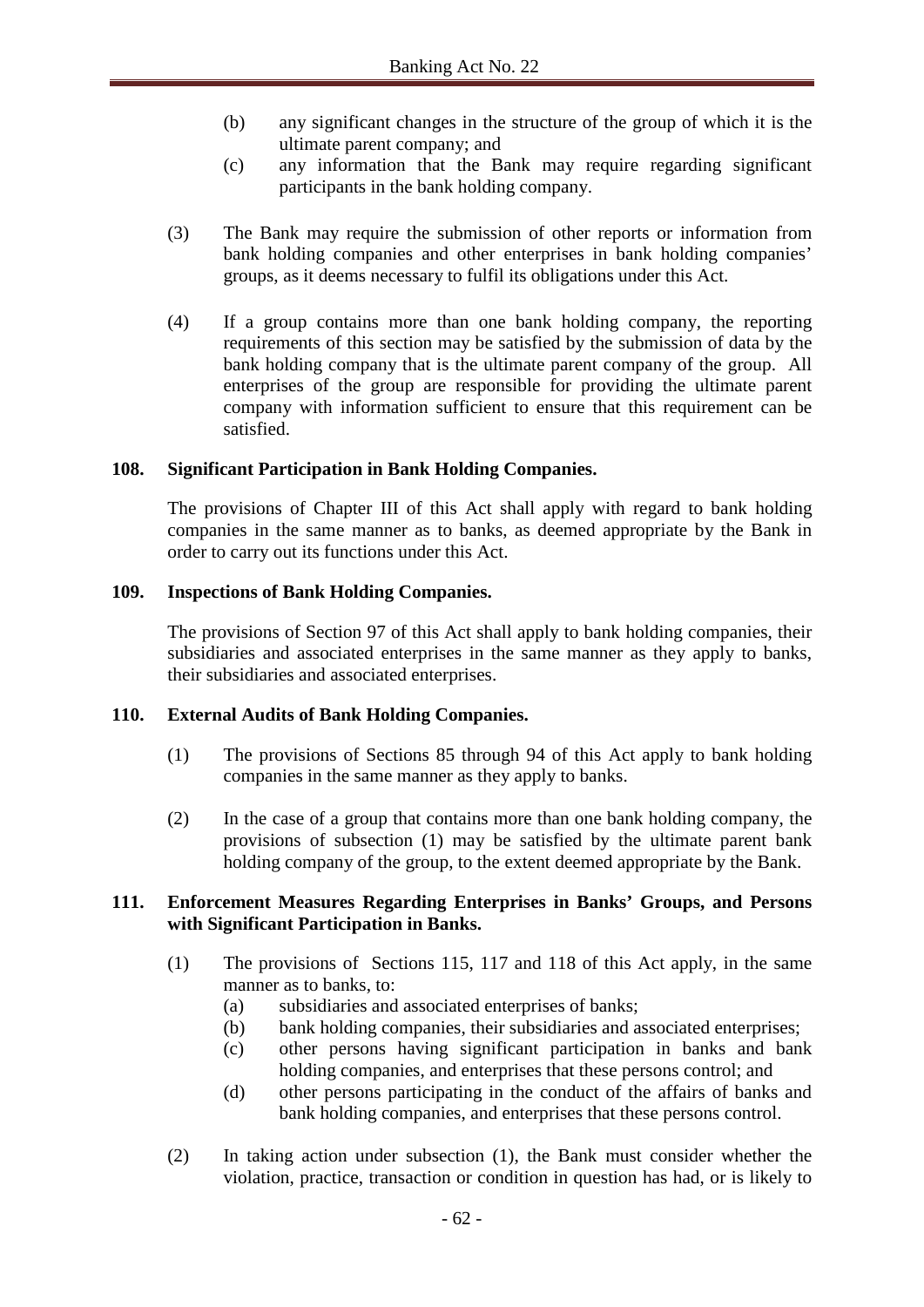have, a detrimental effect on the financial stability of the relevant bank, or has endangered or is likely to endanger the interests of the bank's depositors.

- (3) In connection with any action referenced under subsection (1), the Bank may, as it deems fit:
	- (a) suspend or prohibit further investments by the bank in any subsidiary or associated enterprise of the bank;
	- (b) suspend or prohibit direct or indirect transactions between the bank and any enterprise in the bank's group;
	- (c) suspend or prohibit any participation in the affairs of the bank or bank holding company concerned by any significant participant thereof, or any other person participating in the conduct of the affairs thereof;
	- (d) suspend or prohibit direct or indirect transactions between the bank or bank holding company and any significant participant thereof, or any other person participating in the conduct of the affairs thereof, or enterprises controlled by such person;
	- (e) require the bank to reduce its investment in any enterprise to the extent to which the enterprise is no longer a subsidiary or associated enterprise of the bank;
	- (f) revoke its approval for the bank holding company's control of the bank;
	- (g) require the bank holding company to terminate its control or thirty percent participation in any subsidiary or associated enterprise thereof, or its control of the bank;
	- (h) revoke its authorisation for any person to have a significant participation in the bank or bank holding company.
- (4) If a non-bank enterprise in a group is subject to supervision by a financial sector supervisory body under the legislation of South Sudan, the Bank shall, before taking action against such entity under this section, consult with that supervisory body in accordance with Section 112 of this Act.

# **112. Cooperation Between Financial Sector Supervisors.**

- (1) If a bank is part of a group that includes one or more enterprises that are subject to supervision by another financial sector supervisory body under the legislation of South Sudan, the Bank and such other supervisory body or bodies shall jointly agree on a plan for comprehensive supervision of the group, taking into consideration the dominant business entity in the group. Such plan shall entail sharing of information between the Bank and such other supervisory body or bodies for supervisory purposes.
- (2) If a bank has close links with another enterprise that is subject to supervision by another financial sector supervisory body under the legislation of South Sudan, but such bank and other enterprise do not constitute a group of enterprises as defined in this Act, the Bank and such other supervisory body shall mutually cooperate and exchange information for purposes of supervision of such entities.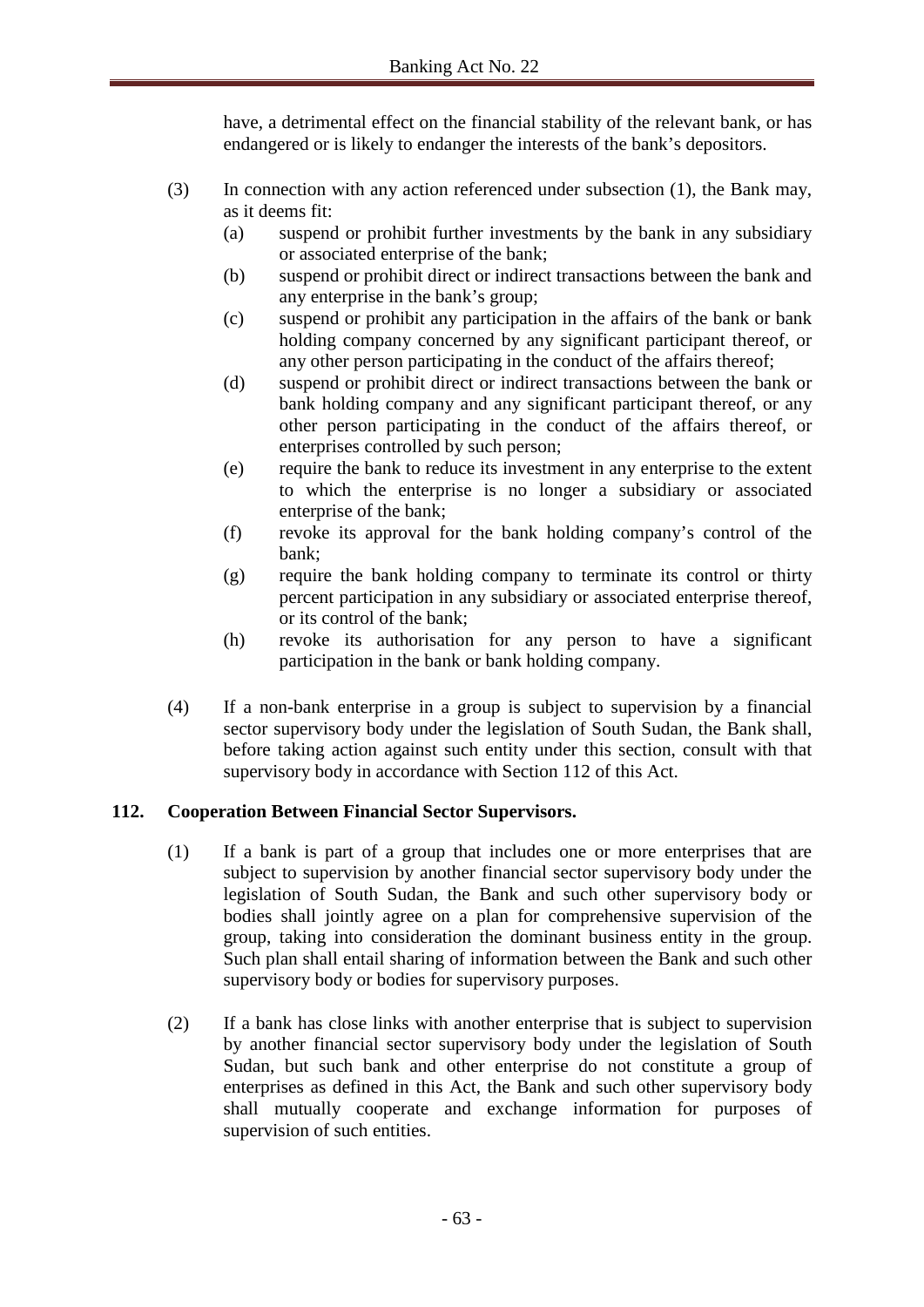# **CHAPTER X**

# **PROMPT CORRECTIVE ACTION AND ENFORCEMENT MEASURES**

## **113. Capital Deficiencies.**

- (1) In the event that a bank becomes undercapitalised, significantly undercapitalised, or critically undercapitalised, the bank must immediately inform the Bank of this fact.
- (2) The Bank may also determine that a bank is undercapitalised, significantly undercapitalised, or critically undercapitalised based on the Bank's own calculation. In this event, the Bank shall promptly inform the bank of its determination.
- (3) An undercapitalised or significantly undercapitalised bank must:
	- (a) submit to the Bank for its approval a capital restoration plan, or to revise any previously submitted capital restoration plan to the satisfaction of the Bank, and
	- (b) adhere to any restrictions prescribed by the Bank with a view toward restoring its capital adequacy.
- (4) The procedures for submission and approval of capital restoration plans under this section shall be determined by the Bank.

### **114. Measures Relating to Critically Undercapitalised Banks.**

- (1) If a bank becomes critically undercapitalised*,* the Bank shall, without delay and in no event more than thirty days after being notified or making the determination that the bank is critically undercapitalised, revoke the bank's banking licence.
- (2) Until a critically undercapitalised bank's banking licence is revoked, the bank shall be subject to all restrictions that apply to significantly undercapitalised banks, and to any additional restrictions that the Bank may deem fit in the interest of the bank's depositors and the financial system of South Sudan.

### **115. Measures in Cases of Violations or Practices Endangering Banks.**

- (1) The Bank may take one or more of the measures set forth in this section with respect to a bank or any member of the bank's board of directors, senior management, significant participant in a bank, or any other person participating in the conduct of the affairs of a bank, if it determines that the bank or person has:
	- (a) violated any provision of this Act, or any regulation or written order of the Bank, or written agreement with the Bank made pursuant to this Act;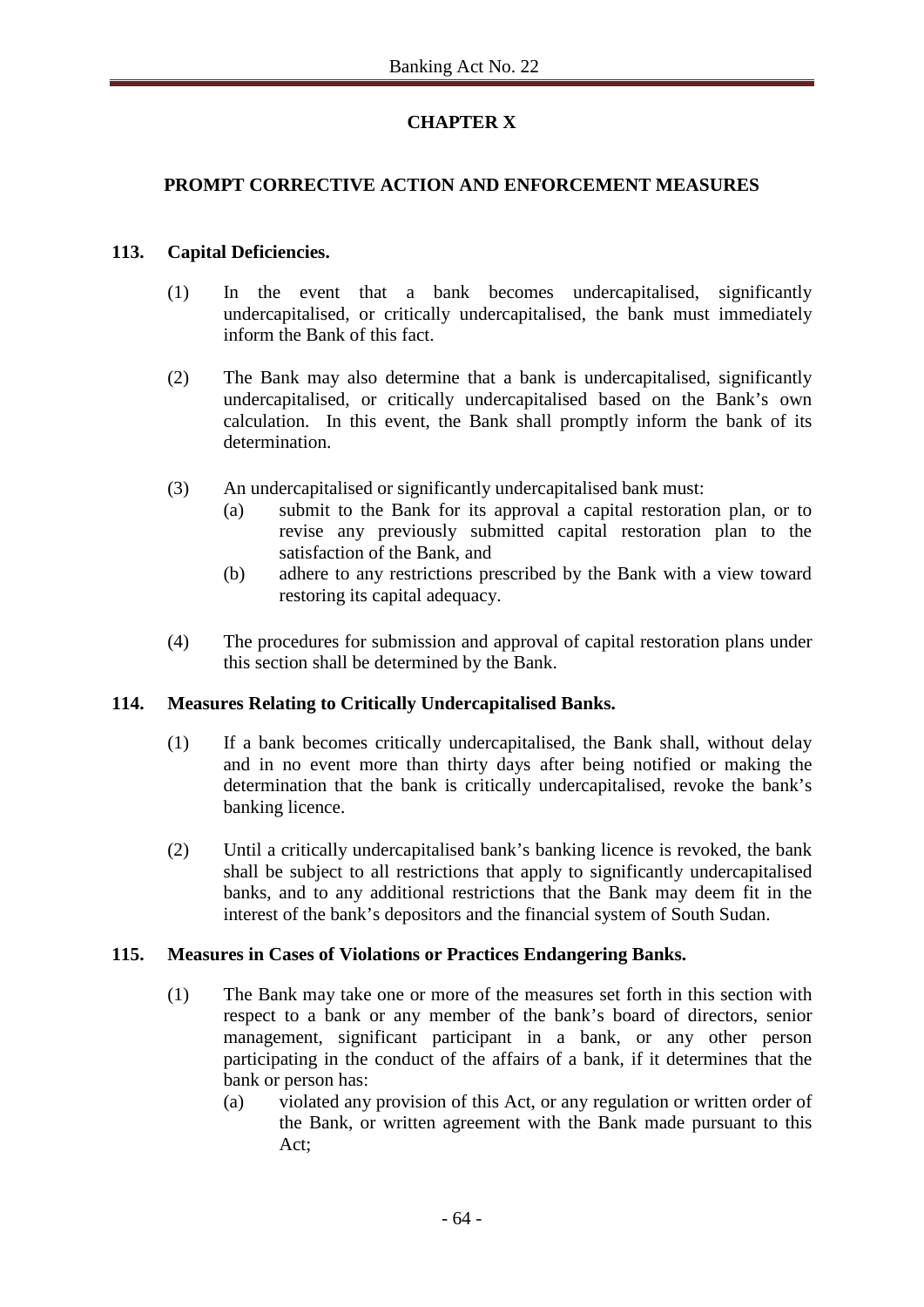- (b) violated any condition or restriction attached to the banking licence of the bank or to an authorisation issued to the bank or person by the Bank (including the development of facts which would warrant refusal of the licence or authorisation); or
- (c) engaged or participated in any unsafe or unsound practice relative to the bank.
- (2) In the event of any of the circumstances set forth in subsection (1), the Bank may:
	- (a) enter into a written agreement with the bank or person on remedial measures to be taken;
	- (b) issue a written order requiring the bank or person to take any action the Bank deems necessary to remedy the situation; or
	- (c) issue a written order imposing a monetary fine or penalty.
- (3) A fine imposed under paragraph (2)(c) shall:
	- (a) take into account:
		- (i) the seriousness of the violation or practice;
		- (ii) the impact or potential impact of the violation or practice on the bank or its depositors;
		- (iii) the extent to which the violation or practice was intentional or repeated; and
		- (iv) the financial capability of the bank or person in question; and
	- (b) be limited to the following amounts per violation or practice, for each day that the violation or practice continues:
		- (i) in the case of a natural person, not more than ten thousand South Sudanese Pounds;
		- (ii) in the case of a legal person, not more than twenty thousand South Sudanese Pounds.
- (4) The Bank may, in connection with the imposition of a fine upon a natural person, prohibit a bank or any enterprise in the same group as the bank from paying such fine on behalf of such person.
- (5) The amount of any civil penalty imposed on a bank under this Act shall constitute a debt due from the bank to the Bank. If any part of any such penalty remains unpaid after a time period specified by the Bank, the Bank may:
	- (a) debit the outstanding amount of the civil penalty to the account of the bank with the Bank;
	- (b) bring an action in a competent court for the recovery of any outstanding amount of the civil penalty; or
	- (c) by written notice, direct that any such unpaid amount shall constitute a debt payable by any members of the board of directors, senior management or other officials of the bank specified in the notice. The Bank is entitled to sue those directors, managers and other officials jointly and severally for the amount due.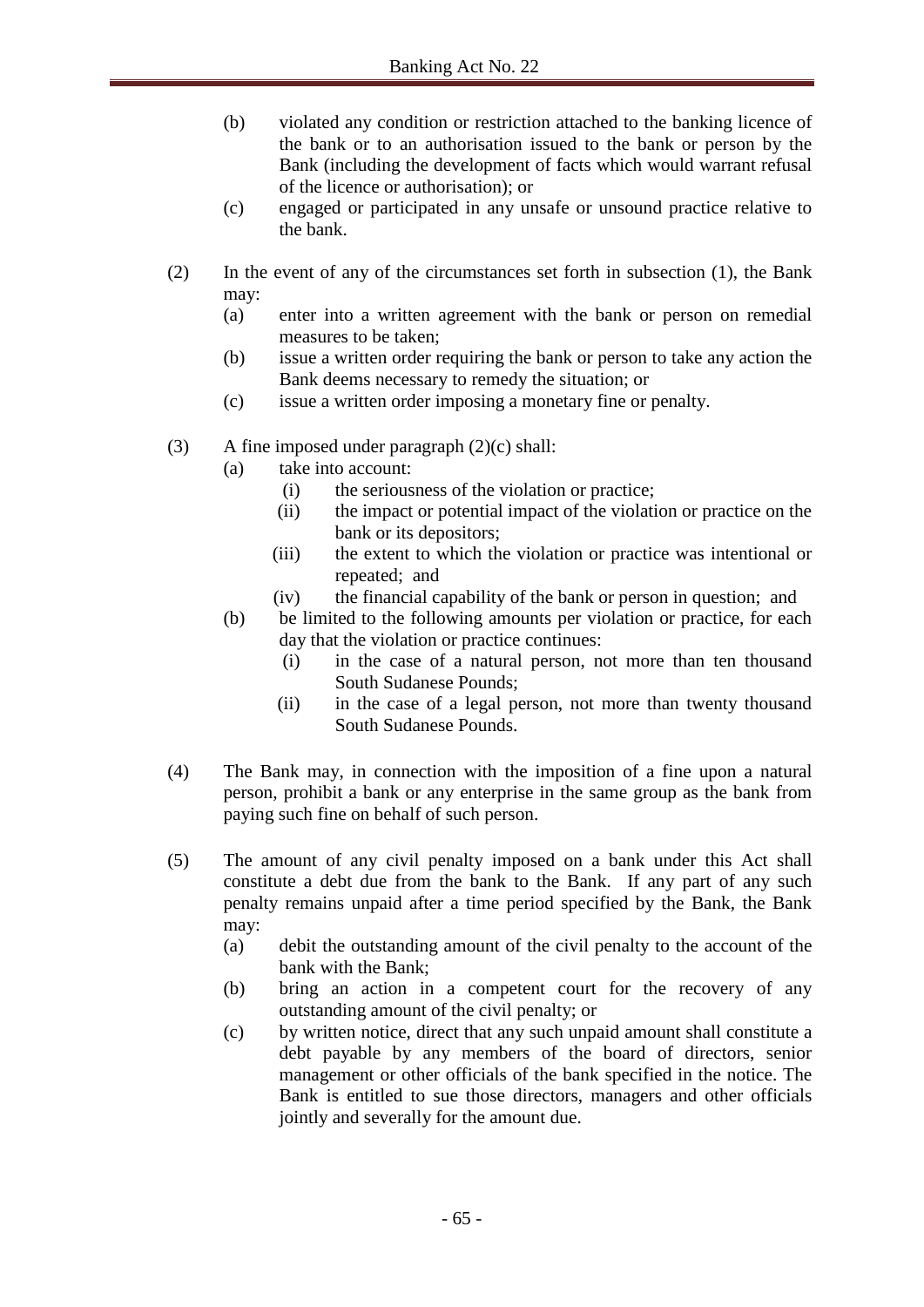(6) Any amount recoverable as a debt under this section shall be paid subject to such interest as is payable in respect of a judgment debt calculated from the date on which the debt became due.

## **116. Enhanced Supervision.**

- (1) In connection with an order issued under Section 115 of this Act, the Bank may appoint an administrator to oversee the management of the bank and the implementation of any such order, for a period not exceeding six months. The order containing such appointment shall specify the authorities of the administrator and what banking activities or transactions are subject to the approval of the administrator. The six-month period referenced herein may be extended one time, for a period not exceeding six months. Expenses associated with such administration shall be paid by the bank concerned.
- (2) The administrator may be an employee of the Bank, or a person engaged by the Bank for the purposes referenced in subsection (1). A person appointed as administrator must:
	- (a) be a fit and proper person; and
	- (b) be independent of the bank as defined by criteria established by the Bank.
- (3) The Bank may, on its own initiative or at the request of the administrator, appoint subordinates to assist the administrator. Such subordinates must meet criteria established by the Bank, taking into account subsection (2).
- (4) All members of the board of directors and senior management of a bank for which an administrator has been appointed, as well as employees, agents, significant participants and shareholders of any such bank, are obliged to cooperate with the administrator, and with any subordinates of the administrator, and to provide the administrator and subordinates with any information that the administrator or the subordinates may request to perform their functions under this Act.
- (5) In connection with the duties and responsibilities under subsection (1), the administrator may:
	- (a) make arrangements for the purchase of assets and/or assumption of liabilities of the bank by another bank or financial institution;
	- (b) solicit offers for the sale or reorganisation of the bank, and discuss terms and conditions for such a sale or reorganisation with potential purchasers or merger partners; and
	- (c) propose to the general meeting of shareholders, and submit to the Bank for its approval, a plan for sale or reorganisation of the bank.
- (6) In considering a plan under paragraph (5) (c), the Bank shall take into consideration the factors referenced in Section 135(1) of this Act.
- (7) If the general meeting of the shareholders rejects a plan proposed by the provisional administrator, the Bank may take any action it deems appropriate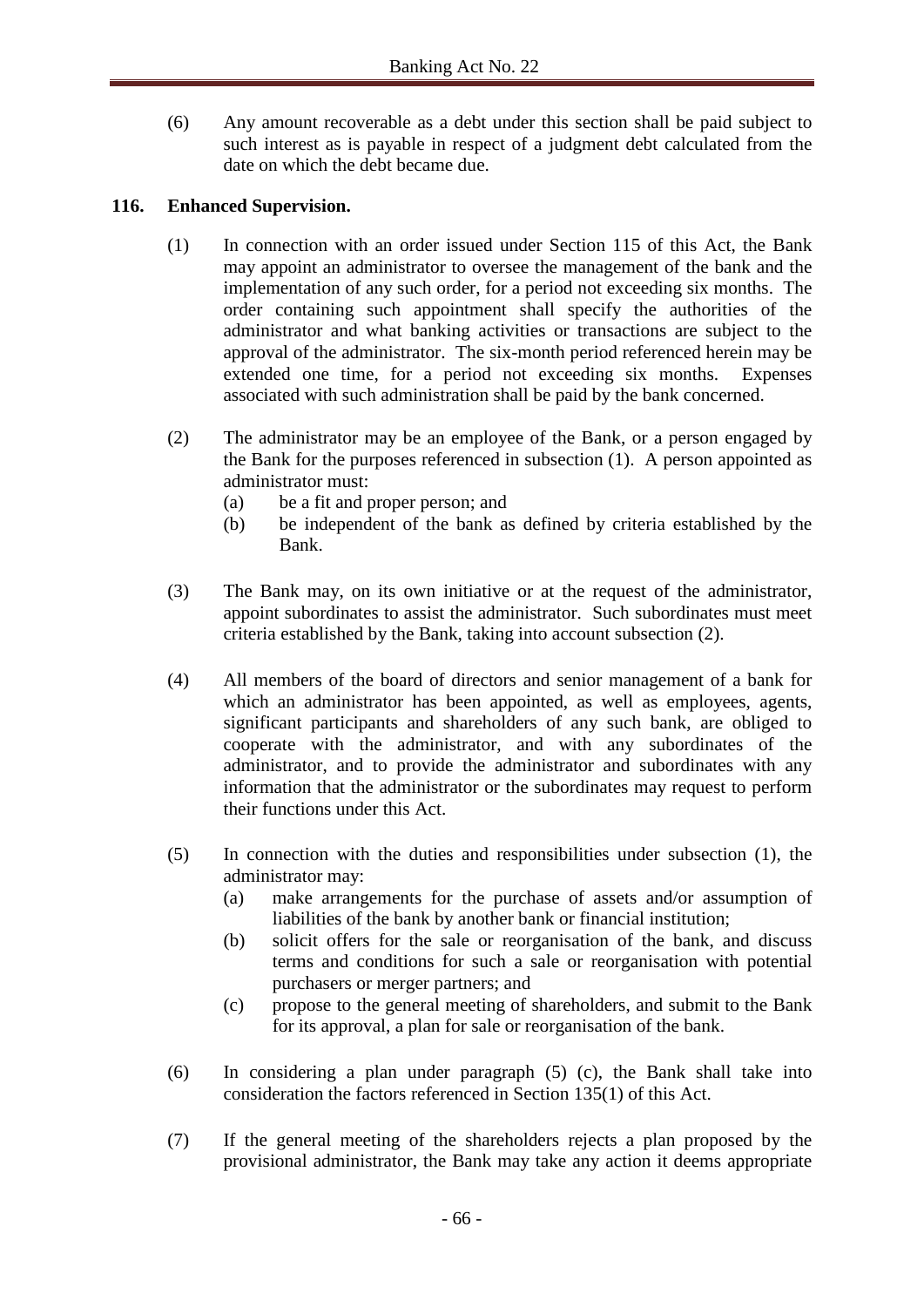in accordance with this Act, including revoking the bank's banking licence and appointing a receiver for the bank.

## **117. Removal Orders.**

- (1) The Bank may, by order, require the removal of a person from such person's position as a member of the board of directors or senior management of a bank, if the Bank determines that the person is not suitable to hold that position because the person:
	- (a) does not meet the requirements set forth in this Act to hold the given position;
	- (b) has violated any fiduciary duty in fulfilling such person's responsibilities; or
	- (c) has engaged in any violation or other actions specified in Section 115(1) of this Act.
- (2) In making a determination under subsection (1), the Bank must consider the seriousness of the factors set forth in that subsection, and whether the interests of the depositors and creditors of the bank have been, or are likely to be, adversely affected by the person's continuing to hold a position as a member of the board of directors or senior management.
- (3) In any order issued under subsection (1), the Bank may, in addition:
	- (a) prohibit the person from further participation in any manner in the conduct of the affairs of the bank;
	- (b) prohibit the person from direct or indirect exercise of voting rights in the bank;
	- (c) require the person to dispose of all or any part of such person's direct or indirect ownership in the bank; and
	- (d) prohibit the person from holding any position in, or participating in any manner in the conduct of the activity of, any bank or any enterprise in the same group as the bank, without the prior written approval of the Bank.
- (4) Any order under this section may be issued against any person, even after such person has ceased to be a member of the board of directors or senior management of a given bank.
- (5) The provisions of this section and Section 118 of this Act apply to members of board of directors and senior management of enterprises in the same group as a bank, in the same manner as they apply to managers and board members of banks. In taking action under this subsection, the Bank must consider whether the interests of the depositors and creditors of the bank or banks in the group have been, or are likely to be, adversely affected by the person's continuing to hold the position.
- (6) If the Bank removes or suspends one or more directors from the board of a bank, and as a result the number of board members falls below the minimum prescribed in this Act, the Bank shall immediately assume the powers of the board of directors and shall, within fourteen days, summon a meeting of the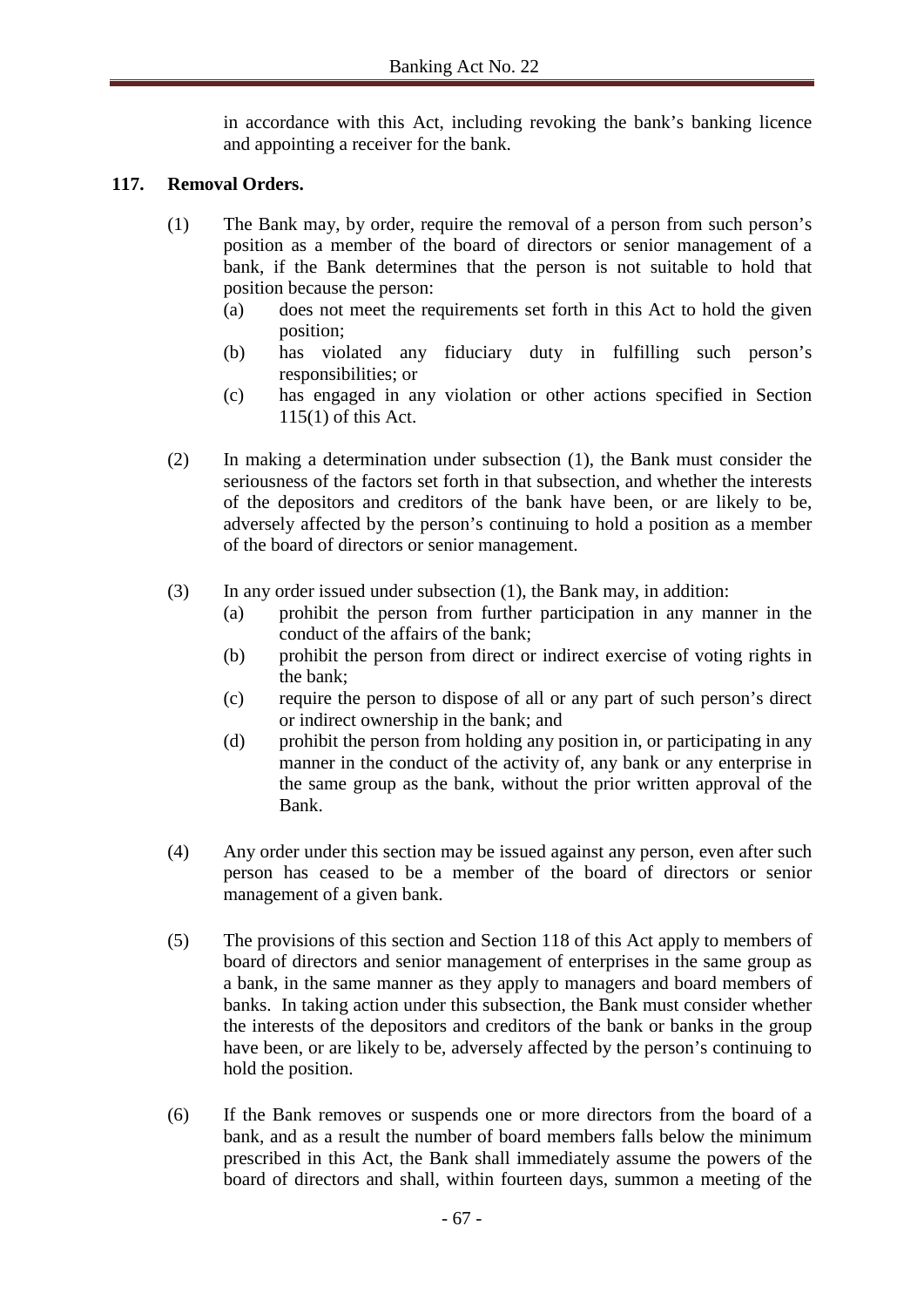shareholders for the purpose of electing a new board of directors, which shall be required to satisfy the provisions of this Act relating to the appointment of directors.

## **118. Suspension of Persons Charged with Criminal Offences.**

- (1) If any person referred to in Section 117 of this Act, or any employee or significant participant of the bank, or other person participating in the conduct of the affairs of the bank, is officially charged with any criminal offence (other than an offence based on the person's religious or political views or activities), or is officially charged with any offence entailing money laundering or terrorist activities, the Bank may issue a written order suspending such person from such person's position in the bank, and prohibiting such person's participation in any manner in the conduct of the affairs of the bank, pending the determination of the criminal case.
- (2) If any person referred to in subsection (1) is convicted of any such offence, and the conviction is not subject to further appellate review, the Bank shall issue a written order removing such person from such person's position in the bank, and, may include in such an order any or all of the items set forth in Section 117 of this Act.
- (3) A determination of not guilty in the criminal proceeding does not preclude the Bank from taking any other action regarding the person authorised by this Act.

### **119. Disposal of Shares Pursuant to Enforcement Orders.**

In the event that any person is required to sell or dispose of voting shares of a bank pursuant to an order issued in accordance with Sections 117 or 118 of this Act, and does not do so within the prescribed period of time, the Bank may order the sale of such voting shares at public auction or in any other manner it deems appropriate.

### **120. Procedures for Enforcement Orders.**

- (1) Before the Bank issues an order in accordance with Sections 115 or 117 of this Act, it shall provide the affected bank or person with at least fifteen days prior written notice and an opportunity to submit written representations to the Bank, unless the bank or person consents to the issuance of the order.
- (2) The procedures for submission and consideration of representations in accordance with subsection (1) shall be determined by regulation of the Bank.

### **121. Temporary Orders.**

- (1) This section shall apply if the Bank determines, based on the allegations set forth in the written notice referred to in Section 115 of this Act, that:
	- (a) the violations or practices so specified are likely, prior to the conclusion of the process referred to in that subsection, to lead to:
		- (i) insolvency of the bank;
		- (ii) a significant dissipation of assets or earnings of the bank;
		- (iii) a weakening of the condition of the bank; or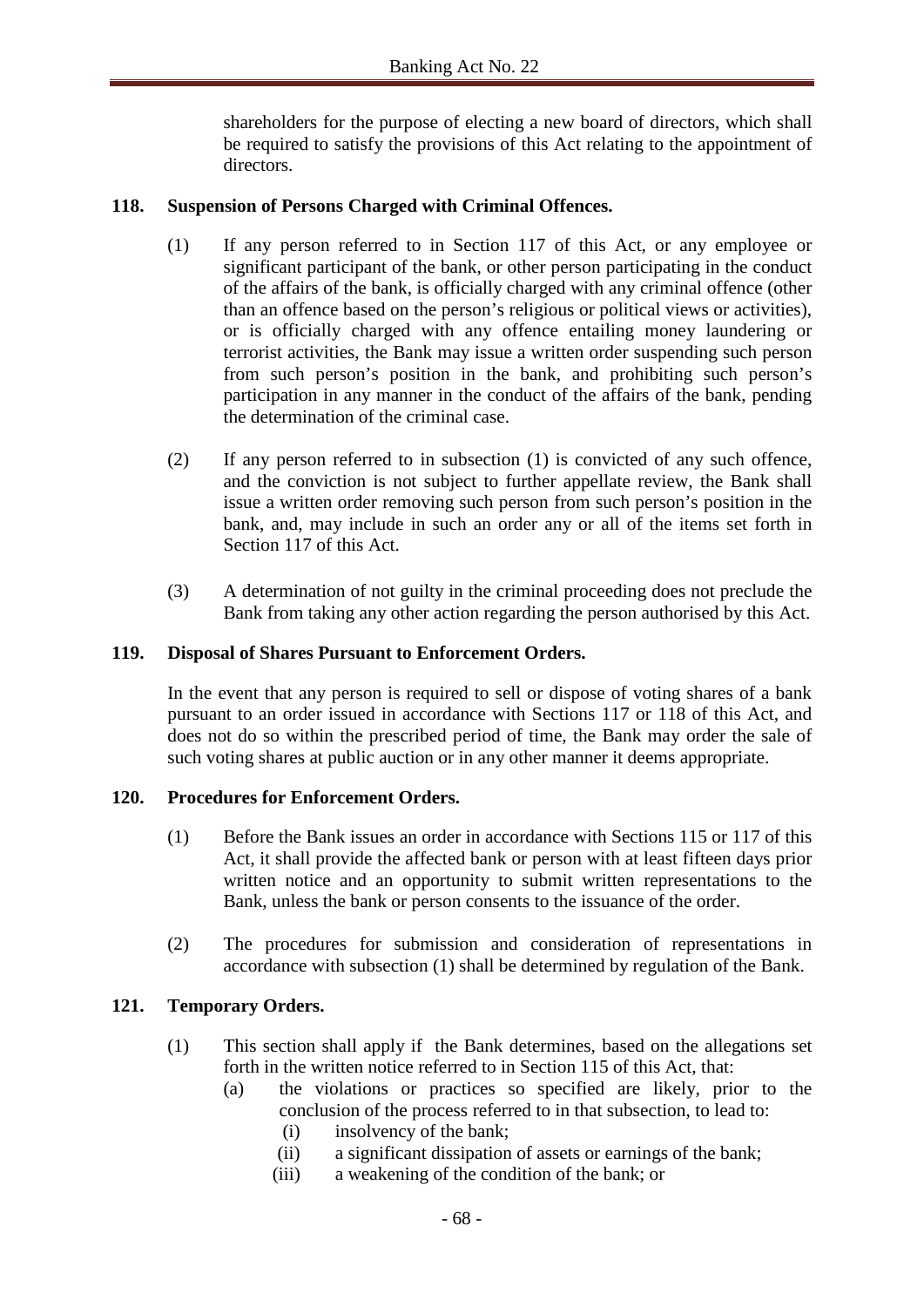- (iv) other danger to the interests of the bank's depositors or to the public interest; or
- (b) the books or records of the bank are so incomplete or inaccurate that the Bank is unable, through the normal supervisory process, to determine the financial condition of the bank or the details of any transaction that may have a material effect on the financial condition of the bank.
- (2) In the circumstances described in subsection (1), the Bank may issue a temporary order:
	- (a) in the case of a notice relating to Section 115 of this Act, requiring the bank to take any action the Bank deems appropriate to prevent any of the circumstances described in paragraph (1) (a), or to correct recordkeeping deficiencies described in paragraph (1) (b); or
	- (b) in the case of a notice relating to Section 117 of this Act, suspending any person to whom the notice pertains from such person's position, and prohibiting such person's further participation in any manner in the conduct of the affairs of the bank.

# **122. Temporary Asset Freezes.**

- (1) In connection with a written notice referred to in Section 115 of this Act, or a suspension referred to in Section 118 of this Act, if the Bank determines that it is necessary to preserve any assets, funds, or other property belonging to, or under the direct or indirect control of, any person subject to such a notice or suspension pending a determination whether to issue a final order in accordance with Sections 115 or 117 of this Act, or pending a determination in the criminal proceeding, the Bank may issue a temporary order:
	- **(a)** prohibiting any such person, or any enterprise controlled by any such person, from taking any action to withdraw, transfer, remove, dissipate, or dispose of any such funds, assets or other property; and
	- (b) appointing one or more representatives of the Bank to administer such temporary order.
- (2) In connection with a temporary order issued pursuant to subsection (1), the Bank may issue a written instruction to any bank or other financial institution to freeze summarily any account or accounts at such bank or institution that are maintained by, or under the control of, any person subject to such temporary order, or any enterprise controlled by that person, and to retain all moneys in any such account, pending the further instructions of the Bank.

# **123. Effectiveness of Temporary Orders and Asset Freezes.**

- (1) A temporary order issued under Sections 121 or 122 of this Act shall remain in effect:
	- (a) pending a determination by the Bank in accordance with Sections 115 or 117 of this Acton whether to issue the proposed final order;
	- (b) pending a determination in the referenced criminal proceeding;
	- (c) subject to subsection (2), until it is dissolved, limited, or suspended by a competent court in accordance with Section 124 of this Act; or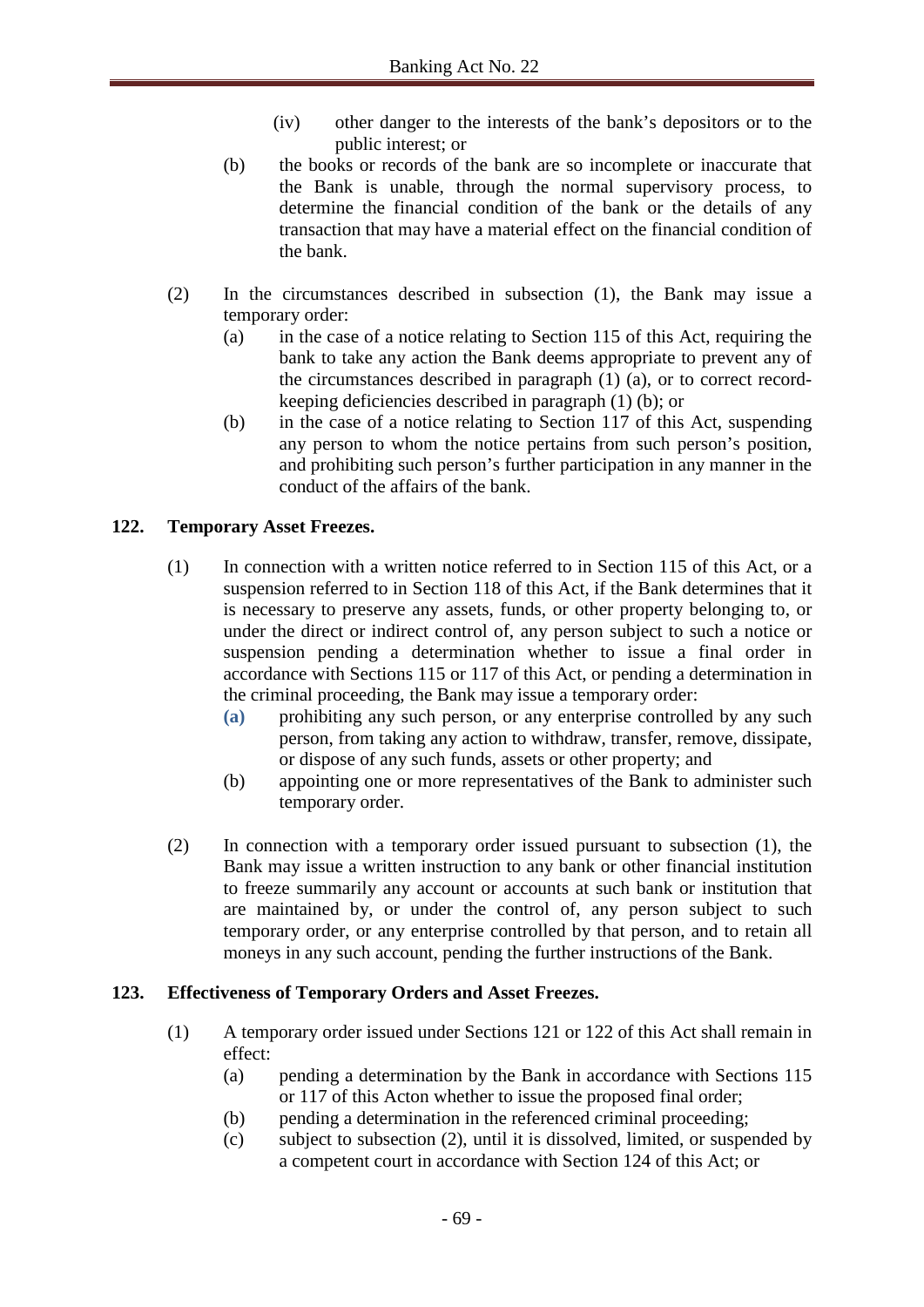- (d) in the case of an order based on a determination specified in Section  $121(1)(b)$ , upon a determination by the Bank, by inspection or otherwise, that the bank's books and records are accurate and reflect the true financial condition of the bank.
- (2) If the Bank appeals against a decision of the court dissolving, limiting or suspending a temporary order pursuant to Section 124 of this Act, the temporary order shall remain in effect pending a decision on the appeal.

## **124. Judicial Review of Temporary Orders.**

- (1) Within ten days after a bank or other person has been served with a temporary order in accordance with Sections 118, 121 or 122, such bank or person may submit a petition to a competent court for review of the temporary order. The filing of such a petition for review has no postponing effect on the temporary order.
- (2) The court may dissolve, limit, or suspend the enforcement, operation, or effectiveness of such temporary order, pending the completion of the proceedings specified in Sections 115, 117, or 118 of this Act, only if the court determines that:
	- (a) there is a substantial likelihood that the petitioner will prevail on the merits of the case;
	- (b) the petitioner will suffer irreparable injury if the petition is not granted;
	- (c) granting the petition will not result in harm to the Bank or the bank in question; and
	- (d) it is in the public interest to grant the petition.

### **125. Issuance, Effect and Termination of Orders.**

- (1) Each order or temporary order given to a bank or other person pursuant to this Act shall be in writing.
- (2) Each such order or temporary order given to a bank shall be served upon the head office of the bank; if the orders and temporary orders concern a domestic branch or representative office of a non-resident bank, they may be served upon that office. Each such order or temporary order shall be accompanied by a copy of the text of the decision of the Bank to give the order or temporary order, stating the grounds for the order or temporary order, reasons why the order or temporary order is given, and the provision of the law authorising the Bank to give the order or temporary order.
- (3) Each such order or temporary order shall enter into force at the time of its service upon the bank or other person concerned, unless it specifies a later date for its effectiveness. The order or temporary order remains in effect and shall be fully complied with until it:
	- (a) terminates in accordance with its terms;
	- (b) is replaced by another order or temporary order of the Bank;
	- (c) is annulled upon review by competent court; or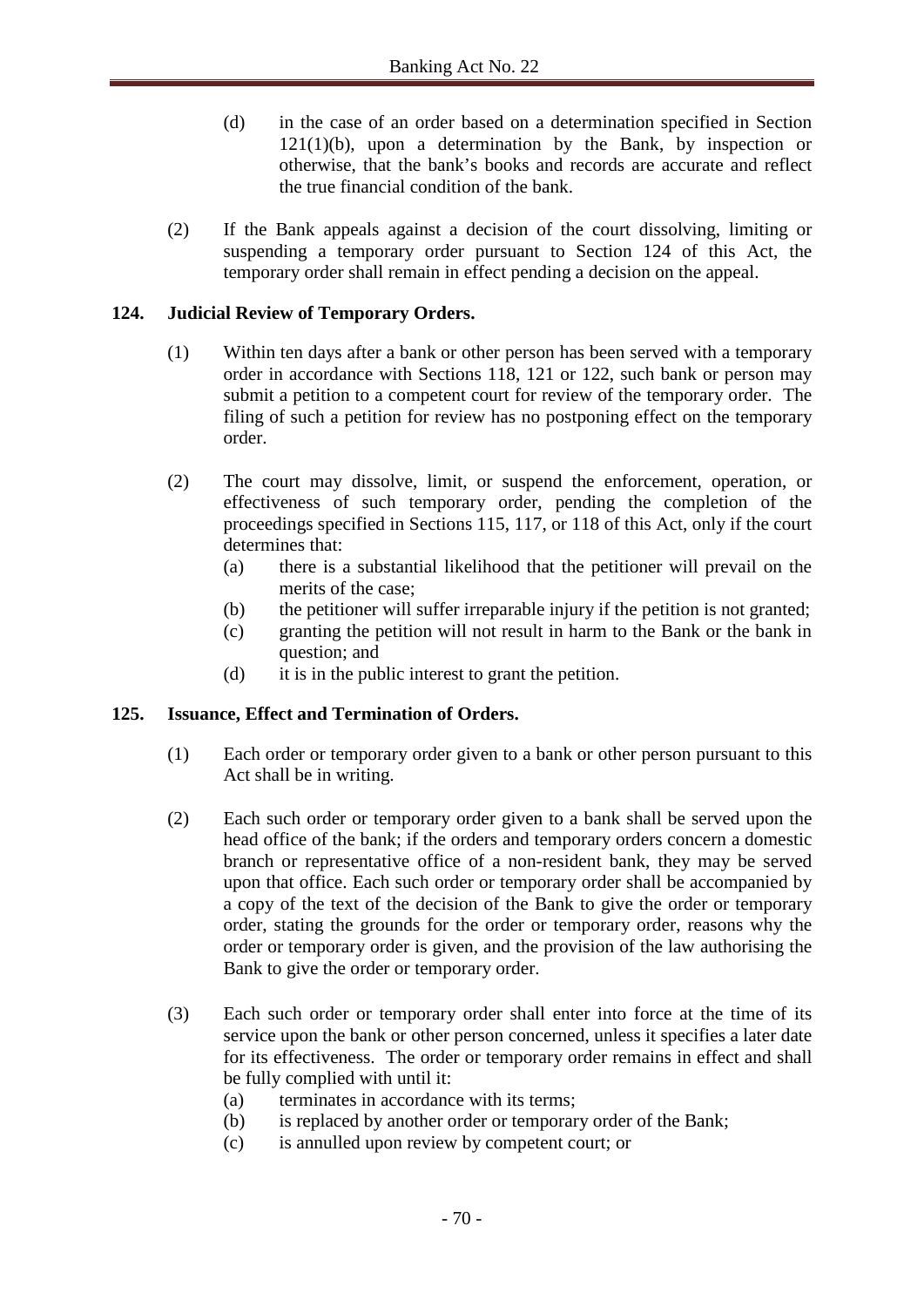(d) is rescinded by the Bank by notice in writing to the bank or other person concerned.

The Bank may rescind an order or temporary order if the Bank determines that it is no longer necessary.

(4) An order or temporary order by the Bank overrides any provision of the memorandum of association or articles of association of the bank concerned, any licence, permit or authorisation issued to the bank by the Bank, and any contract or arrangement to which the bank is a party, whether taking effect before or after the order or temporary order, if such provision presents an impediment to compliance with the order or temporary order; however, payment or transfer of money pursuant to an order of a court or a process of execution shall be an exception to this rule.

## **126. Judicial Review of Final Enforcement Orders.**

- (1) Any person against whom a final order is issued pursuant to the procedures referenced in Section 120 of this Act (other than an order issued with the consent of that person) may file a petition for review of the order by a competent court within thirty days of the date of service of the order.
- (2) The court, based on the record of the decision of the Bank, may affirm or annul the order, in whole or in part, or may remand the matter to the Bank for further proceedings. The court may annul an order of the Bank only if it determines that there was no factual basis for the order, or that the Bank manifestly misapplied the applicable legal provisions.
- (3) The commencement of proceedings for review under subsection (1) does not postpone the effect of the order or any requirements set forth in the order.

# **CHAPTER XI**

# **RECEIVERSHIP**

# **127. Inapplicability of Insolvency Act and Other Winding-up Provisions to Banks.**

The Insolvency Act, 2012, and other legislation relating to the bankruptcy or winding up of enterprises shall not apply to banks.

### **128. Appointment of Receiver for a Bank.**

- (1) Immediately upon revoking a bank's banking licence in accordance with Section 21 of this Act, the Bank shall appoint a receiver for the bank.
- (2) The receiver may be an official of the Bank.
- (3) A person appointed as receiver for a bank must: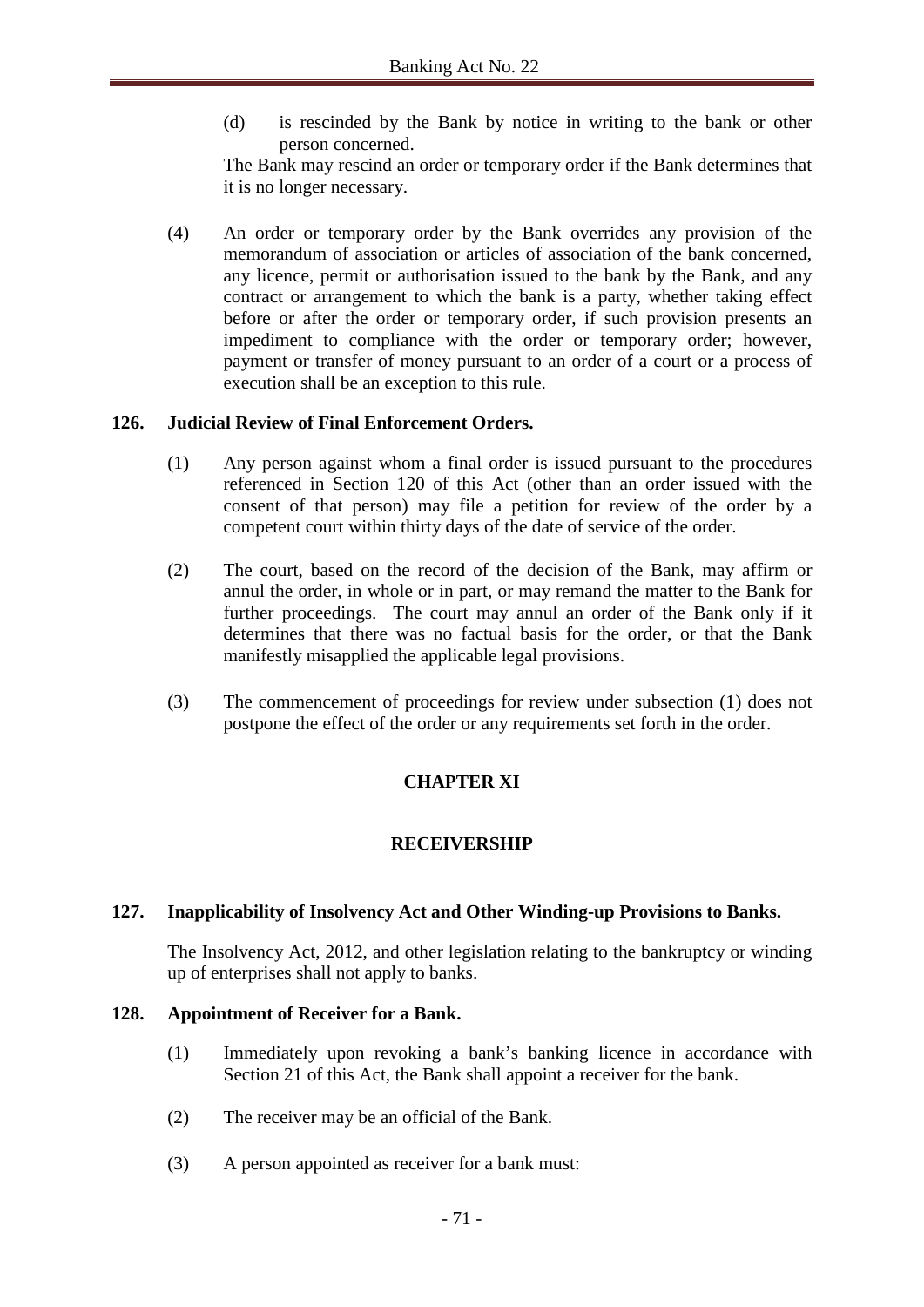- (a) be a fit and proper person;
- (b) not be a related person of the bank, or of any enterprise in the same group as the bank, or a close relative of any such person;
- (c) not have a business relationship with any person referred to in paragraph (b) that could, in the opinion of the Bank, impede the performance as receiver.

### **129. Legal effects of Appointment of Receiver.**

- (1) Immediately upon appointment of a receiver for a bank:
	- (a) all rights, powers and duties of the shareholders, board of directors and senior management of the bank relating to the bank, or shares therein, are terminated, except that:
		- (i) the shareholders have the right to receive any residual value of their shares in the bank upon completion of the receivership process, in the event that there is positive value in such shares; and
		- (ii) the bank, through the board of directors, may submit a petition for judicial review of the revocation of the bank's banking licence and appointment of the receiver in accordance with Section 131 of this Act; and
	- (b) the receiver shall become the sole legal representative of the bank, and shall succeed to all rights, powers and duties referenced in paragraph (a), except as specifically provided otherwise by this Act, including the power to operate and to liquidate the bank, subject to any instructions, directions or guidelines that the Bank may deem appropriate;
	- (c) all current judicial proceedings against the bank are stayed, and no new judicial proceeding against the bank may be commenced, except with the leave of the receiver;
	- (d) no attachment or lien, except a lien created by the Bank under any provision of this Actor the Bank of South Sudan Act, 2011, shall attach to any property or assets of the bank so long as the receivership continues;
	- (e) neither interest nor any other charge shall accrue on liabilities of the bank;
	- (f) any term, whether statutory, contractual or otherwise, on the expiration of which a claim or right of the bank would expire or be extinguished, shall be extended by six months from the date of appointment of the receiver; and
	- (g) any transfers of shares of the bank, except for transfers made with the prior written consent of the Bank, shall be void.
- (2) A party to a contract with a bank shall not be relieved of such party's obligations on the ground that the bank is in receivership.

#### **130. Taking Control of the Bank.**

(1) Immediately upon appointment, the receiver shall take appropriate steps to secure the assets, offices, books and records of the concerned bank. Immediately upon the request of the receiver, law enforcement officials shall, if necessary by use of force, assist the receiver to gain access to the premises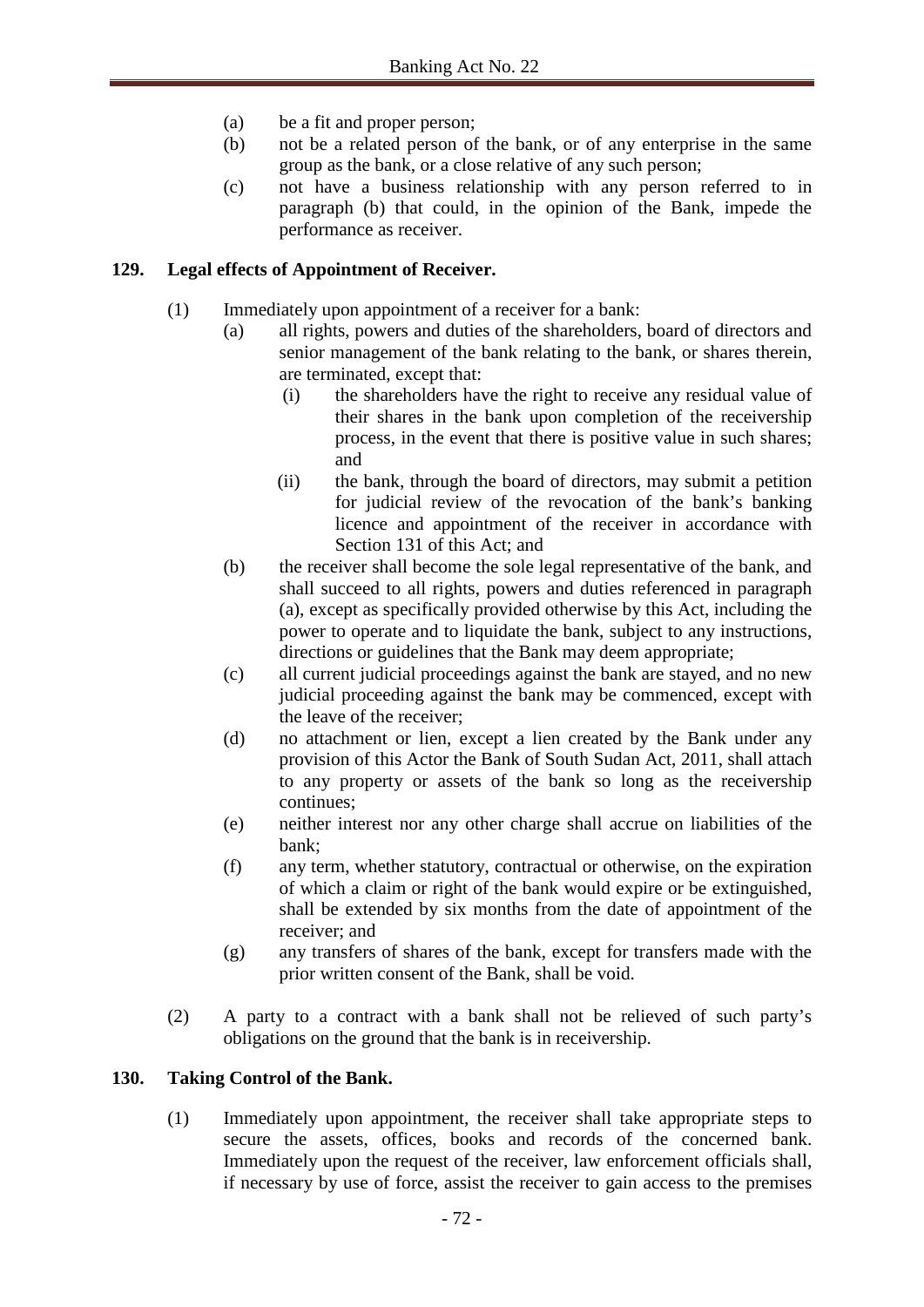of the bank and to gain control over and to secure any such assets, offices, books or records.

(2) Any person who deliberately interferes with the receiver's access to the bank, its assets, books, records, premises or offices, or otherwise interferes with the receiver in carrying out the functions under this Act, shall be subject to a fine not exceeding fifty thousand South Sudanese Pounds, or imprisonment not exceeding five years, or both.

### **131. Judicial Review of Licence Revocation and Receivership Appointment.**

- (1) Within ten days from the date of service of the Bank's decision revoking a bank's banking licence and appointing a receiver for such bank, the bank may file a petition for judicial review of such decision by a competent court. Failing such petition, the bank shall be deemed to have consented to the decision.
- (2) The court shall schedule a hearing on the bank's petition within three business days of receiving it. The hearing shall commence within ten days thereafter. Written notice of the hearing date shall be served upon the bank and the Bank.
- (3) The court, based on the record of the decision of the Bank to revoke the bank's banking licence, may either affirm or set aside that decision. The sole question for the court shall be whether one or more grounds for such decision existed at the time the decision was taken. The court may set aside the decision of the Bank only if it determines that:
	- (a) the decision had no basis in fact; or
	- (b) the Bank manifestly misapplied the applicable legal provisions.
- (4) If the court sets aside the decision of the Bank, the appointment of the receiver is terminated, and the receiver shall return control of the bank and its assets, books and records to the board of directors of the bank, subject to subsection (5).
- (5) Any appeal of a decision of the court under this section does not stop or postpone the receivership process.

#### **132. Powers of the Receiver.**

- (1) The receiver shall be an agent of the Bank for purposes of winding up the affairs of the concerned bank, and shall report to the Bank and be subject to such directions, instructions and guidelines as the Bank may determine.
- (2) In connection with the functions referenced in subsection (1), the receiver shall have the power to:
	- (a) continue or discontinue operations of the bank that the receiver deems appropriate to conduct the receivership process, notwithstanding that its banking licence has been revoked;
	- (b) stop or limit the payment of its obligations;
	- (c) employ any necessary staff;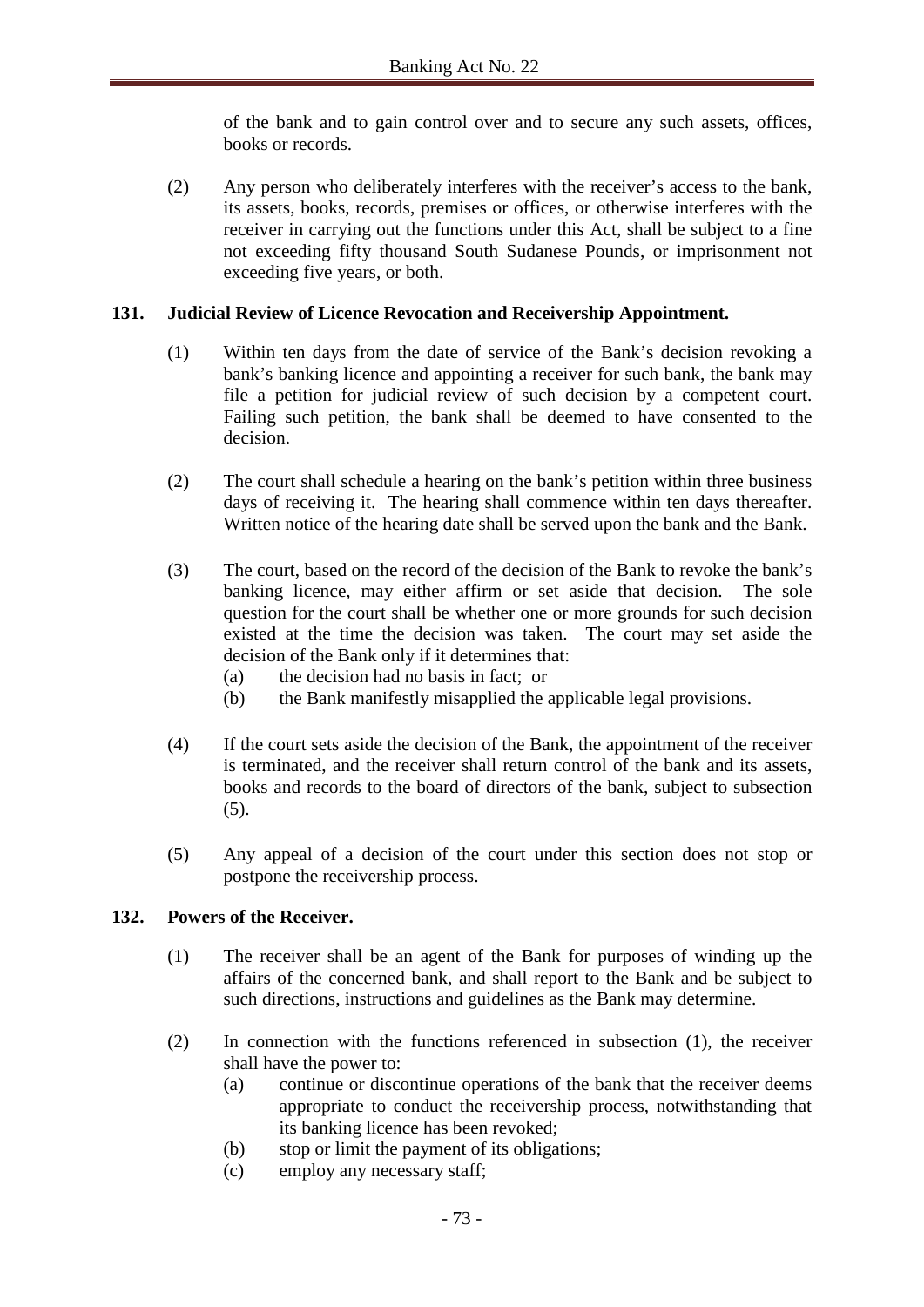- (d) discontinue employment of any staff of the bank;
- (e) hire outside experts, including attorneys, accountants, and appraisers as necessary, to assist in fulfilling tasks under this Act;
- (f) execute any instrument in the name of the bank;
- (g) initiate, defend and conduct any legal action or proceeding to which the bank may be a party;
- (h) merge the bank with another bank or financial institution;
- (i) carry out a purchase-and-assumption transaction;
- (j) reorganise the bank in accordance with the provisions of this Act; or
- (k) liquidate the bank in accordance with the provisions of this Act.
- (3) The receiver shall conduct the affairs and business of the bank and discharge such receiver's duties with diligence and in accordance with sound banking and financial principles, and, in particular, with due regard to the interests of the bank's depositors and other creditors.
- (4) The receiver shall take necessary steps to:
	- (a) trace and preserve all the property and assets of the bank;
	- (b) recover all debts and other sums of money due to and owing to the bank; and
	- (c) obtain from any members of the board of directors, senior management, employees, agents, shareholders, and significant participants of the bank any documents, record, accounts, statements or information relating to its business.

### **133. Termination of Current Contracts.**

- (1) All current contracts or portions of contracts of a bank in receivership, including contracts for the delivery of goods or services, contracts of sale, rental and lease contracts, hire purchase contracts and employment contracts, may be terminated unilaterally by the receiver within a reasonable time after the receiver's appointment.
- (2) The counterparty to a contract or portion of a contract that is terminated under subsection (1) may file a lawsuit for compensation for breach of contract.

# **134. Feasibility Analysis of the Receiver.**

- (1) Within sixty days of the receiver's appointment, unless this period is extended by the Bank, the receiver shall present to the Bank a written report of the receiver's analysis of the financial condition and future viability of the concerned bank. The report shall include the receiver's recommended plan for:
	- (a) arranging a merger with another financial institution;
	- (b) arranging a purchase and assumption transaction;
	- (c) selling the bank, in whole or in part; or
	- (d) liquidating the bank.
- (2) The receiver's report shall:
	- (a) include a calculation of deposit liabilities of the bank;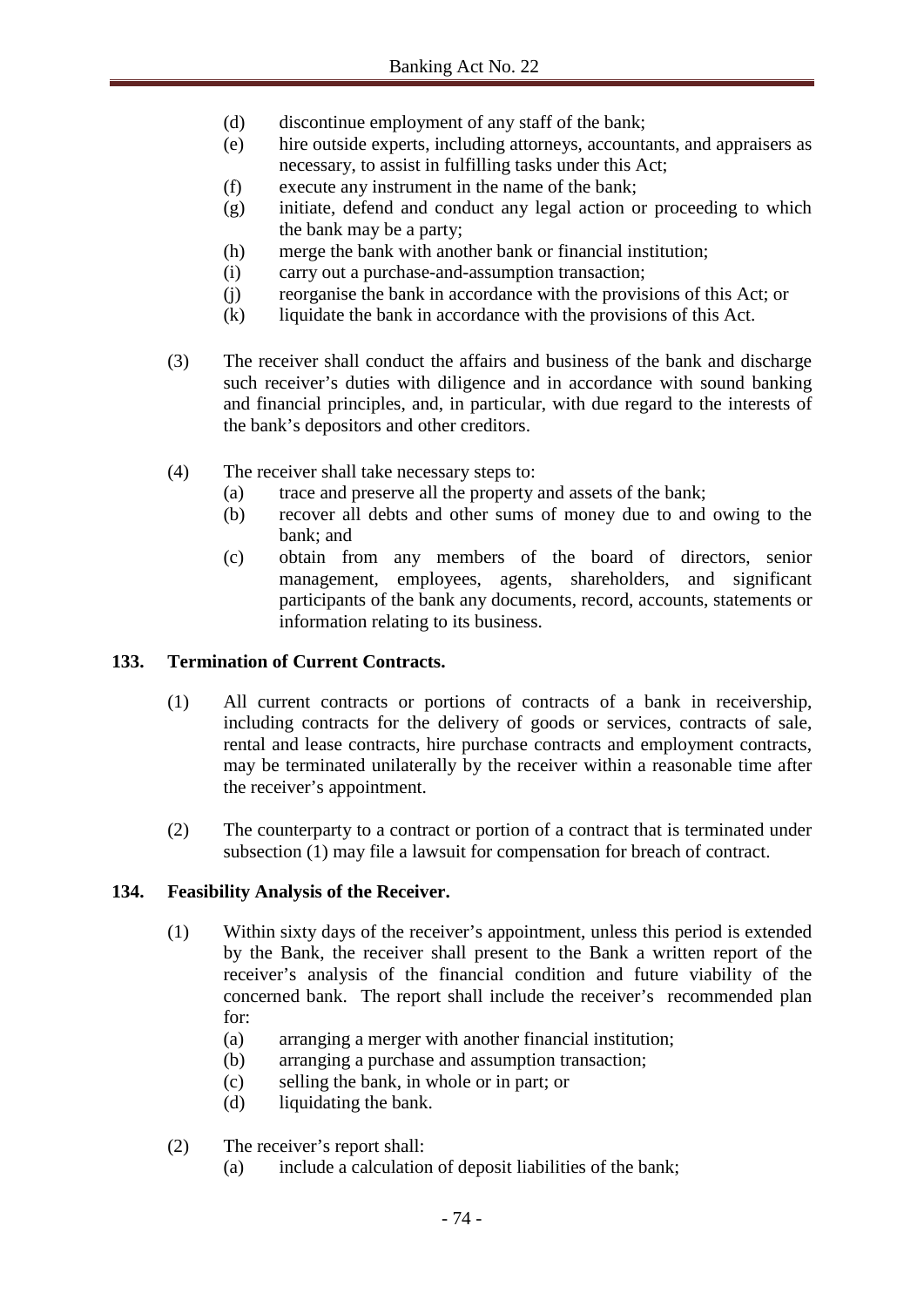- (b) evaluate the alternatives referenced in subsection (1) on a present value basis, using a realistic discount rate; and
- (c) document the evaluation and the assumptions on which the evaluation is based, including any assumptions with regard to interest rates, asset recovery rates, inflation, asset holding and other costs.
- (3) If the receiver's report recommends a plan entailing paragraphs (1) (a), (b) or (c), it may also recommend continuing the receivership of the bank for a period not to exceed one year in order to accomplish these objectives.

# **135. Decision of the Bank of South Sudan.**

- (1) Within thirty days of the receipt of the report described in Section 134 of this Act, the Bank shall make a decision on the receiver's recommended plan. The Bank shall consider whether the plan:
	- (a) is based upon a realistic and prudent valuation of the bank's assets;
	- (b) gives precedence to the interests of the bank's depositors and other creditors over those of the shareholders;
	- (c) ensures the stability of the financial sector;
	- (d) improves competitiveness in the financial sector; and
	- (e) in the case of a plan referenced in Section 134 (1) (a), (b) or (c) of this Act, can be successfully carried out within one year.
- (2) If the Bank rejects the receiver's recommended plan, it may direct the receiver to implement an alternative plan entailing any of the items specified in Section 134 (2) of this Act.
- (3) The Bank may amend the receiver's recommended plan in any way it deems appropriate, prior to or during the implementation of the plan.
- (4) The Bank may terminate the plan and direct the receiver to liquidate the bank at any time, if it determines that successful implementation of the plan is no longer feasible.
- (5) The receiver shall provide periodic (at least quarterly) progress reports to the Bank during the implementation of any plan undertaken in accordance with this section.
- (6) If the Bank decides to liquidate a bank in receivership, it shall publish notice to this effect in at least two official newspapers of general circulation in South Sudan within three business days following such decision.

# **136. Moratorium.**

If required to protect the financial condition of a bank in receivership, the Bank may, at any time, declare deposits and investments by the public in the bank, other than deposits and investments in segregated fiduciary accounts, to be totally or partially blocked for a maximum period of three months. The moratorium shall: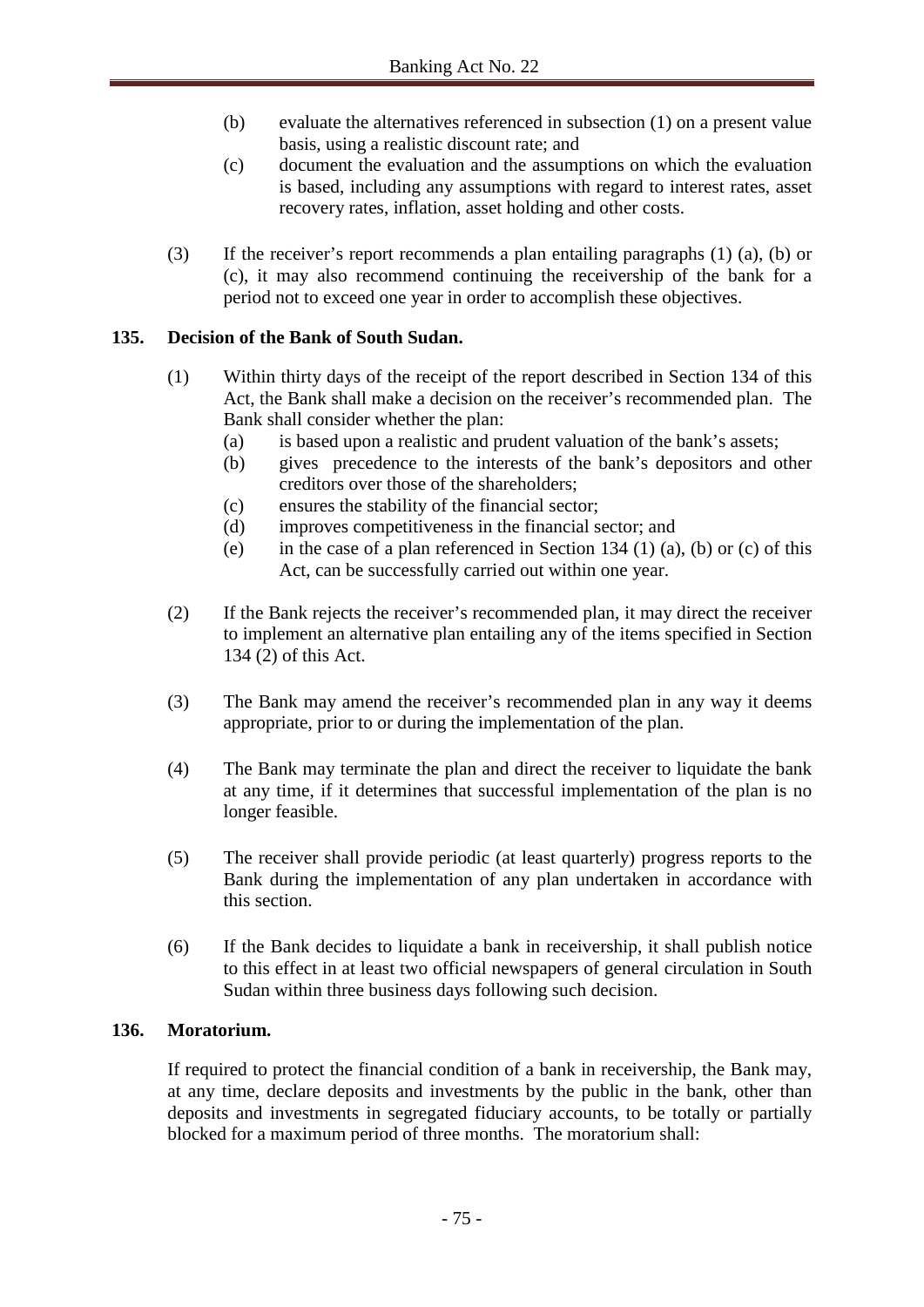- (a) include measures to preserve the approximate value of such deposits and investments, together with interest accrued before and during the moratorium;
- (b) be applied equally and without discrimination to all classes of creditors, provided that the Bank may offset the deposits or other liabilities owed by the bank to any depositor or other creditor against any loans or other debts owed by that depositor or creditor to the bank;
- (c) limit the maximum rate of interest that shall accrue on deposits and other debts payable by the bank during the period of the moratorium to the minimum rate as may be prescribed by the Bank by notice for the purposes of this section, except that this subsection shall not be construed so to impose an obligation on the bank to pay interest or interest at a higher rate to any depositor or creditor than would otherwise have been the case;
- (d) suspend the running of time for the purposes of any law of limitation in respect of any claim by any depositor or creditor of the institution; and
- (e) cease to apply, upon the termination of the receiver's appointment pursuant to Section 131 of this Actor at a time determined by the Bank, in which case the rights and obligations of the bank, its depositors and creditors shall, except to the extent provided in subsections (2) and (3), be the same as if there had been no declaration under this subsection.

### **137. Blocking Orders.**

- (1) If the receiver for a bank reasonably believes that a depositor has caused a loss to the bank, or owes an obligation to the bank and there are serious doubts as to the ability or willingness of the depositor to repay that obligation, the receiver may announce a partial or complete suspension of the bank's liabilities regarding deposits or investment accounts of that person in the bank. The receiver shall notify the depositor in writing within three business days of any blocking order issued pursuant to this subsection.
- (2) Notwithstanding the three-month limitation referenced in Section 136 of this Act, such a blocking order shall remain in effect pending a determination whether the depositor has caused a loss to the bank, or that a depositor owes an obligation to the bank.
- (3) When a blocking order is declared, the receiver shall take measures aimed at preserving the approximate value of these deposits and investments in the bank, together with interest accrued before and during the effective time of the blocking order.
- (4) A depositor whose account is blocked pursuant to an order issued under this section may, within ten days of receipt of such order, seek judicial review of such order before a competent court. The provisions of Section 124 (2) of this Act shall apply to review by the court of such orders.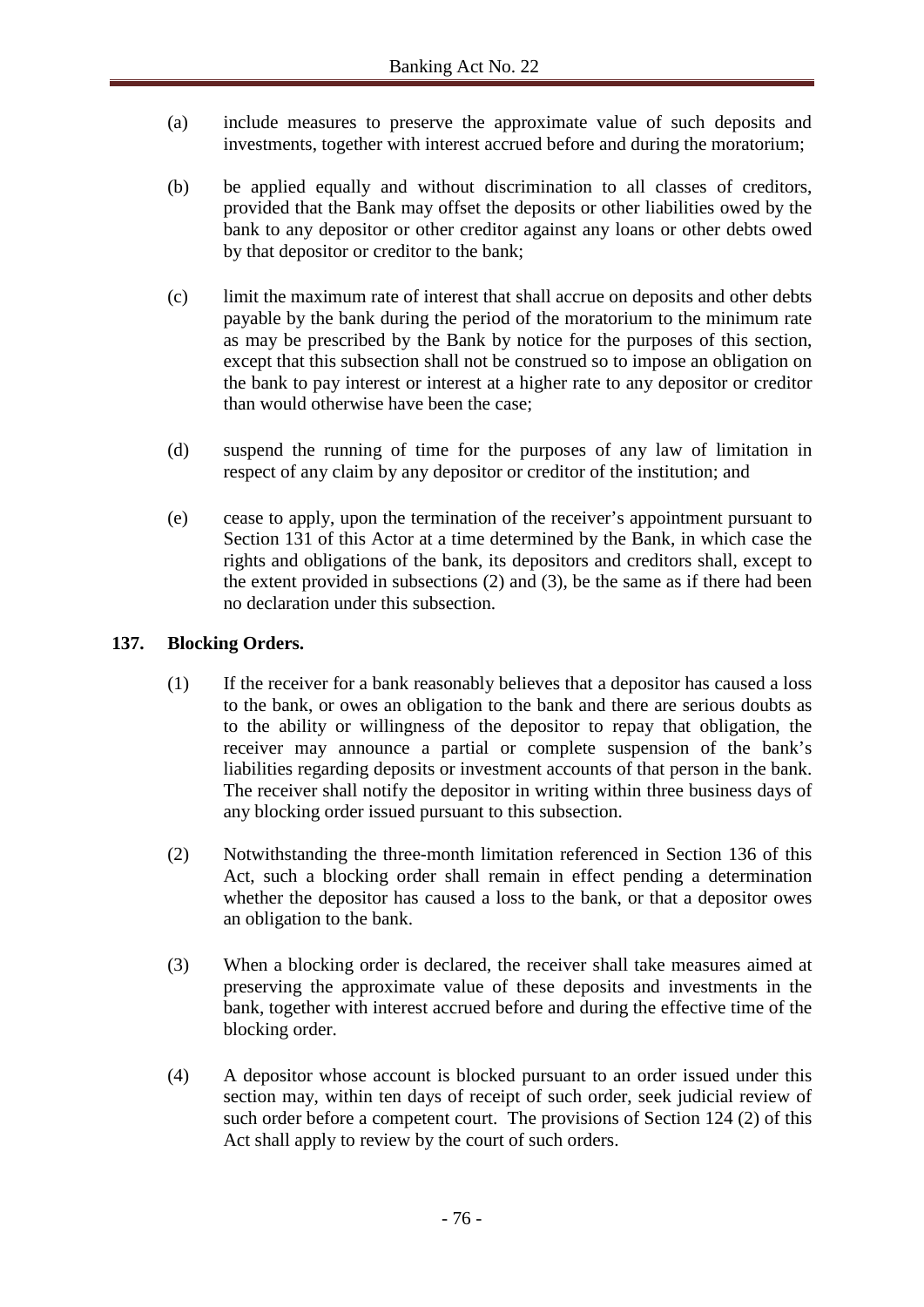# **138. Nullification of Certain Pre-Appointment Transactions.**

- (1) The following transactions by a bank that damaged the interests of creditors of the bank, were consummated within the five years before the appointment of a receiver for the bank, and that the bank and its counterparty to the transaction knew or had reason to know would damage the interests of creditors of the bank, may be declared null and void by the receiver:
	- (a) any gratuitous transfer of bank assets;
	- (b) any payment or transfer to a related person or employee of the bank, unless such related person or employee shows to the satisfaction of the receiver that:
		- (i) the payment or transfer was made in the ordinary course of business;
		- (ii) concerned such person's employment by the bank;
		- (iii) was withdrawn from an account maintained with the bank and was not unusual in size; or
		- (iv) such person had no knowledge or reason to know that the payment or transfer would damage interests of creditors of the bank;
	- (c) a payment or transfer that was made before its due date, or the transfer of collateral that was made for a debt before the due date of the debt;
	- (d) the conclusion or performance of a contract imposing obligations on the bank that are more onerous than those imposed on other parties to the contract;
	- (e) an arrangement between the bank and one or more other persons permitting an offset between rights and obligations of the bank and the other parties that, without such arrangement, would not have been deemed to be permissible before the time of the appointment of the receiver for the bank;
	- (f) any repurchase by the bank of shares from any shareholder of the bank, unless the repurchase was approved by the Bank in accordance with this Act;
	- (g) any capital distribution, unless such distribution was approved by the Bank in accordance with this Act;
	- (h) any payment by the bank that substantially exceeded the value of the goods, services, or other assets received by the bank in return;
	- (i) any transaction with the apparent purpose of concealing or withholding assets from creditors of the bank or the receiver, or otherwise to impair their rights; or
	- (j) any transaction based on a fraudulent or forged document.
- (2) The recipient of any transaction that is declared void under subsection (1) must return the received money or other property to the receiver within a time period set by the receiver. If the property no longer exists, an equivalent amount of money, representing the value of the property as of the date of transfer by the bank, must be returned.
- (3) If a transferee of money or other property from the bank in a transaction that is declared void under subsection (1) has transferred such money or other property to another person, the receiver may recover such money, or other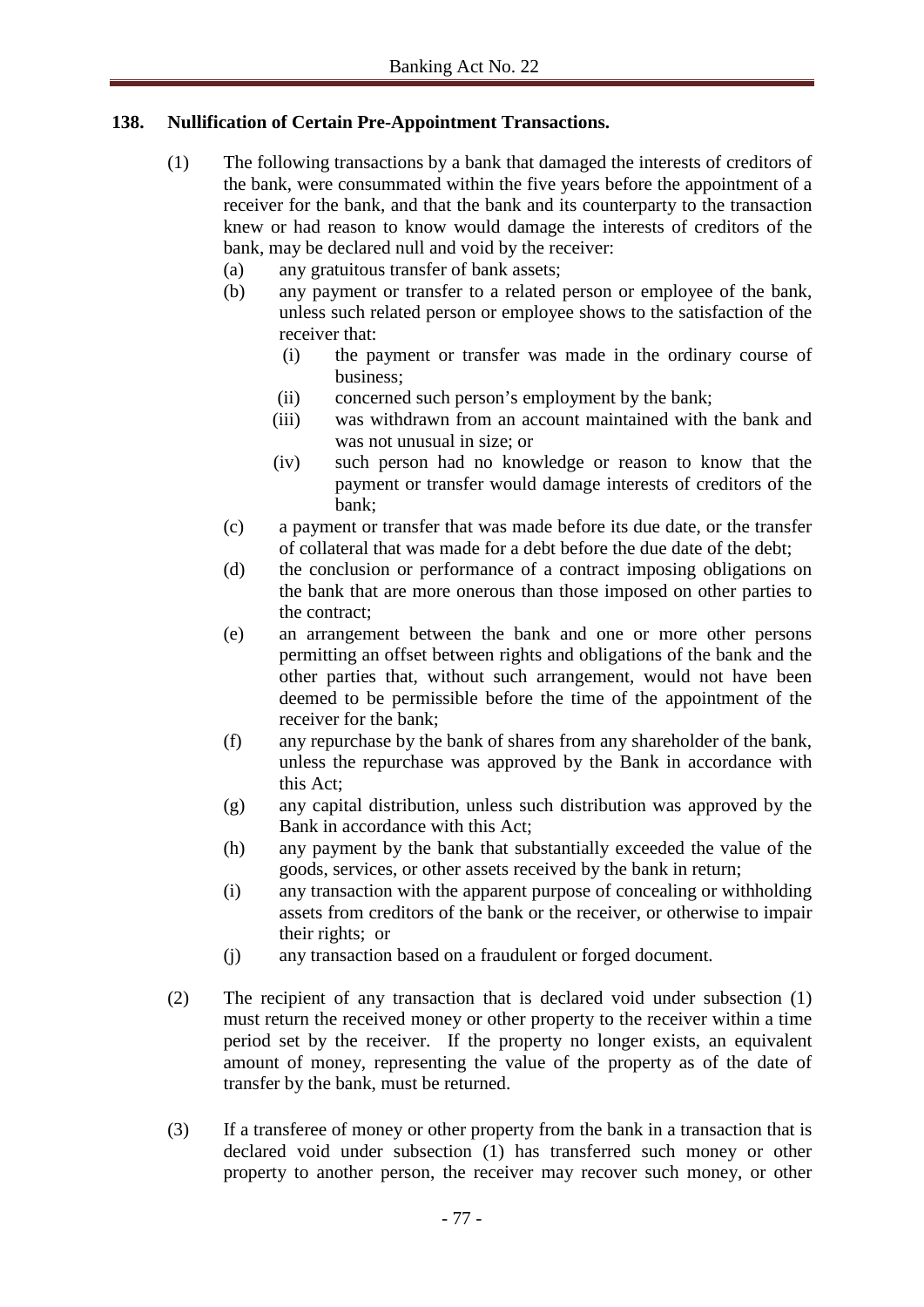property or its value, from such other person only if the other person did not give fair value in exchange, and knew or had reason to know that the initial transfer from the bank could be declared void under this Act. If the receiver cannot recover such money or other property from such other person under this subsection, it may recover an equivalent value from the original transferee.

- (4) In connection with a nullification undertaken under subsection (1), the receiver may:
	- (a) issue an order prohibiting any recipient of any transaction that is declared void under subsection (1), or any enterprise controlled by any such person, from taking any action to withdraw, transfer, remove, dissipate, or dispose of any such funds, assets or other property;
	- (b) in connection with any such order, issue a written instruction to any bank or other financial institution to freeze summarily any account or accounts at such bank or institution that are maintained by, or under the control of, any person subject to such temporary order, or any enterprise controlled by that person, and to retain all moneys in any such account, pending the further instructions of the receiver.
- (5) A person who is subject to a temporary order pursuant to paragraph  $(4)(a)$  may seek judicial review within ten days of receipt of such order. The provisions of Section 124 (2) shall apply to review by the court of such orders.

### **139. Forensic Investigations.**

- (1) A receiver shall have the authority to make a forensic investigation to determine the causes of the failure of the bank and report to the Bank on, in particular, significant transactions with related persons, violations of this Act, regulations or orders of the Bank, the bank's governing policies and procedures, and unsound banking practices. The receiver may designate one or more persons as representatives to assist in the conduct of such investigations.
- (2) In the exercise of its authority under subsection (1) , the receiver, or any designated representative of the receiver, may, by notice in writing, require any person who is or has at any time been a member of the board of directors or senior management, employee, agent, attorney, accountant or auditor of the bank, or any person who has relevant information or custody of any funds, records, or other assets of the bank, to:
	- (a) give to the receiver or such designated representative all reasonable assistance;
	- (b) appear before the receiver or such designated representative for examination concerning matters relevant to the investigation; or
	- (c) produce to the receiver or such designated representative any books, records or documents that relate to the affairs of the bank.
- (3) A person who: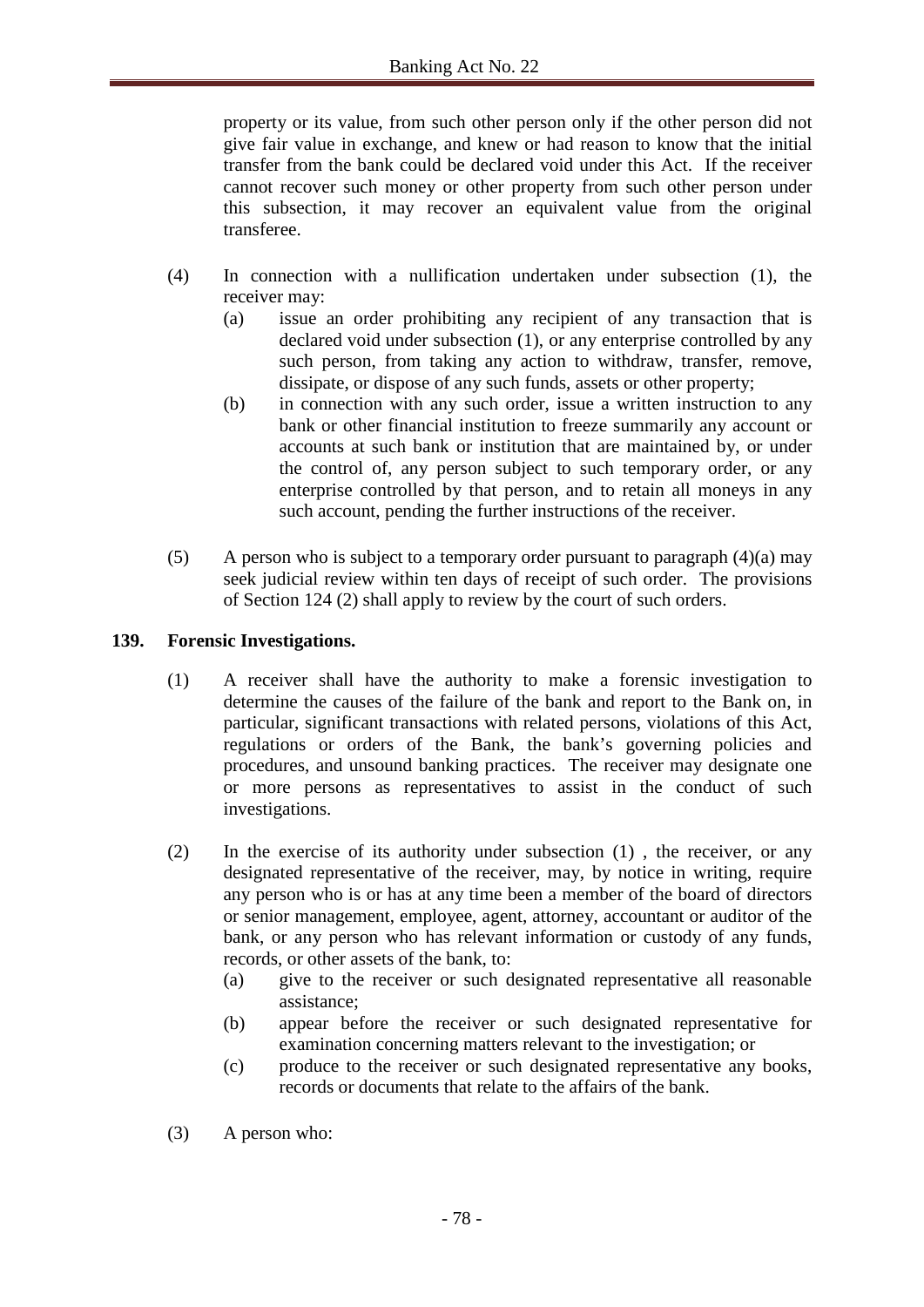- (a) refuses or fails to comply with a requirement of the receiver or designated representative that is applicable to such person, to the extent to which such person is able to comply with it;
- (b) obstructs or hinders a receiver in the exercise of the powers conferred under this Act;
- (c) furnishes information to the receiver or designated representative, or makes a statement to the receiver or designated representative, that such person knows to be false or misleading regarding any material fact; or
- (d) when appearing before a receiver or designated representative for examination in accordance with such requirement, makes a statement that such person knows to be misleading regarding any material fact;

commits an offence and is liable on conviction to a fine not exceeding fifty thousand South Sudanese Pounds, or imprisonment not exceeding five years, or both.

(4) Any person who, following any such investigation, is found to have significantly contributed to the failure of the bank through any of the actions referenced in subsection (1), shall be liable to make reimbursement to the estate of the bank for any damages thus caused.

### **140. Negotiated Settlements and Compromises with Creditors.**

- (1) The receiver may enter into and carry out negotiated settlements of claims with any creditor and debtor of the bank. No such settlement shall be subject to review by, or appeal to, any court.
- (2) Except as provided by subsection (1), there shall be no compromise or other arrangement with groups of creditors concerning a bank in receivership.

# **141. General Meeting and Committee of Creditors.**

- (1) There shall be no meeting of creditors concerning the resolution of a bank in receivership, unless the receiver, with the concurrence of the Bank, determines that such a meeting is:
	- (a) necessary; or
	- (b) desirable to represent and protect interests of one or more creditors.
- (2) The receiver shall specify the tasks and scope of activities of any meeting of creditors or committee of creditors convened under this section.

#### **142. Resolution of a Bank in Receivership without Liquidation.**

- (1) In connection with a decision of the Bank pursuant to Section 135 of this Act, the receiver is authorised to:
	- (a) make arrangements for the purchase of assets or assumption of liabilities of the bank under receivership by another bank or financial institution;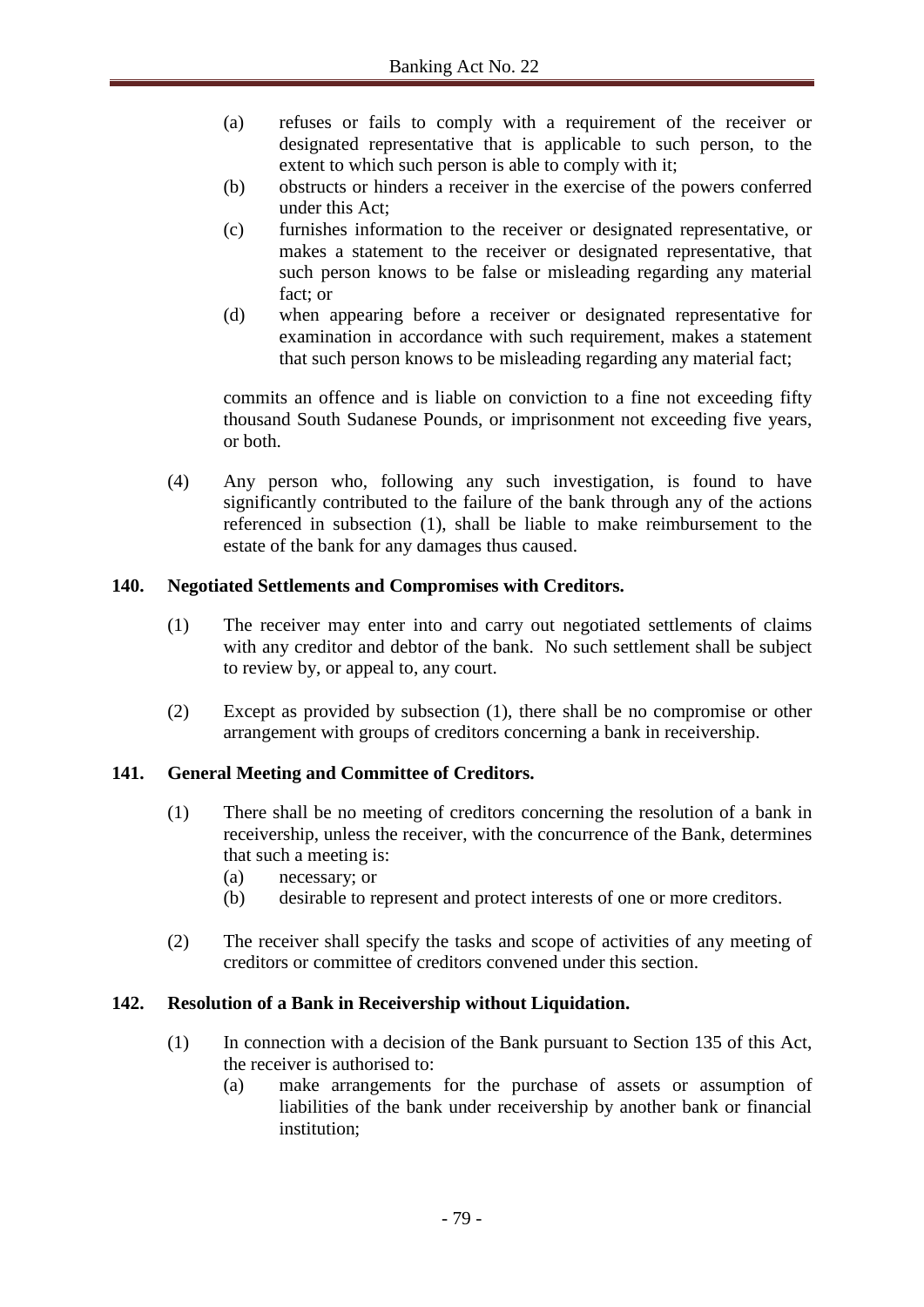- (b) solicit offers for the sale or reorganisation of the bank under receivership, and discuss terms and conditions for such a sale or reorganisation with potential purchasers or merger partners; and
- (c) propose to the Bank for its approval a plan for sale or reorganisation of the bank developed in connection with paragraph (b).
- (2) Any sale or reorganisation of a bank in receivership, developed in connection with subsection (1), is subject to the approval of the Bank and does not require the consent of such bank, or its former board of directors, senior management, shareholders, or existing creditors.
- (3) In considering a proposal by the receiver under subsection (1), the Bank shall apply the criteria referenced in Section 135(1) of this Act.

# **143. Bridge Banks.**

- (1) The Bank may create a bridge bank for the purpose of taking over any or all of the assets and liabilities of a bank in receivership. Such a transfer of assets and liabilities does not require the consent of such bank, or its board of directors, senior management, shareholders or creditors.
- (2) The Bank shall be the owner of all of the equity of a bridge bank during the time of its existence. The requirement for initial capital set forth in Section 17 of this Act is not applicable to the establishment of a bridge bank.
- (3) If a bank in receivership has positive capital at the time of the transfer of assets and liabilities to the bridge bank, the shareholders shall receive such amount when the resolution of the bank is completed.
- (4) Notice of creation of the bridge bank and the transfer of assets and liabilities referred to in this section shall be published in at least two official newspapers of general circulation in the country.
- (5) A bridge bank may perform limited banking operations in accordance with a banking licence issued by the Bank and shall be managed by the Bank for not more than one year.
- (6) The Bank may undertake any action with regard to a bridge bank that it may undertake with respect to a bank in receivership.

#### **144. Invitation of Claims from Creditors.**

(1) The receiver shall, within a period not exceeding forty-five days from the date of publication of the Bank's intention to liquidate a bank, publish in at least two official newspapers of general circulation a notice calling upon all creditors, secured and unsecured, other than depositors and employees subject to subsections (2) and (3), to submit to the receiver within one month from the date of publication, a statement of the amount claimed and the particulars of the claim.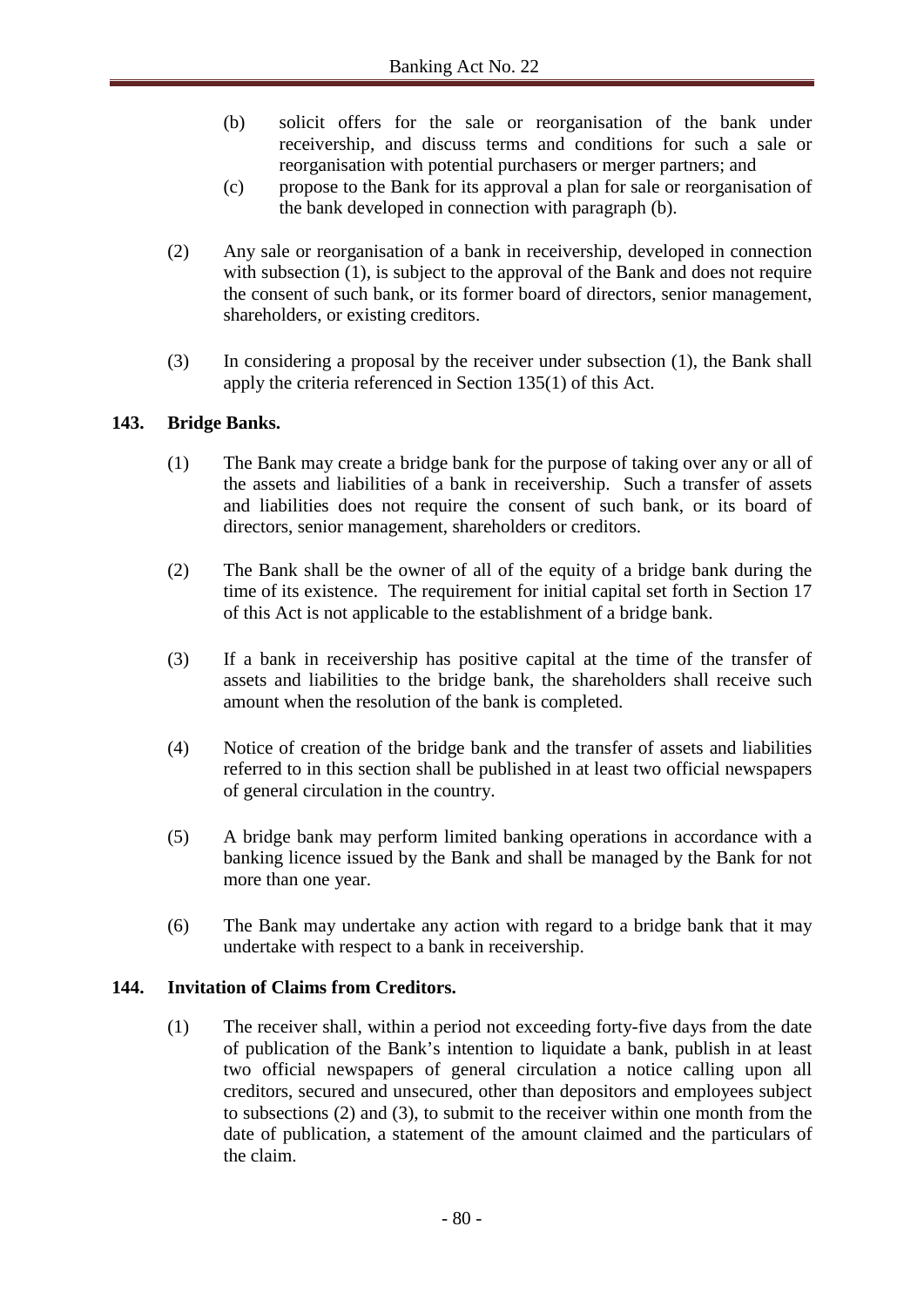- (2) Depositors of the bank shall be deemed to have filed their claims for the amount shown in the books of the bank as standing to their credit. Depositors do not need to file statements of claims pursuant to subsection (1) unless they disagree with the amount of their deposits as shown on the bank's books.
- (3) Employees of the bank shall be deemed to have filed their claims for any unpaid salary (exclusive of bonuses, amounts due upon severance, or any other payment due the bank's employees in excess of their base salaries) for the amount shown in the books of the bank as standing to their credit. Employees do not need to file statements of claims pursuant to subsection (1), unless they disagree with the amount of their outstanding unpaid salary as shown on the bank's books.
- (4) Any statement of claim, which is not received by the receiver before the expiry of thirty days from the date of publication of the notice referenced in subsection (1), shall not be treated as a claim eligible for payment under liquidation, but shall be treated as an ordinary debt due from the bank.
- (5) Any person who fails to file a claim with the receiver within the period prescribed in subsection (1) shall not be entitled to be paid in priority to other debts. Any amount due from the bank to such person shall be treated as an ordinary debt due from the bank.
- (6) The receiver shall be entitled to deduct from the amount owed by the bank to any depositor any amounts as may be due from the depositor to the bank.

# **145. Admission of Claims.**

- (1) Claims recorded in the books or records of the bank by the receiver shall be admitted without further proof. Claims registered for an amount that is less than the amount recorded by the bank shall be admitted only for the lesser amount.
- (2) Claims with uncertain value may be admitted for a value estimated by the receiver.

#### **146. Secured Claims.**

- (1) All assets securing approved claims of creditors against the bank or securing claims of the bank against others shall be sold at public auction by the receiver, except that:
	- (a) securities, foreign currencies and other assets that can be readily sold at market may be sold in the markets where they are traded; and
	- (b) securities, foreign currencies and other assets of the bank that secure debts of the bank and that can readily be sold at market may be sold by the creditors holding the assets.
- (2) If the receiver determines that no reasonable price can be obtained for assets in a public auction, the receiver may sell the assets privately at a fair price as determined by the receiver.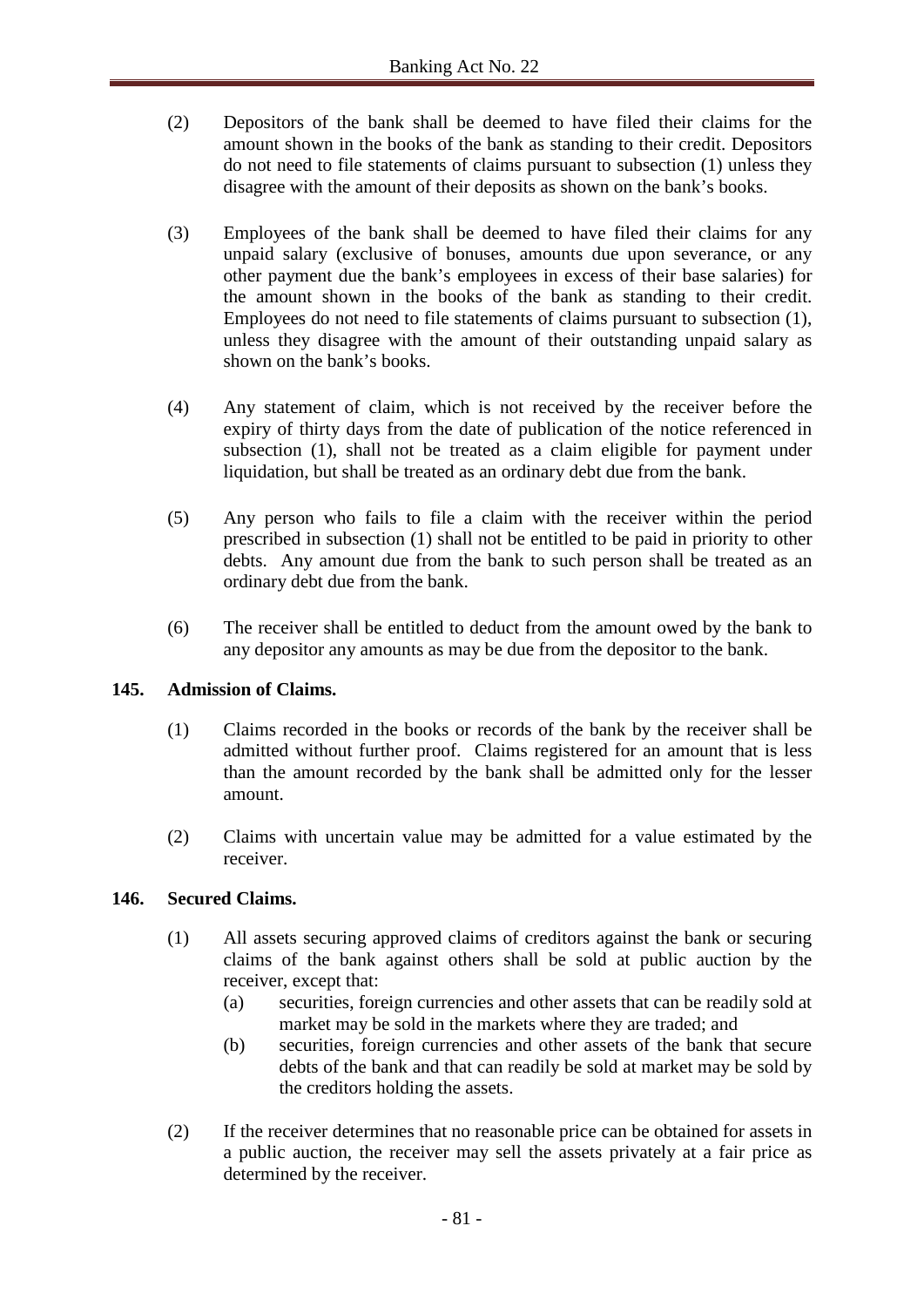- (3) The assets of a bank under receivership, other than the assets referred to in paragraph (1)(b), must be placed at the disposal of the receiver upon the receiver's request.
- (4) Any dispute between the receiver and a secured creditor as to the value of an asset securing a claim shall be resolved by a competent court. In the event that the asset is sold at market or at public auction, the sales price at market or at public auction shall be conclusive as to the value of the asset.
- (5) Proceeds from the sale of an asset in accordance with this section shall be used to extinguish those claims of creditors secured by such asset, in order of priority of creditors. The claim of the creditor with the highest priority shall be extinguished in full before the claim of the creditor with the next highest priority may be paid. Any funds remaining from the sale of such asset, after all such secured claims are extinguished, shall be paid out in accordance with Section 147 of this Act.

### **147. Priority of Payments in Liquidation.**

- (1) The receiver shall, within two months after the deadline for submission of claims pursuant to Section 144 of this Act, commence the payment to depositors and creditors of the bank. Assets of the bank shall be distributed among its creditors in the following order of priority:
	- (a) all costs and expenses of the receivership;
	- (b) claims of depositors for the amount of their deposits that are not in the form of debt securities;
	- (c) claims of employees for unpaid salary, exclusive of bonuses, amounts due upon severance, or any other payment due the bank's employees in excess of their base salaries;
	- (d) amounts owed to the Bank;
	- (e) taxes due over a period of not more than two years preceding the date of the commencement of the receivership; and
	- (f) unsecured claims.
- (2) If there are not sufficient assets to pay all of the claimants in any category referenced in subsection (1) in full, each claimant shall be paid on a pro rata basis according to such claimant's proportionate share of such assets.
- (3) Remaining assets shall be transferred to the persons who were reflected in the records of the bank as shareholders of the bank on the date of the appointment of the receiver, pro rata to their respective ownership shares.
- (4) Amounts included in a distribution schedule that cannot be paid, because the creditors cannot be identified or contacted, shall be deposited in an account with the Bank. The receiver shall publish a notice in two newspapers of general circulation in the country inviting these creditors to come forward. The amounts so deposited shall remain available for payment to the creditors or their heirs until the statute of limitations for the claims has run out. After expiration of such period, any remaining unclaimed amounts shall be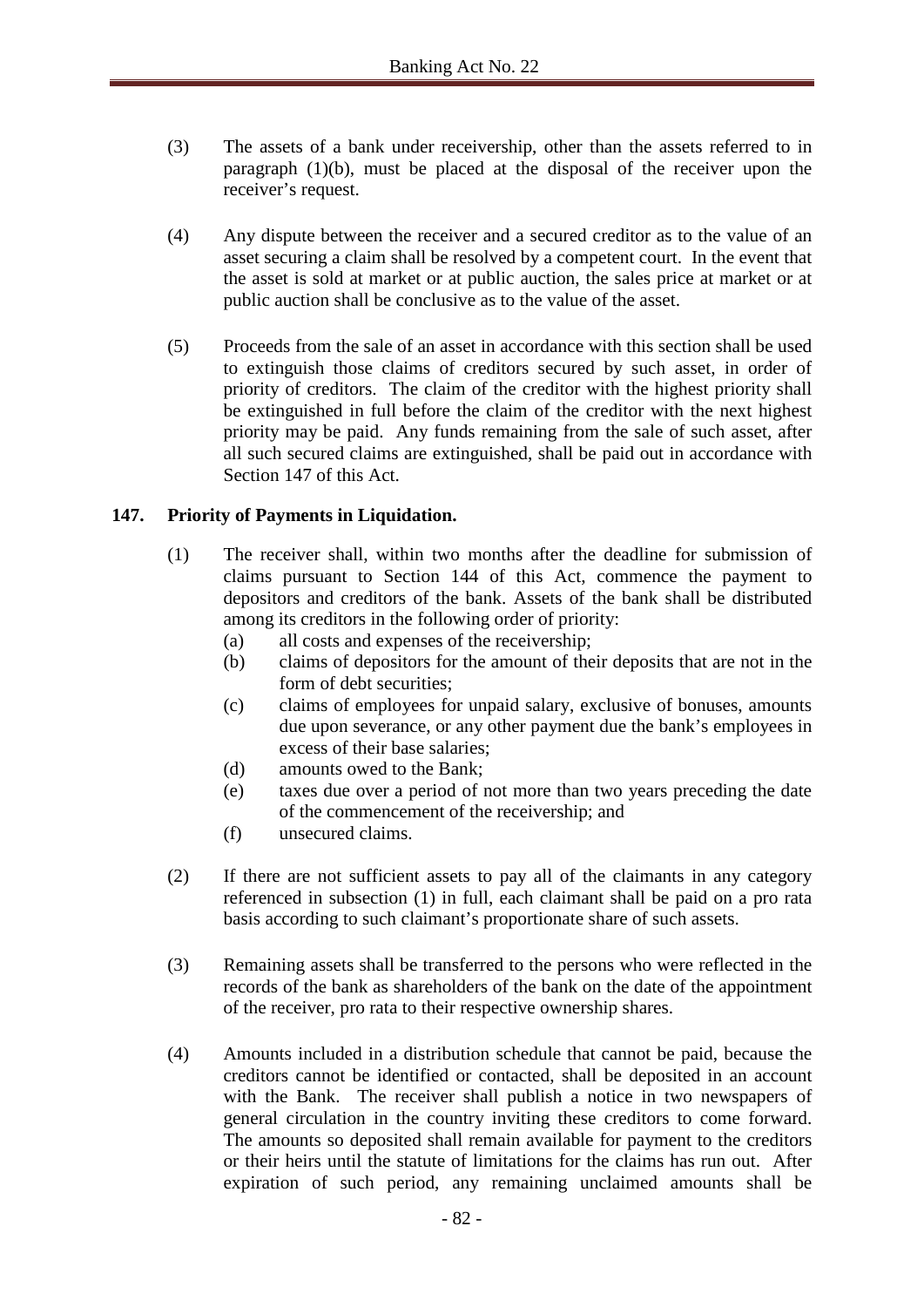transferred to the Ministry of Finance and Economic Planning for inclusion in the revenues of the Government.

### **148. Authority to Pursue Claims against Persons Responsible for Causing Losses to a Bank.**

- (1) If it is determined that any member of the board of directors or senior management of a bank has caused losses to the bank through violations of applicable laws or regulations of the Bank or breaches of fiduciary duties, such persons shall be held personally liable to the extent of the damage they have caused to the bank.
- (2) If any violation or breach of fiduciary duty mentioned in subsection (1) has been committed at the direction, instigation or suggestion of any shareholder or significant participant in the bank, or other person participating in the conduct of the affairs of the bank, or in order to provide benefits to any such shareholder or person, whether directly or indirectly, the provisions of subsection (1) shall also be applied to such shareholder or person.
- (3) The Bank has the authority to commence and pursue lawsuits to recover losses caused to a bank by the actions of persons specified in this section before the appointment of the receiver for that bank. Such lawsuits may be commenced and pursued even after the receivership of the bank has been completed.
- (4) The Bank also may commence and pursue lawsuits to recover losses caused to a bank by the actions of independent contractors (including attorneys, accountants, and appraisers) who caused financial damage to banks through negligence, unlawful actions, or failure to act in connection with services provided to the bank prior to the appointment of the receiver.

# **149. Prejudgment Attachment.**

- (1) In connection with any lawsuit referred to in Section 148 of this Act, the competent court may, upon the application of the Bank, issue a temporary order:
	- (a) prohibiting any defendant, or any enterprise controlled by any defendant, from taking any action to withdraw, transfer, remove, dissipate, or dispose of any funds, assets or other property;
	- (b) placing any such funds, assets or property under the control of the court; or
	- (c) appointing one or more persons to administer such temporary order.
- (2) A temporary order under subsection (1) may be issued if the court finds that:
	- (a) there is a substantial likelihood that the Bank will prevail on the merits of the case;
	- (b) granting the petition will not result in significant harm to any other party to the case; and
	- (c) it is in the public interest to grant the Bank's application.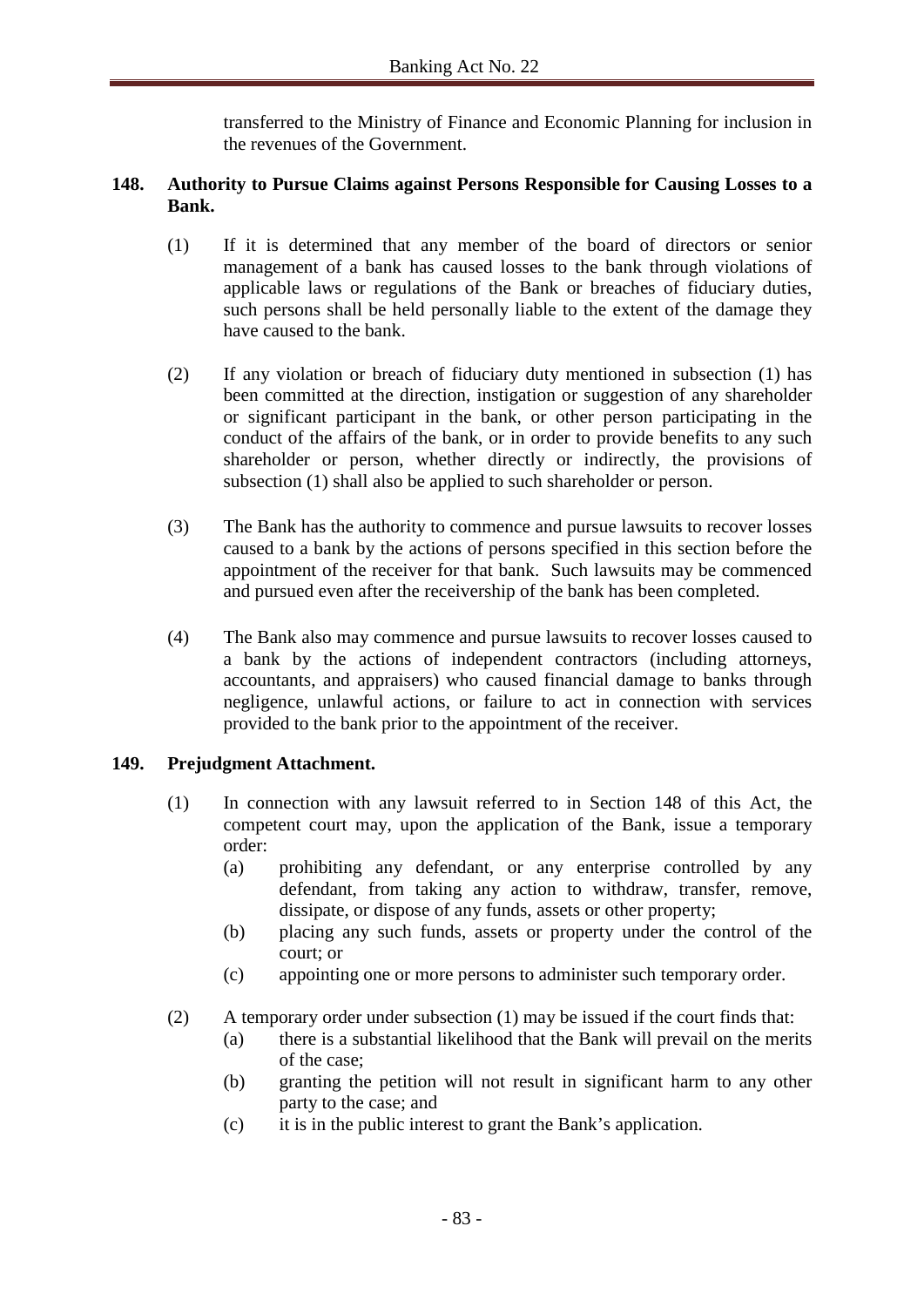- (3) In connection with a temporary order issued pursuant to subsection (3), the court may, at the request of the Bank, issue a written instruction to any bank or other financial institution to freeze summarily any account or accounts at such bank or institution that are maintained by, or under the control of, any person subject to such temporary order, or any enterprise controlled by that person, and to retain all moneys in any such account, pending the further instructions of the court.
- (4) A temporary order issued under subsection (1) shall remain in place pending a decision or other disposal of the case by the court.

# **150. Maintenance of Records of Liquidations.**

- (1) The receiver shall keep proper financial ledgers and financial records, in a manner prescribed by the Bank, in which shall be recorded all financial transactions relating to the liquidation of a bank.
- (2) When the receiver has realised all the property of the bank, or so much of it as can, in the receiver's opinion, be realised without needlessly protracting the liquidation, and has made distribution to all depositors and creditors, the receiver shall cause audited financial statements to be submitted to the Bank.

### **151. Cross-Border Receiverships.**

- (1) If the Bank appoints a receiver for a bank in accordance with this Act, it shall cooperate to the extent possible with the competent authorities of any foreign country in which that bank maintains one or more subsidiaries, branches or representative offices, taking into account the need to protect the interests of creditors of the bank concerned and the stability of the financial system of South Sudan. Such cooperation shall entail, at a minimum:
	- (a) notifying such competent authorities without delay of the decision to appoint the receiver; and
	- (b) taking steps to ensure that the decision to appoint the receiver is published in at least two official newspapers of general circulation of any such foreign country.
- (2) The notification referenced in paragraph (1) (a) shall:
	- (a) include the Bank's assessment of the practical effects that such appointment may have on such subsidiaries, branches or representative offices, to the extent that such reasonably can be determined; and
	- (b) if feasible, be provided before the Bank appoints the receiver; otherwise, it shall be provided as soon thereafter as practicable.
- (3) Any creditor of a domestic bank in receivership whose domicile, normal place of residence or head office is in a country other than South Sudan, including public authorities of such countries (hereinafter "foreign creditors") may submit claims in connection with the receivership of any such bank under the same conditions as creditors having their domiciles, normal places of residence, or head offices in South Sudan (hereinafter "domestic creditors"). Claims of all such foreign creditors shall be treated in the same way and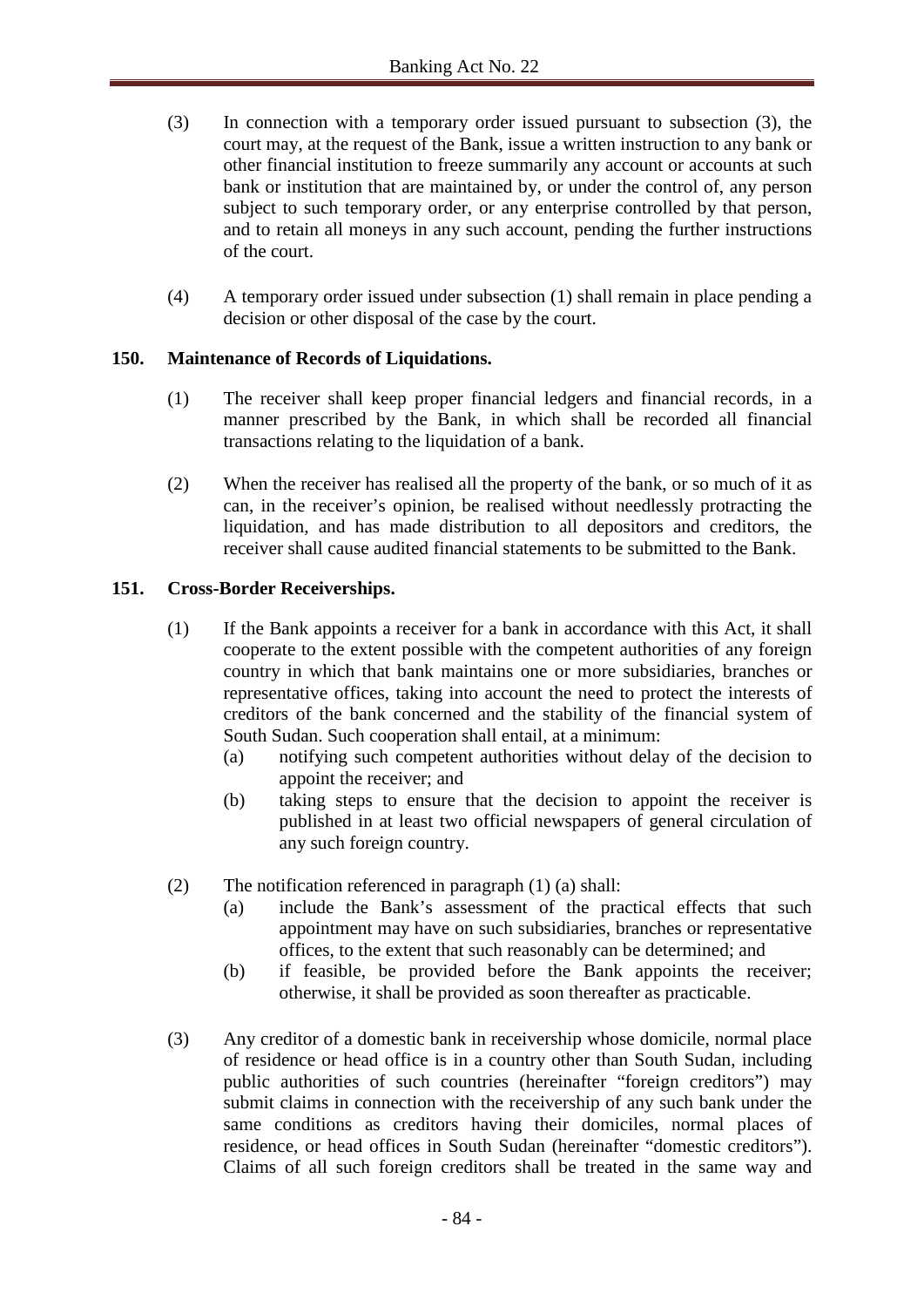accorded the same ranking as claims of an equivalent nature that may be lodged by such domestic creditors.

- (4) If a creditor of a domestic bank in receivership has received partial payment on such creditor's claims in a foreign country, the balance of such creditor's claims may be presented for payment together with costs incurred in the domestic proceeding.
- (5) If a non-resident bank is in liquidation, receivership or any equivalent proceeding in the country where its head office is located or where it principally carries on business, the Bank may, if it deems advisable in the interest of the creditors of that bank, authorise the transfer to the liquidator, receiver, or equivalent official in that country of any assets of the non-resident bank located in South Sudan.
- (6) The Bank shall determine to what extent foreign decisions regarding conservatorship, receivership, liquidation, or any other measures concerning the resolution or other winding up of the affairs of non-resident banks should be recognised with respect to their branch offices and representative offices in South Sudan. In making this determination, the Bank shall take account of the need to protect domestic creditors of the non-resident bank, and the stability of the financial system of South Sudan.

# **152. Termination of Receivership.**

- (1) The receivership of a bank shall be considered complete when:
	- (a) a plan recommended by the receiver and approved by the Bank in accordance with this Act has been fully implemented; or
	- (b) the conditions referenced in Section 150 (2) of this Act are present and the proceeds have been paid to the creditors of the bank or deposited with the Bank to remain available for payment to creditors of the bank pursuant to Section 147 (4).
- (2) Any assets of the bank that cannot be liquidated shall be deposited with the Bank, if practical to do so; otherwise, the Bank shall make arrangements for the safety and security of such assets. The Bank shall take appropriate steps to sell such assets as soon as practicable and the proceeds shall be deposited with the Bank under the procedure referenced in Section 147 (4).
- (3) When the affairs of a bank in receivership have been completely wound up, the Bank shall adopt a resolution that the bank shall be considered dissolved as of the date of the resolution. The resolution shall direct where the books and records of the bank and the receivership shall be deposited. The bank shall be removed from the registry of banks.

#### **153. Reports of Receiverships.**

(1) The Bank shall maintain a full accounting of each receivership of a bank that it conducts under this Act.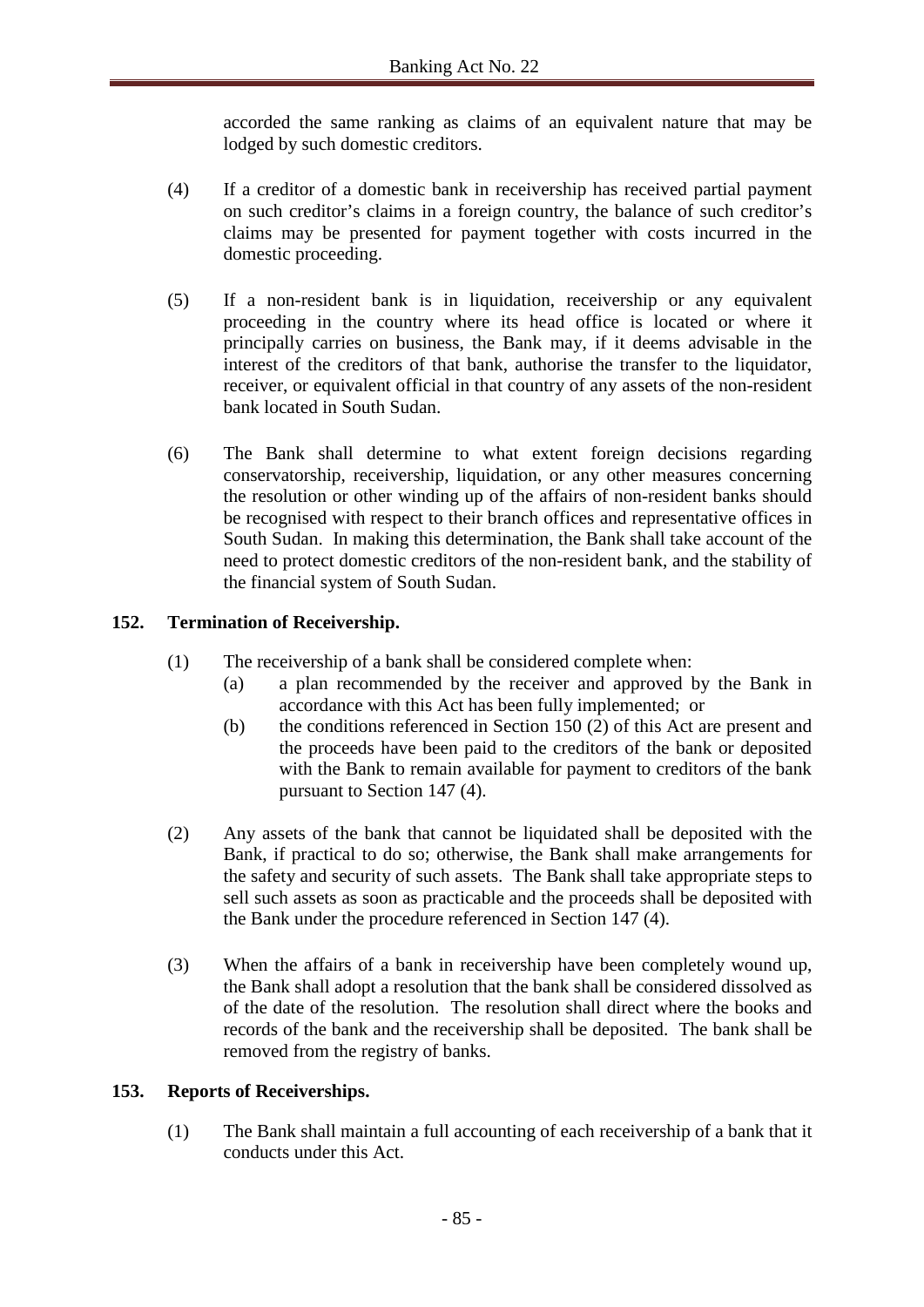- (2) With respect to each such receivership, the Bank shall make an annual accounting or report, as appropriate, available to the National Legislative Assembly and the Ministry of Finance and Economic Planning. A copy of any such report shall be made available by the Bank upon request to any member of the public.
- (3) The Bank shall retain the accounting records referred to in subsection (1) for a period of six years, unless directed otherwise by a competent court, authority mentioned in subsection (2) or otherwise required by law.

# **CHAPTER XII**

# **MISCELLANEOUS PROVISIONS**

#### **154. Regulations.**

The Bank shall issue regulations and guidelines necessary for the implementation of this Act.